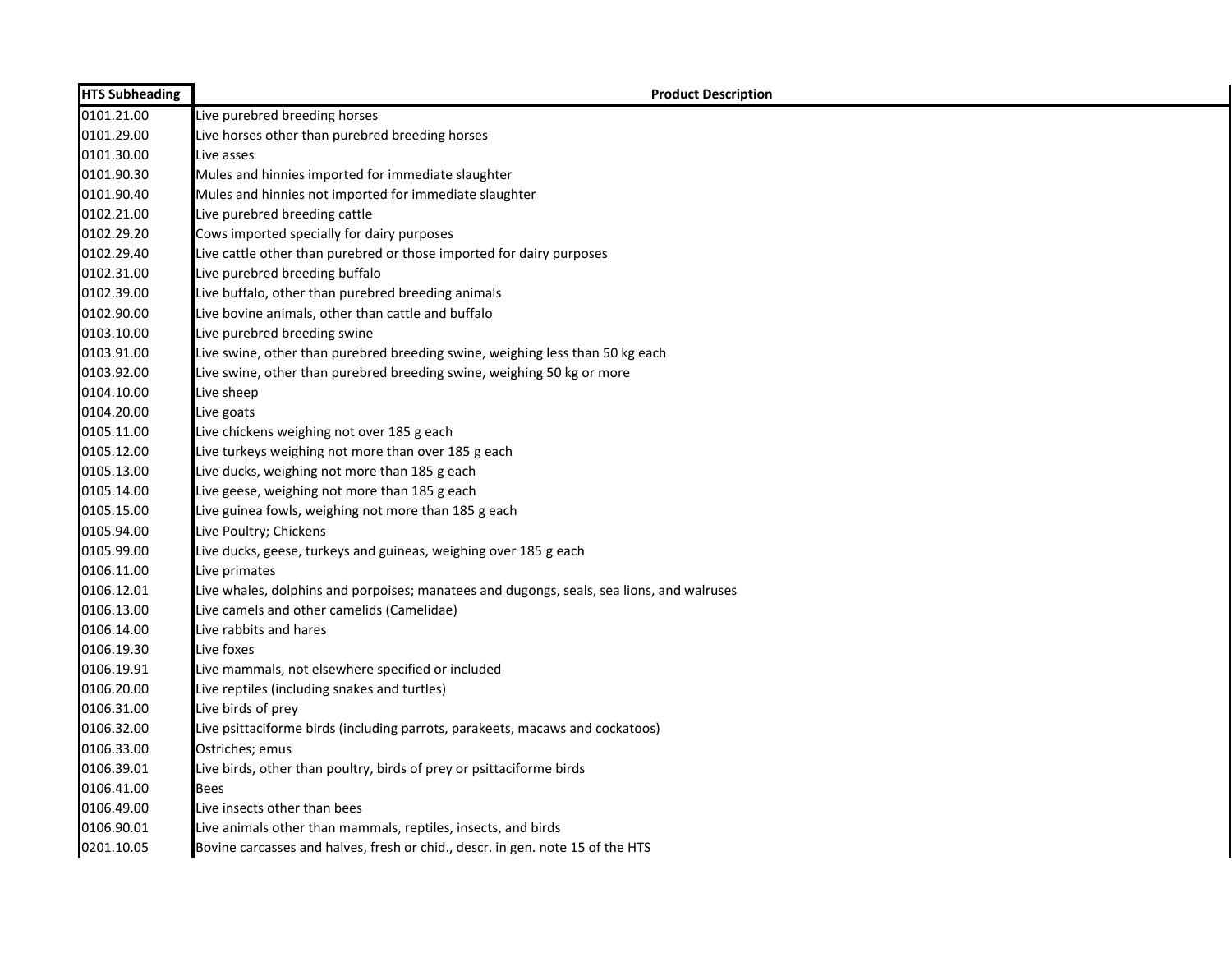| <b>HTS Subheading</b> | <b>Product Description</b>                                                                                             |
|-----------------------|------------------------------------------------------------------------------------------------------------------------|
| 0201.10.10            | Bovine carcasses and halves, fresh or chid., descr. in add. US note 3 to Ch. 2                                         |
| 0201.10.50            | Bovine carcasses and halves, fresh or chid., other than descr. in gen. note 15 or add. US note 3 to Ch. 2              |
| 0201.20.02            | High-qual. beef cuts w/bone in, processed, fresh or chid., descr in gen. note 15 of the HTS                            |
| 0201.20.04            | Bovine meat cuts (except high-qual. beef cuts), w/bone in, processed, fresh or chid., descr in gen. note 15 of the HTS |
| 0201.20.06            | Bovine meat cuts, w/bone in, not processed, fresh or chid., descr in gen. note 15 of the HTS                           |
| 0201.20.10            | High-qual. beef cuts, w/bone in, processed, fresh or chid., descr in add. US note 3 to Ch. 2                           |
| 0201.20.30            | Bovine meat cuts (except high-qual. beef cuts), w/bone in, processed, fresh or chid., descr in add. US note 3 to Ch. 2 |
| 0201.20.50            | Bovine meat cuts, w/bone in, not processed, fresh or chid., descr in add. US note 3 to Ch. 2                           |
| 0201.20.80            | Bovine meat cuts, w/bone in, fresh or chid., not descr in gen. note 15 or add. US note 3 to Ch. 2                      |
| 0201.30.02            | High-qual. beef cuts, boneless, processed, fresh or chid., descr in gen. note 15 of the HTS                            |
| 0201.30.04            | Bovine meat cuts (except high-qual. beef cuts), boneless, processed, fresh or chid., descr in gen. note 15 of the HTS  |
| 0201.30.06            | Bovine meat cuts, boneless, not processed, fresh or chid., descr in gen. note 15 of the HTS                            |
| 0201.30.10            | High-qual. beef cuts, boneless, processed, fresh or chid., descr in add. US note 3 to Ch. 2                            |
| 0201.30.30            | Bovine meat cuts (except high-qual. beef cuts), boneless, processed, fresh or chid., descr in add. US note 3 to Ch. 2  |
| 0201.30.50            | Bovine meat cuts, boneless, not processed, fresh or chid., descr in add. US note 3 to Ch. 2                            |
| 0201.30.80            | Bovine meat cuts, boneless, fresh or chid., not descr in gen. note 15 or add. US note 3 to Ch.                         |
| 0202.10.05            | Bovine carcasses and halves, frozen, descr. in gen. note 15 of the HTS                                                 |
| 0202.10.10            | Bovine carcasses and halves, frozen, descr. in add. US note 3 to Ch. 2                                                 |
| 0202.10.50            | Bovine carcasses and halves, frozen, other than descr. in gen. note 15 or add. US note 3 to Ch. 2                      |
| 0202.20.02            | High-qual. beef cuts w/bone in, processed, frozen, descr in gen. note 15 of the HTS                                    |
| 0202.20.04            | Bovine meat cuts (except high-qual. beef cuts), w/bone in, processed, frozen, descr in gen. note 15 of the HTS         |
| 0202.20.06            | Bovine meat cuts, w/bone in, not processed, frozen, descr in gen. note 15 of the HTS                                   |
| 0202.20.10            | High-qual. beef cuts, w/bone in, processed, frozen, descr in add. US note 3 to Ch. 2                                   |
| 0202.20.30            | Bovine meat cuts (except high-qual. beef cuts), w/bone in, processed, frozen, descr in add. US note 3 to Ch. 2         |
| 0202.20.50            | Bovine meat cuts, w/bone in, not processed, frozen, descr in add. US note 3 to Ch. 2                                   |
| 0202.20.80            | Bovine meat cuts, w/bone in, frozen, not descr in gen. note 15 or add. US note 3 to Ch. 2                              |
| 0202.30.02            | High-qual. beef cuts, boneless, processed, frozen, descr in gen. note 15 of the HTS                                    |
| 0202.30.04            | Bovine meat cuts (except high-qual. beef cuts), boneless, processed, frozen, descr in gen. note 15 of the HTS          |
| 0202.30.06            | Bovine meat cuts, boneless, not processed, frozen, descr in gen. note 15 of the HTS                                    |
| 0202.30.10            | High-qual. beef cuts, boneless, processed, frozen, descr in add. US note 3 to Ch. 2                                    |
| 0202.30.30            | Bovine meat cuts (except high-qual. beef cuts), boneless, processed, frozen, descr in add. US note 3 to Ch. 2          |
| 0202.30.50            | Bovine meat cuts, boneless, not processed, frozen, descr in add. US note 3 to Ch. 2                                    |
| 0202.30.80            | Bovine meat cuts, boneless, frozen, not descr in gen. note 15 or add. US note 3 to Ch. 2                               |
| 0203.11.00            | Carcasses and half-carcasses of swine, fresh or chilled                                                                |
| 0203.12.10            | Fresh or chilled retail cuts of ham, shoulders and cuts thereof, with bone in                                          |
| 0203.12.90            | Fresh or chilled hams, shoulders and cuts thereof, with bone in, other than processed                                  |
| 0203.19.20            | Meat of swine nesoi, retail cuts, fresh or chilled                                                                     |
| 0203.19.40            | Meat of swine, nesoi, non retail cuts, fresh or chilled                                                                |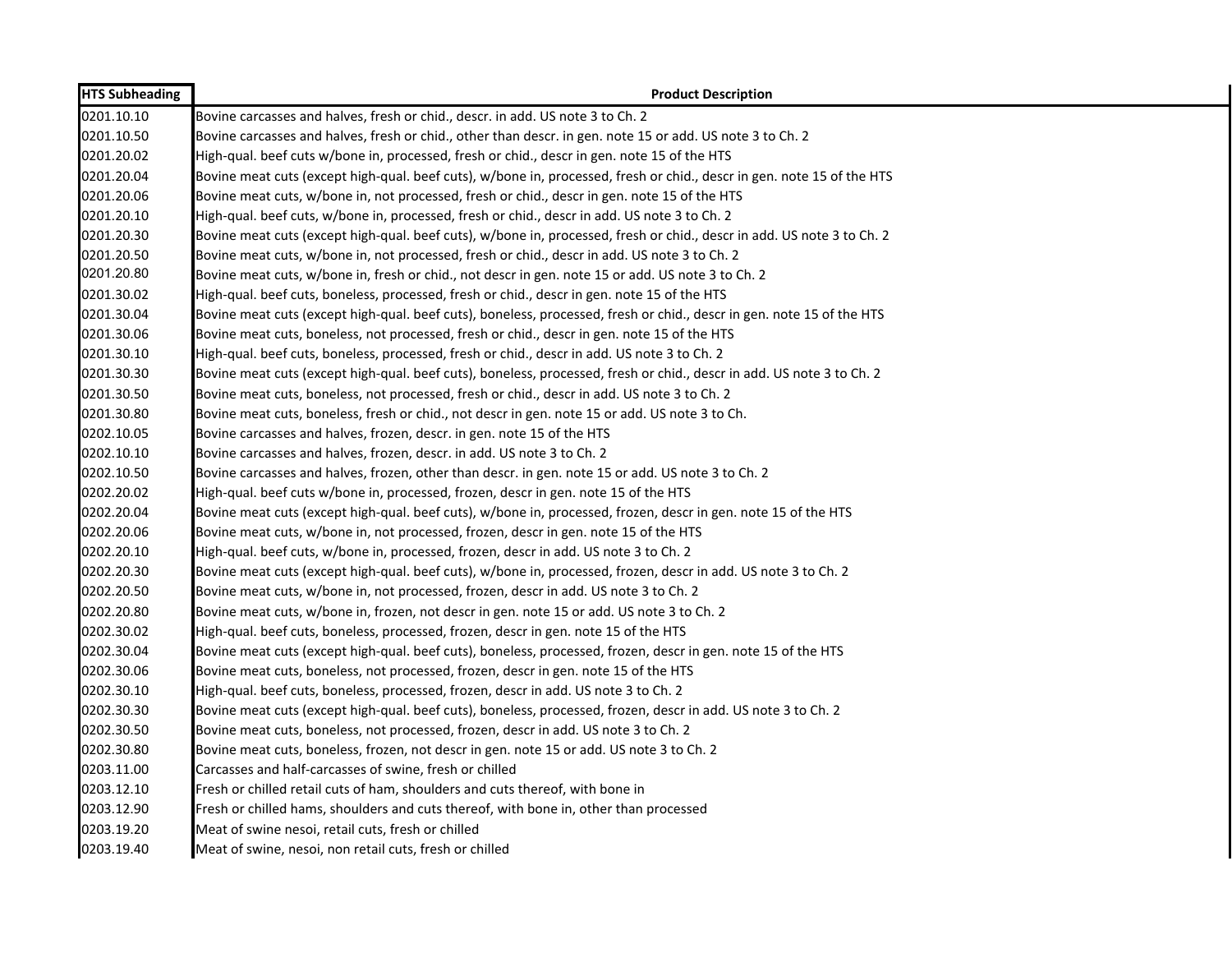| <b>HTS Subheading</b> | <b>Product Description</b>                                                      |
|-----------------------|---------------------------------------------------------------------------------|
| 0203.21.00            | Carcasses and half-carcasses of swine, frozen                                   |
| 0203.22.10            | Frozen retail cuts of hams, shoulders and cuts thereof, with bone in            |
| 0203.22.90            | Frozen hams, shoulders and cuts thereof, with bone in, other than retail cuts   |
| 0204.10.00            | Carcasses and half-carcasses of lamb, fresh or chilled                          |
| 0204.21.00            | Carcasses and half-carcasses of sheep, other than lamb, fresh or chilled        |
| 0204.22.20            | Cuts of lamb meat with bone in, fresh or chilled                                |
| 0204.22.40            | Cuts of sheep meat with bone in, nesoi, fresh or chilled                        |
| 0204.23.20            | Boneless meat of lamb, fresh or chilled                                         |
| 0204.23.40            | Boneless meat of sheep, nesoi, fresh or chilled                                 |
| 0204.30.00            | Carcasses and half-carcasses of lamb, frozen                                    |
| 0204.41.00            | Carcasses and half-carcasses of sheep, other than lamb, frozen                  |
| 0204.42.20            | Cuts of lamb meat with bone in, frozen                                          |
| 0204.42.40            | Cuts of sheep meat with bone in, nesoi, frozen                                  |
| 0204.43.20            | Boneless meat of lamb, frozen                                                   |
| 0204.43.40            | Boneless meat of sheep, nesoi, frozen                                           |
| 0204.50.00            | Meat of goats, fresh, chilled or frozen                                         |
| 0205.00.00            | Meat of horses, asses, mules or hinnies, fresh, chilled or frozen               |
| 0206.21.00            | Tongues of bovine animals, frozen                                               |
| 0206.22.00            | Livers of bovine animals, frozen                                                |
| 0206.29.00            | Edible offal of bovine animals, except tongues or livers, frozen                |
| 0206.30.00            | Edible offal of swine, fresh or chilled                                         |
| 0206.41.00            | Livers of swine, frozen                                                         |
| 0206.49.00            | Edible offal of swine, except liver, frozen                                     |
| 0206.80.00            | Edible offal of sheep, goats, horses, asses, mules or hinnies, fresh or chilled |
| 0206.90.00            | Edible offal of sheep, goats, horses, asses, mules or hinnies, frozen           |
| 0207.11.00            | Chickens, not cut in pieces, fresh or chilled                                   |
| 0207.12.00            | Chickens, not cut in pieces, frozen                                             |
| 0207.13.00            | Cuts and offal of chickens, fresh or chilled                                    |
| 0207.14.00            | Cuts and offal of chickens, frozen                                              |
| 0207.24.00            | Turkeys, not cut in pieces, fresh or chilled                                    |
| 0207.25.20            | Turkeys, not cut in pieces, valued less than 88 cents/kg, frozen                |
| 0207.25.40            | Turkeys, not cut in pieces, valued 88 cents or more per kg, frozen              |
| 0207.26.00            | Cuts and offal of turkeys, fresh or chilled                                     |
| 0207.27.00            | Cuts and offal of turkeys, frozen                                               |
| 0207.41.00            | Ducks, not cut in pieces, fresh or chilled                                      |
| 0207.42.00            | Ducks, not cut in pieces, frozen                                                |
| 0207.43.00            | Fatty livers of ducks, fresh or chilled                                         |
| 0207.44.00            | Cuts and offal, other than fatty livers, of ducks, fresh or chilled             |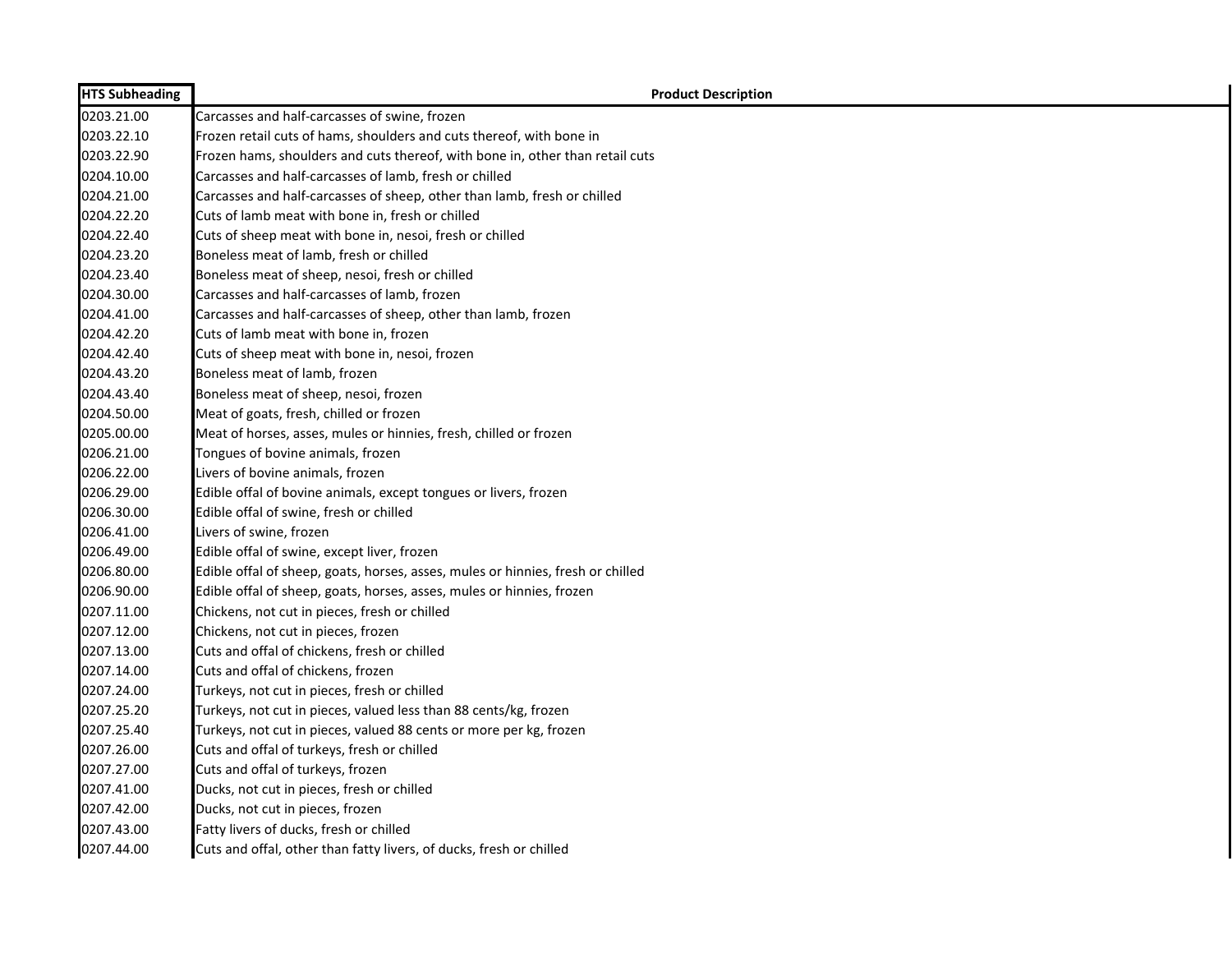| <b>HTS Subheading</b> | <b>Product Description</b>                                                                                                                |
|-----------------------|-------------------------------------------------------------------------------------------------------------------------------------------|
| 0207.45.00            | Cuts and offal of ducks, frozen                                                                                                           |
| 0207.51.00            | Geese, not cut in pieces, fresh or chilled                                                                                                |
| 0207.52.00            | Geese, not cut in pieces, frozen                                                                                                          |
| 0207.53.00            | Fatty livers of geese, fresh or chilled                                                                                                   |
| 0207.54.00            | Cuts and offal, other than fatty livers, of geese, fresh or chilled                                                                       |
| 0207.55.00            | Cuts and offal of geese, frozen                                                                                                           |
| 0207.60.10            | Guinea fowls, not cut in pieces, fresh or chilled                                                                                         |
| 0207.60.20            | Guinea fowls, not cut in pieces, frozen                                                                                                   |
| 0207.60.30            | Fatty livers of guinea fowls, fresh or chilled                                                                                            |
| 0207.60.40            | Cuts and offal, other than fatty livers, of guinea fowls, fresh or chilled                                                                |
| 0207.60.60            | Cuts and offal of guinea fowls, frozen                                                                                                    |
| 0208.30.00            | Meat and edible meat offal of primates, fresh, chilled or frozen                                                                          |
| 0208.40.01            | Meat and edible meat offal of whales, dolphins, porpoises, manatees, dugongs, seals, seal lions or walruses, fresh, chilled or frozen     |
| 0208.50.00            | Meat and edible meat offal of reptiles, fresh, chilled or frozen                                                                          |
| 0208.60.00            | Meat and edible meat offal of camels and other camelids, fresh, chilled or frozen                                                         |
| 0208.90.30            | Fresh, chilled or frozen quail, eviscerated, not in pieces                                                                                |
| 0208.90.91            | Other meat and edible meat offal not elsewhere specified or included, fresh, chilled or frozen                                            |
| 0209.10.00            | Pig fat, free of lean meat, fresh, chilled, frozen, salted, in brine, dried or smoked                                                     |
| 0209.90.00            | Poultry fat, not rendered or otherwise extracted, fresh, chilled, frozen, salted, in brine, dried or smoked                               |
| 0210.11.00            | Hams, shoulders and cuts thereof with bone in, salted, in brine, dried or smoked                                                          |
| 0210.12.00            | Bellies (streaky) and cuts thereof of swine, salted, in brine, dried or smoked                                                            |
| 0210.20.00            | Meat of bovine animals, salted, in brine, dried or smoked                                                                                 |
| 0210.91.00            | Meat and edible offal of primates, salted, in brine, dried or smoked; edible flours and meals thereof                                     |
| 0210.92.01            | Meat, edible offal, & meals of whales,dolphins,porpoises,manatees,dugongs,seals, sea lions, walruses,salted,in brine,dried or smoked      |
| 0210.93.00            | Meat and edible offal of reptiles, salted, in brine, dried or smoked; edible flours and meals thereof                                     |
| 0210.99.20            | Meat and edible offal of poultry of heading 0105, in brine, dried or smoked; edible flours and meals thereof                              |
| 0210.99.91            | Meat and edible offal not elsewhere specified or included, salted, in brine, dried or smoked; edible flours and meals thereof             |
| 0401.10.00            | Milk and cream, unconcentrated, with no added sweeteners, fat content, by weight, not more than 1 percent                                 |
| 0401.20.20            | Milk and cream, unconcentrated, unsweetened, fat content over 1% but n/o 6%, for not over 11,356,236 liters entered in any calendar year  |
| 0401.20.40            | Milk and cream, unconcentrated, unsweetened, fat content over 1% but not over 6%, for over 11,356,236 liters entered in any calendar year |
| 0401.40.02            | Milk and cream, not concentrated, not sweetened, fat content o/6% but not o/10%, subject to gen. note 15 of the HTS                       |
| 0401.40.05            | Milk and cream, not concentrated, not sweetened, fat content o/6% but not o/10%, subject to add. US note 5 to Ch. 4                       |
| 0401.40.25            | Milk and cream, not concentrated, not sweetened, fat content o/6% but not o/10%, not subject to gen. nte 15 or add. nte 5 to Ch. 4        |
| 0401.50.02            | Milk and cream, not concentrated, not sweetened, fat content o/10% but not o/45%, subject to gen. note 15 of the HTS                      |
| 0401.50.05            | Milk and cream, not concentrated, not sweetened, fat content o/10% but not o/45%, subject to add. US note 5 to Ch. 4                      |
| 0401.50.25            | Milk and cream, not concentrated, not sweetened, fat content o/10% but not o/45%, not subject to gen. nte 15 or add. nte 5 to Ch. 4       |
| 0401.50.42            | Milk and cream, not concentrated, not sweetened, fat content o/45%, subject to gen. note 15 of the HTS                                    |
| 0401.50.50            | Milk and cream, not concentrated, not sweetened, fat content o/45%, subject to add. US note 6 to Ch. 4                                    |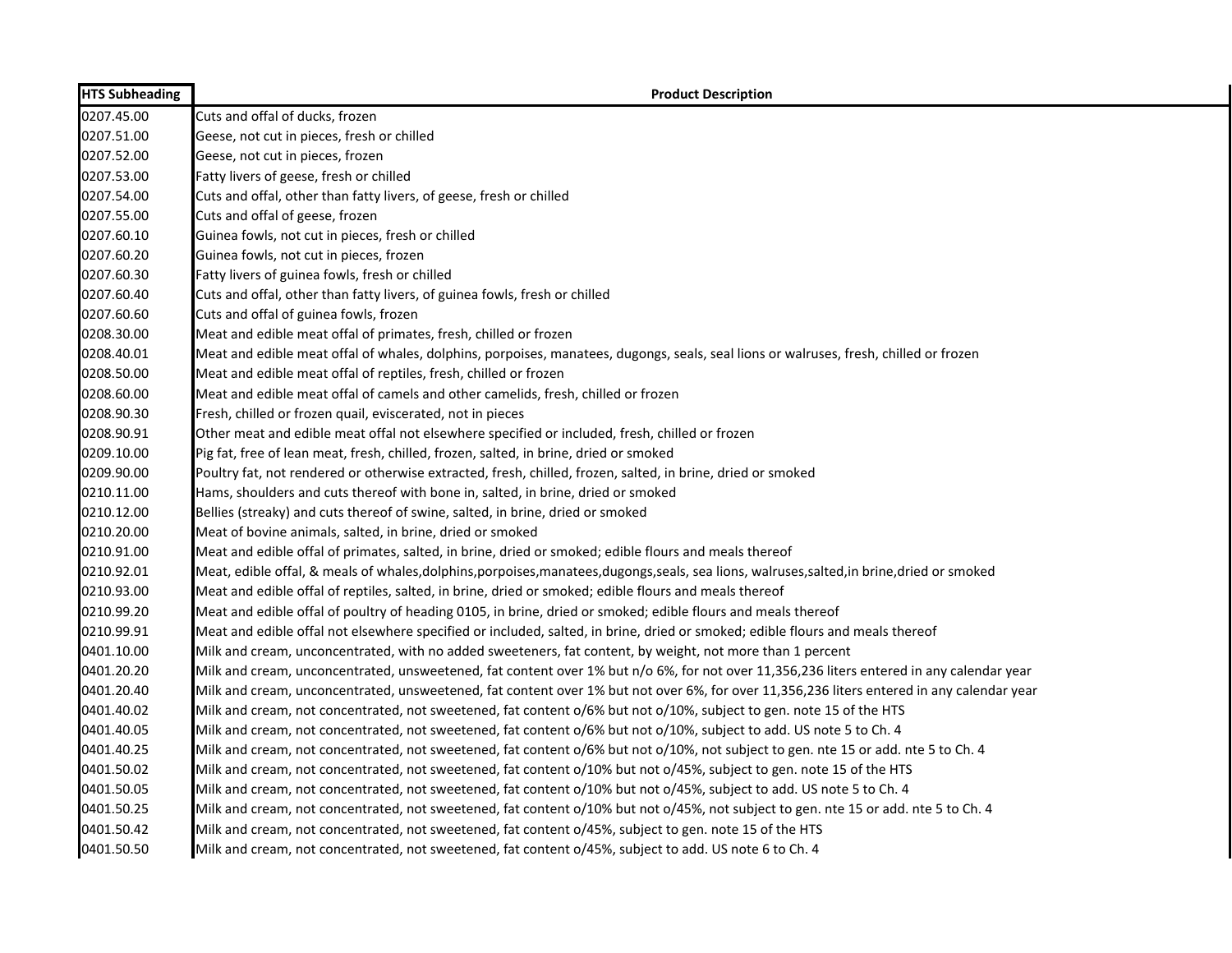| <b>HTS Subheading</b> | <b>Product Description</b>                                                                                                                   |
|-----------------------|----------------------------------------------------------------------------------------------------------------------------------------------|
| 0401.50.75            | Milk and cream, not concentrated, not sweetened, fat content o/45%, not subject to gen. nte 15 or add. nte 6 to Ch. 4                        |
| 0402.10.05            | Milk & cream, concen or sweetened, in powder, granules or other solid forms, w/fat content by weight not o/1.5%, subj to GN15                |
| 0402.10.10            | Milk & cream in powder granules/other solid forms fat content by weight not exceeding 1.5% whether/not sweetened, described in addl note 7   |
| 0402.10.50            | Milk & cream in powder granules/other solid forms fat content by weight not exceeding 1.5% whether/not sweetened, nesoi                      |
| 0402.21.02            | Milk & cream, concen, not sweetened, in powder, granules or other solid forms, w/fat content o/1.5% but not o/3%, subj to GN15               |
| 0402.21.05            | Milk & cream, concen, not sweetened, in powder, granules or other solid forms, w/fat content o/1.5% but not o/3%, subj Ch4 US note 7         |
| 0402.21.25            | Milk & cream, concen, not sweetened, in powder, granules or other solid forms, w/fat content o/1.5% but not o/3%, not subj GN15/Ch4 US note7 |
| 0402.21.27            | Milk & cream, concen, not sweetened, in powder, granules or other solid forms, w/fat content o/3% but not o/35%, subject to gen. note 15     |
| 0402.21.30            | Milk & cream, concen, not sweetened, in powder/granules/oth solid forms, fat cont o/3% but not o/35%, subj to Ch 4 US note 7                 |
| 0402.21.50            | Milk & cream, concen, not sweetened, in powder/granules/oth solid forms, fat cont o/3% but not o/35%, not subj to GN15 or Ch 4 US.S. note 7  |
| 0402.21.73            | Milk & cream, concen, not sweetened, in powder, granules or other solid forms, w/fat content o/35%, subject to gen. note 15                  |
| 0402.21.75            | Milk & cream, concen, not sweetened, in powder, granules or other solid forms, w/fat content o/35%, subject to add. US note 9 to Ch.4        |
| 0402.21.90            | Milk & cream, concen, not sweetened, in powder, granules or other solid forms, w/fat content o/35%, not subj to GN15 or Ch4 US note 9        |
| 0402.29.05            | Milk & cream, concen, sweetened, in powder, granules or other solid forms, w/fat content o/1.5%, subject to gen. note 15                     |
| 0402.29.10            | Milk & cream, concen, sweetened, in powder, granules or other solid forms, w/fat content o/1.5%, subject to add. US note 10 to Ch.4          |
| 0402.29.50            | Milk & cream, concen, sweetened, in powder, granules or other solid forms, w/fat content o/1.5%, not subj to GN15 or Ch4 US note 10          |
| 0402.91.03            | Milk & cream, concen, in non-solid forms, not sweetened, in airtight containers, subject to gen. note 15 of the HTS                          |
| 0402.91.06            | Milk & cream, concen in non-solid forms, not sweetened, not in airtight containers, subject to gen. note 15 of the HTS                       |
| 0402.91.10            | Milk & cream, concen in non-solid forms, not sweetened, in airtight containers, subject to add. US note 11 to Ch.4                           |
| 0402.91.30            | Milk & cream, concen in non-solid forms, not sweetened, not in airtight containers, subject to add. US note 11 to Ch. 4                      |
| 0402.91.70            | Milk & cream, concen in non-solid forms, not sweetened, in airtight containers, not subject to gen. note 15 or add. US note 11 to Ch.4       |
| 0402.91.90            | Milk and cream, concentrated, in other than powder, granules or other solid forms, unsweetened, other than in airtight containers            |
| 0402.99.03            | Condensed milk, sweetened, in airtight containers, subject to gen. note 15 of the HTS                                                        |
| 0402.99.06            | Condensed milk, sweetened, not in airtight containers, subject to gen. note 15 of the HTS                                                    |
| 0402.99.10            | Condensed milk, sweetened, in airtight containers, subject to add. US note 11 to Ch.4                                                        |
| 0402.99.30            | Condensed milk, sweetened, not in airtight containers, subject to add. US note 11 to Ch. 4                                                   |
| 0402.99.45            | Condensed milk, sweetened, in airtight containers, not subject to gen. note 15 or add. US note 11 to Ch.4                                    |
| 0402.99.55            | Condensed milk, sweetened, not in airtight containers, not subject to gen. note 15 or add. US note 11 to Ch.4                                |
| 0402.99.68            | Milk & cream (except condensed milk), concentrated in non-solid forms, sweetened, subject to gen. note 15 of the HTS                         |
| 0402.99.70            | Milk & cream (except condensed milk), concentrated in non-solid forms, sweetened, subject to add. US note 10 to Ch. 4                        |
| 0402.99.90            | Milk & cream (except condensed milk), concentrated in non-solid forms, sweetened, not desc. gen. note 15 or add. US note 10 to Ch. 4         |
| 0403.10.05            | Yogurt, in dry form, whether or not flavored or containing add fruit or cocoa, subject to gen. note 15 of the HTS                            |
| 0403.10.10            | Yogurt, in dry form, whether or not flavored or containing add fruit or cocoa, subject to add. US note 10 to Ch. 4                           |
| 0403.10.50            | Yogurt, in dry form, whether or not flavored or containing add fruit or cocoa, not subject to gen nte 15 or add. US nte 10 to Ch.4           |
| 0403.10.90            | Yogurt, not in dry form, whether or not flavored or containing add fruit or cocoa                                                            |
| 0403.90.02            | Sour cream, fluid, n/o 45% by wt. butterfat, subject to gen. note 15 of the HTS                                                              |
| 0403.90.04            | Sour cream, fluid, n/o 45% by wt. butterfat, subject to add. US note 5 to Ch.4                                                               |
| 0403.90.16            | Sour cream, fluid, n/o 45% by wt. butterfat, not subject to gen nte 15 or add US note 5 to Ch.4                                              |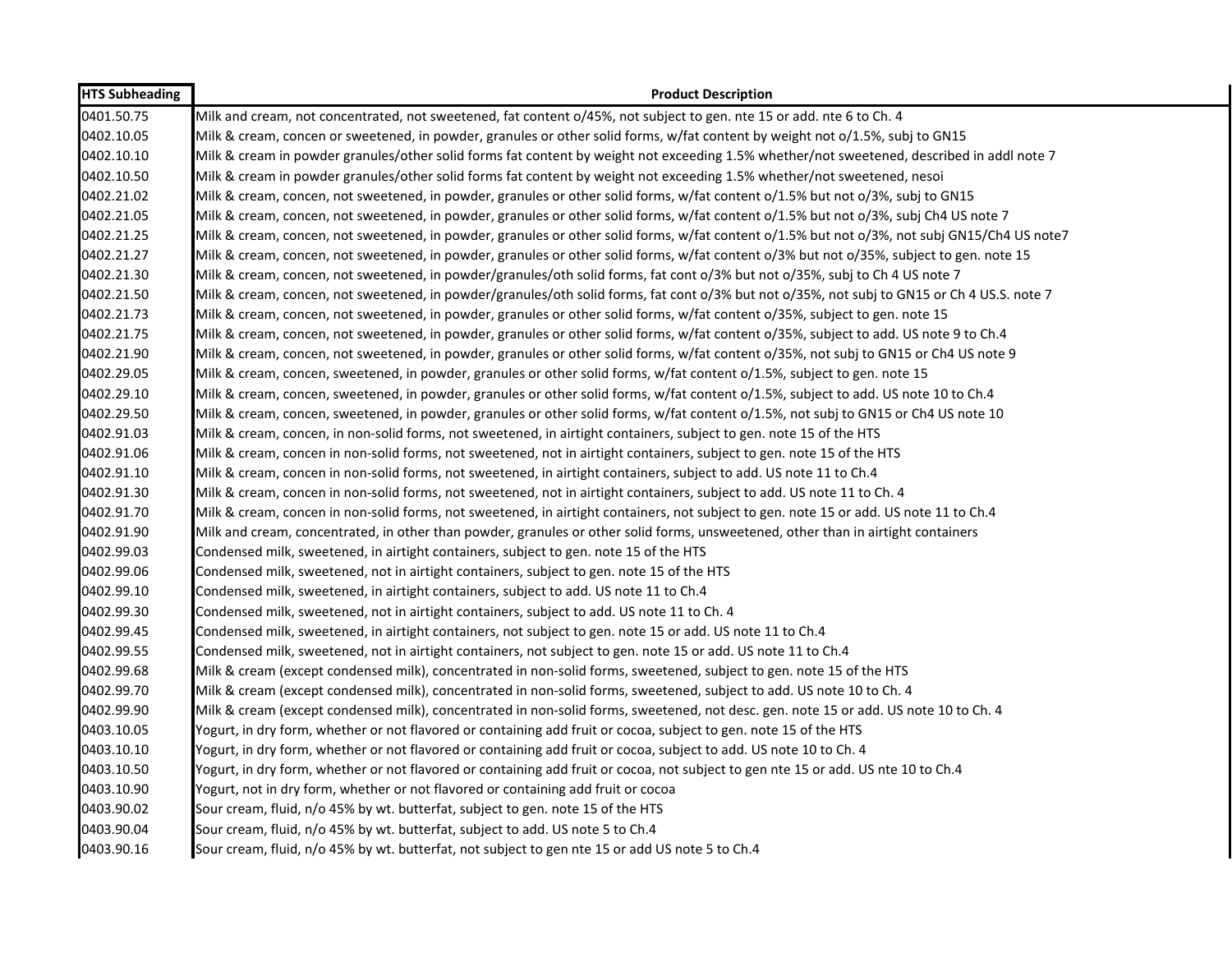| <b>HTS Subheading</b> | <b>Product Description</b>                                                                                                                 |
|-----------------------|--------------------------------------------------------------------------------------------------------------------------------------------|
| 0403.90.20            | <b>Fluid buttermilk</b>                                                                                                                    |
| 0403.90.37            | Sour cream, dried, n/o 6% by wt. butterfat, subject to gen. note 15 of the HTS                                                             |
| 0403.90.41            | Sour cream, dried, n/o 6% by wt. butterfat, subject to add. US note 12 to Ch. 4                                                            |
| 0403.90.45            | Sour cream, dried, n/o 6% by wt. butterfat, not subject to gen nte 15 or add. US note 12 to Ch. 4                                          |
| 0403.90.47            | Sour cream, dried, o/6% but n/o 35% by wt. butterfat, subject to gen. note 15 of the HTS                                                   |
| 0403.90.51            | Sour cream, dried, o/6% but n/o 35% by wt. butterfat, subject to add. US note 8 to Ch. 4                                                   |
| 0403.90.55            | Sour cream, dried, o/6% but n/o 35% by wt. butterfat, not subject to gen nte 15 or add. US note 8 to Ch. 4                                 |
| 0403.90.57            | Sour cream, dried, o/35% but n/o 45% by wt. butterfat, subject to gen. note 15 of the HTS                                                  |
| 0403.90.61            | Sour cream, dried, o/35% but n/o 45% by wt. butterfat, subject to add. US note 9 to Ch. 4                                                  |
| 0403.90.65            | Sour cream, dried, o/35% but n/o 45% by wt. butterfat, not subject to gen nte 15 or add. US note 9 to Ch. 4                                |
| 0403.90.72            | Sour cream, o/45% by wt. butterfat, subject to gen. note 15 of the HTS                                                                     |
| 0403.90.74            | Sour cream, o/45% by wt. butterfat, subject to add. US note 6 to Ch. 4                                                                     |
| 0403.90.78            | Sour cream, o/45% by wt. butterfat, not subject to gen nte 15 or add. US note 6 to Ch. 4                                                   |
| 0403.90.85            | Fermented milk o/than dried fermented milk or o/than dried milk with added lactic ferments                                                 |
| 0403.90.87            | Curdled milk/cream/kephir & other fermentd or acid, milk/cream descr.in gen. note 15                                                       |
| 0403.90.90            | Curdled milk/cream/kephir & other fermentd or acid, milk/cream subject to add US note 10 to Ch.4                                           |
| 0403.90.95            | Curdled milk/cream/kephir & other fermentd or acid, milk/cream subj to GN 15 or Ch4 US note 10                                             |
| 0404.90.10            | Milk protein concentrates                                                                                                                  |
| 0404.90.28            | Dairy products of nat. milk constituents (except protein cone.), descr. in add. US nte 1 to Ch. 4 and subj to GN 15                        |
| 0404.90.30            | Dairy products of nat. milk constituents (except protein cone.), descr. in add. US nte 1 to Ch. 4 and sub to Ch4 US note 10                |
| 0404.90.50            | Dairy products of nat. milk constituents (except protein cone.), descr. in add. US nte 1 to Ch. 4 & not subj to GN15 or Ch4 US note 10     |
| 0404.90.70            | Products consisting of natural milk constituents (except protein cone.), whether or not sweetened, not descr. in add US note 1 to Ch. 4    |
| 0405.20.10            | Butter substitute dairy spreads, over 45% butterfat weight, subject to general note 15 (outside quota)                                     |
| 0405.20.20            | Butter substitute dairy spreads, over 45% butterfat weight, subject to quota pursuant to chapter 4 additional US note 14                   |
| 0405.20.30            | Butter substitute dairy spreads, over 45% butterfat weight, not subj to gen note 15 and in excess of quota in ch. 4 additional US note 14  |
| 0405.20.40            | Butter substitute dairy spreads, containing 45% or less butterfat by weight                                                                |
| 0405.20.50            | Other dairy spreads of a type provided in chapter 4 additional US note 1, subject to general note 15 (outside quota)                       |
| 0405.20.60            | Other dairy spreads of a type provided in ch. 4 add. US note 1, subject to quota pursuant to chapter 4 additional US note 10               |
| 0405.20.70            | Other dairy spreads of a type provided in ch. 4 add. US note 1, not subject to gen note 15 and in excess of quota in ch. 4 add. US note 10 |
| 0405.20.80            | Other dairy spreads, not butter substitutes or of a type provided for in chapter 4 additional US note 1                                    |
| 0405.90.05            | Fats and oils derived from milk, other than butter or dairy spreads, subject to general note 15 (outside quota)                            |
| 0405.90.10            | Fats and oils derived from milk, other than butter or dairy spreads, subject to quota pursuant to chapter 4 additional US note 14          |
| 0405.90.20            | Fats and oils derived from milk, other than butter or dairy spreads, not subject to gen note 15 and excess of quota in ch 4 add US note 14 |
| 0406.10.02            | Chongos, unripened or uncured cheese, including whey cheese and curd, subject to gen. note 15 of the HTS                                   |
| 0406.10.04            | Chongos, unripened or uncured cheese, including whey cheese and curd, subject to add. US note 16 to Ch. 4                                  |
| 0406.10.08            | Chongos, unripened or uncured cheese, including whey cheese and curd, not subject to gen note 15 or add. US note 16 to Ch. 4               |
| 0406.10.12            | Fresh (unripened/uncured) cheese (ex chongos), incl whey cheese and curd, subj to gen. note 15 of the HTS, not GN15                        |
| 0406.10.14            | Fresh (unripened/uncured) blue-mold cheese, cheese/subs for cheese cont or procd fr bluemold cheese, subj to Ch4 US note 17, not GN15      |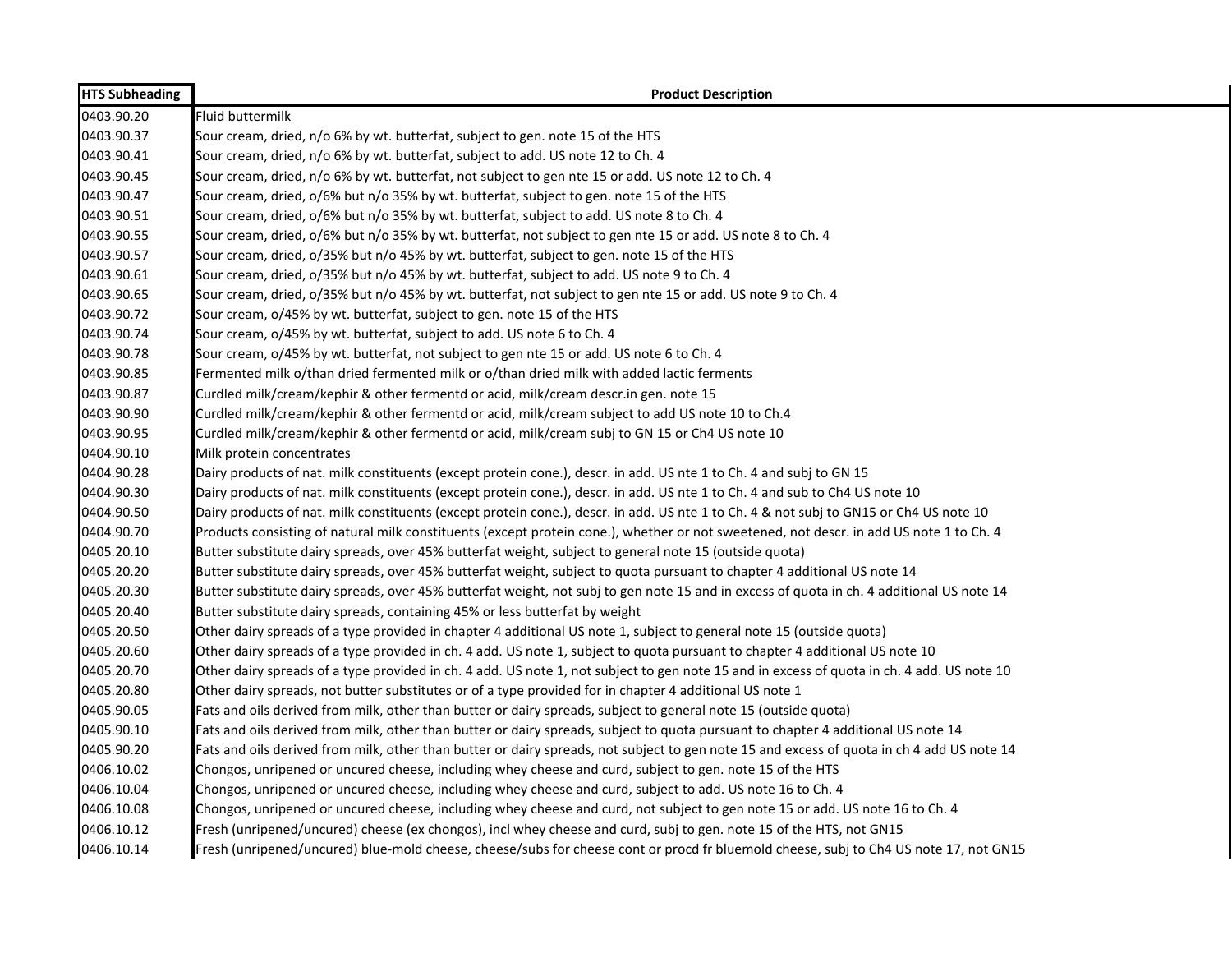| <b>HTS Subheading</b> | <b>Product Description</b>                                                                                                                   |
|-----------------------|----------------------------------------------------------------------------------------------------------------------------------------------|
| 0406.10.18            | Fresh (unripened/uncured) blue-mold cheese, cheese/subs for cheese cont or proc fr bluemold cheese, not subj to Ch4 US note 17 or GN15       |
| 0406.10.24            | Fresh (unripened/uncured) cheddar cheese, cheese/subs for cheese cont or proc from cheddar cheese, subj to Ch 4 US note 18, not GN15         |
| 0406.10.28            | Fresh (unripened/uncured) cheddar cheese, cheese/subs for cheese cont or proc from cheddar cheese, not subj to Ch4 US note 18, not GN15      |
| 0406.10.34            | Fresh (unripened/uncured) american-type cheese, cheese cont or proc, fr american-type, subj to add. US note 19 to Ch.4, not GN15             |
| 0406.10.38            | Fresh (unripened/uncured) american-type cheese, cheese cont or proc, fr american-type, not subj to add. US note 19 to Ch.4, not GN15         |
| 0406.10.44            | Fresh (unripened/uncured) edam and gouda cheeses, cheese/subs for cheese cont or processed therefrom, subj to Ch4 US note 20, not GN15       |
| 0406.10.48            | Fresh (unripened/uncured) edam and gouda cheeses, cheese/subs for cheese cont or processed therefrom, not sub to Ch4 US note 20, not GN15    |
| 0406.10.54            | Fresh (unripened/uncured) Italian-type cheeses from cow milk, cheese/substitutes cont or proc therefrom, subj to Ch4 US nte 21, not GN15     |
| 0406.10.58            | Fresh (unrip./uncured) Italian-type cheeses from cow milk, cheese/substitutes cont or proc therefrom, not subj to Ch4 US note 21 or GN15     |
| 0406.10.64            | Fresh (unrip./uncured) Swiss/emmentaler cheeses w/o eyes, gruyere-process and cheese cont/proc. from, subj to Ch4 US note 22, not GN15       |
| 0406.10.68            | Fresh (unripened/uncured) Swiss/emmentaler cheeses exc eye formation, gruyere-process cheese and cheese cont or proc, from such, not subj    |
| 0406.10.74            | Fresh cheese, and substitutes for cheese, neosi, w/0.5% or less by wt. of butterfat, descr in add US note 23 to Ch 4, not GN15               |
| 0406.10.78            | Fresh cheese, and substitutes for cheese, neosi, w/0.5% or less by wt. of butterfat, not descr in add US note 23 to Ch 4, not GN15           |
| 0406.10.84            | Fresh cheese, and substitutes for cheese, cont. cows milk, neosi, o/0.5% by wt. of butterfat, descr in add US note 16 to Ch 4, not GN15      |
| 0406.10.88            | Fresh cheese, and substitutes for cheese, cont. cows milk, neosi, o/0.5% by wt. of butterfat, not descr in add US note 16 to Ch 4, not GN 15 |
| 0406.10.95            | Fresh cheese, and substitutes for cheese, not cont. cows milk, neosi, o/0.5% by wt. of butterfat                                             |
| 0406.20.10            | Roquefort cheese, grated or powdered                                                                                                         |
| 0406.20.15            | Stilton cheese, grated or powdered, subject to add. US note 24 to Ch. 4                                                                      |
| 0406.20.22            | Blue-veined cheese (except Roquefort or Stilton), grated or powdered, subject to gen. note 15 of the HTS                                     |
| 0406.20.24            | Blue-veined cheese (except Roquefort or Stilton), grated or powdered, subject to add. US note 17 to Ch.4                                     |
| 0406.20.28            | Blue-veined cheese (except Roquefort or Stilton), grated or powdered, not subject to gen nte 15 or add. US note 17 to Ch.4                   |
| 0406.20.29            | Cheddar cheese, grated or powdered, subject to gen. note 15 of the HTS                                                                       |
| 0406.20.31            | Cheddar cheese, grated or powdered, subject to add. US note 18 to Ch. 4                                                                      |
| 0406.20.33            | Cheddar cheese, grated or powdered, not subject to gen. note 15 or add. US note 18 to Ch. 4                                                  |
| 0406.20.34            | Colby cheese, grated or powdered, subject to gen. note 15 of the HTS                                                                         |
| 0406.20.36            | Colby cheese, grated or powdered, subject to add. US note 19 to Ch. 4                                                                        |
| 0406.20.39            | Colby cheese, grated or powdered, not describ, in gen. note 15 or add. US note 19 to Ch. 4                                                   |
| 0406.20.43            | Edam and gouda cheese, grated or powdered, subject to gen. note 15 of the HTS                                                                |
| 0406.20.44            | Edam and gouda cheese, grated or powdered, subject to add. US note 20 to Ch. 4                                                               |
| 0406.20.48            | Edam and gouda cheese, grated or powdered, not subject to gen note 15 or add. US nte 20 to Ch. 4                                             |
| 0406.20.49            | Romano (cows milk), reggiano, provolone, provoletti, sbrinz and goya, grated or powdered, subject to gen. note 15 to HTS                     |
| 0406.20.51            | Romano, reggiano, provolone, provoletti, sbrinz and goya, made from cow's milk, grated or powdered, subject to add US note 21 to Ch.4        |
| 0406.20.53            | Romano, reggiano, provolone, provoletti, sbrinz and goya, made from cow's milk, grated or powdered, not subj to Ch4 US nte 21 or GN15        |
| 0406.20.54            | Reggiano, provolone, provoletti, sbrinz and goya cheeses, not made from cow's milk, grated or powdered                                       |
| 0406.20.55            | Cheeses made from sheep's milk, including mixtures of such cheeses, grated or powdered                                                       |
| 0406.20.56            | Cheese (including mixtures) nesoi, grated or powdered, subject to gen. note 15 of the HTS                                                    |
| 0406.20.57            | Cheese containing or processed from bryndza, gjetost, gammelost, nokkelost or roquefort cheeses, grated or powdered                          |
| 0406.20.61            | Cheese containing or processed from blue-veined cheese (except roquefort), grated/powdered, subject to add US note 17 to Ch.4                |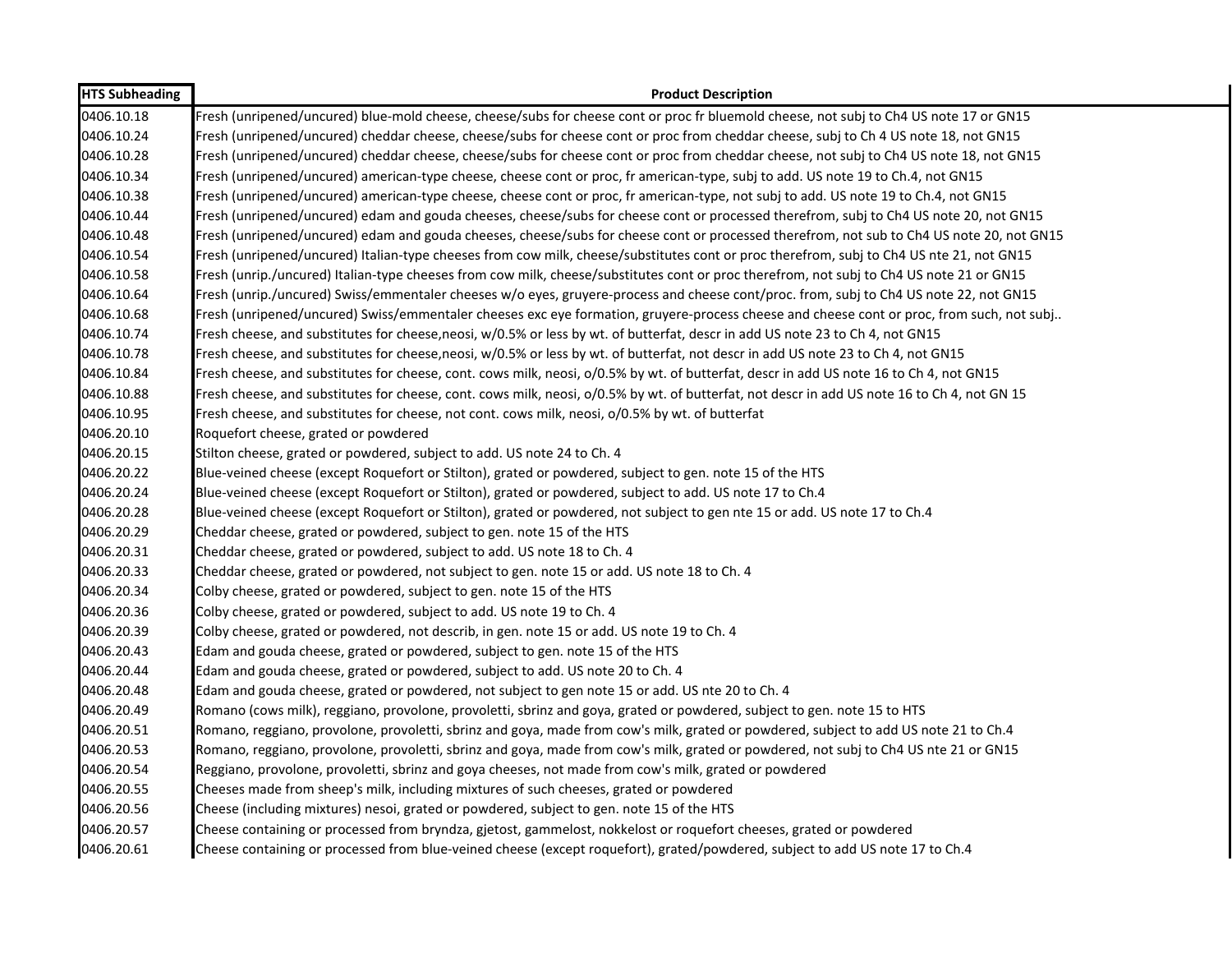| <b>HTS Subheading</b> | <b>Product Description</b>                                                                                                                  |
|-----------------------|---------------------------------------------------------------------------------------------------------------------------------------------|
| 0406.20.63            | Cheese containing or processed from blue-veined cheese (except roquefort), grated/powdered, not subject to add US note 17 to Ch.4           |
| 0406.20.65            | Cheese containing or processed from cheddar cheese, grated or powdered, subject to add US note 18 to Ch. 4                                  |
| 0406.20.67            | Cheese containing or processed from cheddar cheese, grated or powdered, not subject to add US note 18 to Ch. 4                              |
| 0406.20.69            | Cheese containing or processed from american-type cheese (except cheddar), grated or powdered, subject to add US note 19 to Ch. 4           |
| 0406.20.71            | Cheese containing or processed from american-type cheese (except cheddar), grated or powdered, not subject to add US note 19 to Ch. 4       |
| 0406.20.73            | Cheese containing or processed from edam or gouda cheeses, grated or powdered, subject to add US note 20 to Ch.4                            |
| 0406.20.75            | Cheese containing or processed from edam or gouda cheeses, grated or powdered, not subject to add US note 20 to Ch. 4                       |
| 0406.20.77            | Cheese containing or processed from italian-type cheeses made from cow's milk, grated or powdered, subject to add US note 21 to Ch. 4       |
| 0406.20.79            | Cheese containing or processed from italian-type cheeses made from cow's milk, grated or powdered, not subject to add US note 21 to Ch. 4   |
| 0406.20.81            | Cheese containing or processed from swiss, emmentaler or gruyere-process cheeses, grated or powdered, subject to add US nte 22 to Ch.4      |
| 0406.20.83            | Cheese containing or processed from swiss, emmentaler or gruyere-process cheeses, grated or powdered, not subject to add US nte 22 to Ch. 4 |
| 0406.20.85            | Cheese (including mixtures), nesoi, n/o 0.5% by wt. of butterfat, grated or powdered, subject to add US note 23 to Ch. 4                    |
| 0406.20.87            | Cheese (including mixtures), nesoi, n/o 0.5% by wt. of butterfat, grated or powdered, not subject to add US note 23 to Ch. 4                |
| 0406.20.89            | Cheese (including mixtures), nesoi, o/0.5% by wt of butterfat, w/cow's milk, grated or powdered, subject to add US note 16 to Ch. 4         |
| 0406.20.91            | Cheese (including mixtures), nesoi, o/0.5% by wt of butterfat, w/cow's milk, grated or powdered, not subject to add US note 16 to Ch. 4     |
| 0406.20.95            | Cheese (including mixtures), nesoi, o/0.5% by wt of butterfat, not containing cow's milk, grated or powdered                                |
| 0406.30.05            | Stilton cheese, processed, not grated or powdered, subject to add US note 24 to Ch. 4                                                       |
| 0406.30.12            | Blue-veined cheese (except roquefort), processed, not grated or powdered, subject to gen. note 15 of the HTS                                |
| 0406.30.14            | Blue-veined cheese (except roquefort), processed, not grated or powdered, subject to add. US note 17 to Ch. 4                               |
| 0406.30.18            | Blue-veined cheese (except roquefort), processed, not grated or powdered, not subject to gen. note 15 or add. US note 17 to Ch. 4           |
| 0406.30.22            | Cheddar cheese, processed, not grated or powdered, subject to gen. note 15 of the HTS                                                       |
| 0406.30.24            | Cheddar cheese, processed, not grated or powdered, subject to add US note 18 to Ch. 4                                                       |
| 0406.30.28            | Cheddar cheese, processed, not grated or powdered, not subject to gen note 15 or add US note 18 to Ch. 4                                    |
| 0406.30.32            | Colby cheese, processed, not grated or powdered, subject to gen. note 15 of the HTS                                                         |
| 0406.30.34            | Colby cheese, processed, not grated or powdered, subject to add US note 19 to Ch. 4                                                         |
| 0406.30.38            | Colby cheese, processed, not grated or powdered, not subject to gen note 15 or add US note 19 to Ch. 4                                      |
| 0406.30.42            | Edam and gouda cheese, processed, not grated or powdered, subject to gen. note 15 of the HTS                                                |
| 0406.30.44            | Edam and gouda cheese, processed, not grated or powdered, subject to add. US note 20 to Ch. 4                                               |
| 0406.30.48            | Edam and gouda cheese, processed, not grated or powdered, not subject to gen note 15 or add. US note 20 to Ch. 4                            |
| 0406.30.49            | Gruyere-process cheese, processed, not grated or powdered, subject to gen. note 15 of the HTS                                               |
| 0406.30.51            | Gruyere-process cheese, processed, not grated or powdered, subject to add. US note 22 to Ch. 4                                              |
| 0406.30.53            | Gruyere-process cheese, processed, not grated or powdered, not subject to gen note 15 or add. US note 22 to Ch. 4                           |
| 0406.30.55            | Processed cheeses made from sheep's milk, including mixtures of such cheeses, not grated or powdered                                        |
| 0406.30.56            | Cheese (including mixtures) nesoi, processed, not grated or powdered, subject to gen. note 15 of the HTS                                    |
| 0406.30.57            | Processed cheese containing or processed from bryndza, gjetost, gammelost, nokkelost or roquefort, not grated or powdered, not GN15         |
| 0406.30.61            | Processed cheese cont/procd fr blue-veined cheese (ex roquefort), not grated/powdered, subject to add US note 17 to Ch. 4, not GN15         |
| 0406.30.63            | Processed cheese cont/procd fr blue-veined cheese (ex roquefort), not grated/powdered, not subject to add US note 17 to Ch. 4, not GN15     |
| 0406.30.65            | Processed cheese cont/procd fr cheddar cheese, not grated/powdered, subject to add US note 18, not GN15                                     |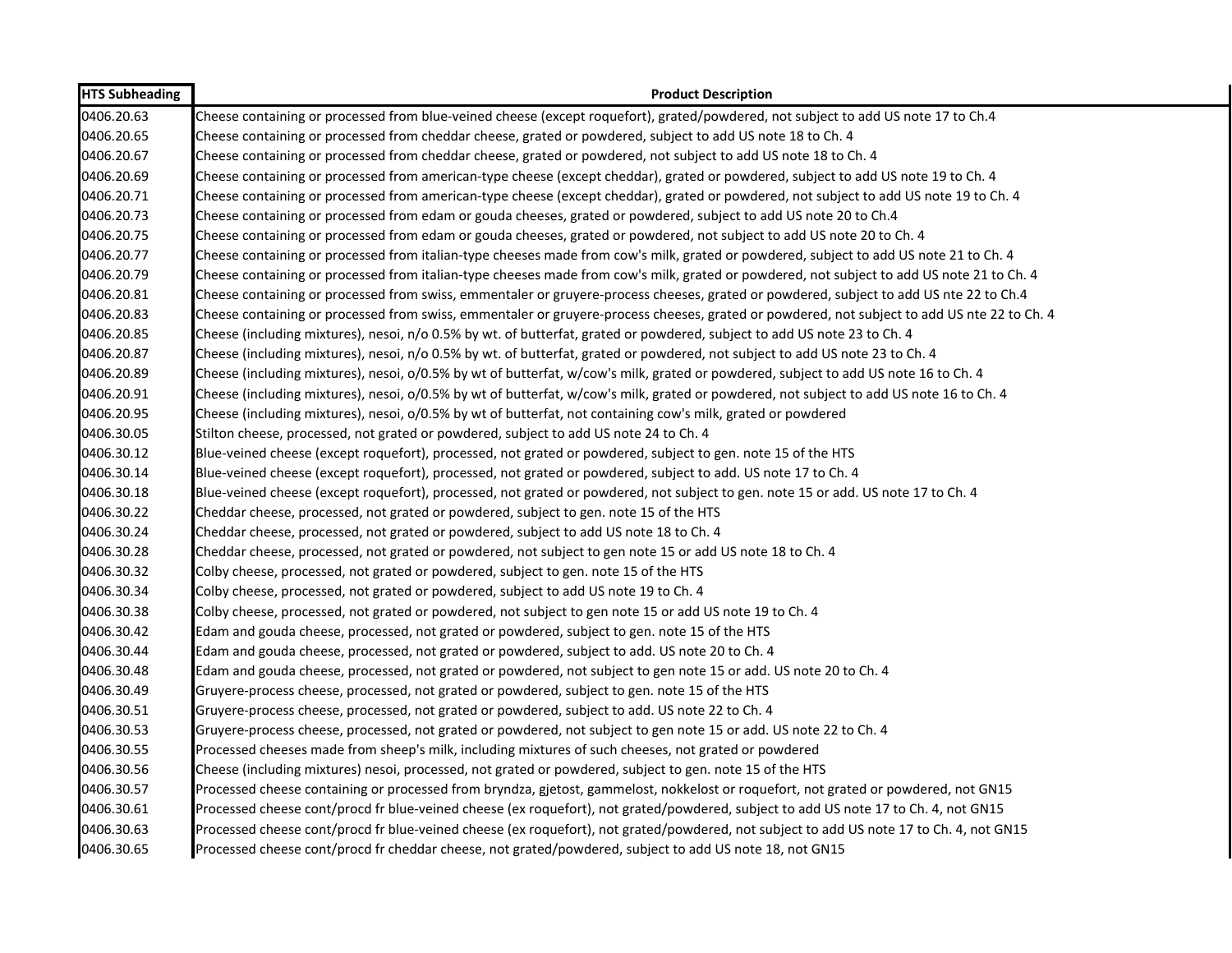| <b>HTS Subheading</b> | <b>Product Description</b>                                                                                                                   |
|-----------------------|----------------------------------------------------------------------------------------------------------------------------------------------|
| 0406.30.67            | Processed cheese cont/procd fr cheddar cheese, not grated/powdered, not subject to add US note 18, not GN15                                  |
| 0406.30.69            | Processed cheese cont/procd fr american-type cheese (ex cheddar), not grated/powdered, subject to add US note 19 to Ch. 4, not GN15          |
| 0406.30.71            | Processed cheese cont/procd fr american-type cheese (ex cheddar), not grated/powdered, not subject to add US note 19 to Ch. 4, not GN15      |
| 0406.30.73            | Processed cheese cont/procd fr edam or gouda, not grated/powdered, subject to add US note 20 to Ch. 4, not GN15                              |
| 0406.30.75            | Processed cheese cont/procd from edam or gouda, not grated/powdered, not subject to add US note 20 to Ch. 4, not GN15                        |
| 0406.30.77            | Processed cheese cont/procd from italian-type, not grated/powdered, subject to add US note 21 to Ch. 4, not GN15                             |
| 0406.30.79            | Processed cheese cont/procd from italian-type, not grated/powdered, not subject to add US note 21 to Ch. 4, not GN15                         |
| 0406.30.81            | Processed cheese cont/procd from swiss, emmentaler or gruyere-process, n/grated/powdered, subject to add US note 22 to Ch. 4, not GN15       |
| 0406.30.83            | Processed cheese cont/procd from swiss/emmentaler/gruyere-process, n/grated/powdered, not subject to add US note 22 to Ch. 4, not GN15       |
| 0406.30.85            | Processed cheese (incl. mixtures), nesoi, n/o 0.5% by wt. butterfat, not grated or powdered, subject to Ch4 US note 23, not GN15             |
| 0406.30.87            | Processed cheese (incl. mixtures), nesoi, n/o 0.5% by wt. butterfat, not grated or powdered, not subj to Ch 4 US note 23 or not GN15         |
| 0406.30.89            | Processed cheese (incl. mixtures), nesoi, w/cow's milk, not grated or powdered, subject to add US note 16 to Ch. 4, not GN15                 |
| 0406.30.91            | Processed cheese (incl. mixtures), nesoi, w/cow's milk, not grated or powdered, not subject to add US note 16 to Ch. 4, not GN15             |
| 0406.30.95            | Processed cheese (incl. mixtures), nesoi, w/o cows milk, not grated or powdered, not GN15                                                    |
| 0406.40.20            | Roquefort cheese in original loaves, not grated or powdered, not processed                                                                   |
| 0406.40.40            | Roquefort cheese, other than in original loaves, not grated or powdered, not processed                                                       |
| 0406.40.44            | Stilton cheese, nesoi, in original loaves, subject to add. US note 24 to Ch. 4                                                               |
| 0406.40.48            | Stilton cheese, nesoi, not in original loaves, subject to add. US note 24 to Ch. 4                                                           |
| 0406.40.51            | Blue-veined cheese, nesoi, in original loaves, subject to gen. note 15 of the HTS                                                            |
| 0406.40.52            | Blue-veined cheese, nesoi, not in original loaves, subject to gen. note 15 of the HTS                                                        |
| 0406.40.54            | Blue-veined cheese, nesoi, in original loaves, subject to add. US note 17 to Ch. 4                                                           |
| 0406.40.58            | Blue-veined cheese, nesoi, not in original loaves, subject to add. US note 17 to Ch. 4                                                       |
| 0406.40.70            | Blue-veined cheese, nesoi, not subject to gen. note 15 of the HTS or to add. US note 17 to Ch. 4                                             |
| 0406.90.05            | Bryndza cheese, not grated or powdered, not processed                                                                                        |
| 0406.90.06            | Cheddar cheese, neosi, subject to gen. note 15 of the & entered pursuant to its provisions                                                   |
| 0406.90.08            | Cheddar cheese, neosi, subject to add. US note 18 to Ch. 4                                                                                   |
| 0406.90.12            | Cheddar cheese, nesoi, not subject to gen. note 15 of the HTS or to add. US note 18 to Ch. 4                                                 |
| 0406.90.14            | Edam and gouda cheese, nesoi, subject to gen. note 15 of the HTS                                                                             |
| 0406.90.16            | Edam and gouda cheese, nesoi, subject to add. US note 20 to Ch. 4                                                                            |
| 0406.90.18            | Edam and gouda cheese, nesoi, not subject to gen. note 15 of the HTS or to add. US note 20 to Ch. 4                                          |
| 0406.90.20            | Gjetost cheese from goat's milk, whey or whey obtained from a mixture of goat's & n/o 20% cow's milk, not grated, powdered or processed      |
| 0406.90.25            | Gjetost cheese, made from goats' milk, whey or whey obtained from a mixture of goats' & n/o 20% cows milk, not grated, powdered or processed |
| 0406.90.28            | Goya cheese, nesoi, subject to gen. note 15 of the HTS                                                                                       |
| 0406.90.31            | Goya cheese from cow's milk, not in original loaves, nesoi, subject to add. US note 21 to Ch. 4                                              |
| 0406.90.32            | Goya cheese from cow's milk, not in original loaves, nesoi, not subject to gen. note 15 or to add. US note 21 to Ch. 4                       |
| 0406.90.33            | Goya cheese not from cow's milk, nesoi, not subject to gen. note 15 or to add. US note 21 to Ch. 4                                           |
| 0406.90.34            | Sbrinz cheese, nesoi, subject to gen. note 15 of the HTS                                                                                     |
| 0406.90.36            | Sbrinz cheese from cow's milk, nesoi, subject to add. US note 21 to Ch. 4                                                                    |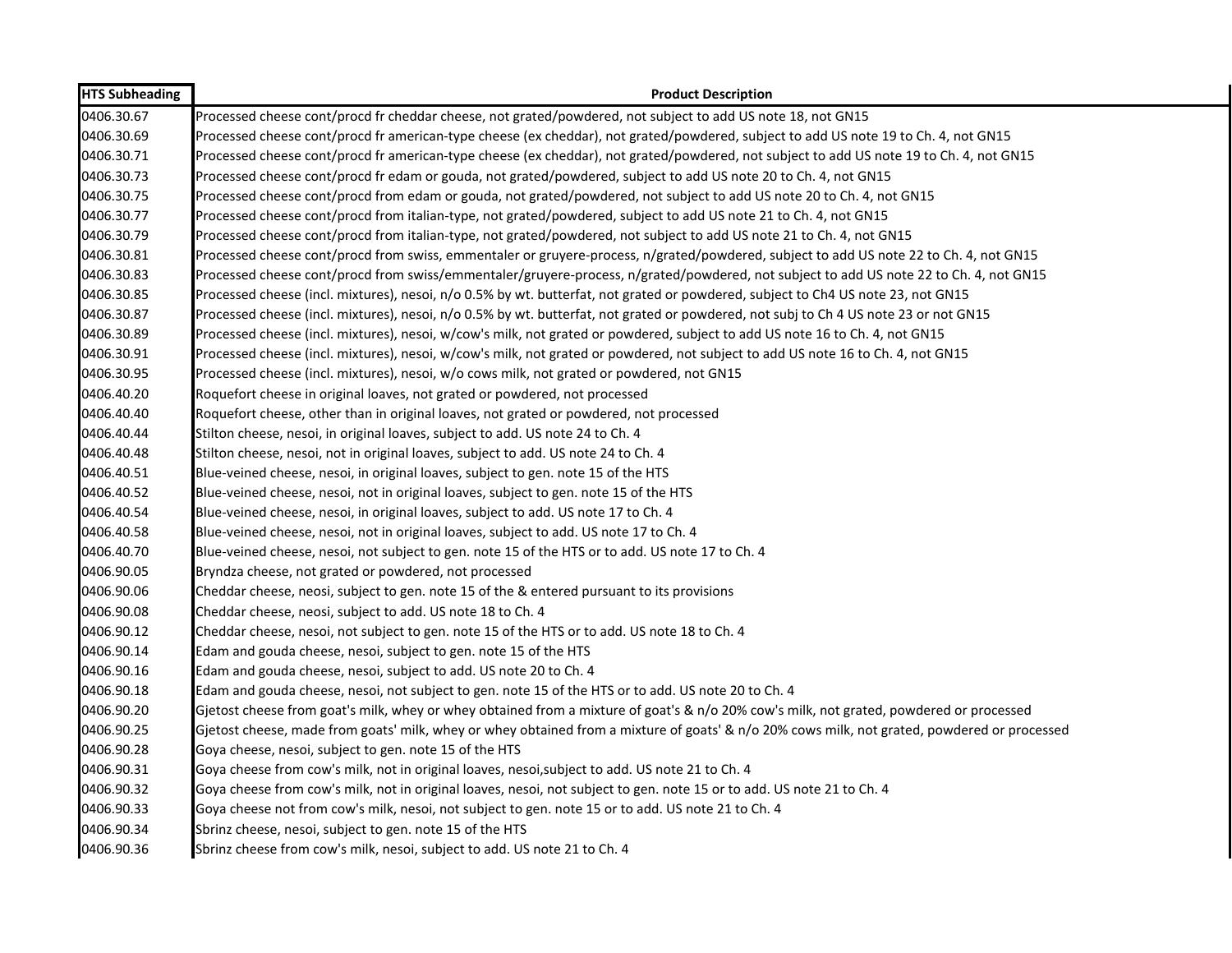| <b>HTS Subheading</b> | <b>Product Description</b>                                                                                                                |
|-----------------------|-------------------------------------------------------------------------------------------------------------------------------------------|
| 0406.90.37            | Sbrinz cheese from cow's milk, nesoi, not subject to gen. note 15 or to add. US note 21 to Ch. 4                                          |
| 0406.90.38            | Sbrinz cheese not from cow's milk, nesoi, not subject to gen. note 15 or to add. US note 21 to Ch. 4                                      |
| 0406.90.39            | Romano from cows milk, Reggiano, Parmesan, Provolone, and Provoletti cheese, nesoi, subject to gen. note 15 of the HTS                    |
| 0406.90.41            | Romano, Reggiano, Parmesan, Provolone, and Provoletti cheese, nesoi, from cow's milk, subject to add. US note 21 to Ch. 4                 |
| 0406.90.42            | Romano, Reggiano, Parmesan, Provolone, and Provoletti cheese, nesoi, from cow's milk, not subj to to GN 15 or Ch4 US note 21              |
| 0406.90.43            | Reggiano, Parmesan, Provolone, and Provoletti cheese, nesoi, not from cow's milk, not subject to gen. note 15                             |
| 0406.90.44            | Swiss or Emmentaler cheese with eye formation, nesoi, subject to gen. note 15 of the HTS                                                  |
| 0406.90.46            | Swiss or Emmentaler cheese with eye formation, nesoi, subject to add. US note 25 to Ch. 4                                                 |
| 0406.90.48            | Swiss or Emmentaler cheese with eye formation, nesoi, not subject to gen. note 15 or to add. US note 25 to Ch. 4                          |
| 0406.90.49            | Gammelost and nokkelost cheese, nesoi                                                                                                     |
| 0406.90.51            | Colby cheese, nesoi, subject to gen. note 15 of the HTS and entered pursuant to its provisions                                            |
| 0406.90.52            | Colby cheese, nesoi, subject to add. US note 19 to Ch. 4 and entered pursuant to its provisions                                           |
| 0406.90.54            | Colby cheese, nesoi, not subject to gen. note 15 or to add. US note 19 to Ch. 4                                                           |
| 0406.90.56            | Cheeses, nesoi, from sheep's milk in original loaves and suitable for grating                                                             |
| 0406.90.57            | Pecorino cheese, from sheep's milk, in original loaves, not suitable for grating                                                          |
| 0406.90.59            | Cheeses, substitute for cheese (including mixtures of cheeses), nesoi, made from sheep's milk                                             |
| 0406.90.61            | Cheeses & substitutes for cheese (incl.mixtures) w/romano/reggiano/parmesan/provolone/etc from cows milk, subj. to gen. note 15           |
| 0406.90.63            | Cheeses & substitutes for cheese (incl.mixtures) not cont.romano/reggiano/parmesan/provolone/etc from cows milk, subj. to gen. note 15    |
| 0406.90.66            | Cheeses & subst. for cheese(incl. mixt.), nesoi, w/romano/reggiano/parmesan/provolone/etc, f/cow milk, subj. Ch4 US note 21, not GN15     |
| 0406.90.68            | Cheeses & subst. for cheese(incl. mixt.), nesoi, w/romano/reggiano/parmesan/provolone/etc, f/cow milk, not subj. Ch4 US note 21, not GN15 |
| 0406.90.72            | Cheeses & subst. for cheese (incl. mixt.), nesoi, w/ or from blue-veined cheese, subj. to add. US note 17 to Ch.4, not GN15               |
| 0406.90.74            | Cheeses & subst. for cheese (incl. mixt.), nesoi, w/ or from blue-veined cheese, not subj. to add. US note 17 to Ch.4, not GN15           |
| 0406.90.76            | Cheeses & subst. for cheese (incl. mixt.), nesoi, w/ or from cheddar cheese, subj. to add. US note 18 to Ch.4, not GN15                   |
| 0406.90.78            | Cheeses & subst. for cheese (incl. mixt.), nesoi, w/ or from cheddar cheese, not subj. to add. US note 18 to Ch.4, not GN15               |
| 0406.90.82            | Cheeses & subst. for cheese (incl. mixt.), nesoi, w/ or from Am. cheese except cheddar, subj. to add. US note 19 to Ch.4, not GN15        |
| 0406.90.84            | Cheeses & subst. for cheese (incl. mixt.), nesoi, w/ or from Am. cheese except cheddar, not subj. to add. US note 19 to Ch.4, not GN15    |
| 0406.90.86            | Cheeses & subst. for cheese (incl. mixt.), nesoi, w/ or from edam or gouda cheese, subj. to add. US note 20 to Ch.4, not GN15             |
| 0406.90.88            | Cheeses & subst. for cheese (incl. mixt.), nesoi, w/ or from edam or gouda cheese, not subj. to add. US note 20 to Ch.4, not GN15         |
| 0406.90.90            | Cheeses & subst. for cheese (incl. mixt.), nesoi, w/ or from swiss, emmentaler or gruyere, subj. to add. US note 22 to Ch.4, not GN15     |
| 0406.90.92            | Cheeses & subst. for cheese (incl. mixt.), nesoi, w/ or from swiss, emmentaler or gruyere, not subj. Ch4 US note 22, not GN15             |
| 0406.90.93            | Cheeses & subst. for cheese (incl. mixt.), nesoi, w/butterfat n/o 0.5% by wt, subject to add. US note 23 to Ch. 4, not GN15               |
| 0406.90.94            | Cheeses & subst. for cheese (incl. mixt.), nesoi, w/butterfat n/o 0.5% by wt, not subject to add. US note 23 to Ch. 4, not GN15           |
| 0406.90.95            | Cheeses & subst. for cheese (incl. mixt.), nesoi, w/cows milk, w/butterfat o/0.5% by wt, subject to Ch 4 US note 16 (quota)               |
| 0406.90.97            | Cheeses & subst. for cheese (inch mixt.), nesoi, w/cows milk, w/butterfat o/0.5% by wt, not subject to Ch4 US note 16, not GN15           |
| 0406.90.99            | Cheeses & subst. for cheese (inch mixt.), nesoi, w/o cows milk, w/butterfat o/0.5% by wt, not GN15                                        |
| 0407.11.00            | Birds' eggs, in shell, fertilized eggs for incubation, Gallus domesticus                                                                  |
| 0408.91.00            | Birds' eggs, not in shell, dried, whether or not containing added sweeteners                                                              |
| 0501.00.00            | Human hair, unworked, whether or not washed and scoured; waste of human hair                                                              |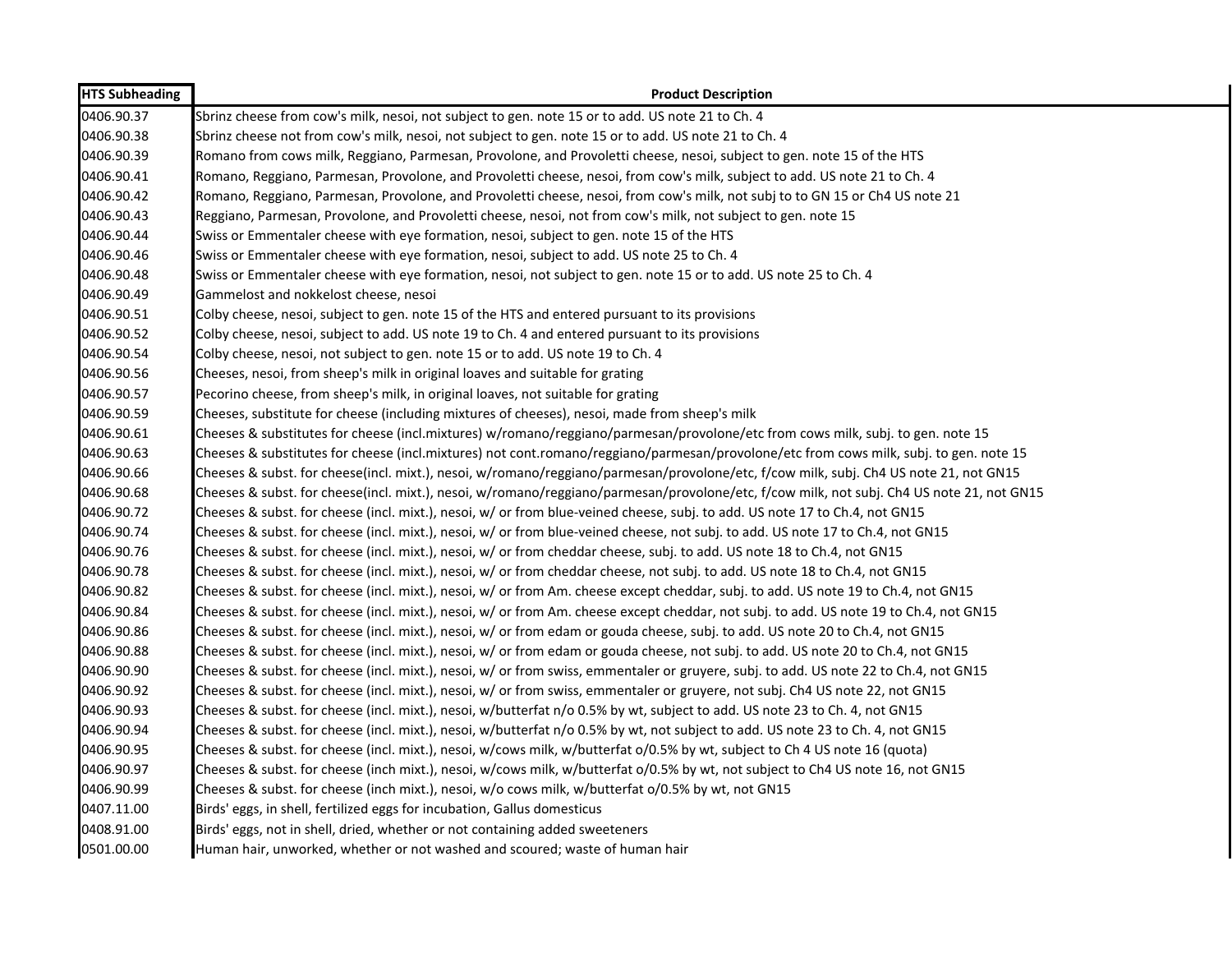| <b>HTS Subheading</b> | <b>Product Description</b>                                                                                                                    |
|-----------------------|-----------------------------------------------------------------------------------------------------------------------------------------------|
| 0502.90.00            | Badger hair and other brushmaking hair, nesoi, and waste thereof                                                                              |
| 0504.00.00            | Guts, bladders and stomachs of animals (other than fish), whole and pieces thereof                                                            |
| 0505.10.00            | Feathers of a kind used for stuffing, and down                                                                                                |
| 0507.10.00            | Ivory, ivory powder and waste                                                                                                                 |
| 0510.00.20            | Ambergris, castoreum, civet, and musk used in the preparation of pharmaceutical products                                                      |
| 0601.10.15            | Tulip bulbs, dormant                                                                                                                          |
| 0601.10.30            | Hyacinth bulbs, dormant                                                                                                                       |
| 0601.10.45            | Lily bulbs, dormant                                                                                                                           |
| 0601.10.60            | Narcissus bulbs, dormant                                                                                                                      |
| 0601.10.75            | Crocus corms, dormant                                                                                                                         |
| 0601.10.85            | Lily of the valley pips, dormant                                                                                                              |
| 0601.10.90            | Bulbs, tubers, tuberous roots, corms, crowns and rhizomes, nesoi, dormant                                                                     |
| 0601.20.10            | Hyacinth bulbs, without soil attached, in growth or in flower                                                                                 |
| 0601.20.90            | Bulbs nesoi, tubers, tuberous roots, corms, crowns and rhizomes, in growth or in flower; chicory plants and roots                             |
| 0602.10.00            | Unrooted cuttings and slips of live plants                                                                                                    |
| 0602.20.00            | Trees, shrubs, and bushes, grafted or not of kinds which bear edible fruits or nuts                                                           |
| 0602.30.00            | Rhododendron and azalea plants, grafted or not                                                                                                |
| 0602.40.00            | Rose plants, grafted or not                                                                                                                   |
| 0602.90.20            | Live orchid plants                                                                                                                            |
| 0602.90.30            | Live herbaceous perennials, other than orchid plants, with soil attached to roots                                                             |
| 0602.90.40            | Live herbaceous perennials, other than orchid plants, without soil attached to roots                                                          |
| 0602.90.60            | Other live plants nesoi, with soil attached to roots                                                                                          |
| 0602.90.90            | Other live plants nesoi, other than those with soil attached to roots                                                                         |
| 0603.11.00            | Sweetheart, Spray and other Roses, fresh cut                                                                                                  |
| 0603.12.30            | Miniature (spray) carnations, fresh cut                                                                                                       |
| 0603.12.70            | Other Carnations, fresh cut                                                                                                                   |
| 0603.13.00            | Orchids, fresh cut                                                                                                                            |
| 0603.14.00            | Chrysanthemums, fresh cut                                                                                                                     |
| 0603.15.00            | Fresh cut Lilies (Lillium spp.)                                                                                                               |
| 0603.19.01            | Fresh cut, Anthuriums, Alstroemeria, Gypsophilia, Lilies, Snapdragons and flowers, nesoi                                                      |
| 0603.90.00            | Cut flowers and flower buds, suitable for bouquets or ornamental purposes, dried, dyed, bleached, impregnated or otherwise prepared           |
| 0604.20.00            | Fresh foliage, branches, and other parts of plants for ornamental purposes                                                                    |
| 0604.90.10            | Mosses and lichens                                                                                                                            |
| 0604.90.30            | Dried or bleached foliage, branches, and other parts of plants for ornamental purposes, except mosses and lichens                             |
| 0604.90.60            | Other than fresh, bleached or dried: Foliage, branches, parts of plants and grasses, suitable for ornamental purposes, except mosses & lichen |
| 0701.10.00            | Seed potatoes, fresh or chilled                                                                                                               |
| 0701.90.10            | Yellow (Solano) potatoes, excluding seed                                                                                                      |
| 0701.90.50            | Fresh potatoes, other than yellow (Solano) potatoes or seed potatoes                                                                          |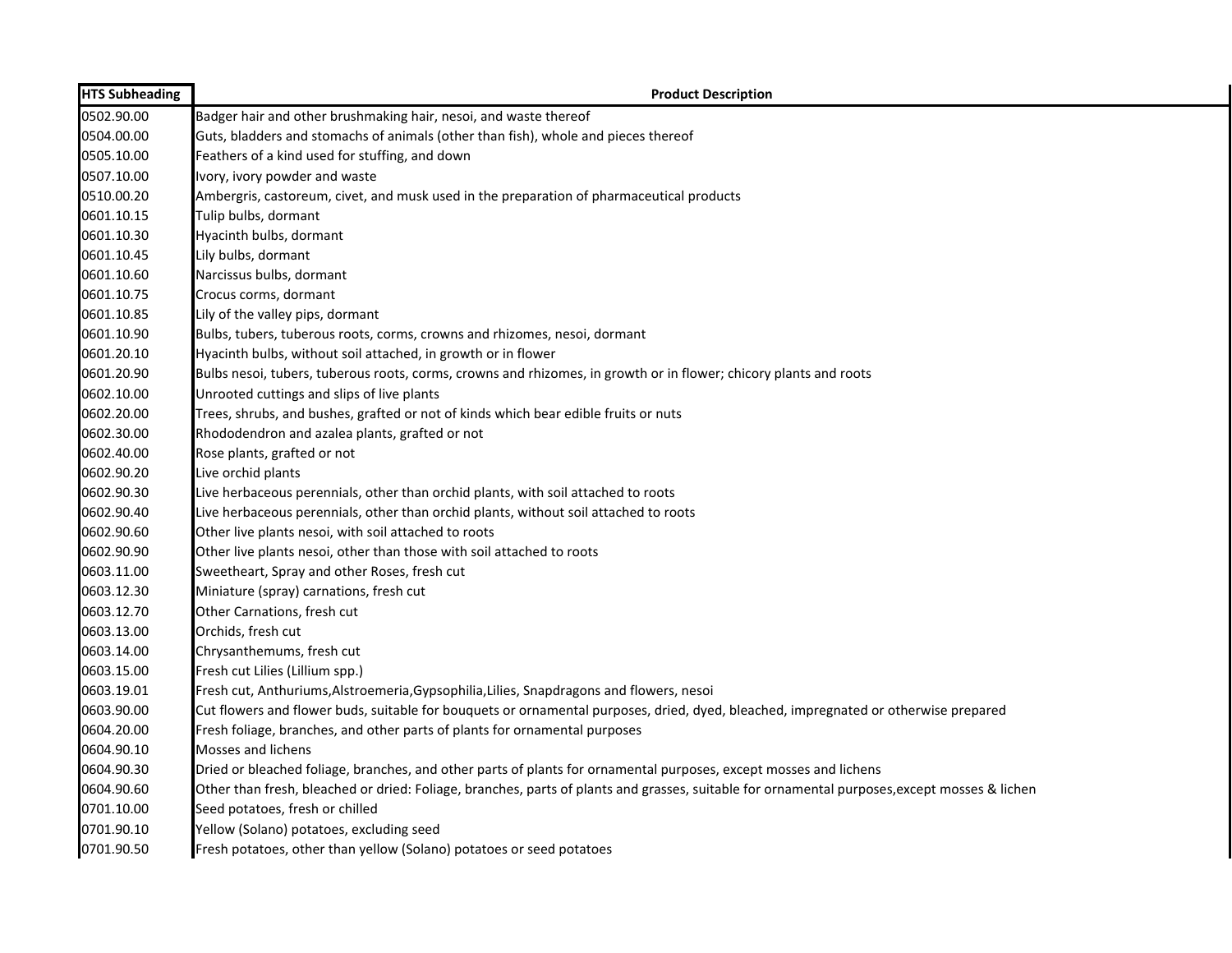| <b>HTS Subheading</b> | <b>Product Description</b>                                                                                                              |
|-----------------------|-----------------------------------------------------------------------------------------------------------------------------------------|
| 0702.00.20            | Tomatoes, fresh or chilled, entered during Mar. I to July 14, or the period Sept. I to Nov. 14 in any year                              |
| 0702.00.40            | Tomatoes, fresh or chilled, entered during July 15 to Aug.31 in any year                                                                |
| 0702.00.60            | Tomatoes, fresh or chilled, entered from Nov. 15 thru the last day of Feb. of the following year                                        |
| 0704.20.00            | Brussels sprouts, fresh or chilled                                                                                                      |
| 0705.11.20            | Head lettuce (cabbage lettuce), fresh or chilled, if entered June 1 to October 31, inclusive, in any year                               |
| 0705.11.40            | Head lettuce (cabbage lettuce), fresh or chilled, if entered Nov. 1 through May 30, inclusive, in any year                              |
| 0705.19.20            | Lettuce, other than head lettuce, fresh or chilled, if entered June 1 to October 31, inclusive, in any year                             |
| 0705.19.40            | Lettuce, other than head lettuce, fresh or chilled, if entered Nov. 1 through May 30, inclusive, in any year                            |
| 0705.21.00            | Witloof chicory, fresh or chilled                                                                                                       |
| 0705.29.00            | Chicory, other than witloof chicory, fresh or chilled                                                                                   |
| 0707.00.20            | Cucumbers, including gherkins, fresh or chilled, if entered December 1 in any year to the last day of the following February, inclusive |
| 0707.00.40            | Cucumbers, including gherkins, fresh or chilled, if entered March 1 to April 30, inclusive, in any year                                 |
| 0707.00.60            | Cucumbers, including gherkins, fresh or chilled, if entered July 1 to August 31, inclusive, in any year                                 |
| 0708.20.10            | Lima beans, fresh or chilled, shelled or unshelled, if entered November 1 through the following May 31, inclusive                       |
| 0708.90.05            | Chickpeas (garbanzos), fresh or chilled, shelled or unshelled                                                                           |
| 0708.90.25            | Pigeon peas, fresh or chilled, shelled or unshelled, if entered from July 1 to September 30, inclusive, in any year                     |
| 0708.90.30            | Pigeon peas, fresh or chilled, shelled or unshelled, if entered Oct. 1 through the following June 30, inclusive                         |
| 0709.20.10            | Asparagus, fresh or chilled, not reduced in size, if entered September 15 to November 15, inclusive, and transported to the U.S. by air |
| 0709.20.90            | Asparagus, nesoi, fresh or chilled                                                                                                      |
| 0709.30.20            | Eggplants (aubergines), fresh or chilled, if entered April 1 to November 30, inclusive, in any year                                     |
| 0709.30.40            | Eggplants (aubergines), fresh or chilled, if entered December 1 through the following March 31, inclusive                               |
| 0709.70.00            | Spinach, New Zealand spinach and orache spinach (garden spinach), fresh or chilled                                                      |
| 0709.91.00            | Globe artichokes, fresh or chilled                                                                                                      |
| 0709.92.00            | Olives, fresh or chilled                                                                                                                |
| 0709.93.10            | Pumpkins, fresh or chilled                                                                                                              |
| 0709.93.30            | Gourds (Cucurbita spp.), fresh or chilled                                                                                               |
| 0710.29.15            | Lentils, uncooked or cooked by steaming or boiling in water, frozen                                                                     |
| 0710.80.60            | Fiddlehead greens, uncooked or cooked by steaming or boiling in water, frozen, not reduced in size                                      |
| 0710.80.85            | Brussels sprouts, uncooked or cooked by steaming or boiling in water, frozen, reduced in size                                           |
| 0711.20.18            | Olives, n/pitted, green, in saline sol., in contain. > 8 kg, drained wt, for repacking or sale, subject to add. US note 5 to Ch. 7      |
| 0711.20.28            | Olives, n/pitted, green, in saline sol., in contain. > 8 kg, drained wt, for repacking or sale, not subject to add. US note 5 to Ch. 7  |
| 0711.20.38            | Olives, n/pitted, nesoi                                                                                                                 |
| 0711.20.40            | Olives, pitted or stuffed, provisionally preserved but unsuitable in that state for immediate consumption                               |
| 0711.59.90            | Truffles, provisionally preserved but unsuitable in that state for immediate consumption                                                |
| 0711.90.30            | Capers, provisionally preserved but unsuitable in that state for immediate consumption                                                  |
| 0713.34.10            | Dried seeds of Bambara beans, of a kind used for sowing                                                                                 |
| 0713.60.10            | Dried pigeon pea seeds, of a kind used for sowing                                                                                       |
| 0714.10.10            | Cassava (manioc), frozen, whether or not sliced or in the form of pellets                                                               |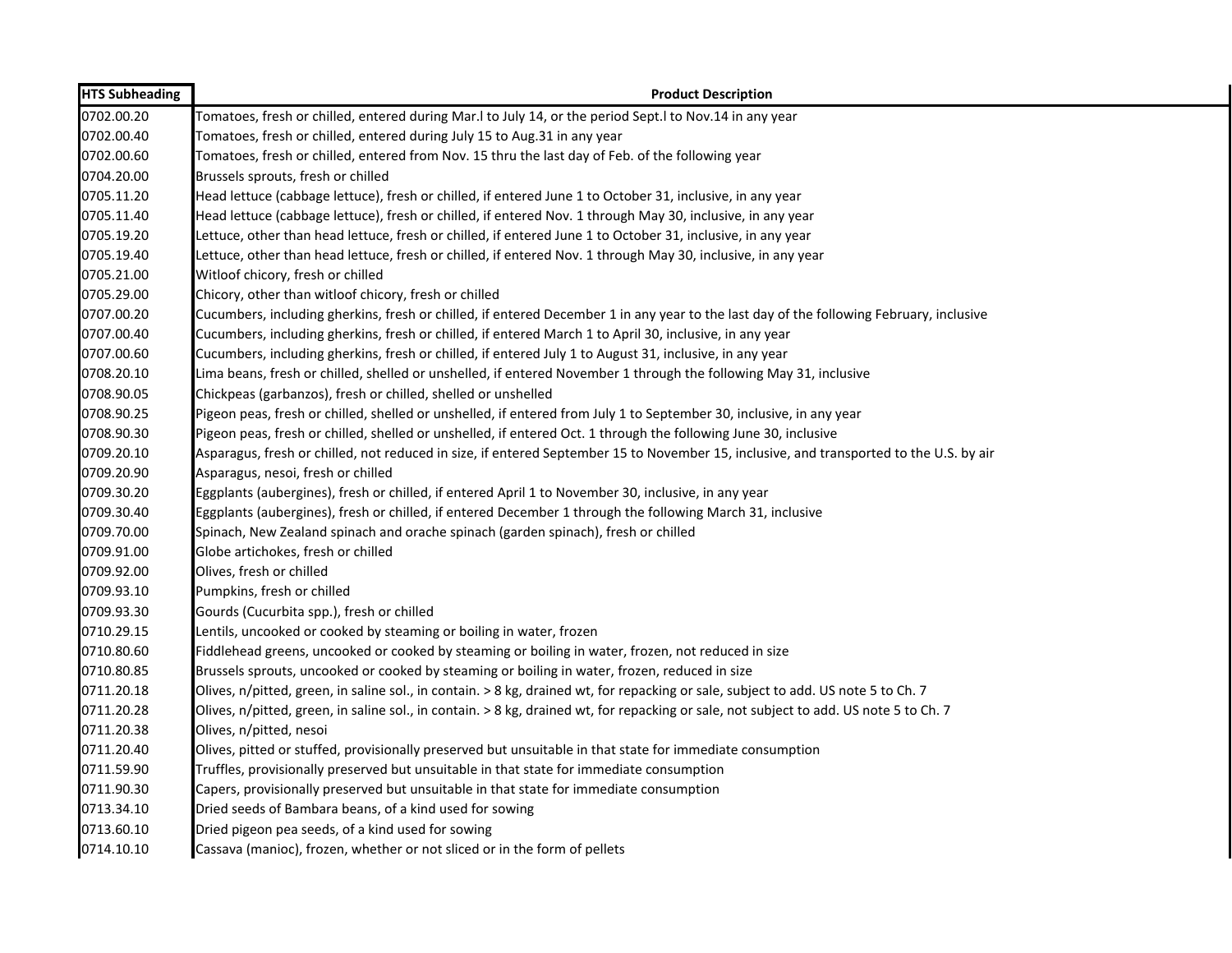| <b>HTS Subheading</b> | <b>Product Description</b>                                                                                                       |
|-----------------------|----------------------------------------------------------------------------------------------------------------------------------|
| 0714.30.50            | Dried yams (Dioscorea spp.), in the form of pellets                                                                              |
| 0801.12.00            | Coconuts, fresh, in the inner shell (endocarp)                                                                                   |
| 0801.21.00            | Brazil nuts, fresh or dried, in shell                                                                                            |
| 0801.22.00            | Brazil nuts, fresh or dried, shelled                                                                                             |
| 0802.21.00            | Hazelnuts or filberts, fresh or dried, in shell                                                                                  |
| 0802.61.00            | Macadamia nuts, in shell                                                                                                         |
| 0802.70.10            | Kola nuts (Cola spp.), fresh or dried, in shell                                                                                  |
| 0802.70.20            | Kola nuts (Cola spp.), fresh or dried, shelled                                                                                   |
| 0802.80.10            | Areca nuts, fresh or dried, in shell                                                                                             |
| 0802.90.20            | Pignolias, fresh or dried, in shell                                                                                              |
| 0802.90.98            | Nuts nesoi, fresh or dried, shelled                                                                                              |
| 0803.10.10            | Plantains, fresh                                                                                                                 |
| 0804.40.00            | Avocados, fresh or dried                                                                                                         |
| 0805.40.40            | Grapefruit, fresh or dried, entered during the period August 1 through September 30, inclusive                                   |
| 0805.40.60            | Grapefruit, fresh or dried, if entered during the month of October                                                               |
| 0805.40.80            | Grapefruit, fresh or dried, if entered during the period November 1 through the following July 31, inclusive                     |
| 0805.50.20            | Lemons, fresh or dried                                                                                                           |
| 0805.50.30            | Tahitian lines, Persian limes and other limes of the Citrus latifolia variety, fresh or dried                                    |
| 0805.50.40            | Limes of the Citrus aurantifolia variety, fresh or dried                                                                         |
| 0805.90.01            | Citrus fruit, not elsewhere specified or included, fresh or dried, including kumquats, citrons and bergamots                     |
| 0806.10.20            | Grapes, fresh, if entered during the period February 15 through March 31, inclusive                                              |
| 0806.10.40            | Grapes, fresh, if entered during the period April 1 through June 30, inclusive                                                   |
| 0806.10.60            | Grapes, fresh, if entered during the period July 1 through the following February 14, inclusive                                  |
| 0807.11.30            | Watermelons, fresh, if entered during the period from December 1, in any year, to the following March 31, inclusive              |
| 0807.11.40            | Watermelons, fresh, if entered during the period April 1 through November 30, inclusive                                          |
| 0807.19.10            | Cantaloupes, fresh, if entered during the period from August 1 through September 15, inclusive                                   |
| 0807.19.20            | Cantaloupes, fresh, if entered during the periods from January 1 through July 31 or September 16 to December 31, inclusive       |
| 0807.19.50            | Ogen and Galia melons, fresh, if entered during the period from December 1, in any year, to the following May 31, inclusive      |
| 0807.19.60            | Ogen and Galia melons, fresh, if entered during the period from June 1 through November 30, inclusive                            |
| 0807.19.70            | Other melons nesoi, fresh, if entered during the period from December 1, in any year, to the following May 31, inclusive         |
| 0807.19.80            | Other melons nesoi, fresh, if entered during the period from June 1 through November 30, inclusive                               |
| 0807.20.00            | Papayas (papaws), fresh                                                                                                          |
| 0809.10.00            | Apricots, fresh                                                                                                                  |
| 0809.21.00            | Sour cherries (Prunus cerasus), fresh                                                                                            |
| 0809.40.20            | Plums, prunes and sloes, fresh, if entered during the period from January 1 through May 31, inclusive                            |
| 0809.40.40            | Plums, prunes and sloes, fresh, if entered during the period from June 1 through December 31, inclusive                          |
| 0810.20.90            | Raspberries and loganberries, fresh, if entered July 1 - August 31, inclusive; blackberries & mulberries, fresh, entered anytime |
| 0810.50.00            | Kiwi fruit, fresh                                                                                                                |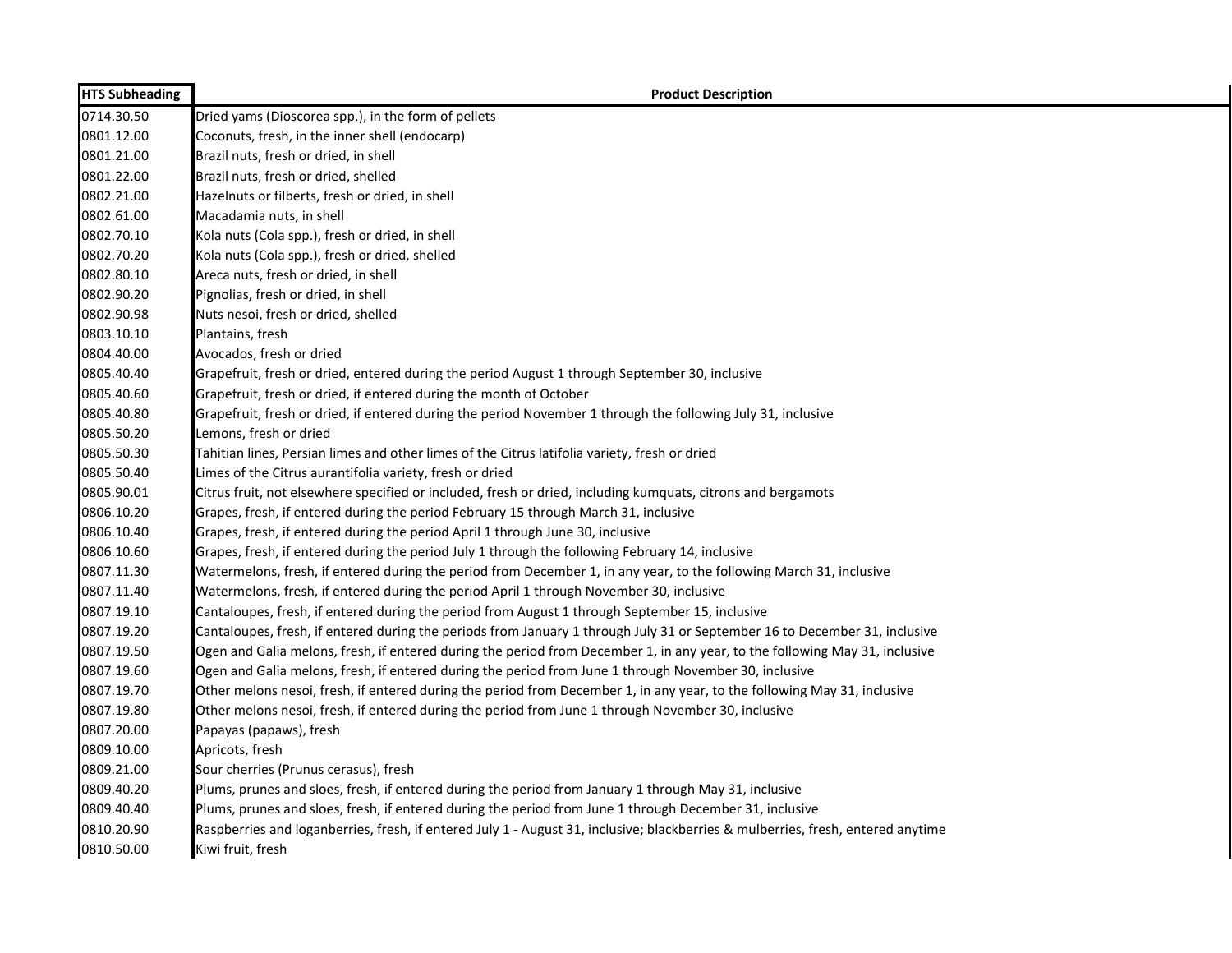| <b>HTS Subheading</b> | <b>Product Description</b>                                                                                       |
|-----------------------|------------------------------------------------------------------------------------------------------------------|
| 0810.60.00            | Durians, fresh                                                                                                   |
| 0812.10.00            | Cherries, provisionally preserved, but unsuitable in that state for immediate consumption                        |
| 0901.11.00            | Coffee, not roasted, not decaffeinated                                                                           |
| 0901.12.00            | Coffee, not roasted, decaffeinated                                                                               |
| 0901.21.00            | Coffee, roasted, not decaffeinated                                                                               |
| 0901.22.00            | Coffee, roasted, decaffeinated                                                                                   |
| 0901.90.10            | Coffee husks and skins                                                                                           |
| 0901.90.20            | Coffee substitutes containing coffee                                                                             |
| 0902.10.10            | Green tea in packages not over 3 kg, flavored                                                                    |
| 0902.10.90            | Green tea in packages not over 3 kg, not flavored                                                                |
| 0902.20.10            | Green tea in packages over 3 kg, flavored                                                                        |
| 0902.20.90            | Green tea in packages over 3 kg, not flavored                                                                    |
| 0902.30.00            | Black tea (fermented) and partly fermented tea, in immediate packings of a content not exceeding 3 kg            |
| 0902.40.00            | Black tea (fermented) and partly fermented tea, other than in immediate packings of a content not exceeding 3 kg |
| 0903.00.00            | Mate                                                                                                             |
| 0904.11.00            | Pepper of the genus Piper, neither crushed nor ground                                                            |
| 0904.12.00            | Pepper of the genus Piper, crushed or ground                                                                     |
| 0904.21.20            | Paprika, dried neither crushed nor ground                                                                        |
| 0904.21.40            | Anaheim and ancho pepper, dried, neither crushed nor ground                                                      |
| 0904.21.60            | Fruits of the genus Capsicum, other than paprika or anaheim and ancho pepper, dried, not crushed or ground       |
| 0904.21.80            | Fruits of the genus Pimenta (including allspice), dried                                                          |
| 0904.22.20            | Paprika, crushed or ground                                                                                       |
| 0904.22.40            | Anaheim and ancho pepper, crushed or ground                                                                      |
| 0904.22.73            | Mixtures of mashed or macerated hot red peppers and salt, nesoi                                                  |
| 0904.22.76            | Fruits of the genus capsicum, crushed or ground, nesoi                                                           |
| 0904.22.80            | Fruits of the genus Pimenta (including allspice), crushed or ground                                              |
| 0905.10.00            | Vanilla beans, neither crushed nor ground                                                                        |
| 0905.20.00            | Vanilla beans, crushed or ground                                                                                 |
| 0906.11.00            | Cinnamon (Cinnamomum zeylanicum Blume) neither crushed nor ground                                                |
| 0906.19.00            | Cinnamon and cinnamon-tree flowers, nesoi, neither crushed nor ground                                            |
| 0906.20.00            | Cinnamon and cinnamon-tree flowers, crushed or ground                                                            |
| 0907.10.00            | Cloves (whole fruit, cloves and stems), neither crushed nor ground                                               |
| 0907.20.00            | Cloves (whole fruit, cloves and stems), crushed or ground                                                        |
| 0908.11.00            | Nutmeg, neither crushed nor ground                                                                               |
| 0908.12.00            | Nutmeg, crushed or ground                                                                                        |
| 0908.21.00            | Mace, neither crushed nor ground                                                                                 |
| 0908.22.20            | Mace, crushed or ground, Bombay or wild                                                                          |
| 0908.22.40            | Mace, crushed or ground, other than Bombay or wild mace                                                          |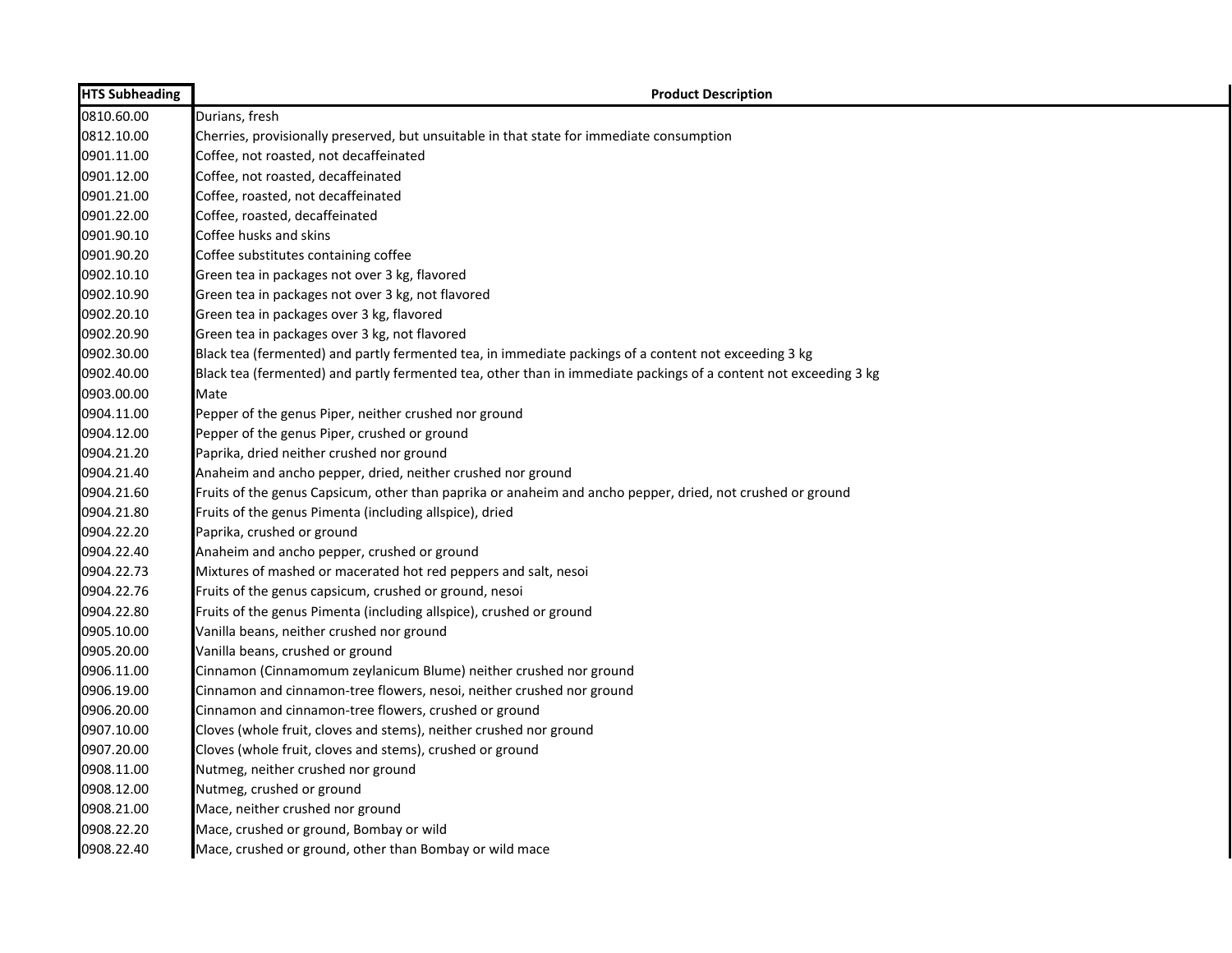| <b>HTS Subheading</b> | <b>Product Description</b>                                                                                              |
|-----------------------|-------------------------------------------------------------------------------------------------------------------------|
| 0908.31.00            | Cardamoms, neither crushed nor ground                                                                                   |
| 0908.32.00            | Cardamoms, crushed or ground                                                                                            |
| 0909.21.00            | Seeds of coriander, neither crushed nor ground                                                                          |
| 0909.22.00            | Seeds of coriander, crushed or ground                                                                                   |
| 0909.31.00            | Seeds of cumin, neither crushed nor ground                                                                              |
| 0909.32.00            | Seeds of cumin, crushed or ground                                                                                       |
| 0909.61.00            | Seeds of anise, badian, caraway or fennel; juniper berries; neither crushed nor ground                                  |
| 0909.62.00            | Seeds of anise, badian, caraway or fennel; juniper berries; crushed or ground                                           |
| 0910.11.00            | Ginger, neither crushed nor ground                                                                                      |
| 0910.12.00            | Ginger, crushed or ground                                                                                               |
| 0910.20.00            | Saffron                                                                                                                 |
| 0910.30.00            | Turmeric (curcuma)                                                                                                      |
| 0910.91.00            | Mixtures of spices                                                                                                      |
| 0910.99.05            | Thyme; bay leaves, crude or not manufactured                                                                            |
| 0910.99.06            | Thyme, other than crude or not manufactured                                                                             |
| 0910.99.07            | Bay leaves, other than crude or not manufactured                                                                        |
| 0910.99.10            | Curry                                                                                                                   |
| 0910.99.20            | Origanum, crude or not manufactured                                                                                     |
| 0910.99.40            | Origanum, other than crude or not manufactured                                                                          |
| 0910.99.50            | Dill                                                                                                                    |
| 0910.99.60            | Spices, nesoi                                                                                                           |
| 1001.19.00            | Durum wheat, other than seed                                                                                            |
| 1001.91.00            | Seed of wheat and meslin, other than durum wheat                                                                        |
| 1002.10.00            | Rye, seed                                                                                                               |
| 1002.90.00            | Rye, other than seed                                                                                                    |
| 1005.10.00            | Seed corn (maize)                                                                                                       |
| 1006.10.00            | Rice in the husk (paddy or rough)                                                                                       |
| 1008.40.00            | Fonio (Digitaria spp.)                                                                                                  |
| 1008.60.00            | Triticale                                                                                                               |
| 1202.30.05            | Peanuts (ground-nuts), seed, not roasted or cooked, shelled, subject to gen note 15 of the HTS                          |
| 1202.30.80            | Peanuts (ground-nuts), seed, not roasted or cooked, shelled, not subject to gen note 15 or add. US note 2 to Ch.12      |
| 1202.41.05            | Peanuts (ground-nuts), not seed, not roasted or cooked, in shell, subject to gen note 15 of the HTS                     |
| 1202.41.40            | Peanuts (ground-nuts), not seed, not roasted or cooked, in shell, subject to add. US note 2 to Ch.12                    |
| 1202.41.80            | Peanuts (ground-nuts), not seed, not roasted or cooked, in shell, not subject to gen note 15 or add. US note 2 to Ch.12 |
| 1202.42.05            | Peanuts (ground-nuts), not seed, not roasted or cooked, shelled, subject to gen note 15 of the HTS                      |
| 1202.42.40            | Peanuts (ground-nuts), not seed, not roasted or cooked, shelled, subject to add. US note 2 to Ch.12                     |
| 1202.42.80            | Peanuts (ground-nuts), not seed, not roasted or cooked, shelled, not subject to gen note 15 or add. US note 2 to Ch.12  |
| 1203.00.00            | Copra                                                                                                                   |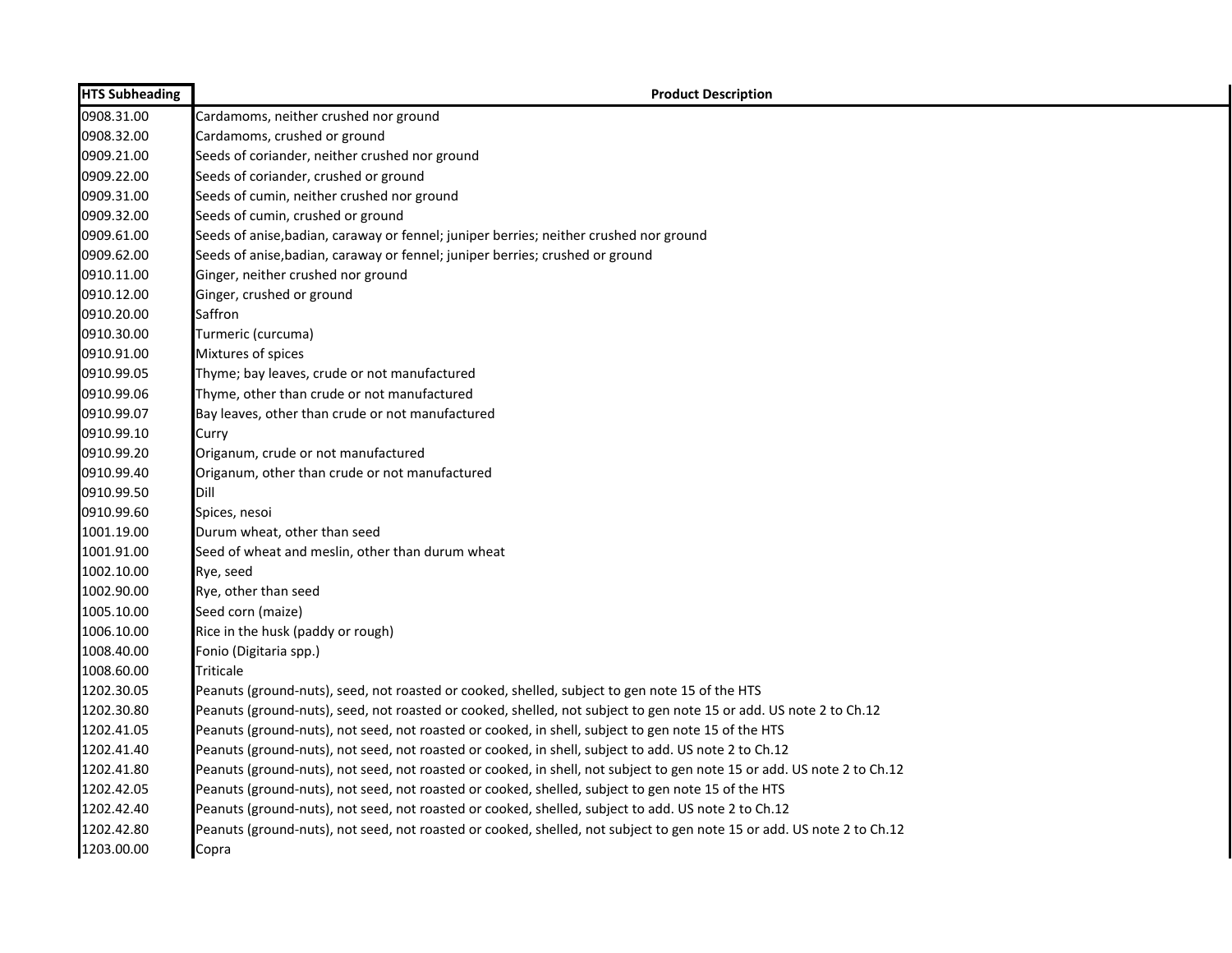| <b>HTS Subheading</b> | <b>Product Description</b>                                                                                                                 |
|-----------------------|--------------------------------------------------------------------------------------------------------------------------------------------|
| 1207.10.00            | Palm nuts and kernels                                                                                                                      |
| 1207.21.00            | Cotton seeds, whether or not broken, seed for sowing                                                                                       |
| 1207.29.00            | Cotton seeds, whether or not broken, other than seed for sowing                                                                            |
| 1207.30.00            | Castor oil seeds                                                                                                                           |
| 1209.22.20            | White and ladino clover seeds of a kind used for sowing                                                                                    |
| 1209.22.40            | Clover seeds, other than white and ladino, of a kind used for sowing                                                                       |
| 1209.23.00            | Fescue seeds of a kind used for sowing                                                                                                     |
| 1209.24.00            | Kentucky blue grass seeds of a kind used for sowing                                                                                        |
| 1210.20.00            | Hop cones, fresh or dried, ground, powdered or in the form of pellets; 1 upulin                                                            |
| 1211.90.60            | Tonka beans, of a kind used in perfumery, in pharmacy or for insecticidal, fungicidal or similar purposes                                  |
| 1212.93.00            | Sugar cane, fresh, chilled, frozen or dried, whether or not ground                                                                         |
| 1212.94.00            | Chicory roots                                                                                                                              |
| 1301.20.00            | Gum Arabic                                                                                                                                 |
| 1301.90.40            | Turpentine gum (oleoresinous exudate from living trees)                                                                                    |
| 1301.90.91            | Lac, natural gums, resins, gum-resins and oleoresins (e.g., balsams), nesoi                                                                |
| 1302.11.00            | Saps and extracts of opium                                                                                                                 |
| 1302.12.00            | Saps and extracts of licorice                                                                                                              |
| 1302.13.00            | Saps and extracts of hops                                                                                                                  |
| 1302.14.01            | Vegetable saps and extracts of ephedra                                                                                                     |
| 1302.19.21            | Poppy straw extract                                                                                                                        |
| 1302.19.41            | Ginseng and other substances having prophylatic or therapeutic properties                                                                  |
| 1302.19.91            | Vegetable saps and extracts nesoi                                                                                                          |
| 1302.20.00            | Pectic substances, pectinates and pectates                                                                                                 |
| 1302.31.00            | Agar-agar                                                                                                                                  |
| 1302.32.00            | Mucilages and thickeners, whether or not modified, derived from locust beans, locust bean seeds or guar seeds                              |
| 1302.39.00            | Mucilages and thickeners derived from vegetable products other than locust beans, locust bean seeds or guar seeds, and excluding agar-agar |
| 1401.20.20            | Rattans, in the rough or cut transversely into sections, of a kind used primarily for plaiting                                             |
| 1404.90.20            | Broomcorn (Sorghum vulgare var. technicum) of a kind used primarily in brooms or brushes                                                   |
| 1501.10.00            | Lard, other than heading 0209 or 1503                                                                                                      |
| 1501.20.00            | Other pig fat other than heading 0209 or 1503                                                                                              |
| 1501.90.00            | Poultry fat, other than that of head 0209 or 1503                                                                                          |
| 1502.10.00            | Fats of bovine animals, sheep or goats, other than those of heading 1503: tallow                                                           |
| 1502.90.00            | Fats of bovine animals, sheep or goats, other than those of heading 1503, other than tallow                                                |
| 1503.00.00            | Lard stearin, lard oil, oleostearin, oleo-oil, and tallow oil, not emulsified or mixed or otherwise prepared                               |
| 1504.30.00            | Fats and oils and their fractions, of marine mammals                                                                                       |
| 1507.10.00            | Crude soybean oil, whether or not degummed                                                                                                 |
| 1507.90.20            | Pharmaceutical grade soybean oil meeting FDA requirements for use in intravenous fat emulsions, valued over \$5 per kg                     |
| 1507.90.40            | Soybean oil, other than crude, and its fractions, whether or not refined, but not chemically modified, nesoi                               |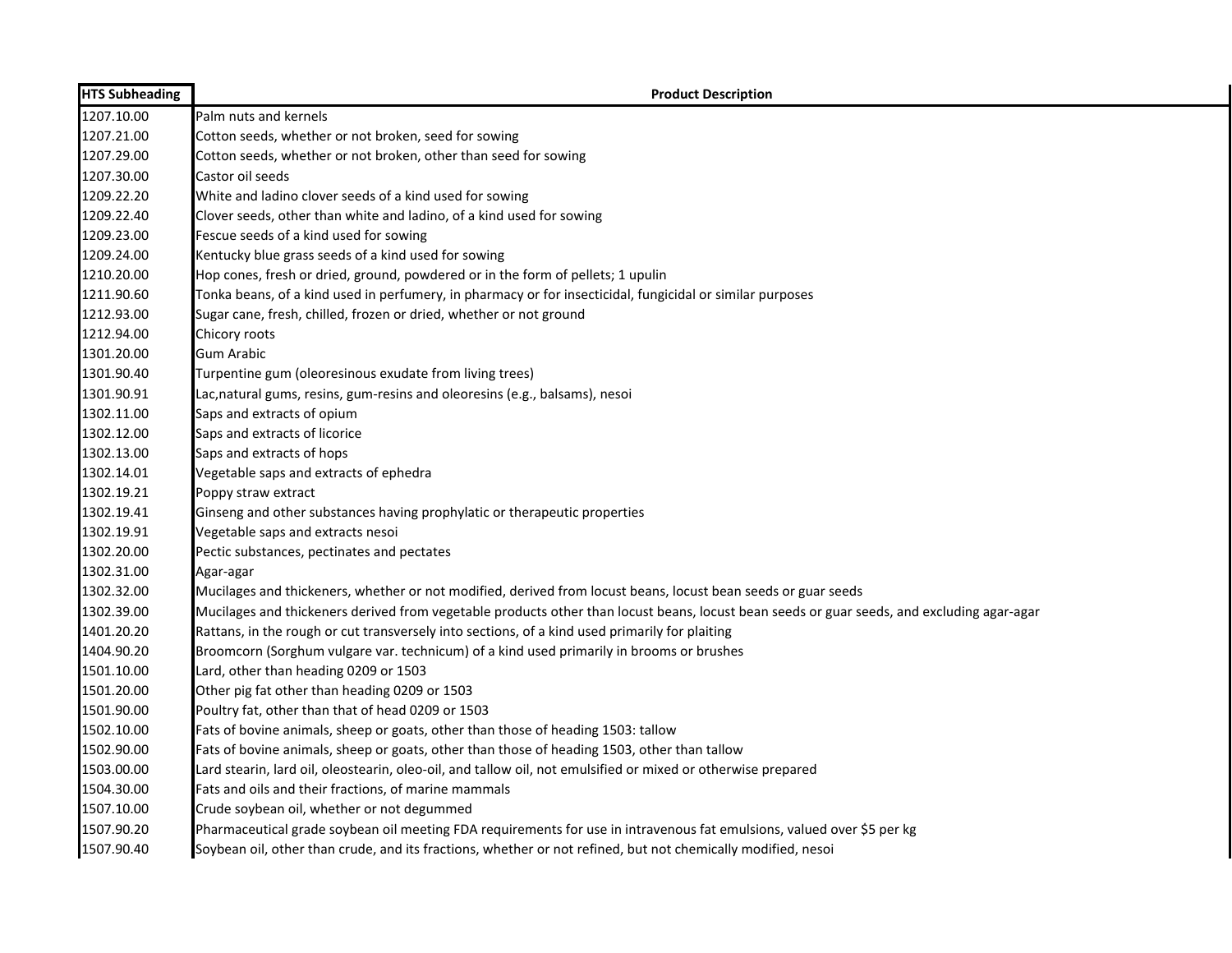| <b>HTS Subheading</b> | <b>Product Description</b>                                                                                                                    |
|-----------------------|-----------------------------------------------------------------------------------------------------------------------------------------------|
| 1508.10.00            | Crude peanut (ground-nut) oil                                                                                                                 |
| 1508.90.00            | Peanut (ground-nut) oil, other than crude, and its fractions, whether or not refined, but not chemically modified                             |
| 1509.10.20            | Virgin olive oil and its fractions, whether or not refined, not chemically modified, weighing with the immediate container under 18 kg        |
| 1509.10.40            | Virgin olive oil and its fractions, whether or not refined, not chemically modified, weighing with the immediate container 18 kg or over      |
| 1509.90.20            | Olive oil, other than virgin olive oil, and its fractions, not chemically modified, weighing with the immediate container under 18 kg         |
| 1509.90.40            | Olive oil, other than virgin olive oil, and its fractions, not chemically modified, weighing with the immediate container 18 kg or over       |
| 1510.00.20            | Olive oil, including blends, and their fractions, not chemically modified, rendered unfit for use as food                                     |
| 1510.00.40            | Edible oil including blends, and their fractions, nesoi, not chemically modified, weighing under 18 kg                                        |
| 1510.00.60            | Edible oil including blends, and their fractions, nesoi, not chemically modified, weighing 18 kg or over                                      |
| 1511.10.00            | Palm oil, crude, and its fractions, whether or not refined, not chemically modified                                                           |
| 1511.90.00            | Palm oil, other than crude, and its fractions, whether or not refined, but not chemically modified                                            |
| 1512.11.00            | Sunflower-seed or safflower oil, crude, and their fractions, whether or not refined, not chemically modified                                  |
| 1512.19.00            | Sunflower seed or safflower oil, other than crude, and their fractions, whether or not refined, but not chemically modified                   |
| 1512.21.00            | Cottonseed oil, crude, and its fractions, whether or not gossypol has been removed                                                            |
| 1512.29.00            | Cottonseed oil, other than crude, and its fractions, whether or not refined, but not chemically modified                                      |
| 1513.11.00            | Coconut (copra) oil, crude, and its fractions, not chemically modified                                                                        |
| 1513.19.00            | Coconut (copra) oil, other than crude, and its fractions, whether or not refined, but not chemically modified                                 |
| 1513.21.00            | Palm kernel or babassu oil, crude, and their fractions, not chemically modified                                                               |
| 1513.29.00            | Palm kernel oil or babassu oil, other than crude, and their fractions, whether or not refined, but not chemically modified                    |
| 1514.11.00            | Low erucic acid rapeseed or colza oil, crude, but not chemically modified                                                                     |
| 1514.19.00            | Low erucic acid rapeseed or colza oil, other than crude, and their fractions, whether or not refined, but not chemically modified             |
| 1514.91.90            | Rapeseed or colza (not low erucic acid) or mustard oil, crude, not chemically modified, nesoi                                                 |
| 1514.99.10            | Rapeseed/colza(not low erucic) or mustard oil, for use manufacture rubber substitute or lube oil,not crude, & its fractions,not chem modified |
| 1514.99.50            | Denatured rapeseed or colza (not low erucic acid) or mustard oil, other than crude, and their fractions, whether or not refined, nesoi        |
| 1514.99.90            | Rapeseed/colza (not low erucic) or mustard oil, other than crude, & their fractions, whether or not refined, not chemically modified, nesoi   |
| 1515.11.00            | Linseed oil, crude, and its fractions, not chemically modified                                                                                |
| 1515.19.00            | Linseed oil, other than crude, and its fractions, whether or not refined, not chemically modified                                             |
| 1515.21.00            | Corn (maize) oil, crude, and its fractions, not chemically modified                                                                           |
| 1515.29.00            | Corn (maize) oil, other than crude, and its fractions, whether or not refined, not chemically modified                                        |
| 1515.30.00            | Castor oil and its fractions, whether or not refined, but not chemically modified                                                             |
| 1515.50.00            | Sesame oil and its fractions, whether or not refined, not chemically modified                                                                 |
| 1515.90.21            | Nut oils, whether or not refined, not chemically modified                                                                                     |
| 1515.90.60            | Jojoba oil and its fractions, whether or not refined, not chemically modified                                                                 |
| 1515.90.80            | Fixed vegetable fats and oils and their fractions nesoi, whether or not refined, not chemically modified                                      |
| 1516.10.00            | Animal fats and oils, partly or wholly hydrogenated, interesterified, reesterified or elaidinized, not further prepared                       |
| 1516.20.10            | Rapeseed oil, hydrogenated or hardened                                                                                                        |
| 1516.20.90            | Vegetable fats and oils nesoi, partly or wholly hydrogenated, interesterified, reesterified or elaidinized, not further prepared              |
| 1517.10.00            | Margarine, excluding liquid margarine                                                                                                         |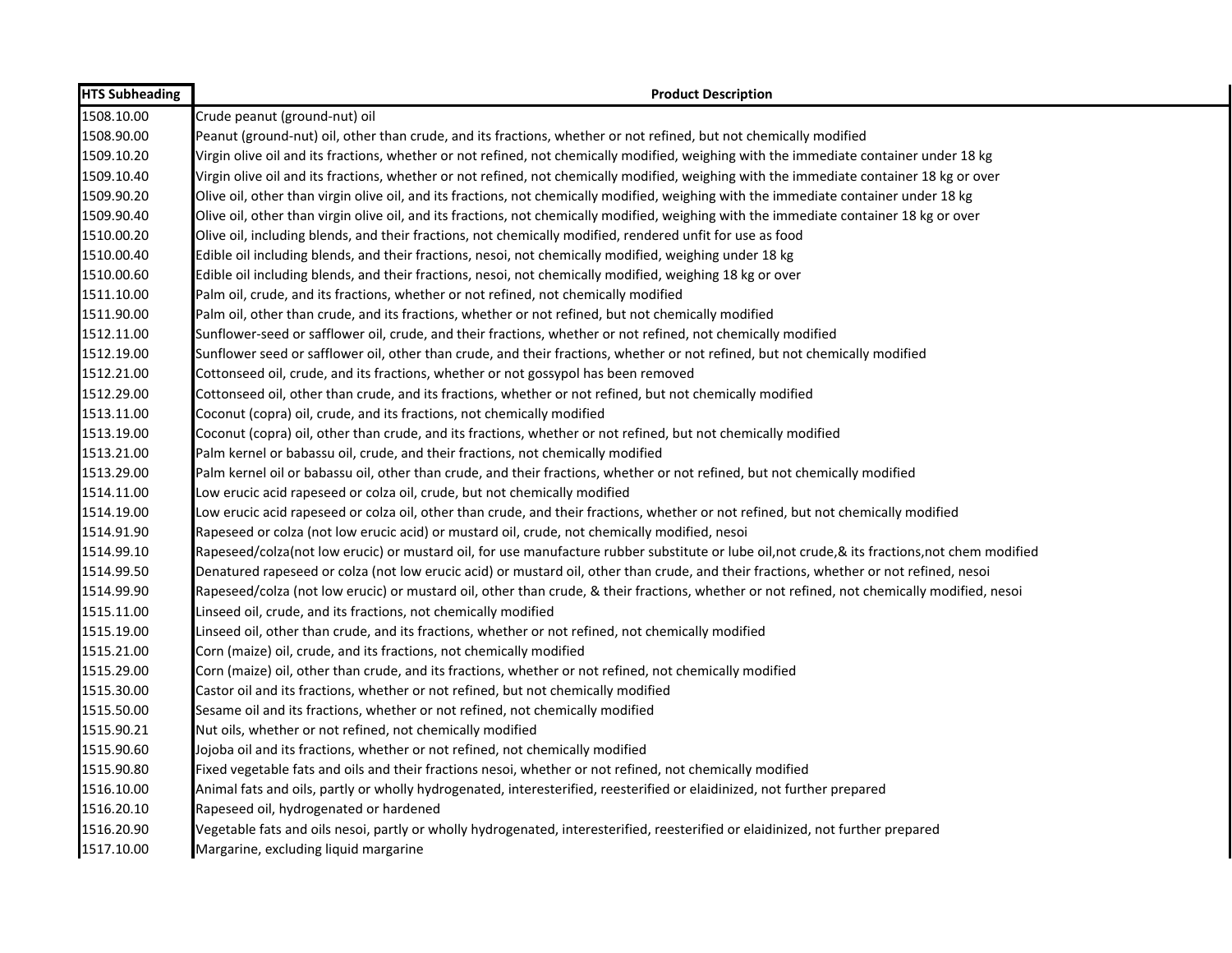| <b>HTS Subheading</b> | <b>Product Description</b>                                                                                                                       |
|-----------------------|--------------------------------------------------------------------------------------------------------------------------------------------------|
| 1517.90.10            | Edible artificial mixtures of products provided for in headings 1501 to 1515, cont. 5% or more by weight of soybean oil or fraction thereof      |
| 1517.90.20            | Edible artificial mixtures of products provided for in headings 1501 to 1515, nesoi                                                              |
| 1517.90.45            | Edible mixt. & preps, dairy products described in add. US note 1 to Ch 4: subject to gen. note 15 of the HTS                                     |
| 1517.90.50            | Edible mixt. & preps, dairy products described in add. US note 1 to Ch 4: subject to add. US note 10 to Ch. 4                                    |
| 1517.90.60            | Edible mixt. & preps, dairy products described in add. US note 1 to Ch 4: not subj. to gen. note 15 or add. US note 10 to Ch. 4                  |
| 1517.90.90            | Edible mixt. & preps (ex. dairy products descr. in add. US note 1 to Ch. 4), nesoi                                                               |
| 1518.00.20            | Linseed or flaxseed oil, and their fractions, boiled, oxidized, dehydrated, sulfurized, blown or otherwise chemically modified                   |
| 1518.00.40            | Animal or vegetable fats and oils, nesoi, oxidized, dehydrated or otherwise chemically modified; inedible mixtures of fats and oils nesoi        |
| 1520.00.00            | Glycerol, crude; glycerol waters and glycerol lyes                                                                                               |
| 1521.10.00            | Vegetable waxes (other than triglycerides), whether or not refined or colored                                                                    |
| 1521.90.20            | Bleached beeswax                                                                                                                                 |
| 1521.90.40            | Insect waxes, other than bleached beeswax, and spermaceti, whether or not refined or colored                                                     |
| 1522.00.00            | Degras; residues resulting from the treatment of fatty substances or animal or vegetable waxes                                                   |
| 1601.00.20            | Pork sausages and similar products of pork, pork offal or blood; food preparations based on these products                                       |
| 1601.00.40            | Sausages and similar products of beef, beef offal or blood; food preparations based on these products, in airtight containers                    |
| 1601.00.60            | Sausage and similar products of meats, meat offal or blood nesoi; food preparations based on these products                                      |
| 1602.10.10            | Homogenized preparations of prepared or preserved meat, meat offal or blood, put up for retail sale as food for infants or for dietetic purposes |
| 1602.10.50            | Homogenized preparations of prepared or preserved meat, meat offal or blood, put up for retail sale as food for children                         |
| 1602.20.20            | Prepared or preserved liver of goose                                                                                                             |
| 1602.20.40            | Prepared or preserved liver of any animal other than of goose                                                                                    |
| 1602.31.00            | Prepared or preserved meat or meat offal of turkeys, nesoi                                                                                       |
| 1602.39.00            | Prepared or preserved meat or meat offal of ducks, geese or guineas, nesoi                                                                       |
| 1602.41.10            | Prepared or preserved pork ham and cuts thereof, containing cereals or vegetables                                                                |
| 1602.41.20            | Pork hams and cuts thereof, not containing cereals or vegetables, boned and cooked and packed in airtight containers                             |
| 1602.41.90            | Prepared or preserved pork hams and cuts thereof, not containing cereals or vegetables, nesoi                                                    |
| 1602.42.20            | Pork shoulders and cuts thereof, boned and cooked and packed in airtight containers                                                              |
| 1602.42.40            | Prepared or preserved pork shoulders and cuts thereof, other than boned and cooked and packed in airtight containers                             |
| 1602.49.10            | Prepared or preserved pork offal, including mixtures                                                                                             |
| 1602.49.20            | Pork other than ham and shoulder and cuts thereof, not containing cereals or vegetables, boned and cooked and packed in airtight containers      |
| 1602.49.40            | Prepared or preserved pork, not containing cereals or vegetables, nesoi                                                                          |
| 1602.49.60            | Prepared or preserved pork mixed with beef                                                                                                       |
| 1602.49.90            | Prepared or preserved pork, nesoi                                                                                                                |
| 1602.50.05            | Prepared or preserved offal of bovine animals                                                                                                    |
| 1602.50.07            | Corned beef in airtight containers                                                                                                               |
| 1602.50.08            | Of bovine animals, cured or pickled, not corned beef, not in airtight containers                                                                 |
| 1602.50.21            | Of bovine animals, other, in airtight containers                                                                                                 |
| 1602.50.60            | Prepared or preserved meat of bovine animals, not containing cereals or vegetables, nesoi                                                        |
| 1602.50.90            | Prepared or preserved meat of bovine animals, containing cereals or vegetables                                                                   |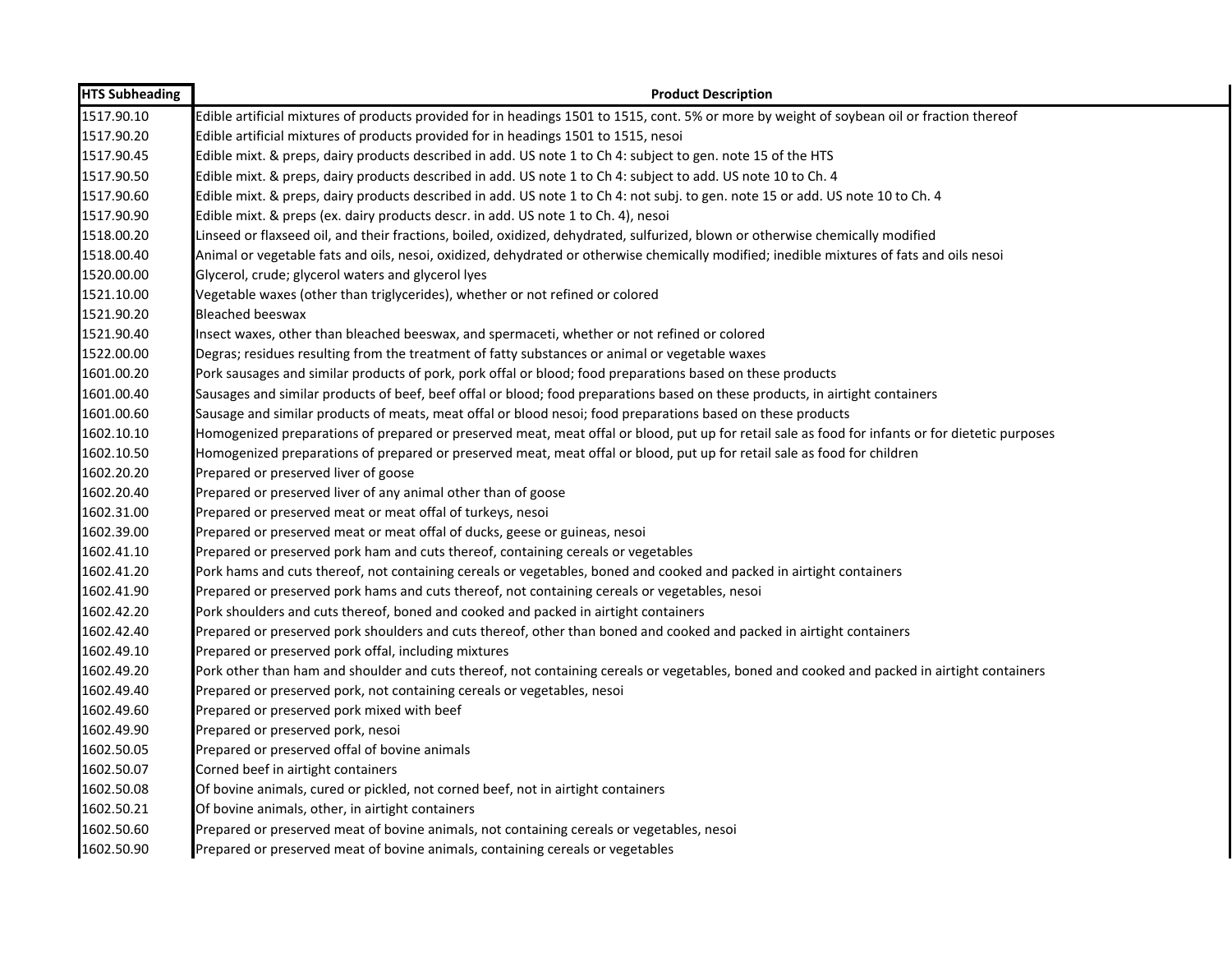| <b>HTS Subheading</b> | <b>Product Description</b>                                                                                                                     |
|-----------------------|------------------------------------------------------------------------------------------------------------------------------------------------|
| 1602.90.91            | Prepared or preserved meat, meat offal or blood, whether or not canned, nesoi                                                                  |
| 1701.12.05            | Beet sugar, raw, in solid form, w/o added flavoring or coloring, subject to gen. note 15 of the HTS                                            |
| 1701.12.10            | Beet sugar, raw, in solid form, w/o added flavoring or coloring, subject to add. US 5 to Ch.17                                                 |
| 1701.12.50            | Beet sugar, raw, in solid form, w/o added flavoring or coloring, nesoi, not subject to gen. note 15 or add. US 5 to Ch.17                      |
| 1701.13.05            | Cane sugar, raw, specified in subheading 2 to chapter 17, in solid form, w/o added flavoring or coloring, subject to gen. note 15 of the HTS   |
| 1701.13.10            | Cane sugar, raw, specified in subheading 2 and subject to add'l note 5 to this chapter, in solid form, w/o added flavoring or coloring         |
| 1701.13.20            | Cane sugar, raw, specified in subheading 2 to chapter 17, to be used for certain polyhydric alcohols                                           |
| 1701.13.50            | Cane sugar, raw, specif in subhead 2 to chapt 17,solid, w/o added flavor or color, not subject gen. note 15 of the HTS or chapter note 5       |
| 1701.14.05            | Other cane sugar, raw, in solid form, w/o added flavoring or coloring, subject to gen. note 15 of the HTS                                      |
| 1701.14.10            | Other cane sugar, raw, in solid form, w/o added flavoring or coloring, subject to add. US 5 to Ch.17                                           |
| 1701.14.20            | Other cane sugar, raw, in solid form, to be used for certain polyhydric alcohols                                                               |
| 1701.14.50            | Other cane sugar, raw solid form, w/o flavoring or coloring, nesoi, not subject to gen. note 15 or add. US 5 to Ch.17                          |
| 1701.91.05            | Cane/beet sugar & pure sucrose, refined, solid, w/added coloring but not flav., subject to gen. note 15 of the HTS                             |
| 1701.91.10            | Cane/beet sugar & pure sucrose, refined, solid, w/added coloring but not flav., subject to add. US 5 to Ch.17                                  |
| 1701.91.30            | Cane/beet sugar & pure sucrose, refined, solid, w/added coloring but not flav., not subject to gen. note 15 or add. US 5 to Ch.17              |
| 1701.91.42            | Cane/beet sugar & pure sucrose, refined, solid, w/added flavoring, o/65% by wt. sugar, descr. in Chl7 US note 2, subj. to gen nte 15           |
| 1701.91.44            | Cane/beet sugar & pure sucrose, refined, solid, w/added flavoring, o/65% by wt. sugar, descr. in Chl7 US note 2, subj. to Chl7 US nte 7        |
| 1701.91.48            | Cane/beet sugar & pure sucrose, refined, solid, w/added flavoring, o/65% by wt. sugar, descr. in Chl7 US note 2, not GN 15/Ch 17 US nte 7      |
| 1701.91.52            | Cane/beet sugar & pure sucrose, refined, solid, w/added flavoring, o/10% by wt. sugar, descr. in Chl7 US note 3, subj. to gen nte 15           |
| 1701.91.54            | Cane/beet sugar & pure sucrose, refined, solid, w/added flavoring, o/10% by wt. sugar, descr. in Chl7 US note 3, subj. to Chl7 US nte 8        |
| 1701.91.58            | Cane/beet sugar & pure sucrose, refined, solid, w/added flavoring, o/10% by wt. sugar, descr. in Chl7 US note 3, not GN15/Ch.l7 US nte 8       |
| 1701.91.80            | Cane/beet sugar & pure sucrose, refined, solid, w/added flavoring, nesoi                                                                       |
| 1701.99.05            | Cane/beet sugar & pure sucrose, refined, solid, w/o added coloring or flavoring, subject to gen. note 15 of the HTS                            |
| 1702.11.00            | Lactose and lactose syrup containing by weight 99% or more lactose, calculated on the dry matter                                               |
| 1702.19.00            | Lactose and lactose syrup containing by weight less than 99% lactose, calculated on the dry matter                                             |
| 1702.20.22            | Maple syrup, blended, described in add. US note 4 to Ch.17: subject to gen. note 15 of the HTS                                                 |
| 1702.20.24            | Maple syrup, blended, described in add. US note 4 to Ch.17: subject to add. US note 9 to Ch.17                                                 |
| 1702.20.28            | Maple syrup, blended, described in add. US note 4 to Ch.17: not subject to gen note 15 or add. US note 9 to Ch.17                              |
| 1702.20.40            | Maple sugar and maple syrup, nesoi                                                                                                             |
| 1702.30.22            | Glucose & glucose syrup nt containing or containing in dry state less than 20% fructose; blended, see gen. note 15 of the schedule & prov.     |
| 1702.30.24            | Glucose & glucose syrup nt containing or containing in dry state less than 20% fructose; blended, see add'l U.S. note 9 (chap. 17) & Prov.     |
| 1702.30.28            | Glucose & glucose syrup not containing or containing in dry state less than 20% fructose; blended syrups (chap 17-note 4), nesoi               |
| 1702.30.40            | Glucose and glucose syrup, not containing fructose or in the dry state less than 20 percent by weight of fructose, nesoi                       |
| 1702.40.22            | Blended syrup desc. in add'l U.S. note 4(chap. 17) Contng in dry state 20%-50% by weight of fructose, see gen. note 15 of the HTS & prov.      |
| 1702.40.24            | Blended syrup desc. in add'l U.S. note 4(chap. 17) Contng in dry state 20%-50% by weight of fructose, see add'l U.S. note 9 (chap. 17) & Prov. |
| 1702.40.28            | Blended syrup desc. in add'l U.S. note 4(chap. 17) Contng in dry state 20%-50% by weight of fructose, nesoi                                    |
| 1702.40.40            | Glucose in solid form & glucose syrup, containing in dry state at least 20% but less than 50% by weight of fructose, nesoi                     |
| 1702.50.00            | Chemically pure fructose                                                                                                                       |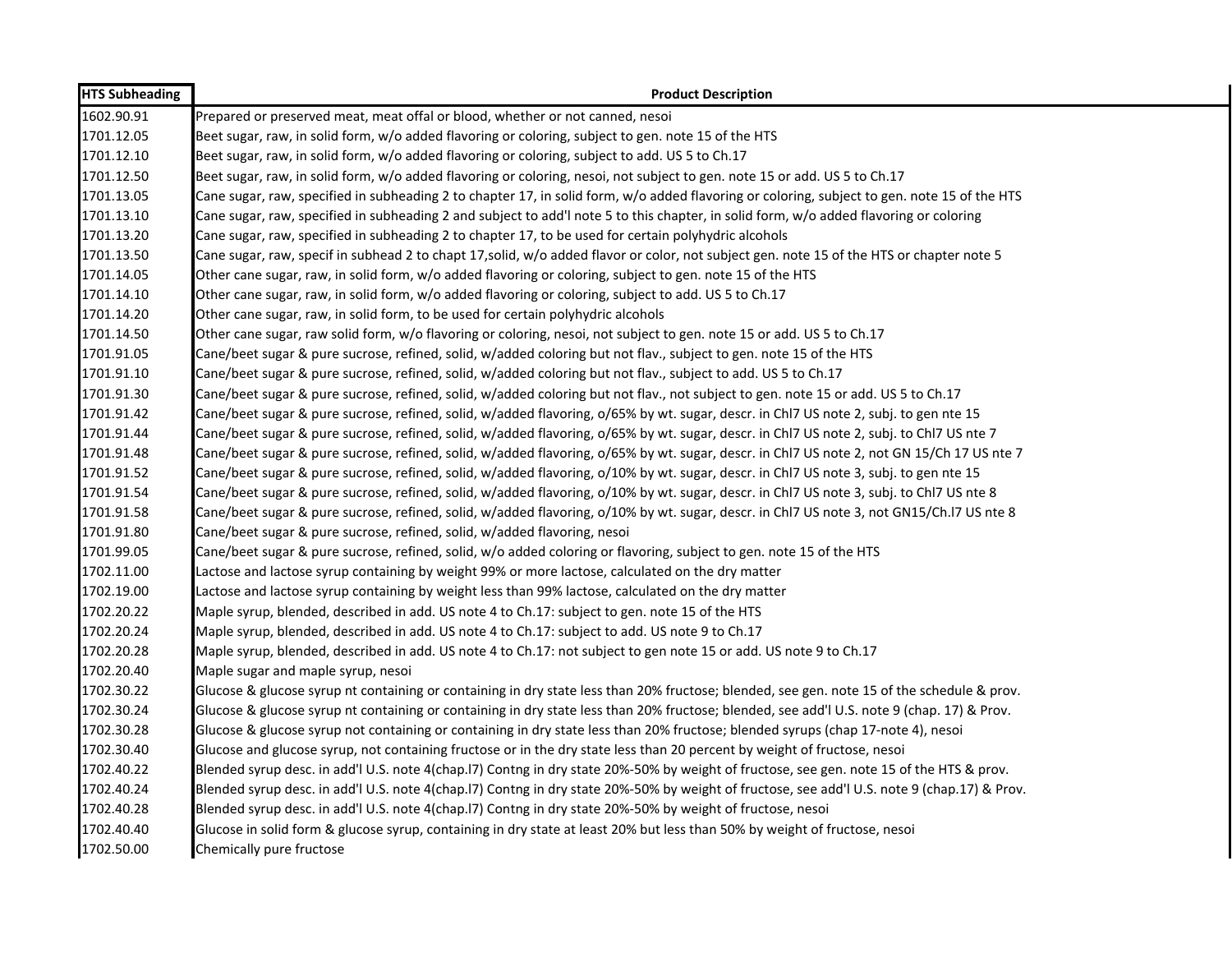| <b>HTS Subheading</b> | <b>Product Description</b>                                                                                                                   |
|-----------------------|----------------------------------------------------------------------------------------------------------------------------------------------|
| 1702.60.22            | Oth fructose & fruc. syrup contng in dry state >50% by wt. of fructose, blended syrup(see add'l U.S. note 4-chap 17) & see gen. note 15      |
| 1702.60.24            | Oth fructose & fruc. syrup contng in dry state >50% by wt. of fructose, blended syrup(see add'l U.S. note 4-chap 17) & see add'l U.S. note 9 |
| 1702.60.28            | Oth fructose & fruc. syrup contng in dry state >50% by wt. of fructose, blended syrup(see add'l U.S. note 4-chap 17), nesoi                  |
| 1702.60.40            | Glucose and glucose syrup, w/50% or more fructose, other than blended syrups described in add. US note 4 to Ch.17                            |
| 1702.90.05            | Cane/beet sugars & syrups (incl. invert sugar); nesoi, w/soluble non-sugar solids 6% or less soluble solids, subj to GN 15                   |
| 1702.90.10            | Cane/beet sugars & syrups (inch invert sugar); nesoi, w/soluble non-sugar solids 6% or less soluble solids, subj ChI7 US note 5              |
| 1702.90.20            | Cane/beet sugars & syrups (inch invert sugar); nesoi, w/soluble non-sugar solids 6% or less soluble solids, not subj to GN15/Chl7 US nte 5   |
| 1702.90.35            | Invert molasses                                                                                                                              |
| 1702.90.40            | Other cane/beet syrups nesoi                                                                                                                 |
| 1702.90.52            | Sugar syrups, artificial honey, caramel, nesoi, subject to gen. note 15 of the HTS                                                           |
| 1702.90.54            | Blended syrups described in add. US note 4 to chap. 17, nesoi, subject to add. US note 9 to Ch. 17                                           |
| 1702.90.58            | Blended syrups described in add. US note 4 to chap. 17, nesoi, not subject to add. US note 9 to Ch. 17                                       |
| 1702.90.64            | Sugars nesoi w/o 65% by dry wt. sugar, described in add. U.S note 2 to Ch.17: and subj. to add. US note 7 to Ch.17                           |
| 1702.90.68            | Sugars nesoi w/o 65% by dry wt. sugar, described in add. U.S note 2 to Ch.17: and not subj. to add. US note 7 to Ch.17                       |
| 1703.10.30            | Cane molasses imported for (a) the commercial extraction of sugar or (b) human consumption                                                   |
| 1703.10.50            | Cane molasses nesoi                                                                                                                          |
| 1703.90.30            | Molasses, other than cane, imported for (a) the commercial extraction of sugar or (b) human consumption                                      |
| 1703.90.50            | Molasses nesoi                                                                                                                               |
| 1704.10.00            | Chewing gum, not containing cocoa, whether or not sugar-coated                                                                               |
| 1704.90.10            | Candied nuts, not containing cocoa                                                                                                           |
| 1704.90.25            | Sugar confectionary cough drops, not containing cocoa                                                                                        |
| 1704.90.52            | Sugar confectionery nesoi, not containing cocoa, subject to gen. note 15 of the HTS                                                          |
| 1704.90.54            | Sugar confectionery nesoi, w/o cocoa, dairy products subject to add. US note 1 to chap. 4: subject to add US note 10 to chapter 4            |
| 1704.90.58            | Sugar confectionery nesoi, w/o cocoa, dairy products subject to add. US note 1 to chap. 4: not subject to add US note 10 to chapter 4        |
| 1704.90.64            | Sugar confectionery nesoi o/65% by dry wt. of sugar described in add. US note 2 to Ch. 17, w/o cocoa, subj. to add. US note 7 to Ch.17       |
| 1704.90.68            | Sugar confectionery nesoi o/65% by dry wt. of sugar described in add. US note 2 to Ch. 17, w/o cocoa, not subj. to Chl7 US note 7            |
| 1704.90.74            | Sugar confectionery nesoi o/10% by dry wt. of sugar described in add. US note 3 to Ch. 17, w/o cocoa, subj. to add. US note 8 to Ch.17       |
| 1704.90.78            | Sugar confectionery nesoi o/10% by dry wt. of sugar described in add. US note 3 to Ch. 17, w/o cocoa, not subj. to ChI7 US note 8            |
| 1801.00.00            | Cocoa beans, whole or broken, raw or roasted                                                                                                 |
| 1802.00.00            | Cocoa shells, husks, skins and other cocoa waste                                                                                             |
| 1803.10.00            | Cocoa paste, not defatted                                                                                                                    |
| 1803.20.00            | Cocoa paste, wholly or partly defatted                                                                                                       |
| 1804.00.00            | Cocoa butter, fat and oil                                                                                                                    |
| 1805.00.00            | Cocoa powder, not containing added sugar or other sweetening matter                                                                          |
| 1806.10.05            | Cocoa powder, sweetened, w/less than 65% by dry wt. sugar, subject to gen. note 15 of the HTS                                                |
| 1806.10.10            | Cocoa powder, sweetened, w/less than 65% by dry wt. sugar, subject to add US note 1 to Ch. 18                                                |
| 1806.10.15            | Cocoa powder, sweetened, w/less than 65% by dry wt. sugar, not subject to gen note 15 or add US note 1 to Ch. 18                             |
| 1806.10.22            | Cocoa powder, o/65% but less than 90% by dry wt of sugar, subject to gen. note 15 of the HTS                                                 |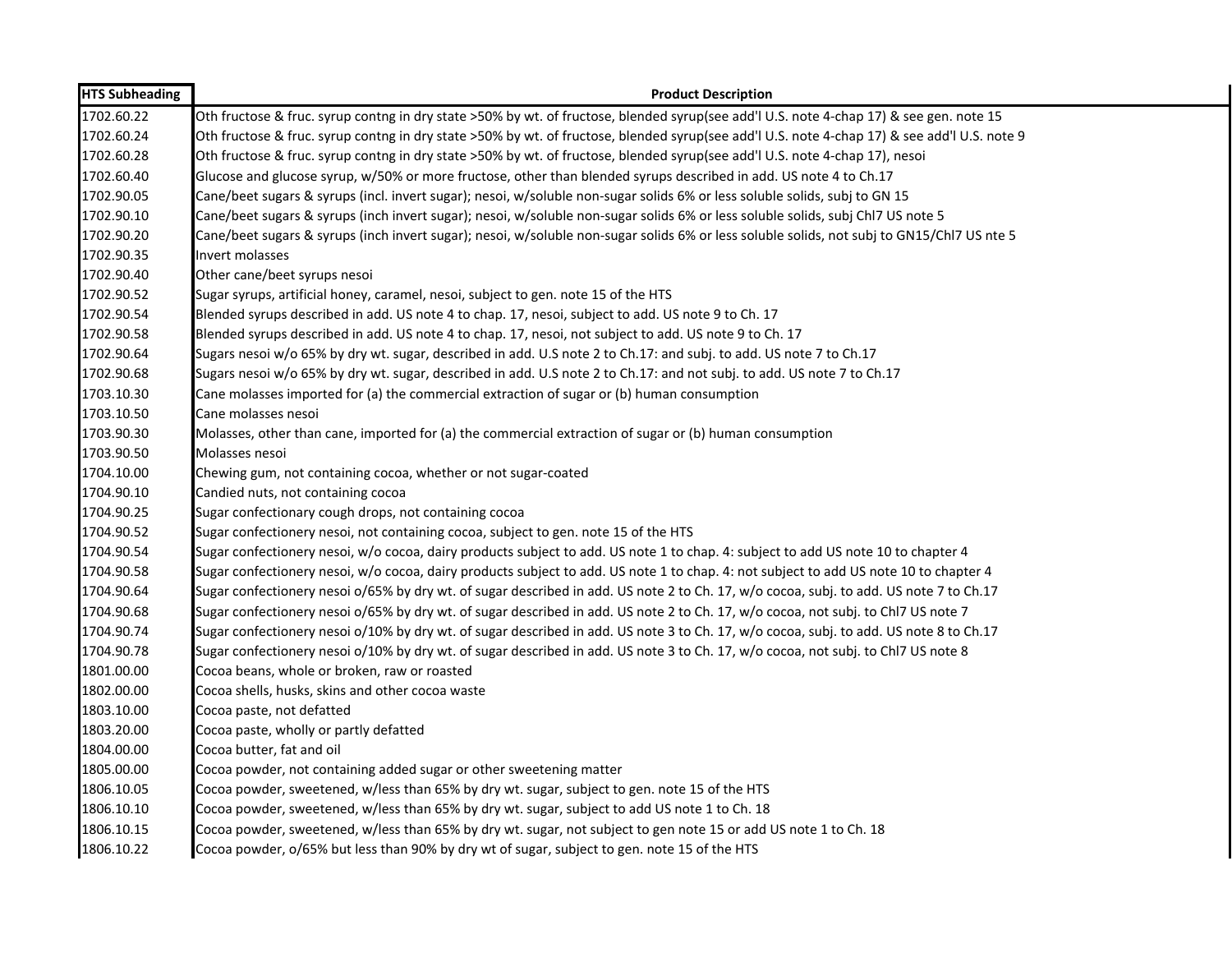| <b>HTS Subheading</b> | <b>Product Description</b>                                                                                                                  |
|-----------------------|---------------------------------------------------------------------------------------------------------------------------------------------|
| 1806.10.24            | Cocoa powder, o/65% but less than 90% by dry wt of sugar, described in add US note 2 to Ch.17: subj. to add US note 7 to Ch. 17             |
| 1806.10.28            | Cocoa powder, o/65% but less than 90% by dry wt of sugar, described in add US note 2 to Ch.17: not subj. to add US note 7 to Ch.17          |
| 1806.10.34            | Cocoa powder, sweetened, neosi, subject to add US note 1 to Ch. 18                                                                          |
| 1806.10.38            | Cocoa powder, sweetened, neosi, not subject to add US note 1 to Ch. 18                                                                      |
| 1806.10.43            | Cocoa powder, o/90% by dry wt of sugar, subject to gen. note 15 of the HTS                                                                  |
| 1806.10.45            | Cocoa powder, o/90% by dry wt of sugar, described in add US note 2 to Ch. 17: subject to add US note 7 to Ch. 17                            |
| 1806.10.55            | Cocoa powder, o/90% by dry wt of sugar, described in add US note 2 to Ch. 17: not subject to add US note 7 to Ch. 17                        |
| 1806.10.65            | Cocoa powder, o/90% by dry wt of sugar, neosi, subject to add. US note 1 to Ch. 18                                                          |
| 1806.10.75            | Cocoa powder, o/90% by dry wt of sugar, neosi                                                                                               |
| 1806.20.20            | Preparation consist wholly of ground cocoa beans, cont. n/o 32% butterfat and 60% sugar, in blocks or slabs 4.5 kg or more each             |
| 1806.20.22            | Chocolate, ov 2kg, cont. milk solids, not in blocks 4.5 kg or more, subj. to gen. note 15 of the HTS                                        |
| 1806.20.24            | Chocolate, ov 2kg, cont. milk solids, not in blocks 4.5 kg or more, subj. to add US note 2 to Ch. 18, not GN15, ov 5.5 pc bf                |
| 1806.20.26            | Chocolate, ov 2kg, cont. milk solids, not in blocks 4.5 kg or more, not subj. Chl8 US note 2/GN15, ov 5.5 pc bf, less th 21% milk solids    |
| 1806.20.28            | Chocolate, ov 2kg, cont. milk solids, not in blocks 4.5 kg or more, not GN15, ov 5.5 pc bf ov 21% milk solids                               |
| 1806.20.34            | Chocolate, ov 2kg, cont. milk solids, not in blocks 4.5 kg or more, not ov 5.5 pc bf, subj. to add US note 3 to Ch. 18, not GN15            |
| 1806.20.36            | Chocolate, ov 2kg, cont. milk solids, not in blocks 4.5 kg or more, less than 21% milk solids, not subj. to ChI8 US note 3/GN15             |
| 1806.20.38            | Chocolate, ov 2kg, cont. milk solids, not in blocks 4.5 kg or more, 21% or more milk solids, notGN15                                        |
| 1806.20.50            | Chocolate, ov 2kg, cont. milk solids, not in blocks 4.5 kg or more, no milk solids, not GN15                                                |
| 1806.20.60            | Confectioners' coatings & other products, not less than 6.8% non-fat solids of the cocoa bean nib and not less than 15% vegetable fats      |
| 1806.20.67            | Chocolate/oth preps with cocoa, ov 2kg but n/o 4.5 kg, o/65% by wt of sugar, subject to gen. note 15 of the HTS                             |
| 1806.20.71            | Chocolate/oth preps with cocoa, ov 2kg but n/o 4.5 kg, o/65% by wt of sugar, desc in add US nte 2 to Ch. 17: subj. to add note 7 to Ch. 17  |
| 1806.20.73            | Chocolate/oth preps with cocoa, ov 2kg but n/o 4.5 kg, o/65% by wt of sugar, desc in Chl7 US nte 2, not subj. to Ch 17 US note 7            |
| 1806.20.75            | Chocolate/oth preps with cocoa, ov 2kg but n/o 4.5 kg, o/65% by wt of sugar, desc in add US nte 3 to Ch. 17: subj. to Chl7 US note 8        |
| 1806.20.77            | Chocolate/oth preps with cocoa, ov 2kg but n/o 4.5 kg, o/65% by wt of sugar, desc in add US nte 3 to Ch. 17: not subj. to Chl7 US note 8    |
| 1806.20.78            | Chocolate/oth preps with cocoa, ov 2kg but n/o 4.5 kg, o/65% by wt of sugar, neosi                                                          |
| 1806.20.79            | Chocolate/oth preps with cocoa, ov 2kg but n/o 4.5 kg, n/o 65% by wt of sugar, not in blocks 4.5 kg or more, subj to GN 15                  |
| 1806.20.81            | Chocolate/oth preps with cocoa, ov 2kg but n/o 4.5 kg, (dairy prod, descr. in Ch.4 US note 1), n/o 65% sugar, subj to Ch.4 nte 10, not GN15 |
| 1806.20.82            | Chocolate/oth preps w/cocoa, o/2kg but n/o4.5 kg (dairy prod, of Ch4 US note 1), n/o 65% sugar, less th 21% milk solid, not GN15            |
| 1806.20.83            | Chocolate/oth preps w/cocoa, o/2kg but n/o4.5 kg (dairy prod, of Ch4 US note 10), n/o 65% sugar, 21% or more milk solids, not GN15          |
| 1806.20.85            | Low-fat chocoate crumb, n/o 65% by wt of sugar, ov 2kg but n/o 4.5 kg, subject to add US note 3 to Ch. 18, not GN15                         |
| 1806.20.87            | Low-fat chocolate crumb, n/o 65% by wt of sugar, ov 2kg but n/o 4.5 kg, less than 21% milk solids, not GN15, not subj to ch 18 US note 3    |
| 1806.20.89            | Low-fat chocolate crumb, n/o 65% by wt of sugar, 21% or more milk solids, not ov 2kg, not GN15, not subj to ch 18 US note 3                 |
| 1806.20.91            | Blended syrups w/chocolate or cocoa, o/2kg but n/o 4.5 kg, n/o 65% sugar, descr in Chl7 US note 4, subj. to Chl7 US note 9, not GN15        |
| 1806.20.94            | Blended syrups w/chocolate or cocoa, o/2kg but n/o 4.5 kg, n/o 65% sugar, descr in Ch 17 US note 4, not subj. to Cha7 US note 9, not GN15   |
| 1806.20.95            | Chocolate and preps w/cocoa, nesoi, o/2kg but n/o 4.5 kg, n/o 65% sugar, desc in Chl7 US note 3, subj. to Chl7 US note 8, not GN15          |
| 1806.20.98            | Chocolate and preps w/cocoa, neosi, o/2kg but n/o 4.5 kg, n/o 65% sugar, desc in Chl7 US note 3, not subj to Ch.17 US note 8, not GN15      |
| 1806.20.99            | Chocolate and preps with cocoa, nesoi, ov 2kg but n/o 4.5 kg, n/o 65% sugar, nesoi                                                          |
| 1806.31.00            | Chocolate and other cocoa preparations, in blocks, slabs or bars, filled, not in bulk                                                       |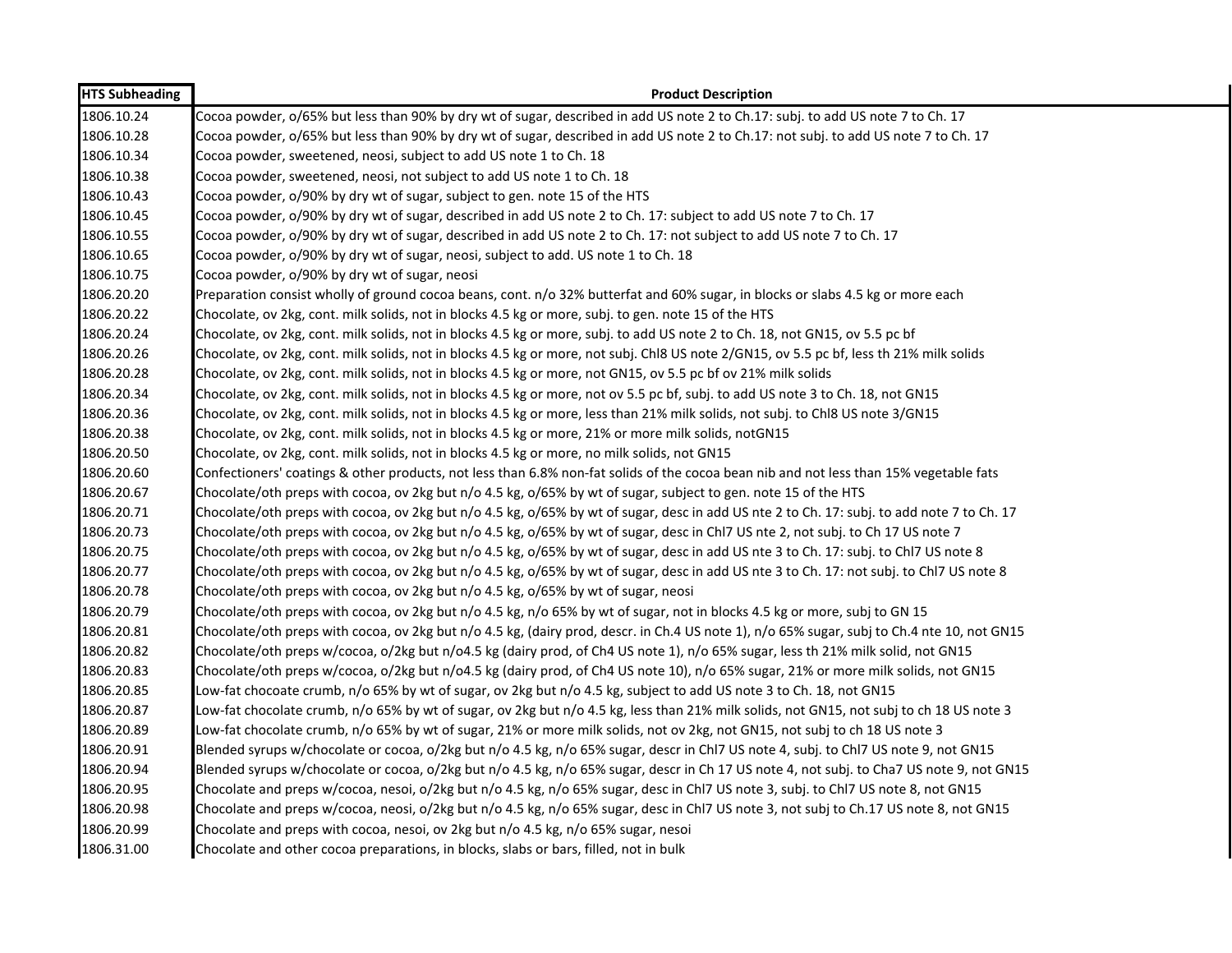| <b>HTS Subheading</b> | <b>Product Description</b>                                                                                                                 |
|-----------------------|--------------------------------------------------------------------------------------------------------------------------------------------|
| 1806.32.01            | Chocolate, nt filled, in blocks/slabs/bars 2kg or less, subj. to GN15                                                                      |
| 1806.32.04            | Chocolate, nt filled, in blocks/slabs/bars 2kg or less, subj. to add US note 2 to Ch. 18                                                   |
| 1806.32.06            | Chocolate, not filled, less than 21% milk solids, >5.5% butterfat, in blocks/slabs/bars 2kg or less                                        |
| 1806.32.08            | Chocolate, not filled, 21% or more milk solids, >5.5% butterfat, in blocks/slabs/bars 2kg or less                                          |
| 1806.32.14            | Chocolate, not filled, in blocks/slabs/bars 2kg or less, subj. to add US note 3 to Ch. 18                                                  |
| 1806.32.16            | Chocolate, not filled, less than 21% milk solids, <= 5.5% butterfat, in blocks/slabs/bars 2kg or less                                      |
| 1806.32.18            | Chocolate, not filled, 21% or more milk solids, <=5.5% butterfat, in blocks/slabs/bars 2kg or less                                         |
| 1806.32.30            | Chocolate, not filled, w/o butterfat/milk solids, in blocks/slabs/bars 2kg or less                                                         |
| 1806.32.55            | Cocoa preps, not filled, in blocks, slabs or bars weighing 2 kg or less, subject to gen. note 15 of the HTS                                |
| 1806.32.60            | Cocoa preps, (dairy prod, of Ch4 US note 1), not filled, in blocks, slabs or bars, w/wt 2 kg or less, subj. to add. US note 10 to Ch 4     |
| 1806.32.70            | Cocoa preps, (dairy prod, of Ch4 US note 1), less than 21% milk solids, not filled, in blocks/slabs/bars, 2 kg or less, not Ch.4 US nte 10 |
| 1806.32.80            | Cocoa preps, (dairy prod, of Ch4 US note 1), 21% or more milk solids, not filled, in blocks/slabs/bars, 2 kg or less, not Ch.4 US nte 10   |
| 1806.32.90            | Cocoa preps, not filled, in blocks, slabs or bars weighing 2kg or less,                                                                    |
| 1806.90.01            | Cocoa preps, not in blocks/slabs/bars, subj. to gen. note 15 of the HTS                                                                    |
| 1806.90.05            | Cocoa preps, (dairy prod, descr. in add US note 1 to Ch.4), not in blocks, slabs or bars, subj. to add. US note 10 to Ch 4, not GN15       |
| 1806.90.08            | Cocoa preps, (dairy prod, descr. in add US note 1 to Ch.4), less than 21% milk solids, not in blocks, slabs or bars, not GN15              |
| 1806.90.10            | Cocoa preps, (dairy prod, descr. in Ch4 US note 1), 21% or more milk solids, not in blocks, slabs or bars, not Ch4 USNote 10, not GN15     |
| 1806.90.15            | Cocoa preps, o/5.5% butterfat by wt, not in blocks/slabs/bars, subj. to add US note 2 to Ch. 18, not GN 15                                 |
| 1806.90.18            | Cocoa preps, o/5.5% butterfat by wt, w/less than 21% milk solids, not in blocks/slabs/bars, notGN15                                        |
| 1806.90.20            | Cocoa preps, o/5.5% butterfat by wt, 21% or more milk solids, not in blocks/slabs/bars, not GN15                                           |
| 1806.90.25            | Cocoa preps, cont. milk solids, n/o 5.5% butterfat by wt, not in blocks/slabs/bars, subj. to add US note 3 to Ch. 18, not GN15             |
| 1806.90.28            | Cocoa preps, cont. milk solids, n/o 5.5% butterfat by wt, w/less than 21% milk solids, not blocks/slabs/bars, not Chl8 US note 3, not GN15 |
| 1806.90.30            | Cocoa preps, cont. milk solids, n/o 5.5% butterfat by wt, 21% or more milk solids, not in blocks/slabs/bars, not Chl8 US note 3, not GN15  |
| 1806.90.35            | Blended syrups w/chocolate or cocoa, nesoi, described in add US note 4 to Ch.17: subj. to add US note 9 to Ch. 17, not GN15                |
| 1806.90.39            | Blended syrups w/chocolate or cocoa, nesoi, described in add US note 4 to Ch.17: not subj. to add US note 9 to Ch. 17, not GN15            |
| 1806.90.45            | Chocolate and preps w/cocoa, nesoi, o/65% by dry wt of sugar, described in add US note 2 to Ch.17: subj. to Chl7 US note 7, not GN15       |
| 1806.90.49            | Chocolate and preps w/cocoa, nesoi, o/65% by dry wt of sugar, described in add US note 2 to Ch.17: not subj to Chl7 US note 7, not GN15    |
| 1806.90.55            | Chocolate and preps w/cocoa, nesoi, o/10% by dry wt of sugar, described in add US note 3 to Ch.17: subj to Chl7 US note 8, not GN15        |
| 1806.90.59            | Chocolate and preps w/cocoa, nesoi, o/10% by dry wt of sugar, described in add US note 3 to Ch.17: not subj to Chl7 US note 8, not GN15    |
| 1806.90.90            | Chocolate and preps w/cocoa, nesoi, not put up for retail sale                                                                             |
| 1901.10.05            | Preps for infant use, for retail sale, o/10% milk solids, subject to gen. note 15                                                          |
| 1901.10.11            | Preps for infant use, infant formula containing Oligossaccharides and >10% milk solid by weight, described in US note 2                    |
| 1901.10.16            | Preps for infant use, infant formula containing Oligossaccharides and > 10% milk solid by weight, nesoi                                    |
| 1901.10.21            | Pre[s for infant use containing >10% milk solids, dairy products described in additional note 10 to chap: provisional                      |
| 1901.10.26            | Preps for infant use, containing >10% weight of milk solids, dairy products described in additional note 1 to chapter 4, nesoi             |
| 1901.10.29            | Preps for infant use, containing >10% by weight of milk solids, nesoi                                                                      |
| 1901.10.31            | Preps for infant use, nesoi, described in general note 15 of USHTS and entered pursuant to its provisions                                  |
| 1901.10.33            | Preps for infant use, nesoi, containing Oligosaccharides described in additional US note 2: provisional                                    |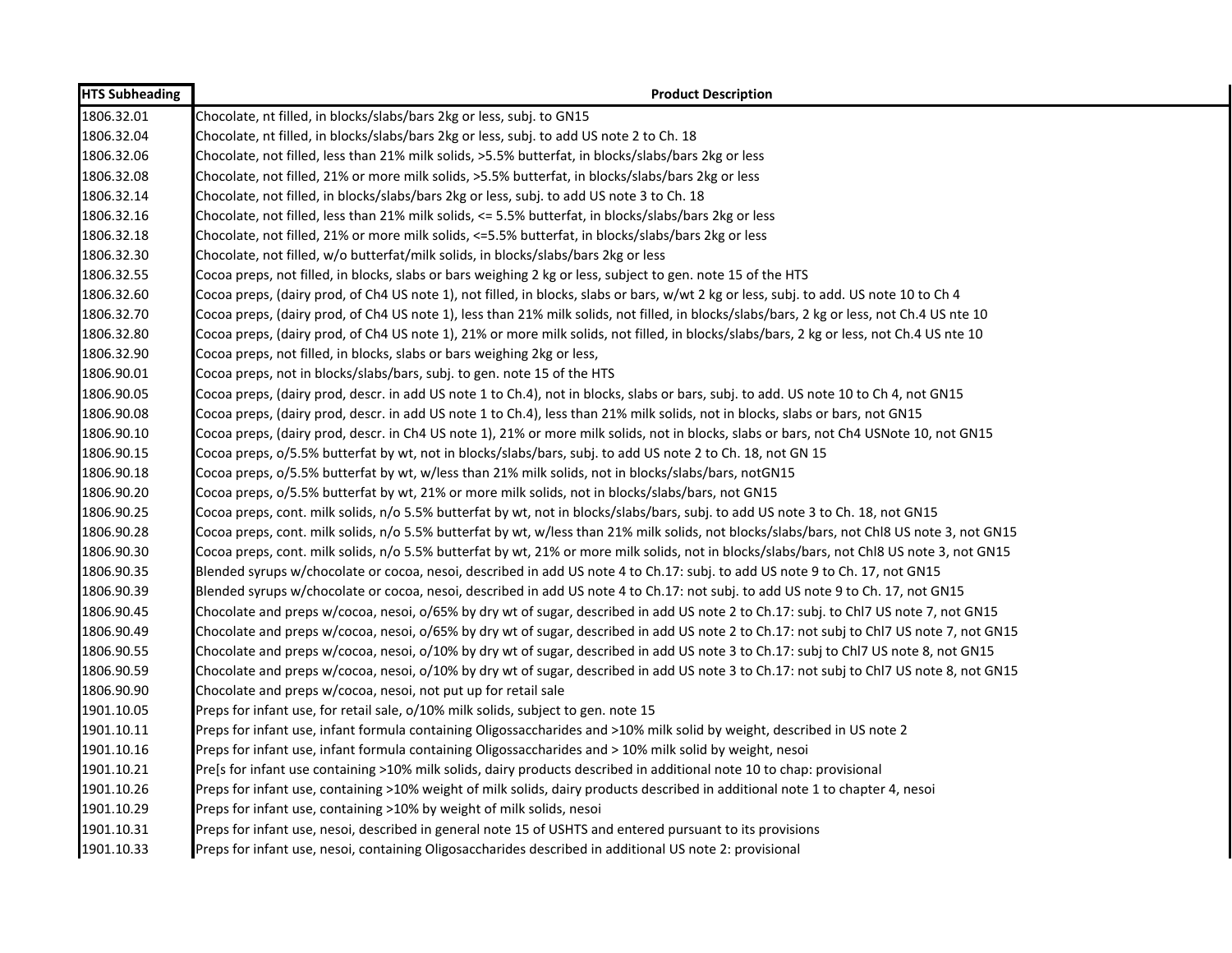| <b>HTS Subheading</b> | <b>Product Description</b>                                                                                                                   |
|-----------------------|----------------------------------------------------------------------------------------------------------------------------------------------|
| 1901.10.36            | Preps for infant use, nesoi, formula containing Oligosaccharides, nesoi                                                                      |
| 1901.10.41            | Preps for infant use, nesoi, dairy products described in additional US note 10 to chatper 4: provisional                                     |
| 1901.10.44            | Preps for infant use, dairy products described in additional US note 1 to chapter 4                                                          |
| 1901.10.49            | Preps for infant use, nesoi                                                                                                                  |
| 1901.10.52            | Preps for young children, containing >10% milk solids by weight, described in general note 15 of USHTS: provisional                          |
| 1901.10.54            | Preps suitable for young children, containing >10% milk solids by weight, described in additional US note 10 to chapter 4                    |
| 1901.10.56            | Preps for young children, dairy preps containing > 10% by weight of milk solids, nesoi                                                       |
| 1901.10.62            | Preps for young children, nesoi, described in general note 15: provisional                                                                   |
| 1901.10.64            | Preps for young children, nesoi, described in additional US note 10 to chapter 4                                                             |
| 1901.10.66            | Preps for young children, nesoi                                                                                                              |
| 1901.10.72            | Preps for young children, other excl dairy, described in general note 15 of USHTS and entered pursuant to its provisions                     |
| 1901.10.74            | Preps for young children, nesoi, described in additional US note 8 to chapter 17 and entered pursuant to its provisions                      |
| 1901.10.76            | Preps for young children, nesoi, containing >10% by dry weight of sugar described in additional US note 3 to Chapter 17: provisional         |
| 1901.10.91            | Preps for young children, nesoi                                                                                                              |
| 1901.20.02            | Mixes for bakers wares, o/25% butterfat, not retail, subject to gen. note 15 of the HTS                                                      |
| 1901.20.05            | Mixes for bakers wares (dairy prod, of Ch4 US note 1), o/25% by wt butterfat, not retail, subj. to add. US nte 10 to Ch.4, not GN15          |
| 1901.20.15            | Mixes for bakers wares (dairy prod, of Ch4 US note 1), o/25% by wt butterfat, not retail, not subj. to add. US nte 10 to Ch.4, not GN15      |
| 1901.20.20            | Mixes for bakers wares, o/65% sugar, o/25% bf, not retail, descr in add US note 2 to Ch. 17: subj. to add. US nte 7 to Ch.17, not GN15       |
| 1901.20.25            | Mixes and doughs for the prep of bakers wares of heading 1905, containing over 25% by weight of butterfat, not put up for retail sale, nesoi |
| 1901.20.30            | Mixes for bakers wares, o/25% bf, not retail, descr in add US note 1 to Ch. 19: subj. to add. US nte 3 to Ch.19, not GN15                    |
| 1901.20.35            | Mixes for bakers wares, o/25% bf, not retail, descr in add US note 1 to Ch. 19: not subj. to add. US nte 3 to Ch.19, not GN15                |
| 1901.20.40            | Mixes for bakers wares, o/25% bf, not retail, nesoi                                                                                          |
| 1901.20.42            | Mixes for bakers wares, n/o 25% bf, not retail, subject to gen. note 15 of the HTS                                                           |
| 1901.20.45            | Mixes for bakers wares (dairy prod, of Ch4 US note 1), n/o 25% bf, not retail, subj. to add. US nte 10 to Ch.4, not GN15                     |
| 1901.20.50            | Mixes for bakers wares (dairy prod, of Ch4 US note 1), n/o 25% bf, not retail, not subj. to add. US nte 10 to Ch.4, not GN15                 |
| 1901.20.55            | Mixes for bakers wares, o/65% sugar, n/o 25% bf, not retail, descr in add US note 2 to Ch. 17: subj. to Chl7 US nte 7, not GN15              |
| 1901.20.60            | Mixes for bakers wares, o/65% sugar, n/o 25% bf, not retail, descr in add US note 2 to Ch. 17: not subj. to Chl7 US nte 7, not GN15          |
| 1901.20.65            | Mixes for bakers wares, n/o 25% bf, not retail, descr in add US note 1 to Ch. 19: subj. to add. US nte 3 to Ch.19, not GN15                  |
| 1901.20.70            | Mixes for bakers wares, n/o 25% bf, not retail, descr in add US note 1 to Ch. 19: not subj. to add. US nte 3 to Ch.19, not GN15              |
| 1901.20.80            | Mixes for bakers wares, n/o 25% bf, not retail, nesoi                                                                                        |
| 1901.90.10            | Malt extract, fluid                                                                                                                          |
| 1901.90.20            | Malt extract, solid or condensed                                                                                                             |
| 1901.90.25            | Puddings, ready for immediate consumption without further preparation                                                                        |
| 1901.90.28            | Dry mix. w/less than 31% bf & 17.5% or more sodium caseinate, bf, whey solids o/5.5% b'fat & dry whole milk, n/cntng dry milk/whey/b'fat     |
| 1901.90.32            | Cajeta not made from cow's milk                                                                                                              |
| 1901.90.33            | Margarine cheese subject to gen. note 15 of the HTS and entered pursuant to its provisions                                                   |
| 1901.90.34            | Margarine cheese subject to add. US note 23 to Ch. 4 and entered pursuant to its provisions                                                  |
| 1901.90.36            | Margarine cheese not subject to gen. note 15 or add US note 23 to Ch. 4                                                                      |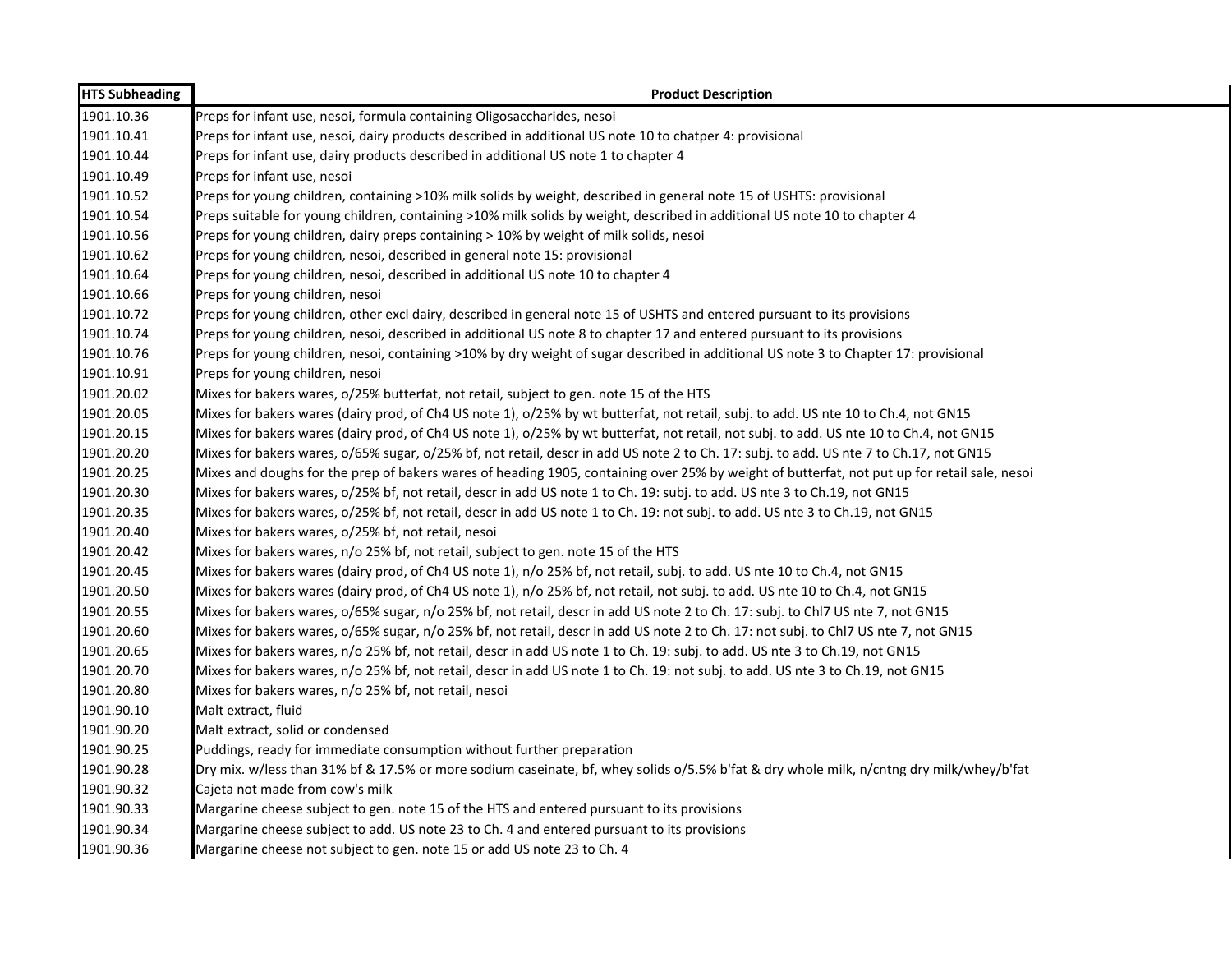| <b>HTS Subheading</b> | <b>Product Description</b>                                                                                                                      |
|-----------------------|-------------------------------------------------------------------------------------------------------------------------------------------------|
| 1901.90.60            | Malted milk described in general note 15 of USHTS and entered pursuant to its provisions                                                        |
| 1901.90.61            | Malted milk described in additional US note 10 to chapter 4: provisional                                                                        |
| 1901.90.62            | Malted milk containing >10% by weight of milk solids, nesoi                                                                                     |
| 1901.90.63            | Articles of milk or cream, nesoi, preps containing >10% by weight of milk solids, described in general note 15: provisional                     |
| 1901.90.64            | Articles of milk or cream, nesoi, preps containing >10% by weight of milk solids, described in additional US note 10 to chapter 4               |
| 1901.90.65            | Articles of milk or cream, nesoi, preps containing >10% by weight of milk solids, nesoi                                                         |
| 1901.90.66            | Malted milk, nesoi, described in general note 15 of USHTS and entered pursuant to its provisions                                                |
| 1901.90.67            | Articles of milk or cream, nesoi, containing >65% by dry weight of sugar described in additional US note 7 to Chapter 17: provisional           |
| 1901.90.68            | Articles of milk or cream, nesoi, containing >65% by dry weight of sugar described in additional US note 2 to Chapter 17: provisional           |
| 1901.90.69            | Articles of milk or cream, nesoi, described 1 n additional US note 8 to chapter 17 and entered pursuant to its provisions                       |
| 1901.90.71            | Articles of milk or cream, nesoi, containing >10% by dry weight of sugar described in additional US note 3 to chapter 17: provisional           |
| 1901.90.72            | Food preps, nesoi, containing >5.5% by weight of butterfat and not packaged for retail sale, nesoi                                              |
| 1902.11.20            | Uncooked pasta, not stuffed or otherwise prepared, containing eggs, exclusively pasta                                                           |
| 1902.11.40            | Uncooked pasta, not stuffed or otherwise prepared, containing eggs, nesoi, including pasta packaged with sauce preparations                     |
| 1902.40.00            | Couscous, whether or not prepared                                                                                                               |
| 1903.00.20            | Tapioca and substitutes prepared from arrowroot, cassava or sago, in the form of flakes, grains, pearls, siftings or in similar forms           |
| 1903.00.40            | Tapioca and substitutes, prepared from starch nesoi, in the form of flakes, grains, pearls, siftings or in similar forms                        |
| 1904.10.00            | Prepared foods obtained by the swelling or roasting of cereals or cereal products                                                               |
| 1904.20.10            | Prep food in airtght cont., of unroast cereal flake/mixture of unroasted/roasted cereal flake/swelled cereal, no apricot/citrus/peach/pear      |
| 1904.20.90            | Prepared foods obtained from unroasted cereal flakes or from mixtures of unroasted and roasted cereal flakes or swelled cereals, nesoi          |
| 1904.30.00            | Bulgur wheat, in grain form or in form of flakes or other worked grain (except flour, groats & meal), pre-cooked or otherwise prepared, nesoi   |
| 1904.90.01            | Cereals, other than corn, in grain form or form flakes or other worked grain (not flour, groat & meal), pre-cooked or otherwise prepared, nesoi |
| 1905.10.00            | Crispbread                                                                                                                                      |
| 1905.20.00            | Gingerbread and the like                                                                                                                        |
| 1905.31.00            | Sweet biscuits                                                                                                                                  |
| 1905.32.00            | Waffles and wafers                                                                                                                              |
| 1905.40.00            | Rusks, toasted bread and similar toasted products                                                                                               |
| 1905.90.90            | Bakers' wares communion wafers, empty capsules suitable for pharmaceutical use, sealing wafers, rice paper and similar products, nesoi          |
| 2001.90.10            | Capers, prepared or preserved by vinegar or acetic acid, in immediate containers holding more than 3.4 kg                                       |
| 2001.90.33            | Nopalitos, preserved by vinegar                                                                                                                 |
| 2001.90.45            | Mangoes, prepared or preserved by vinegar or acetic acid                                                                                        |
| 2004.10.40            | Yellow (Solano) potatoes, prepared or preserved otherwise than by vinegar or acetic acid, frozen                                                |
| 2004.90.10            | Antipasto, prepared or preserved otherwise than by vinegar or acetic acid, frozen                                                               |
| 2005.10.00            | Homogenized vegetables, prepared or preserved otherwise than by vinegar or acetic acid, not frozen                                              |
| 2005.70.02            | Olives, green, not pitted, in saline, ripe, in containers holding 13 kg or less, aggregate quantity not to exceed 730 m ton/yr                  |
| 2005.70.04            | Olives, green, not pitted, in saline, ripe, in containers holding 13 kg or less, aggregate quantity exceeding 730 m ton/yr                      |
| 2005.70.06            | Olives, green, not pitted, in saline, not ripe, in containers holding o/8 kg for repkg, subject to add. US note 4 to Ch. 20                     |
| 2005.70.08            | Olives, green, not pitted, in saline, not ripe, in containers holding o/8 kg for repkg, not subject to add. US note 4 to Ch. 20                 |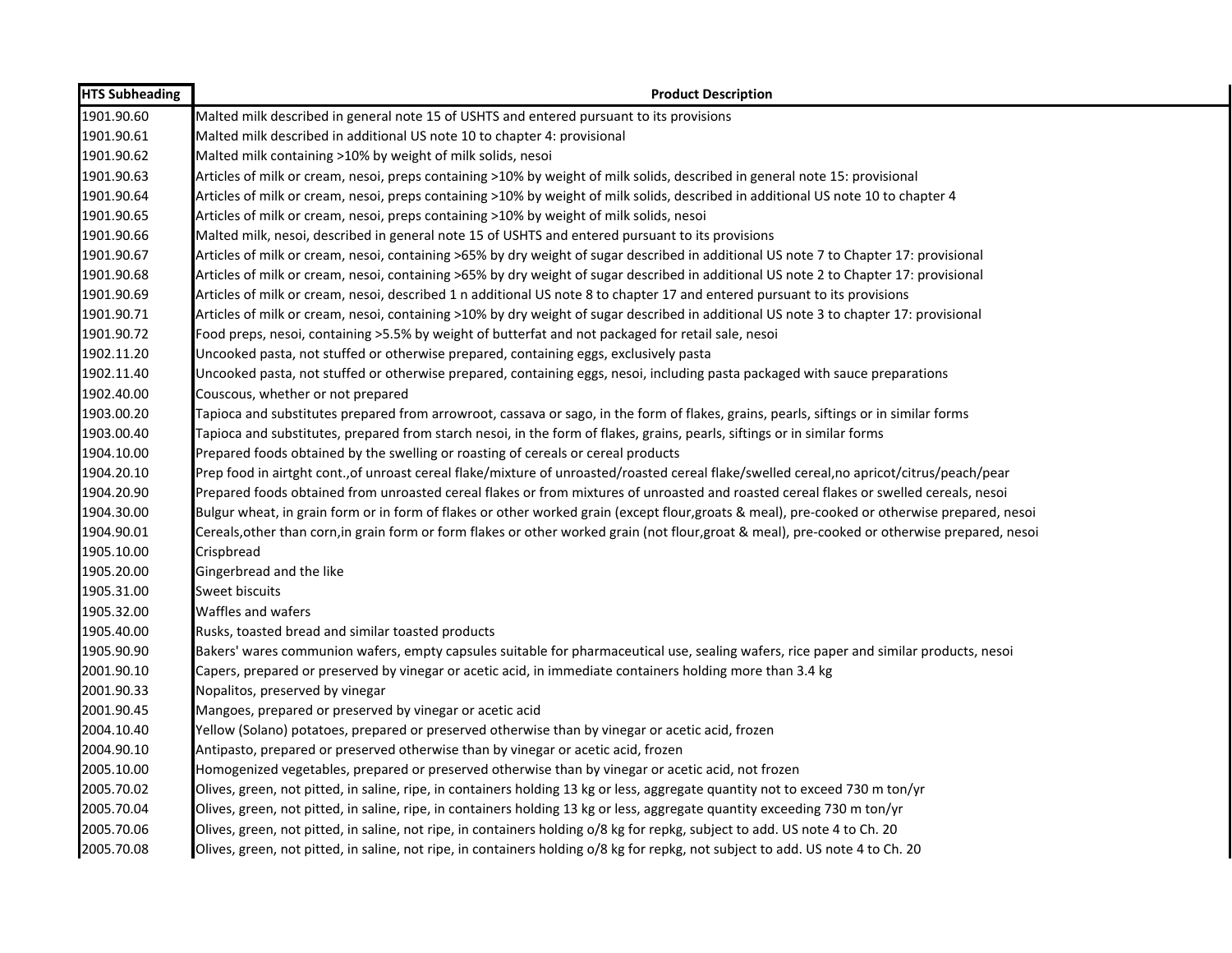| <b>HTS Subheading</b> | <b>Product Description</b>                                                                                                                   |
|-----------------------|----------------------------------------------------------------------------------------------------------------------------------------------|
| 2005.70.12            | Olives, green, not pitted, in saline, not ripe                                                                                               |
| 2005.70.16            | Olives, green, in saline, place packed, stuffed, in containers holding n/o 1 kg, aggregate quantity n/o 2700 m ton/yr                        |
| 2005.70.18            | Olives, green, in saline, place packed, stuffed, in containers holding n/o 1 kg, aggregate quantity o/2700 m ton/yr                          |
| 2005.70.23            | Olives, green, in saline, place packed, stuffed, not in containers holding 1 kg or less                                                      |
| 2005.70.50            | Olives (not green), in a saline solution, canned, not pitted                                                                                 |
| 2005.70.91            | Olives, green, container less 13 kg, quota of 550 m tons/year, prepared or preserved otherwise than by vinegar/acetic acid, not in saline    |
| 2005.70.93            | Olives, green, container less than 13 kg, exceed 550 m tons/year, prepared or preserved otherwise than by vinegar/acetic acid, not in saline |
| 2007.91.90            | Citrus jams, fruit jellies, and marmalades (other than orange)                                                                               |
| 2007.99.30            | Guava jam                                                                                                                                    |
| 2007.99.55            | Papaya pastes and purees, being cooked preparations                                                                                          |
| 2008.11.35            | Blanched peanuts, nesoi, not subject to gen note 15 or add US note 2 to Ch. 12                                                               |
| 2008.11.60            | Peanuts, otherwise prepared or preserved, nesoi, not subject to gen note 15 or add US note 2 to Ch. 12                                       |
| 2008.30.35            | Orange pulp, otherwise prepared or preserved, nesoi                                                                                          |
| 2008.30.37            | Citrus fruit pulp other than orange, otherwise prepared or preserved, nesoi                                                                  |
| 2008.30.60            | Lemons (other than peel or pulp), otherwise prepared or preserved, nesoi                                                                     |
| 2008.30.66            | Limes (other than peel or pulp), otherwise prepared or preserved, not elsewhere specified or included                                        |
| 2008.30.85            | Citron (other than peel or pulp), otherwise prepared or preserved, nesoi                                                                     |
| 2008.91.00            | Palm hearts, otherwise prepared or preserved, nesoi                                                                                          |
| 2008.99.10            | Avocados, otherwise prepared or preserved, nesoi                                                                                             |
| 2008.99.13            | Banana pulp, otherwise prepared or preserved, nesoi                                                                                          |
| 2008.99.45            | Papaya pulp, otherwise prepared or preserved, nesoi                                                                                          |
| 2008.99.65            | Yucca, otherwise prepared or preserved, nesoi                                                                                                |
| 2009.12.25            | Orange juice, not frozen, Brix value not exceed 20, not concentrate & not made from juice degree concentration of 1.5 or >, unfermented      |
| 2009.12.45            | Orange juice, not frozen, of a Brix value not exceeding 20, concentrated, unfermented                                                        |
| 2009.19.00            | Orange juice, not frozen, of a Brix value exceeding 20, unfermented                                                                          |
| 2009.21.20            | Grapefruit juice, Brix value not exceeding 20, not concentrated and not made from a juice degree of concentration of 1.5 or >, unfermented   |
| 2009.21.40            | Grapefruit juice, of a Brix value not exceeding 20, concentrated, unfermented                                                                |
| 2009.31.10            | Lime juice, of a Brix value not exceeding 20, unfit for beverage purposes, unfermented                                                       |
| 2009.39.10            | Lime juice, of a Brix value exceeding 20, unfit for beverage purposes, unfermented                                                           |
| 2009.39.20            | Lime juice, of a Brix value exceeding 20, fit for beverage purposes, unfermented                                                             |
| 2009.41.20            | Pineapple juice, of a Brix value not exceeding 20, not concentrated, or not having a degree of concentration of > 3.5, unfermented           |
| 2009.49.20            | Pineapple juice, of a Brix value exceeding 20, not concentrated, or not having a degree of concentration of > 3.5, unfermented               |
| 2009.61.00            | Grape juice (including grape must), of a Brix value not exceeding 30, unfermented                                                            |
| 2009.81.00            | Cranberry juice, concentrated or not concentrated                                                                                            |
| 2009.89.40            | Prune juice, concentrated or not concentrated                                                                                                |
| 2009.90.20            | Mixtures of vegetable juices, concentrated or not concentrated                                                                               |
| 2101.11.21            | Instant coffee, not flavored                                                                                                                 |
| 2101.11.29            | Extracts, essences and concentrates of coffee other than unflavored instant coffee                                                           |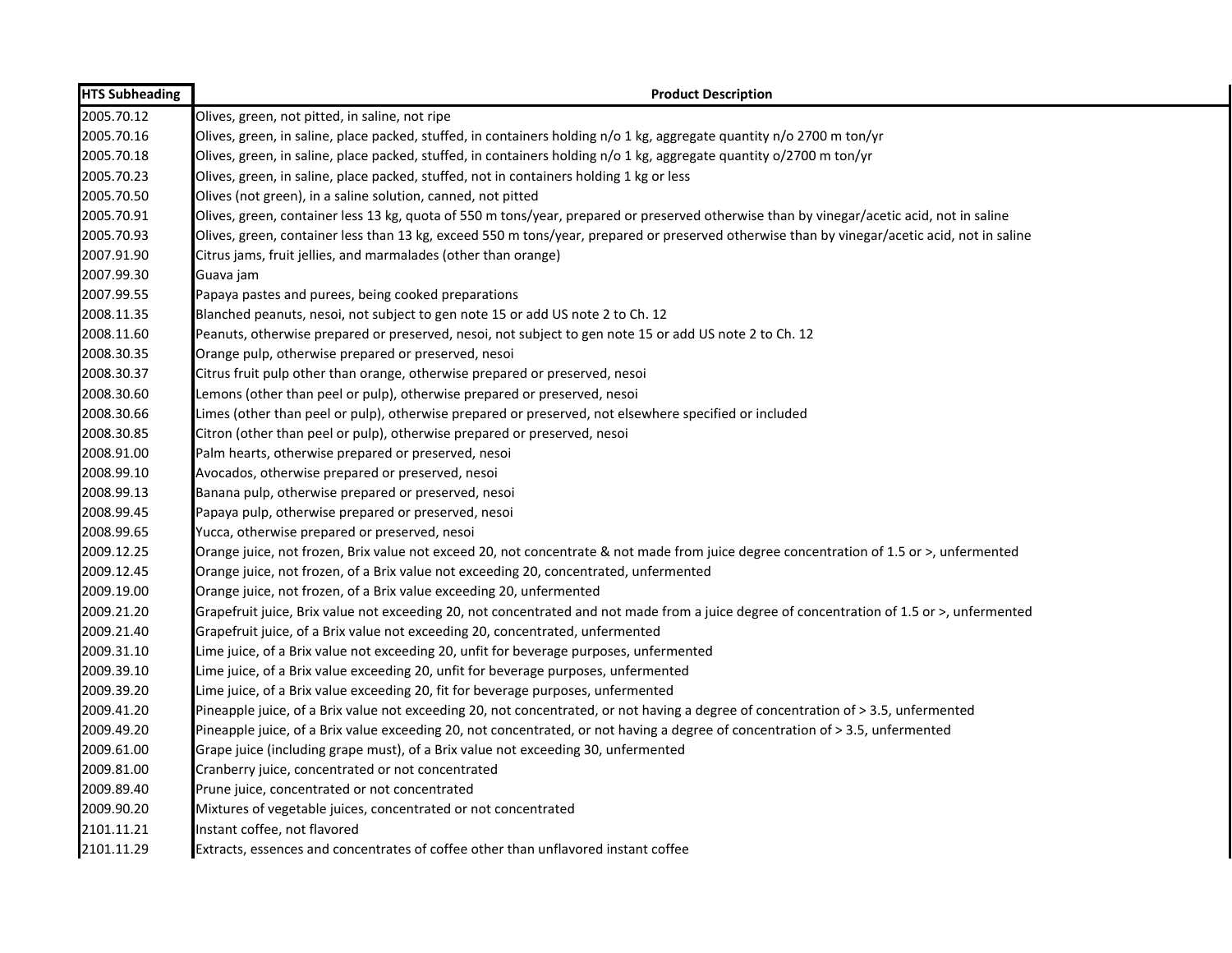| <b>HTS Subheading</b> | <b>Product Description</b>                                                                                                                     |
|-----------------------|------------------------------------------------------------------------------------------------------------------------------------------------|
| 2101.12.32            | Preparations with a basis of extracts, essences or concentrates or with a basis of coffee, subject to general note 15 (outside quota)          |
| 2101.12.34            | Blend syrup (ChI7 add US note 4) preparation w/basis of extract, essence or concentrate or w/basis of coffee, subj. quota of ChI7 add US nte 9 |
| 2101.12.38            | Blend syrup (ChI7 add US note 4) preparation w/basis of extract, essence or concentrate or w/ basis of coffee, over Ch 17 add US note 9 quota  |
| 2101.12.44            | Preparation ov 65% sugar (Chl7 add US nte 2) w/basis of extract, essence or concentrate or w/basis of coffee, subj. quota of Chl7 add US nte 7 |
| 2101.12.48            | Preparation ov 65% sugar (ChI7 add US note 2) w/ basis of extract, essence or concentrate or w/ basis of coffee, ov ChI7 add US note 9 quota   |
| 2101.12.54            | Preparation ov 10% sugar (Chl7 add US nte 3) w/basis of extract, essence or concentrate or w/basis of coffee, subj. quota of Chl7 add US nte 8 |
| 2101.12.58            | Preparation ov 10% sugar (ChI7 add US note 3) w/ basis of extract, essence or concentrate or w/ basis of coffee, ov ChI7 add US note 8 quota   |
| 2101.12.90            | Preparations nesoi, with a basis of extracts, essences or concentrates or with a basis of coffee                                               |
| 2101.20.20            | Extracts, essences or concentrates of tea or mate                                                                                              |
| 2101.20.32            | Preparations with a basis of extracts, essences or concentrates or with a basis of tea or mate, subject to general note 15 (outside quota)     |
| 2101.20.34            | Blend syrup (Chl7 add US nte 4) preparation w/basis extract/essence/concentrate or w/basis of tea or mate,subj. quota of Chl7 add US nte 9     |
| 2101.20.38            | Blend syrup (Chl7 add US note 4) preparation w/basis of extract/essence/concentrate or w/basis of tea or mate, over Chl7 add US note 9 quota   |
| 2101.20.44            | Preparation ov 65% sugar (Chl7 add US nte 2) w/basis extract/essence/concentrate or w/basis of tea or mate, subj. quota of Chl7 add US note 7  |
| 2101.20.48            | Preparation ov 65% sugar (ChI7 add US note 2) w/basis of extract/essence/concentrate or w/basis of tea or mate, ov ChI7 add US note 9 quota    |
| 2101.20.54            | Preparation ov 10% sugar (Chl7 add US nte 3) w/basis extract/essence/concentrate or w/basis of tea or mate,subj. quota of Chl7 add US note 8   |
| 2101.20.58            | Preparation ov 10% sugar (ChI7 add US note 3) w/basis of extract/essence/concentrate or w/basis of tea or mate, ov ChI7 add US note 8 quota    |
| 2101.20.90            | Preparations nesoi, with a basis of extracts, essences or concentrates or with a basis of tea or mate                                          |
| 2101.30.00            | Roasted chicory and other roasted coffee substitutes and extracts, essences and concentrates thereof                                           |
| 2102.10.00            | Active yeasts                                                                                                                                  |
| 2102.20.20            | Inactive yeasts (except dried brewers' yeast)                                                                                                  |
| 2102.20.40            | Dried brewers' yeast, crude                                                                                                                    |
| 2102.20.60            | Single-cell micro-organisms, dead, excluding yeasts, (but not including vaccines of heading 3002)                                              |
| 2102.30.00            | Prepared baking powders                                                                                                                        |
| 2103.20.20            | Tomato ketchup                                                                                                                                 |
| 2103.20.40            | Tomato sauces, nesoi                                                                                                                           |
| 2103.30.20            | Mustard flour and meal                                                                                                                         |
| 2103.30.40            | Prepared mustard                                                                                                                               |
| 2103.90.20            | Sauces derived or prepared from fish                                                                                                           |
| 2103.90.40            | Nonalcoholic preparations of yeast extract (other than sauces)                                                                                 |
| 2103.90.72            | Mixed condiments and mixed seasonings (described in add US note 3 to Ch. 21), subject to gen. note 15 of the HTS                               |
| 2103.90.74            | Mixed condiments and mixed seasonings (described in add US note 3 to Ch. 21), subject to add. US note 8(a) to Ch.17, not GN15                  |
| 2103.90.78            | Mixed condiments and mixed seasonings (described in add US note 3 to Ch. 21), not subject to gen note 15 or add. US note 8(a) to Ch.17         |
| 2103.90.90            | Sauces and preparations therefor, neosi                                                                                                        |
| 2104.10.00            | Soups and broths and preparations therefor                                                                                                     |
| 2104.20.10            | Homogenized composite food preps put up for retail sale for infants or for dietectic purposes                                                  |
| 2104.20.50            | Homogenized composite food preps put up for retail sale for young children                                                                     |
| 2105.00.05            | Ice cream, whether or not w/cocoa, subject to gen. note 15 of the HTS                                                                          |
| 2105.00.10            | Ice cream, whether or not w/cocoa, subject to add. US note 5 to Ch. 21, not GN15                                                               |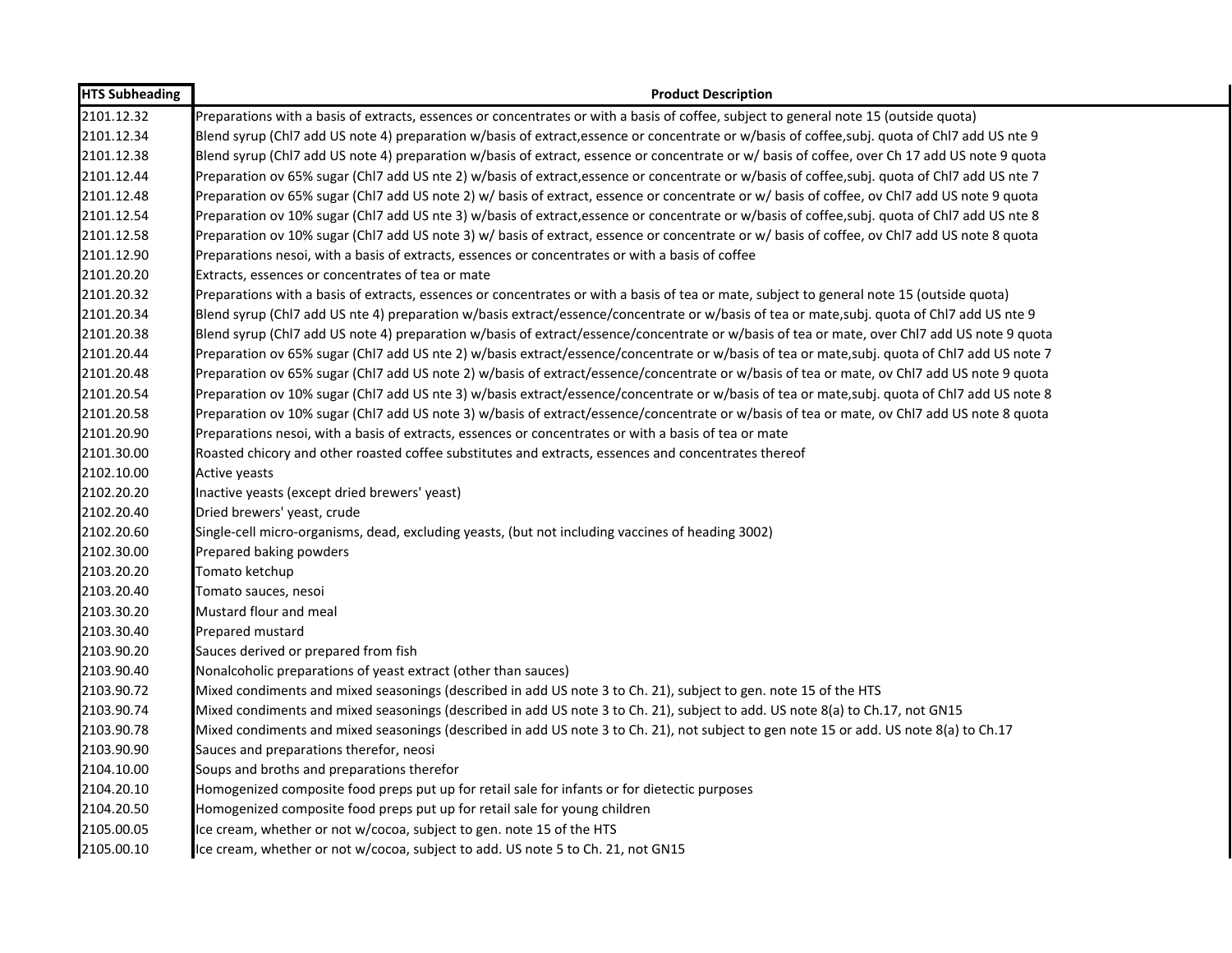| <b>HTS Subheading</b> | <b>Product Description</b>                                                                                                                  |
|-----------------------|---------------------------------------------------------------------------------------------------------------------------------------------|
| 2105.00.20            | Ice cream, whether or not containing cocoa, not subject to gen note 15 or add. US note 5 to Ch.21                                           |
| 2105.00.25            | Edible ice (dairy prod, described in add US note 1 to Ch. 4), subject to gen note 15 of the HTS                                             |
| 2105.00.30            | Edible ice (dairy prod, described in add US note 1 to Ch. 4), subject to add US note 10 to Ch. 4, not GN 15                                 |
| 2105.00.40            | Edible ice except ice cream, dairy products described in add'l U.S. note 1 to chap. 4, nesoi                                                |
| 2105.00.50            | Edible ice, except ice cream, not described in add US note 1 to Ch. 4, nesoi                                                                |
| 2106.90.03            | Food preps, nesoi, n/o 5.5% bf, mixed w/other ingred. if o/16% milk solids capable of being further proc., subj. to GN15                    |
| 2106.90.06            | Food preps, nesoi, n/o 5.5% bf, mixed w/other ingred. if o/16% milk solids capable of being further proc., subj. to Ch4 US nte 10, not GN15 |
| 2106.90.09            | Food preps, nesoi, n/o 5.5% b'fat, mixed w/other ingredi., if o/16% milk solids by wt, capable of being further proc, bulk, nesoi, not GN15 |
| 2106.90.12            | Compound alcoholic preparations of a kind used for the manufacture of beverages, over 20% weight alcohol but not over 0.5% vol alcohol      |
| 2106.90.15            | Compound alcoholic preparations used in the manufacture of beverages, cont. over 20% not over 50% of alcohol by weight                      |
| 2106.90.18            | Compound alcoholic preparations of a kind used for the manufacture of beverages, containing over 50% of alcohol by weight                   |
| 2106.90.22            | Butter substitutes o/10% by wt of milk solids, o/45% butterfat, subject to gen. note 15 to the HTS                                          |
| 2106.90.24            | Butter substitutes o/10% by wt of milk solids, o/45% butterfat, subject to add US note 14 to Ch.4, notGN15                                  |
| 2106.90.26            | Butter substitutes o/10% by wt of milk solids, o/45% butterfat, not subject to gen note 15 or add US note 14 to Ch.4                        |
| 2106.90.28            | Butter substitutes o/10% by wt of milk solids, n/o 45% butterfat, neosi                                                                     |
| 2106.90.32            | Butter substitutes n/o 10% by wt of milk solids, o/45% butterfat, subject to gen. note 15 to the HTS                                        |
| 2106.90.34            | Butter substitutes n/o 10% by wt of milk solids, o/45% butterfat, subject to add US note 14 to Ch.4, not GN15                               |
| 2106.90.36            | Butter substitutes n/o 10% by wt of milk solids, o/45% butterfat, not subject to gen note 15 or add US note 14 to Ch.4                      |
| 2106.90.38            | Butter substitutes n/o 10% by wt of milk solids, n/o 45% butterfat, neosi                                                                   |
| 2106.90.42            | Syrups from cane/beet sugar, neosi, w/added coloring but not added flavoring, subject to gen. note 15 of the HTS                            |
| 2106.90.44            | Syrups from cane/beet sugar, neosi, w/added coloring but not added flavoring, subject to add US note 5 to Ch. 17, not GN15                  |
| 2106.90.46            | Syrups from cane/beet sugar, neosi, w/added coloring but not added flavoring, not subject to gen note 15 or add US note 5 to Ch. 17         |
| 2106.90.48            | Orange juice, fortified with vitamins or minerals                                                                                           |
| 2106.90.52            | Juice of any single fruit or vegetables juices (o/t orange), concentrated, fortified with vitamins or minerals                              |
| 2106.90.54            | Mixtures of fruit or vegetable juices, fortified with vitamins or minerals, nesoi, mixtures of juices in concentrated form                  |
| 2106.90.58            | Food preparations of gelatin, neosi                                                                                                         |
| 2106.90.62            | Food preps, nesoi, o/10% by wt of milk solids, subject to gen. note 15 of the HTS                                                           |
| 2106.90.64            | Food preps, nesoi, o/10% by wt of milk solids, dairy prods, descr. in add US note 1 to Ch.4: subject to add US note 10 to Ch.4, not GN15    |
| 2106.90.66            | Food preps, nesoi, o/10% by wt of milk solids, dairy prods, descr. in add US note 1 to Ch.4: not subject to Ch4 US note 10, not GN15        |
| 2106.90.68            | Blended syrups, neosi, o/10% milk solids, descr. in add US note 4 to Ch 17: subject to add US note 9 to Ch. 17, not GN15                    |
| 2106.90.72            | Blended syrups, neosi, o/10% milk solids, descr. in add US note 4 to Ch 17: not subject to add US note 9 to Ch. 17, not GN15                |
| 2106.90.74            | Food preps, nesoi, o/10% milk solids, o/65% sugar, descr. in add US note 2 to Ch.17, subject to add US note 7 to Ch. 17, not GN15           |
| 2106.90.76            | Food preps, nesoi, o/10% milk solids, o/65% sugar, descr. in add US note 2 to Ch.17, not subject to add US note 7 to Ch. 17, not GN15       |
| 2106.90.78            | Food preps, nesoi, o/10% milk solids, o/10% sugar, descr. in add US note 3 to Ch.17, subject to add US note 8 to Ch. 17, not GN15           |
| 2106.90.80            | Food preps, nesoi, o/10% milk solids, o/10% sugar, descr. in add US note 3 to Ch.17, not subject to add US note 8 to Ch. 17, not GN15       |
| 2106.90.82            | Food preps, nesoi, o/10% milk solids, neosi                                                                                                 |
| 2106.90.83            | Food preps, nesoi, n/o 10% by wt of milk solids, subject to gen. note 15 of the HTS                                                         |
| 2106.90.85            | Food preps, nesoi, n/o 10% by wt of milk solids, dairy prods, descr. in add US note 1 to Ch.4: subject to add US note 10 to Ch.4, not GN15  |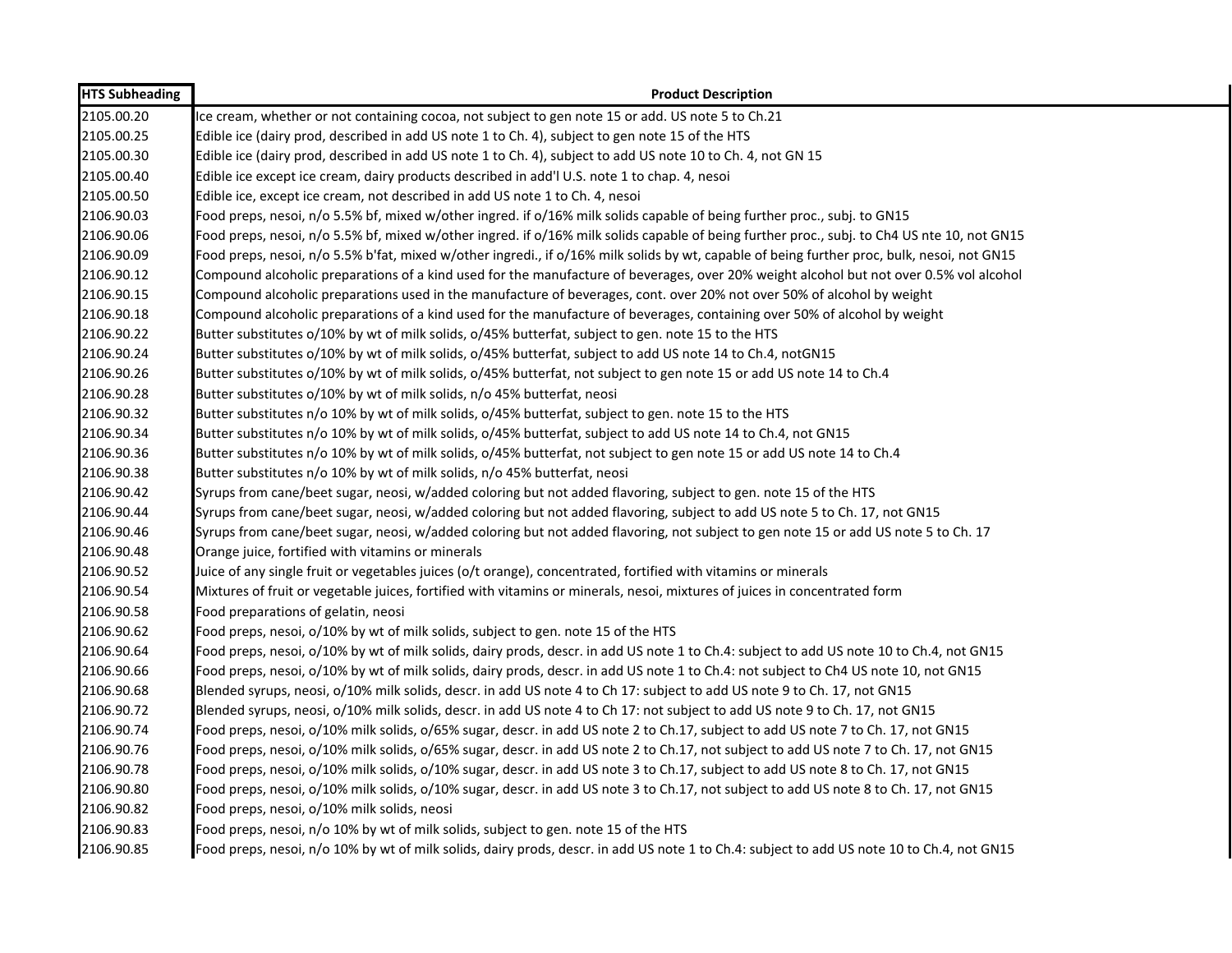| <b>HTS Subheading</b> | <b>Product Description</b>                                                                                                                           |
|-----------------------|------------------------------------------------------------------------------------------------------------------------------------------------------|
| 2106.90.87            | Food preps, nesoi, n/o 10% by wt of milk solids, dairy prods, descr. in add US note 1 to Ch.4: n/subject to add US note 10 to Ch. 4, n/GN15          |
| 2106.90.89            | Blended syrups, neosi, n/o 10% milk solids, descr. in add US note 4 to Ch 17: subject to add US note 9 to Ch. 17, not GN15                           |
| 2106.90.91            | Blended syrups, neosi, n/o/10% milk solids, descr. in add US note 4 to Ch 17: not subject to add US note 9 to Ch. 17, not GN15                       |
| 2106.90.92            | Food preps, nesoi, n/o 10% milk solids, o/65% sugar, descr. in add US note 2 to Ch.17, subject to add US note 7 to Ch. 17, not GN15                  |
| 2106.90.94            | Food preps, nesoi, n/o 10% milk solids, o/65% sugar, descr. in add US note 2 to Ch.17, not subject to add US note 7 to Ch. 17, not GN15              |
| 2106.90.95            | Food preps, nesoi, n/o 10% milk solids, o/10% sugar, descr. in add US note 3 to Ch.17, subject to add US note 8 to Ch. 17, not GN15                  |
| 2106.90.97            | Food preps, nesoi, n/o 10% milk solids, o/10% sugar, descr. in add US note 3 to Ch.17, not subject to add US note 8 to Ch. 17, not GN15              |
| 2106.90.98            | Other food preps nesoi, incl preps for the manufacture of beverages, non-dairy coffee whiteners, herbal teas and flavored honey                      |
| 2202.91.00            | Nonalcoholic beer                                                                                                                                    |
| 2202.99.10            | Chocolate milk drink                                                                                                                                 |
| 2202.99.22            | Milk-based drinks described in general note 15 of USHTS and entered pursuant to its provisions, nonalcoholic, nesoi                                  |
| 2202.99.24            | Milk-based drinks described in additional US note 10 to chapter 4 and entered pursuant to its provisions, nonalcoholic, nesoi                        |
| 2202.99.28            | Milk-based drinks, nonalcoholic, nesoi                                                                                                               |
| 2204.22.20            | Wine of fresh grapes, other than sparkling wine, of an alcoholic strength by volume <=14% in containers holding over 2 liters but not over 4 liters  |
| 2204.22.40            | Wine of fresh grapes, other than sparkling wine, of an alcoholic strength by volume >14% in containers holding over 2 liters but not over 4 liters   |
| 2204.22.60            | Wine of fresh grapes, other than sparkling wine, of an alcoholic strength by volume <=14% in containers holding over 4 liters but not over 10 liters |
| 2204.22.80            | Wine of fresh grapes, other than sparkling wine, of an alcoholic strength by volume >14% in containers holding over 4 liters but not over 10 liters  |
| 2204.29.61            | Wine of fresh grapes, other than sparkling wine, of an alcoholic strength by volume <=14% in containers holding >10 liters                           |
| 2204.29.81            | Wine of fresh grapes, other than sparkling wine, of an alcoholic strength by volume >14% in containers holding >10 liters                            |
| 2204.30.00            | Grape must, nesoi, in fermentation or with fermentation arrested otherwise than by addition of alcohol                                               |
| 2205.10.30            | Vermouth in containers holding 2 liters or less                                                                                                      |
| 2205.10.60            | Wine of fresh grapes flavored with plants or aromatic substances, other than vermouth, in containers holding 2 liters or less                        |
| 2205.90.20            | Vermouth in containers each holding over 2 liters but not over 4 liters                                                                              |
| 2205.90.40            | Vermouth in containers each holding over 4 liters                                                                                                    |
| 2205.90.60            | Wine of fresh grapes flavored with plants or aromatic substances, other than vermouth, in containers holding over 2 liters                           |
| 2206.00.15            | Cider, fermented, whether still or sparkling                                                                                                         |
| 2206.00.30            | Prune wine                                                                                                                                           |
| 2206.00.60            | Effervescent wine, nesoi                                                                                                                             |
| 2207.20.00            | Ethyl alcohol and other spirits, denatured, of any strength                                                                                          |
| 2208.20.10            | Pisco and singani                                                                                                                                    |
| 2208.20.20            | Grape brandy, excluding pisco and singani, in containers not over 4 liters, not over \$2.38/liter                                                    |
| 2208.20.30            | Grape brandy, excluding pisco and singani, in containers not over 4 liters, valued over \$2.38 to \$3.43/liter                                       |
| 2208.20.40            | Grape brandy, excluding pisco and singani, in containers not over 4 liters, valued over \$3.43/1 iter                                                |
| 2208.20.50            | Grape brandy, excluding pisco and singani, in containers over 4 liters, not over \$2.38/liter                                                        |
| 2208.20.60            | Grape brandy, excluding pisco and singani, in containers over 4 liters, over \$2.38/liter                                                            |
| 2208.30.30            | Irish and Scotch whiskies                                                                                                                            |
| 2208.30.60            | Whiskies, other than Irish and Scotch whiskies                                                                                                       |
| 2208.40.20            | Rum and tafia, in containers each holding not over 4 liters, valued not over \$3/proof liter                                                         |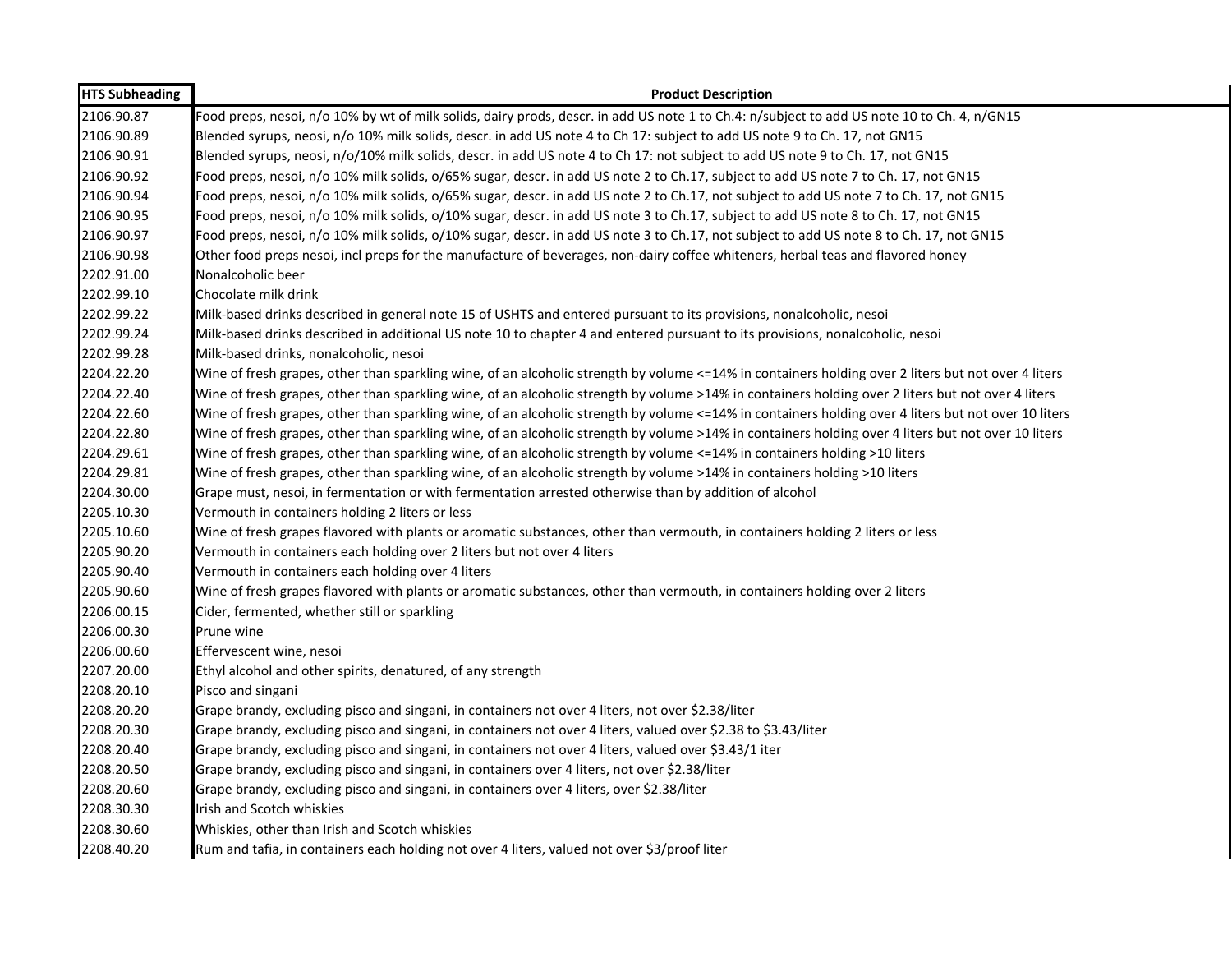| <b>HTS Subheading</b> | <b>Product Description</b>                                                                                                             |
|-----------------------|----------------------------------------------------------------------------------------------------------------------------------------|
| 2208.40.40            | Rum and tafia, in containers each holding not over 4 liters, valued over \$3/proof liter                                               |
| 2208.40.60            | Rum and tafia, in containers each holding over 4 liters, valued not over \$0.69/proof liter                                            |
| 2208.40.80            | Rum and tafia, in containers each holding over 4 liters, valued over \$0.69/proof liter                                                |
| 2208.50.00            | Gin and Geneve                                                                                                                         |
| 2208.60.10            | Vodka, in containers each holding not over 4 liters, valued not over \$2.05/1 iter                                                     |
| 2208.60.20            | Vodka, in containers each holding not over 4 liters, valued over \$2.05/1 iter                                                         |
| 2208.60.50            | Vodka, in containers each holding over 4 liters                                                                                        |
| 2208.70.00            | Liqueurs and cordials                                                                                                                  |
| 2208.90.01            | Aquavit                                                                                                                                |
| 2208.90.05            | Bitters, not fit for use as beverages                                                                                                  |
| 2208.90.10            | Bitters, fit for use as beverages                                                                                                      |
| 2208.90.12            | Slivovitz brandy, valued not over \$3.43/1 iter, in containers each holding not over 4 liters                                          |
| 2208.90.14            | Slivovitz brandy, valued not over \$3.43/1 iter, in containers each holding over 4 liters                                              |
| 2208.90.15            | Slivovitz brandy, valued over \$3.43/liter                                                                                             |
| 2208.90.20            | Brandy, except slivovitz, in containers each holding not over 4 liters, valued not over \$2.38/liter                                   |
| 2208.90.25            | Brandy, except grape brandy and slivovitz, in containers each holding not over 4 liters, valued over \$2.38 but not over \$3.43/1 iter |
| 2208.90.30            | Brandy, except grape brandy and slivovitz, in containers each holding not over 4 liters, valued over \$3.43/liter                      |
| 2208.90.35            | Brandy, except grape brandy and slivovitz, in containers each holding over 4 liters, valued not over \$2.38/liter                      |
| 2208.90.40            | Brandy, except grape brandy and slivovitz, in containers each holding over 4 liters, valued over \$2.38/1 iter                         |
| 2208.90.46            | Kirschwasser and ratafia                                                                                                               |
| 2208.90.50            | Tequila, in containers each holding not over 4 liters                                                                                  |
| 2208.90.55            | Tequila, in containers each holding over 4 liters                                                                                      |
| 2208.90.71            | Imitations of brandy and other spirituous beverages containing alcohol                                                                 |
| 2208.90.72            | Mescal in containers each holding not over 4 liters                                                                                    |
| 2208.90.75            | Spirits nesoi, fit for use as beverages or for beverage purposes                                                                       |
| 2302.10.00            | Bran, sharps (middlings) and other residues, derived from the sifting, milling or other working of corn (maize)                        |
| 2306.10.00            | Oilcake and other solid residues, resulting from the extraction of vegetable fats or oils, of cotton seeds                             |
| 2306.50.00            | Oilcake and other solid residues, resulting from the extraction of vegetable fats or oils, of coconut or copra                         |
| 2306.60.00            | Oilcake and other solid residues, resulting from the extraction of vegetable fats or oils, of palm nuts or kernels                     |
| 2307.00.00            | Wine lees; argol                                                                                                                       |
| 2308.00.10            | Acorns and horse-chestnuts, of a kind used in animal feeding, not elsewhere specified or included                                      |
| 2308.00.93            | Screenings, scalpings, chaff or scourings, ground or not ground of flaxseed (linseed), of a kind used in animal feeding, nesoi         |
| 2309.90.22            | Animal feeds w/milk or milk derivatives, o/10% by wt of milk solids, subject to gen. note 15 of the HTS                                |
| 2309.90.24            | Animal feeds w/milk or milk derivatives, o/10% by wt of milk solids, subject to add note 2 to Ch. 23, notGN15                          |
| 2309.90.28            | Animal feeds w/milk or milk derivatives, o/10% by wt of milk solids, not subject to gen note 15 or add note 2 to Ch. 23                |
| 2309.90.42            | Animal feeds w/milk or milk derivatives, n/o 10% by wt of milk solids, subject to gen. note 15 of the HTS                              |
| 2309.90.44            | Animal feeds w/milk or milk derivatives, n/o 10% by wt of milk solids, subject to add note 2 to Ch. 23, not GN15                       |
| 2309.90.48            | Animal feeds w/milk or milk derivatives, n/o 10% by wt of milk solids, not subject to gen note 15 or add note 2 to Ch. 23              |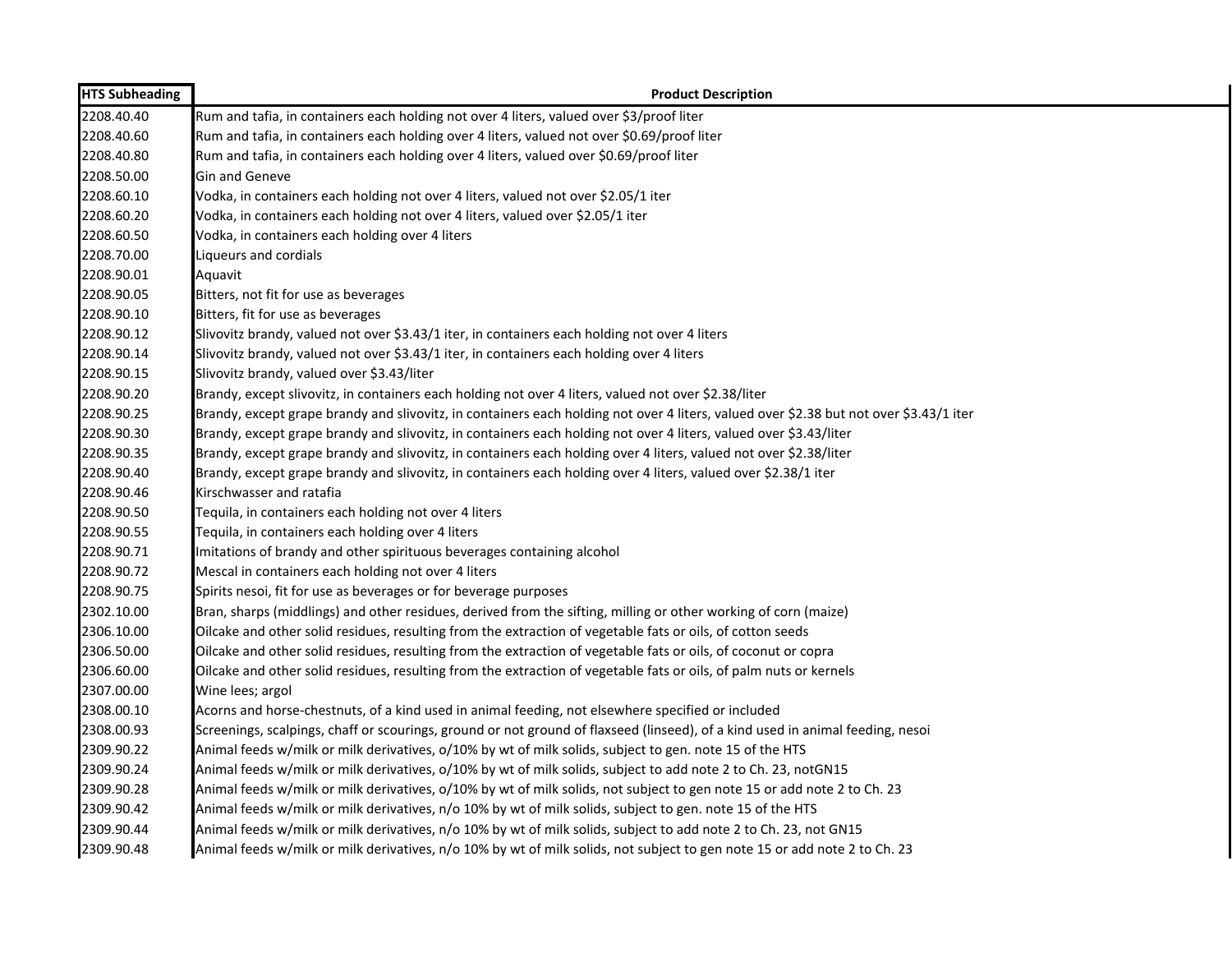| <b>HTS Subheading</b> | <b>Product Description</b>                                                                                                                   |
|-----------------------|----------------------------------------------------------------------------------------------------------------------------------------------|
| 2309.90.60            | Animal feeds containing egg, other than mixed feeds or mixed feed ingredients, not containing milk or milk derivatives                       |
| 2401.10.21            | Wrapper tobacco, not stemmed/stripped                                                                                                        |
| 2401.10.29            | Tobacco (o/t wrapper tobacco), cont ov 35% wrapper tobacco, not stemmed/stripped                                                             |
| 2401.10.48            | Tobacco, not stemmed or stripped, not or not over 35% wrapper tobacco, oriental or turkish type, other than cigarette leaf                   |
| 2401.10.53            | Tobacco, not stemmed or stripped, not or not over 35% wrapper tobacco, cigar binder and filler                                               |
| 2401.10.61            | Tobacco, not stemmed or stripped, not or not over 35% wrapper tobacco, flue-cured burley etc, not for cigarettes                             |
| 2401.10.63            | Tobacco, not stemmed or stripped, not or not over 35% wrapper tobacco, flue-cured burley, etc., described in addl US note 5 to chap 24       |
| 2401.10.65            | Tobacco, not stemmed or stripped, not or not over 35% wrapper tobacco, flue-cured burley, etc., other nesoi                                  |
| 2401.10.95            | Tobacco, not stemmed or stripped, not or not over 35% wrapper tobacco, not flue-cured burley, etc., other nesoi                              |
| 2403.91.20            | Homogenized or reconstituted tobacco suitable for use as wrapper tobacco                                                                     |
| 2403.91.45            | Homogenized or reconstituted tobacco, not suitable for use as wrapper tobacco, to be used in cigarettes, des. in addl US note 5 to chap      |
| 2403.91.47            | Homogenized or reconstituted tobacco, not suitable for use as wrapper tobacco, to be used in cigarettes, other nesoi                         |
| 2621.10.00            | Ash and residues from the incineraction of municipal waste                                                                                   |
| 2707.99.51            | Phenols > 50% by wt hydroxybenzene                                                                                                           |
| 2710.91.00            | Waste oils from petro oils/bitum minerals/preps 70%+ by wt. fr. petro oils/bitum minerals containing PCBs, PCTs or PBBs                      |
| 2710.99.05            | Wastes of distillate and residual fuel oil (including blends) derived from petroleum oil/bituminous minerals, testing under 25 degree A.P.I. |
| 2710.99.10            | Wastes of distillate and residual fuel oil (including blends) derived from petroleum oil/bituminous minerals, testing 25 degrees A.P.I. or > |
| 2710.99.16            | Waste motor fuel or motor fuel blending stock from petro oils and bitumin. minerals (o/than crude) or preps. 70%+ by wt. from petro oils     |
| 2710.99.21            | Waste kerosene or naphthas from petro oils and bitumin minerals (o/than crude) or preps. 70%+ by wt. From petro oils/bitumin minerals        |
| 2710.99.31            | Waste lubricating oils, w/or w/o additives, from petro oils and bitumin minerals (o/than crude) or preps. 70%+ by wt. from petro oils        |
| 2710.99.32            | Waste lubricating greases from petro oil/bitum min/70%+ by wt. fr petro oils but n/o 10% by wt. of fatty acid salts animal/vegetable origin  |
| 2710.99.39            | Waste lubricating greases from petro oil/bitum min/70%+ by wt. fr petro oils but over 10% by wt. of fatty acid salts animal/vegetable origin |
| 2710.99.45            | Waste mixtures of hydrocarbons from petro oils & bitum. min. or preps.70%+ by wt. fr. petro oils, nesoi, n/o 50% any single hydrocarbon      |
| 2710.99.90            | Waste petroleum oils & oils from bitum. min. or preps nesoi 70%+ by wt. from petro. oils or bitum. min., nesoi                               |
| 2712.20.00            | Paraffin wax (whether or not colored), obtained by synthesis or other process and less than 0.75% oil by wt.                                 |
| 2811.19.10            | Arsenic acid                                                                                                                                 |
| 2818.10.10            | Artificial corundum, crude                                                                                                                   |
| 2818.10.20            | Artificial corundum, in grains, or ground, pulverized or refined                                                                             |
| 2827.39.10            | Vanadium chlorides                                                                                                                           |
| 2837.19.01            | Cyanides and cyanide oxides, except those of sodium                                                                                          |
| 2844.20.00            | Uranium enriched in U235 and plutonium and their compounds; alloys, dispersions, ceramic products and mixtures containing these products     |
| 2844.50.00            | Spent (irradiated) fuel elements (cartridges) of nuclear reactors                                                                            |
| 2903.79.10            | Bromochloromethane                                                                                                                           |
| 2903.89.05            | Dibromoethyldibromocyclohexane                                                                                                               |
| 2903.93.00            | Halogenated derivatives of aromatic hydrocarbons, pentachlorobenzene                                                                         |
| 2903.99.15            | Triphenylmethyl chloride                                                                                                                     |
| 2905.43.00            | Mannitol                                                                                                                                     |
| 2905.44.00            | D-glucitol (Sorbitol)                                                                                                                        |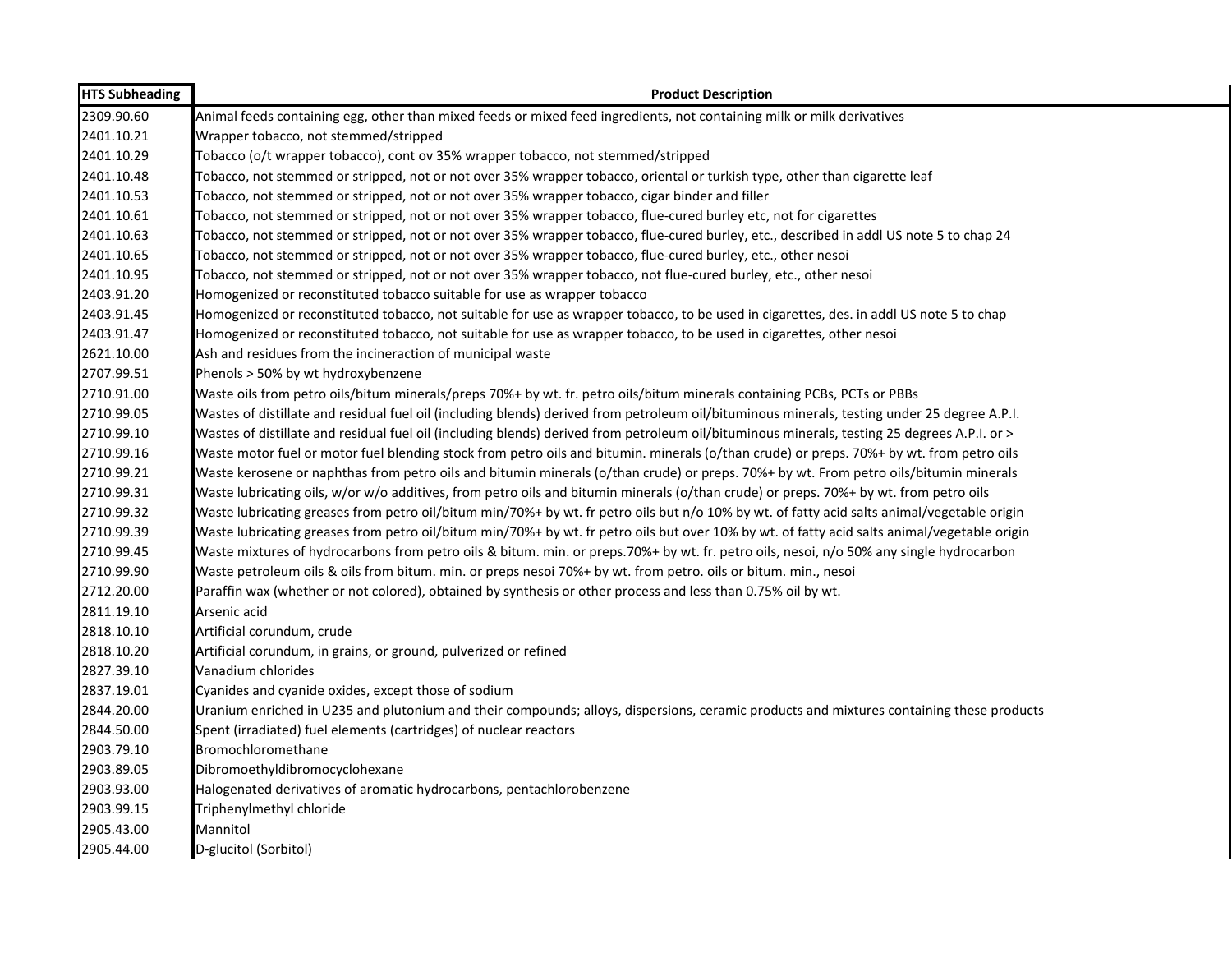| <b>HTS Subheading</b> | <b>Product Description</b>                                                                                                                   |
|-----------------------|----------------------------------------------------------------------------------------------------------------------------------------------|
| 2905.45.00            | Glycerol                                                                                                                                     |
| 2908.99.06            | 4-Hydroxy-l-naphthalenesulfonic acid                                                                                                         |
| 2912.41.00            | Vanillin (4-Hydroxy-3-methoxybenzaldehyde)                                                                                                   |
| 2914.79.40            | Other halogenated, sulfonated, nitrated, etc derivatives of aromatic ketones and quinones whether or not with other oxygen function          |
| 2915.40.20            | Aromatic salts and esters of chlorocetic acids, described in additional U.S. note 3 to section VI                                            |
| 2916.34.25            | Phenylacetic acid salts, nesoi, described in additional US note 3 to section VI                                                              |
| 2916.39.08            | 4-Chloro-3-nitrobenzoic acid                                                                                                                 |
| 2916.39.12            | 4-Chloro-3,5-dinitrobenzoic acid and its esters                                                                                              |
| 2916.39.79            | Other aromatic monocarboxylic acids, their anhydrides, halides, peroxides, peroxyacids and their derivatives                                 |
| 2918.19.20            | Aromatic carboxylic acids with alcohol function, w/o other oxygen functions, and their derivatives, described in add. U.S. note 3 to sec. VI |
| 2918.19.31            | Aromatic carboxylic acids with alcohol function, without other oxygen functions, and their derivatives, nesoi                                |
| 2918.99.20            | Aromatic pesticides, derived from carboxylic acids with additional oxygen function, and their derivatives, nesoi                             |
| 2920.90.51            | Nonaromatic esters of inorganic acids of nonmetals and their salts and derivatives, excluding esters of hydrogen halides, nesoi              |
| 2921.12.01            | 2-(N,N-Dimethylamino)ethyl chloride hydrochloride                                                                                            |
| 2921.42.10            | N,N-Dimethylaniline                                                                                                                          |
| 2921.42.18            | o-Aminobenzenesulfonic acid; 6-chlorometanilic acid; 2-chloro-5-nitroaniline; 4-chloro-3-nitroaniline; dichloroanilines; and other specified |
| 2921.42.65            | Aniline derivatives and their salts of products in additional U.S. note 3 to section VI                                                      |
| 2921.45.60            | Aromatic monoamines and their derivatives and salts described in additional US note 3 to section VI, nesoi                                   |
| 2921.49.15            | m-Nitro-p-toluidine                                                                                                                          |
| 2921.51.20            | Photographic chemicals of o-, m-, p-phenylenediamine, diaminotoluenes, and their derivatives, and salts thereof                              |
| 2922.21.40            | Aminohydroxynaphthalene sulfonic acids and their salts of products described in additional US note 3 to section VI                           |
| 2925.29.70            | Tetramethylguanidine                                                                                                                         |
| 2926.90.08            | Benzonitrile                                                                                                                                 |
| 2926.90.12            | Other dichlorobenzonitriles                                                                                                                  |
| 2926.90.23            | 3,5-Dibromo-4-hydroxybenzonitrile (Bromoxynil)                                                                                               |
| 2930.70.00            | Bis(2-hydroxyethyl)sulfide (thiodiglycol (INN))                                                                                              |
| 2930.90.71            | Dibutylthiourea                                                                                                                              |
| 2931.33.00            | Diethyl ethylphosphonate                                                                                                                     |
| 2933.19.04            | Aminoethylphenylpyrazole (phenylmethylaminopyrazole); 3-methyl-l-(p-tolyl)-2-pyrazolin-5-one (p-tolylmethylpyrazolone)                       |
| 2933.69.60            | Other compounds containing an unfused triazine ring (whether or not hydrogenated) in the structure                                           |
| 3204.15.10            | Vat blue 1 (synthetic indigo) dye, Colour Index No. 73000 and preparations based thereon                                                     |
| 3204.15.80            | Vat dyes (including those usable in that state as pigments) and preparations based thereon, nesoi                                            |
| 3301.12.00            | Essential oils of orange                                                                                                                     |
| 3301.19.10            | Essential oils of grapefruit                                                                                                                 |
| 3301.19.51            | Essential oils of citrus fruit, other, nesoi                                                                                                 |
| 3301.24.00            | Essential oils of peppermint (Mentha piperita)                                                                                               |
| 3301.25.00            | Essential oils of mints, other than peppermint                                                                                               |
| 3301.29.20            | <b>Essential oils of orris</b>                                                                                                               |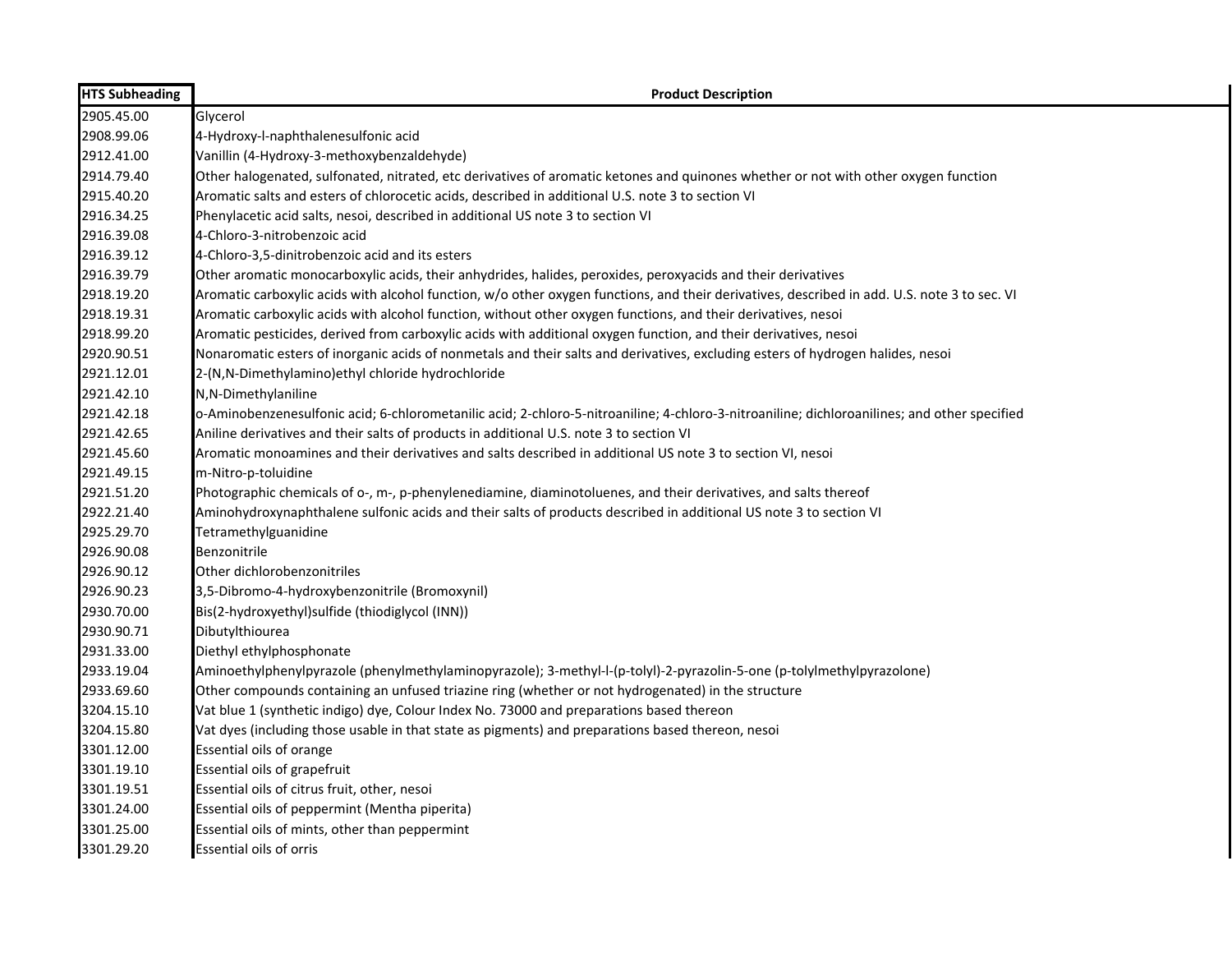| <b>HTS Subheading</b> | <b>Product Description</b>                                                                                                                    |
|-----------------------|-----------------------------------------------------------------------------------------------------------------------------------------------|
| 3301.29.51            | Essential oils other than those of citrus fruit, other, nesoi                                                                                 |
| 3301.30.00            | Resinoids                                                                                                                                     |
| 3301.90.10            | Extracted oleoresins consisting essentially of nonvolatile components of the natural raw plant                                                |
| 3301.90.50            | Concentrates of essential oils; terpenic by-product of the deterpenation of essential oils; aqueous distillates& solutions of essential oils  |
| 3302.10.10            | Mixtures of odoriferous substances, mixtures with a basis of these substances, used in the food or drink industries, not containing alcohol   |
| 3302.10.20            | Mixtures of or with a basis of odoriferous substances, used in the food or drink industries, not over 20 percent alcohol by weight            |
| 3302.10.40            | Mixtures of/with basis of odoriferous substances, with 20% to 50% alcohol by weight, needs only addn of ethyl alcohol or water to be beverage |
| 3302.10.50            | Mixtures of/with basis of odoriferous substances,over 50% of alcohol by weight, requiring only addn of ethyl alcohol or water to be beverage  |
| 3302.10.90            | Mixtures of or with a basis of odoriferous substances, used in the food or drink industries, over 20 percent of alcohol by weight, nesoi      |
| 3306.20.00            | Yarn used to clean between the teeth (dental floss)                                                                                           |
| 3401.19.00            | Soap; organic surface-active products used as soap, in bars, cakes, pieces; soap-impregnated paper, wadding, felt, not for toilet use         |
| 3406.00.00            | Candles, tapers and the like                                                                                                                  |
| 3501.10.10            | Casein, milk protein concentrate                                                                                                              |
| 3501.10.50            | Casein, other than milk protein concentrate                                                                                                   |
| 3501.90.20            | Casein glues                                                                                                                                  |
| 3501.90.60            | Caseinates and other casein derivatives, nesoi                                                                                                |
| 3502.19.00            | Egg albumin, other than dried                                                                                                                 |
| 3502.20.00            | Milk albumin, including concentrates of two or more whey proteins                                                                             |
| 3503.00.10            | Fish glue                                                                                                                                     |
| 3503.00.20            | Inedible gelatin and animal glue valued under 88 cents per kg                                                                                 |
| 3503.00.40            | Inedible gelatin and animal glue valued 88 cents or more per kg                                                                               |
| 3503.00.55            | Gelatin sheets and derivatives, nesoi; isinglass; other glues of animal origin, nesoi                                                         |
| 3504.00.10            | Protein isolates                                                                                                                              |
| 3504.00.50            | Peptones and their derivatives; protein substances and their derivatives, nesoi; hide powder                                                  |
| 3505.10.00            | Dextrins and other modified starches                                                                                                          |
| 3505.20.00            | Glues based on starches or on dextrins or other modified starches                                                                             |
| 3601.00.00            | Propellant powders                                                                                                                            |
| 3602.00.00            | Prepared explosives, other than propellant powders                                                                                            |
| 3603.00.30            | Safety fuses or detonating fuses                                                                                                              |
| 3603.00.60            | Percussion caps                                                                                                                               |
| 3603.00.90            | Detonating caps, igniters or electric detonators                                                                                              |
| 3604.90.00            | Signaling flares, rain rockets, fog signals and other pyrotechnic articles, excluding fireworks                                               |
| 3605.00.00            | Matches, other than pyrotechnic articles of heading 3604                                                                                      |
| 3606.90.40            | Metaldehyde                                                                                                                                   |
| 3606.90.80            | Articles of combustible materials as specified in note 2 of chap. 36, nesoi                                                                   |
| 3808.52.00            | DDT (ISO) (clofenatone (INN)), in packings of a net weight content not exceeding 300 g                                                        |
| 3808.61.50            | Pesticides, nesoi, not exceeding 300g, specified in note 2 to chapter 38                                                                      |
| 3809.10.00            | Finishing agents, dye carriers and like products, nesoi, with a basis of amylaceous substances                                                |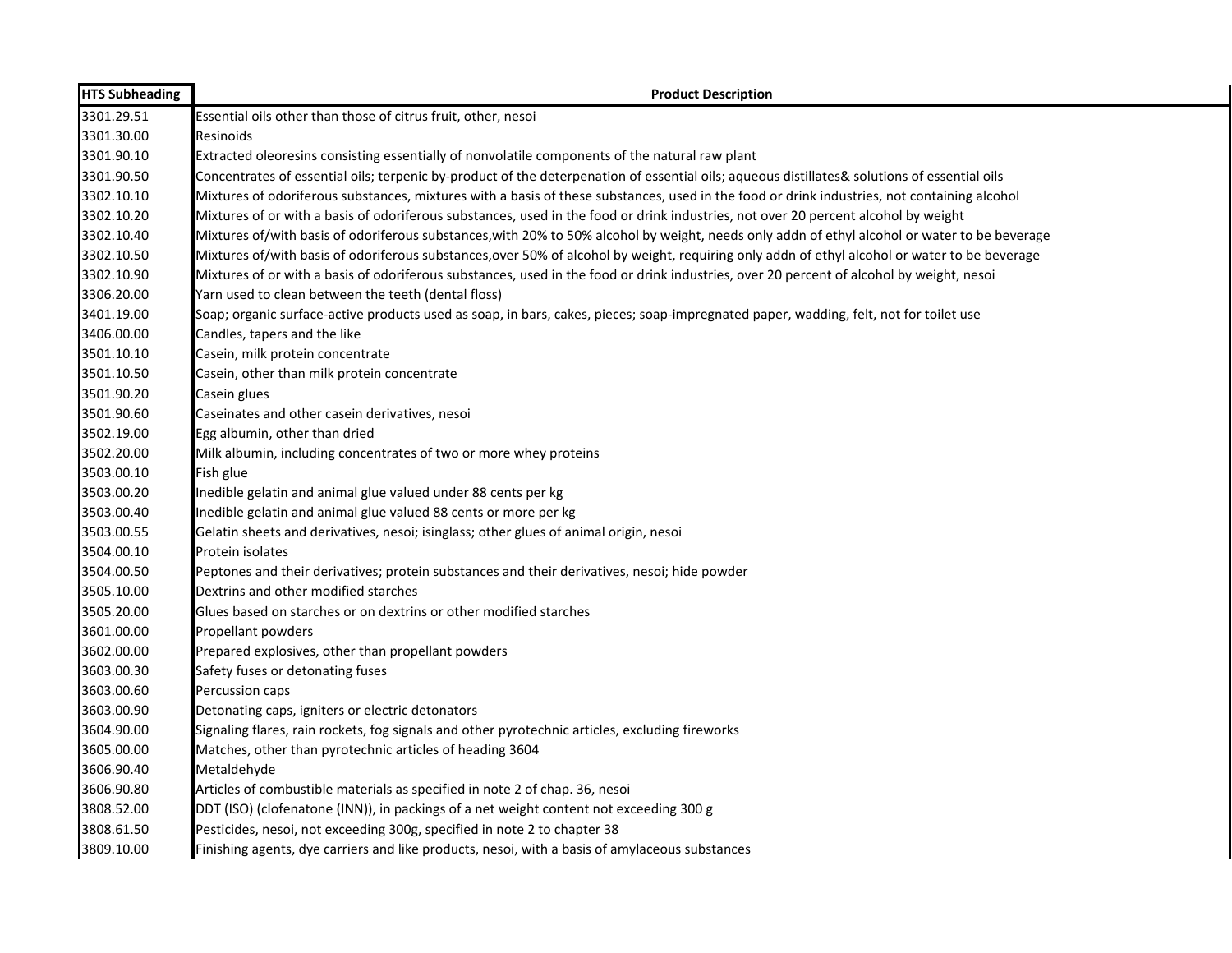| <b>HTS Subheading</b> | <b>Product Description</b>                                                                                                           |
|-----------------------|--------------------------------------------------------------------------------------------------------------------------------------|
| 3820.00.00            | Antifreezing preparations and prepared de-icing fluids                                                                               |
| 3823.11.00            | Stearic acid                                                                                                                         |
| 3823.12.00            | Oleic acid                                                                                                                           |
| 3823.13.00            | Tall oil fatty acids                                                                                                                 |
| 3823.19.20            | Industrial monocarboxylic fatty acids or acid oils from refining derived from coconut, palmkernel, or palm oil                       |
| 3823.19.40            | Industrial monocarboxylic fatty acids or acid oils from refining, nesoi                                                              |
| 3823.70.20            | Oleyl alcohol derived from fatty substances of animal or vegetable origin                                                            |
| 3823.70.40            | Industrial fatty alcohols, other than oleyl, derived from fatty substances of animal or vegetable origin                             |
| 3823.70.60            | Industrial fatty alcohols other than derived from fatty substances of animal or vegetable origin                                     |
| 3824.60.00            | Sorbitol other than that of subheading 2905.44                                                                                       |
| 3824.99.36            | Mixture of vanadium                                                                                                                  |
| 3825.10.00            | Municipal waste                                                                                                                      |
| 3825.20.00            | Sewage sludge                                                                                                                        |
| 3825.30.00            | Clinical waste                                                                                                                       |
| 3913.10.00            | Alginic acid, and its salts and esters, in primary forms                                                                             |
| 3922.10.00            | Baths, shower baths and washbasins, of plastics                                                                                      |
| 3922.20.00            | Lavatory seats and covers, of plastics                                                                                               |
| 3924.10.20            | Plates, cups, saucers, soup bowls, cereal bowls, sugar bowls, creamers, gravy boats, serving dishes and platters, of plastics        |
| 3924.10.30            | Trays, of plastics                                                                                                                   |
| 3924.90.05            | Nursing nipples and finger cots                                                                                                      |
| 3924.90.56            | Household articles and toilet articles, nesoi, of plastics                                                                           |
| 3925.20.00            | Doors, windows, and their frames and thresholds for doors, of plastics                                                               |
| 3925.30.10            | Blinds (including Venetian blinds), of plastics                                                                                      |
| 3925.30.50            | Shutters and similar articles and parts thereof, nesoi, of plastics                                                                  |
| 3926.30.10            | Handles and knobs for furniture, coachwork or the like, of plastics                                                                  |
| 3926.30.50            | Fittings for furniture, coachwork or the like, other than handles and knobs, of plastics                                             |
| 3926.90.10            | Buckets and pails, of plastics, nesoi                                                                                                |
| 3926.90.16            | <b>Pacifiers</b>                                                                                                                     |
| 3926.90.21            | Specified sanitary, invalid and nursing products, and fittings therefor, of plastics                                                 |
| 3926.90.25            | Handles and knobs, not used as fittings for furniture, coachwork or the like, of plastics                                            |
| 3926.90.35            | Beads, bugles and spangles, not strung or set; articles thereof, nesoi, of plastics                                                  |
| 3926.90.50            | Frames or mounts for photographic slides, of plastics                                                                                |
| 3926.90.70            | Clothespins, other than spring type, of plastics                                                                                     |
| 3926.90.85            | Fasteners, in clips suitable for use in a mechanical attaching device, of plastics                                                   |
| 3926.90.99            | Other articles of plastic, nesoi                                                                                                     |
| 4006.10.00            | Camel-back strips of unvulcanized rubber, for retreading rubber tires                                                                |
| 4009.12.00            | Tubes, pipes and hoses of vulcanized rubber other than hard rubber, not reinforced or combined w/other materials, with fittings      |
| 4009.42.00            | Tubes, pipes and hoses of vulcanized rubber other than hard rubber, reinforced or combined with other materials nesoi, with fittings |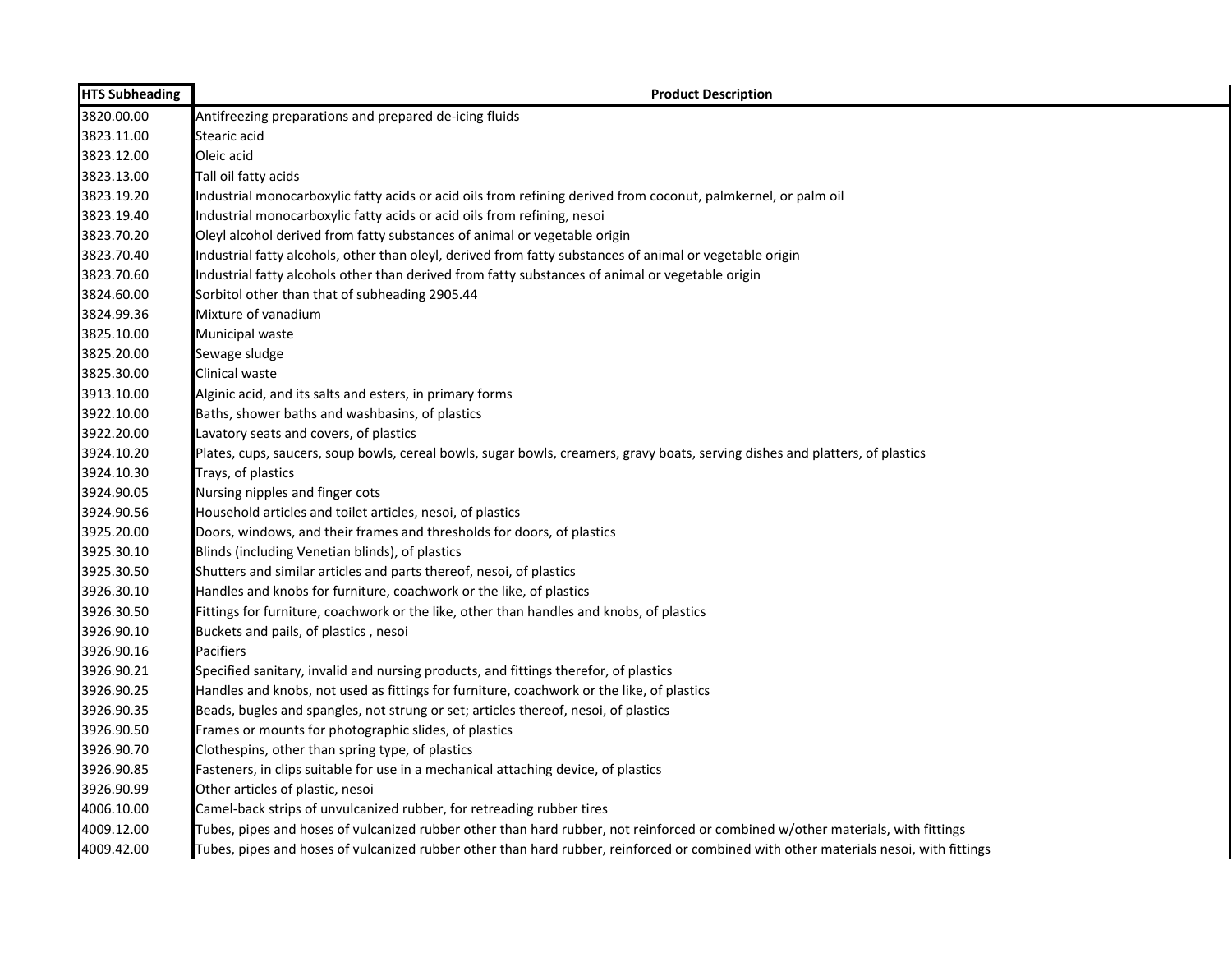| <b>HTS Subheading</b> | <b>Product Description</b>                                                                                                                   |
|-----------------------|----------------------------------------------------------------------------------------------------------------------------------------------|
| 4010.11.00            | Conveyor belts or belting of vulcanized rubber reinforced only with metal                                                                    |
| 4012.19.80            | Retreaded pneumatic tires (nonradials), of rubber, not elsewhere specified or included                                                       |
| 4015.19.05            | Medical gloves of vulcanized rubber other than hard rubber                                                                                   |
| 4016.95.00            | Inflatable articles nesoi, of noncellular vulcanized rubber other than hard rubber                                                           |
| 4016.99.05            | Household articles nesoi, of noncellular vulcanized rubber other than hard rubber                                                            |
| 4016.99.10            | Handles and knobs, of noncellular vulcanized rubber other than hard rubber                                                                   |
| 4016.99.15            | Caps, lids, seals, stoppers and other closures, of noncellular vulcanized rubber other than hard rubber                                      |
| 4101.20.10            | Whole raw hide/skin of bovine/equines (n/o 8 kg when dried, 10 kg when dry salted or 16 kg when fresh/otherwise preserved), not pretanned    |
| 4101.20.20            | Whole bovine hides/skin upper/lining (n/o 8 kg when dried, 10 kg when dry salted or 16 kg when fresh/otherwise preserved), n/o 2.6 m2, nesoi |
| 4101.20.30            | Whole bovine hides/skin nesoi (n/o 8 kg when dried, 10 kg when dry salted or 16 kg when fresh/otherwise preserved), n/o 2.6 m2, nesoi        |
| 4101.20.35            | Whole raw buffalo hides/skins (n/o 8 kg when dried, 10 kg when dry salted or 16 kg when fresh/otherwise preserved), over 2.6 m2, nesoi       |
| 4101.20.40            | Whole bovine hides/skins (not buffalo) (n/o 8 kg dried, 10 kg dry salted or 16 kg fresh/otherwise preserved), ov 2.6 m2, vegetable pretanned |
| 4101.20.50            | Whole bovine hide/skin (not buffalo) (n/o 8 kg dried, 10 kg dry salted or 16 kg fresh/otherwise preserved), ov 2.6 m2, not vegetable pretann |
| 4101.20.70            | Whole equine hides and skins (n/o 8 kg when dried, 10 kg when dry salted or 16 kg when fresh/otherwise preserved), other than not pretanned  |
| 4101.50.10            | Whole raw hides and skins of bovine or equine animals, of a weight exceeding 16 kg, not pretanned                                            |
| 4101.50.20            | Whole raw bovine hides and skins upper/lining, of a weight over 16 kg, unit surface area n/o 2.6 m2, pretanned but not further prepared      |
| 4101.50.30            | Whole raw bovine hides and skins, of a weight over 16 kg, unit surface area n/o 2.6 sq m, pretanned but not further prepared                 |
| 4101.50.35            | Whole raw buffalo hidess and skins, of a weight over 16 kg, surface area over 2.6 sq m, pretanned but not further prepared,                  |
| 4101.50.40            | Whole raw bovine hides and skins (not buffalo), weight over 16 kg, surface area over 2.6 m2, vegetable pretanned but not further prepared    |
| 4101.50.50            | Whole raw bovine hides/skins (not buffalo), weight over 16 kg, surface area over 2.6 m2, pretanned (not vegetable) but not further prepared  |
| 4101.50.70            | Whole raw equine hides and skins, of a weight exceeding 16 kg, pretanned but not further prepared                                            |
| 4101.90.10            | Raw hides and skins (other than whole) of bovine or equine animals, not pretanned                                                            |
| 4101.90.35            | Raw buffalo hides and skins (other than whole), pretanned but not further prepared                                                           |
| 4101.90.40            | Raw bovine hides and skins (other than whole), vegetable pretanned but not further prepared                                                  |
| 4101.90.50            | Raw bovine hides and skins (other than whole), pretanned (other than vegetable pretanned) but not further prepared                           |
| 4101.90.70            | Raw equine hides and skins (other than whole), pretanned but further prepared                                                                |
| 4102.10.10            | Raw skins of sheep or lambs (not excluded by note 1(c) to chapter 41), with wool on, not pretanned                                           |
| 4102.10.20            | Raw skins of sheep or lamb (not excluded by note 1(c) to chapter 41), with wool on, vegetable pretanned but not further prepared             |
| 4102.21.00            | Raw skins of sheep or lambs, without wool on, pickled, other than those excluded by note 1(c) to chapter 41                                  |
| 4102.29.10            | Raw skins of sheep or lamb (not excluded by note 1(c) to chapter 41), without wool on, not pretanned                                         |
| 4102.29.20            | Raw sheep or lamb skins (not excluded by note 1(c) to chapter 41), without wool on, vegetable pretanned but not further prepared             |
| 4102.29.30            | Raw sheep or lamb skins (not excluded by note 1(c) to chapter 41), without wool on, pretanned other than vegetable but not further prepared  |
| 4103.20.10            | Raw hides and skins of reptiles, not pretanned                                                                                               |
| 4103.20.20            | Raw hides and skins of reptiles, vegetable pretanned but not further prepared                                                                |
| 4103.20.30            | Raw hides and skins of reptiles, pretanned other than vegetable pretanned but not further prepared                                           |
| 4103.30.10            | Raw hides and skins of swine, not pretanned                                                                                                  |
| 4103.30.20            | Raw hides and skins of swine, pretanned but not further prepared                                                                             |
| 4103.90.11            | Raw hides and skins of deer, goats, kids and animals nesoi (other than those excluded by note 1(b) or 1(c) to chapter 41), not pretanned     |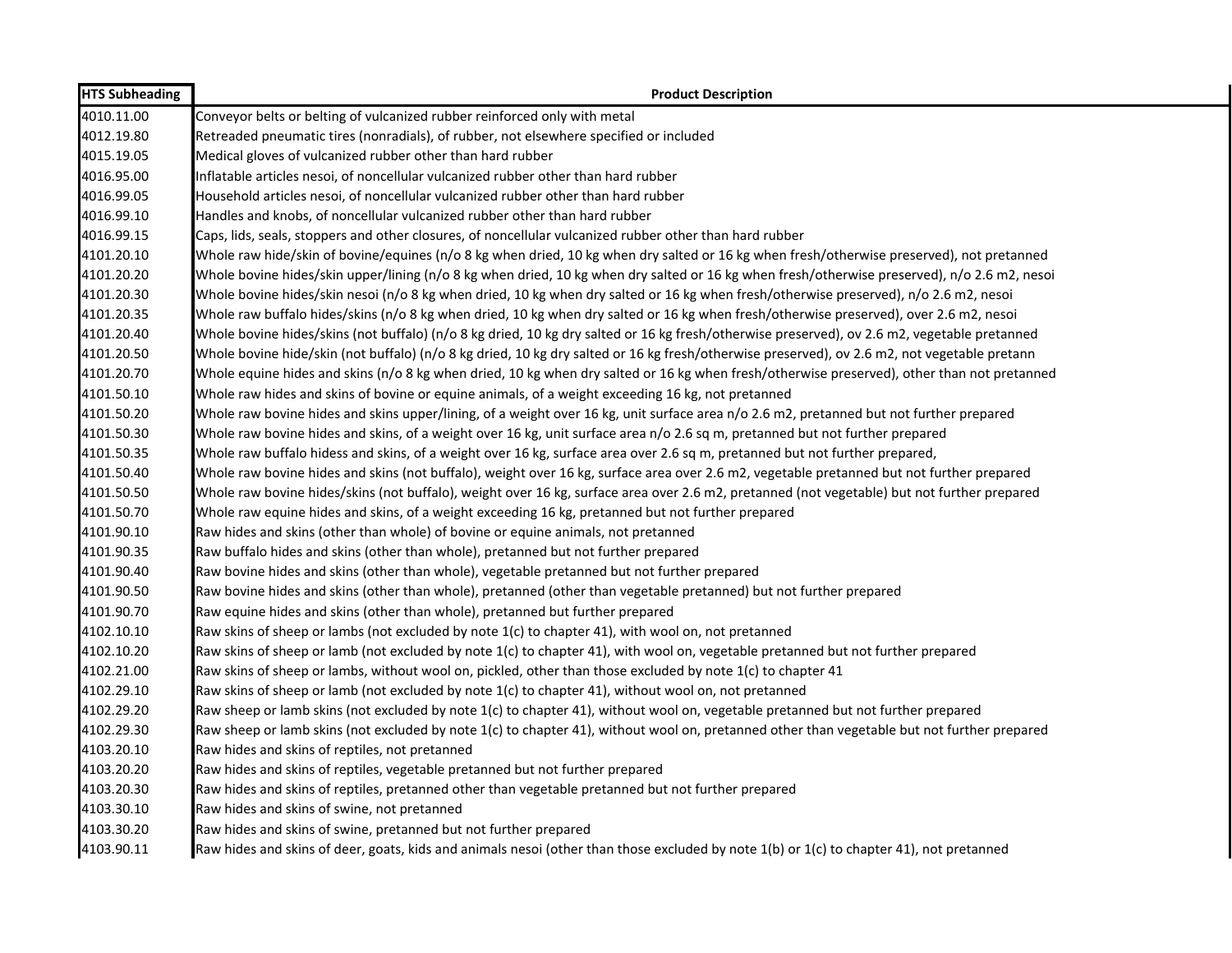| <b>HTS Subheading</b> | <b>Product Description</b>                                                                                                                     |
|-----------------------|------------------------------------------------------------------------------------------------------------------------------------------------|
| 4103.90.12            | Raw hides and skins of goats or kids (not excluded by note 1(c) to chapter 41), vegetable pretanned but not further prepared                   |
| 4103.90.13            | Raw hides and skins of goat or kid (not excluded by note 1(c) to chapter 41), pretanned (other than vegetable) but not prepared                |
| 4103.90.20            | Raw hides and skins of animals nesoi (other than those excluded by note 1(b) or 1(c) to chapter 41), pretanned but not further prepared        |
| 4115.20.00            | Parings & other waste of leather or composition leather, not suitable for the manufacture of leather articles; leather dust, powder & flour    |
| 4301.10.00            | Raw furskins of mink, whole, with or without head, tail or paws                                                                                |
| 4301.60.30            | Raw furskins of silver, black or platinum fox (including mutations of these), whole, with or without head, tail or paws                        |
| 4301.60.60            | Raw furskins of fox, other than of silver, black or platinum fox, whole, with or without head, tail or paws                                    |
| 4301.80.02            | Other furskins, whole, with or without head, tail, or paws                                                                                     |
| 4414.00.00            | Wooden frames for paintings, photographs, mirrors or similar objects                                                                           |
| 4417.00.20            | Wooden broom and mop handles, 1.9 cm or more in diameter and 97 cm or more in length                                                           |
| 4417.00.40            | Wooden paint brush and paint roller handles                                                                                                    |
| 4419.90.90            | Tableware and kitchenware of wood other than of bamboo, other than bread boards, chopping boards and similar boards, chopsticks, forks, spoons |
| 4420.90.20            | Wooden cigar and cigarette boxes                                                                                                               |
| 4421.91.40            | Blinds, shutters, screens and shades of bamboo, with wooden frames w/o fixed louver boards or slats in the center                              |
| 4421.91.60            | Skewers, candy sticks, ice cream sticks, tongue depressors, drink mixers and similar wares, other than toothpicks, of bamboo                   |
| 4421.99.30            | Blinds, shutters, screens and shades of wood other than bamboo, with wooden frames having fixed louver boards or slats in the center           |
| 4421.99.88            | Canoe paddles of wood other than of bamboo                                                                                                     |
| 4814.20.00            | Wallpaper and similar wallcoverings of paper, coated or covered on the face side with a layer of plastics                                      |
| 4814.90.02            | Other wallpaper and similar wallcoverings, nesoi; window transparencies of paper, nesoi                                                        |
| 4818.90.00            | Bedsheets and similar household, sanitary or hospital articles of paper, cellulose wadding or webs of cellulose fibers, nesoi                  |
| 4901.10.00            | Printed books, brochures, leaflets and similar printed matter in single sheets, whether or not folded                                          |
| 4901.91.00            | Printed dictionaries and encyclopedias and serial installments thereof                                                                         |
| 4902.10.00            | Newspapers, journals and periodicals, appearing at least four times a week                                                                     |
| 4902.90.10            | Newspaper supplements printed by a gravure process                                                                                             |
| 4902.90.20            | Newspaper, journals and periodicals, except those appearing at least four times a week                                                         |
| 4904.00.00            | Music, printed or in manuscript, whether or not bound or illustrated                                                                           |
| 4905.10.00            | Globes, printed                                                                                                                                |
| 4905.91.00            | Maps and hydrographic or similar charts of all kinds, including atlases and topographical plans, printed in book form                          |
| 4905.99.00            | Maps and hydrographic or similar charts of all kinds, including atlases, wall maps and topographical plans, printed, in other than book form   |
| 4906.00.00            | Hand-drawn original plans and drawings; hand-written texts; photo reproductions on sensitized paper and carbon copies of the foregoing         |
| 4907.00.00            | Unused stamps of current or new issue in country to which destined; stamp-impressed paper; check forms; documents of title, etc                |
| 4908.10.00            | Transfers (decalcomanias), vitrifiable                                                                                                         |
| 4908.90.00            | Transfers (decalcomanias), not vitrifiable                                                                                                     |
| 4909.00.20            | Postcards, printed or illustrated                                                                                                              |
| 4910.00.40            | Calendars printed on paper or paperboard in whole or in part by a lithographic process, over 0.51 mm in thickness                              |
| 4910.00.60            | Printed calendars, including calendar blocks, printed on paper or paperboard by other than a lithographic process                              |
| 4911.10.00            | Printed trade advertising material, commercial catalogs and the like                                                                           |
| 4911.91.10            | Pictures, designs and photographs, printed over 20 years at time of importation                                                                |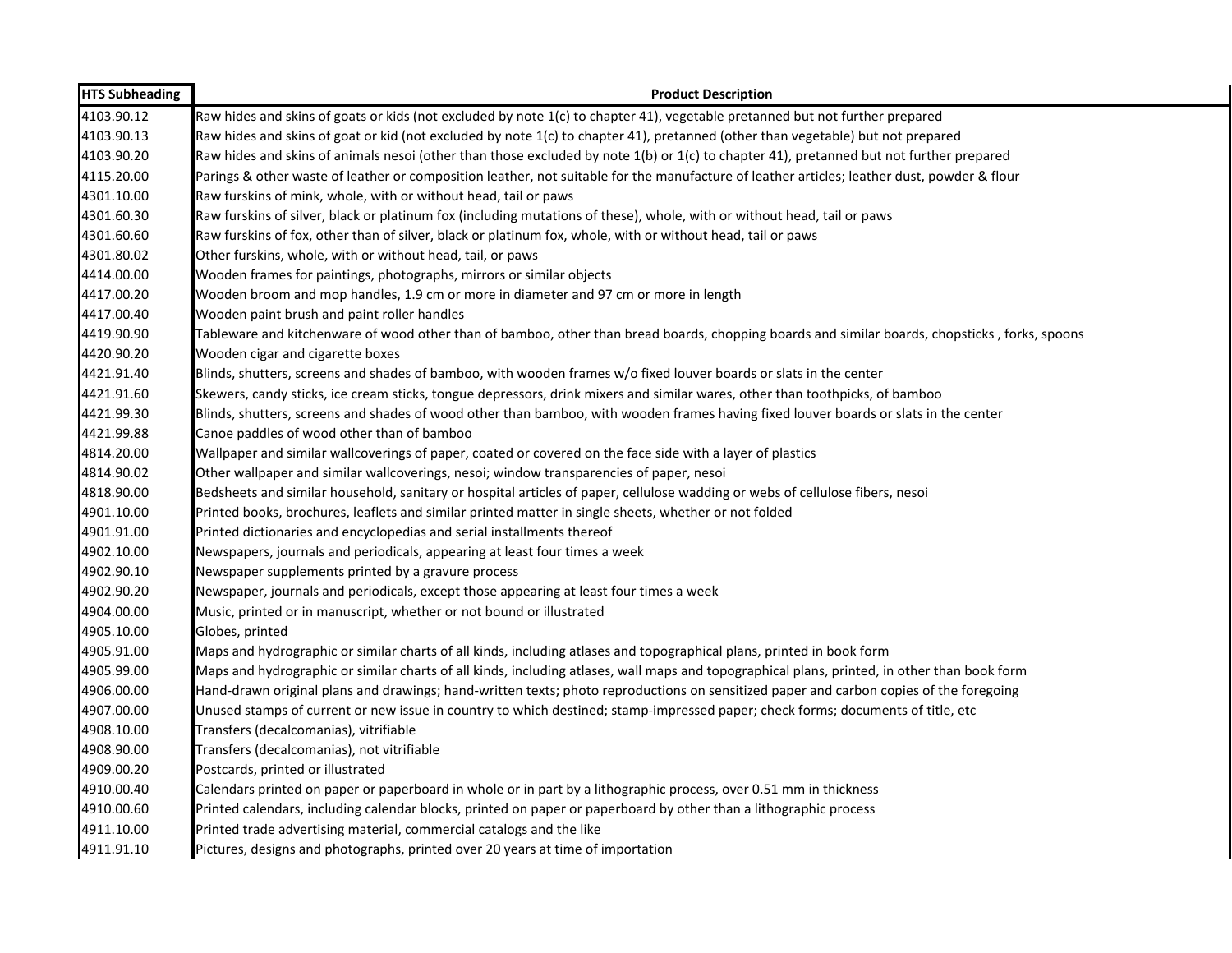| <b>HTS Subheading</b> | <b>Product Description</b>                                                                                                                  |
|-----------------------|---------------------------------------------------------------------------------------------------------------------------------------------|
| 4911.91.15            | Pictures, designs and photographs printed not over 20 years at time of importation, used in production of articles of heading 4901          |
| 4911.91.40            | Pictures, designs and photographs, excluding lithographs on paper or paperboard, printed not over 20 years at time of importation           |
| 4911.99.20            | Printed international customs forms (carnets), and parts thereof, in English or French, (whether or not in additional languages)            |
| 4911.99.60            | Printed matter, nesoi, printed on paper in whole or in part by a lithographic process                                                       |
| 4911.99.80            | Printed matter, nesoi                                                                                                                       |
| 5210.11.40            | Unbleached plain weave fabrics of cotton, < 85% cotton, mixed mainly/solely with manmade fibers, wt < 200 g/m2, of number 42 or lower       |
| 5210.11.60            | Unbleached plain weave fabrics of cotton, < 85% cotton, mixed mainly/solely with manmade fibers, wt < 200 g/m2, of numbers 43-68            |
| 5308.90.90            | Yarn of other vegetable textile fibers, nesoi                                                                                               |
| 5407.54.00            | Woven fabrics, containing 85 percent or more by weight of textured polyester filaments, printed                                             |
| 5504.10.00            | Artificial staple fibers, not carded, combed or otherwise processed for spinning, of viscose rayon                                          |
| 5801.33.00            | Weft pile fabrics of man-made fibers, cut, other than fabrics of heading 5802 or 5806, nesoi                                                |
| 5801.36.00            | Chenille fabrics of man-made fibers, other than fabrics of heading 5802 or 5806                                                             |
| 5903.10.15            | Textile fabric spec in note 9 to sect XI, of man-made fibers, impreg, coated, covered or laminated w/polyvinyl chloride, over 60% plastics  |
| 6005.35.00            | Wrap knit fabrics of synthetic fibers, specified in subheading note 1 to this chapter excluding headings 6001 to 6004                       |
| 6101.20.00            | Men's or boys' overcoats, carcoats, capes, cloaks, anoraks, windbreakers and similar articles, knitted or crocheted, of cotton              |
| 6101.30.10            | Men's or boys' overcoats, carcoats, capes and like articles knitted or crocheted, of manmade fibers, 25% or more by weight of leather       |
| 6101.30.15            | Men's or boy's overcoat, etc., knitted or crocheted, of manmade fibers, containing 23% or more wool or fine animal hair, nesoi              |
| 6101.30.20            | Men's or boy's overcoats, carcoats, capes, cloaks, windbreakers and similar articles, knitted or crocheted, of man-made fibers, nesoi       |
| 6101.90.05            | Men's or boys' overcoats, carcoats, capes, cloaks, windbreakers and similar articles, knitted or crocheted, of wool or fine animal hair     |
| 6101.90.10            | Men's or boys' overcoats, carcoats, etc., of tex mats (other than wool, cotton or mmf), cont 70% or more wt of silk, knitted or crocheted   |
| 6101.90.90            | Men's or boys' overcoats, carcoats, etc., of tex mats (other than wool, cotton or mmf), cont less than 70% wt silk, knitted or crocheted    |
| 6102.10.00            | Women's or girls' overcoats, carcoats, capes, windbreakers and similar articles, knitted or crocheted, of wool or fine animal hair          |
| 6102.20.00            | Women's or girls' overcoats, carcoats, capes, cloaks, anoraks, windbreakers and similar articles, knitted or crocheted, of cotton           |
| 6102.30.05            | Women's or girls' overcoats, carcoats, etc., knitted or crocheted, of manmade fibers, cont. 25% or more by weight of leather                |
| 6102.30.10            | Women's or girls' overcoats, carcoats, etc., knitted or crocheted, of manmade fibers, containing 23% or more of wool or fine animal hair    |
| 6102.30.20            | Women's or girls' overcoats, carcoats, capes, windbreakers and similar articles, knitted or crocheted, of manmade fibers, nesoi             |
| 6102.90.10            | Women's or girls' overcoats, carcoats, etc., of tex mats (other than wool, cotton or mmf), cont 70% or more wt of silk, knitted or crochet  |
| 6102.90.90            | Women's or girls' overcoats, carcoats, etc., of tex mats (other than wool, cotton or mmf), cont less than 70% wt of silk, knitted/crocheted |
| 6103.10.10            | Men's or boys' suits, knitted or crocheted, of wool or fine animal hair                                                                     |
| 6103.10.20            | Men's or boys' suits, knitted or crocheted, of synthetic fibers, containing 23 percent or more of wool or fine animal hair                  |
| 6103.10.30            | Men's or boys' suits, knitted or crocheted, of synthetic fibers, nesoi                                                                      |
| 6103.10.50            | Men's or boys' suits, knitted or crocheted, of artificial fibers, nesoi                                                                     |
| 6103.10.60            | Men's or boys' suits, knitted or crocheted, of cotton                                                                                       |
| 6103.10.90            | Men's or boys' suits, of tex mats (ex wool, cotton or mmf), containing under 70% by weight of silk or silk waste, knitted or crocheted      |
| 6103.22.00            | Men's or boys' ensembles, knitted or crocheted, of cotton                                                                                   |
| 6103.23.00            | Men's or boys' ensembles, knitted or crocheted, of synthetic fibers                                                                         |
| 6103.29.05            | Men's or boys' ensembles, knitted or crocheted, of wool or fine animal hair                                                                 |
| 6103.29.10            | Men's or boys' ensembles, knitted or crocheted, of artificial fibers                                                                        |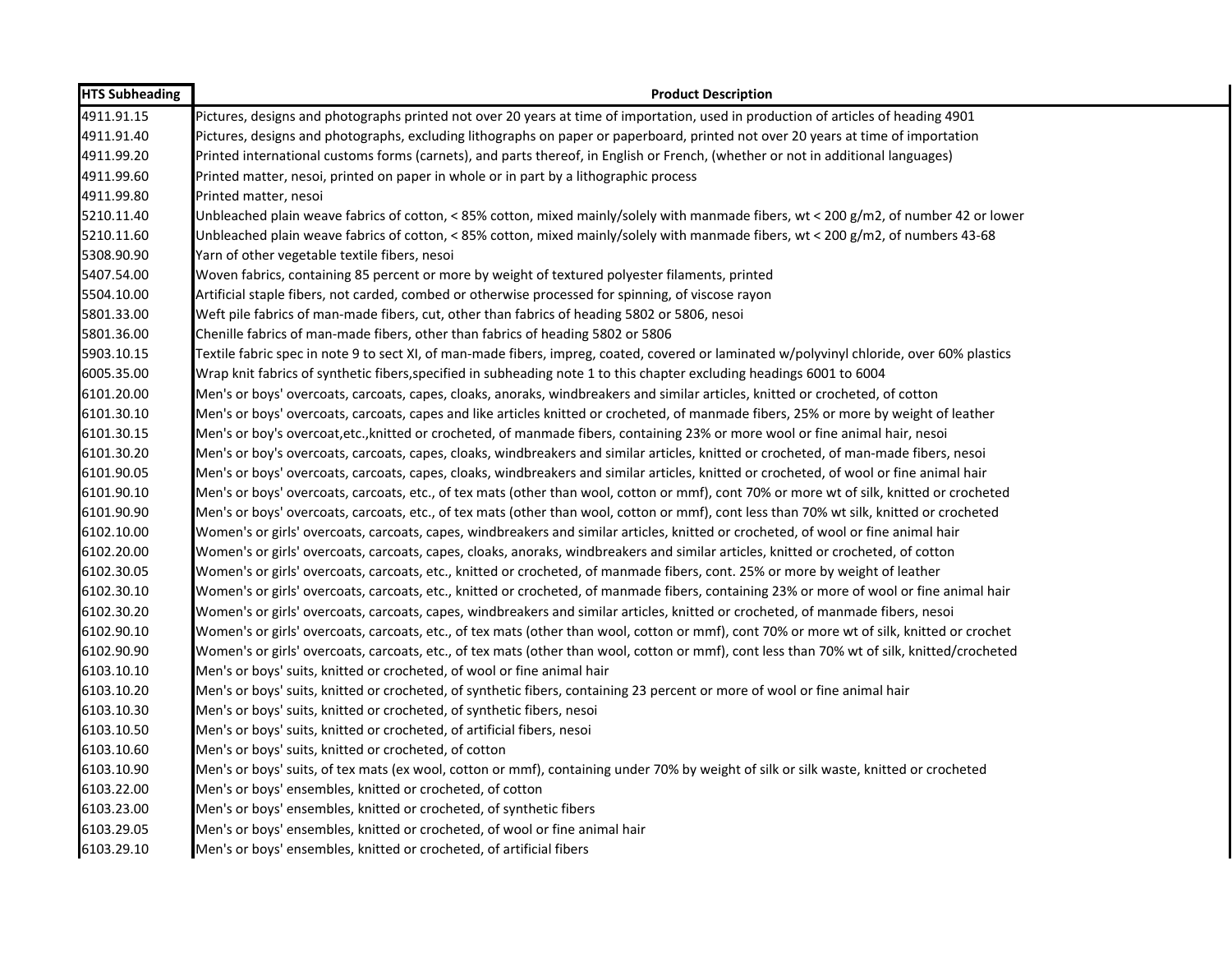| <b>HTS Subheading</b> | <b>Product Description</b>                                                                                                                   |
|-----------------------|----------------------------------------------------------------------------------------------------------------------------------------------|
| 6103.29.20            | Men's or boys' ensembles, knitted or crocheted, of textile materials nesoi                                                                   |
| 6103.31.00            | Men's or boys' suit-type jackets and blazers, knitted or crocheted, of wool or fine animal hair                                              |
| 6103.32.00            | Men's or boys' suit-type jackets and blazers, knitted or crocheted, of cotton                                                                |
| 6103.33.10            | Men's or boys' suit-type jackets and blazers, knitted or crocheted, of synthetic fibers, containing 23% or more of wool or fine animal hair  |
| 6103.33.20            | Men's or boys' suit-type jackets and blazers, knitted or crocheted, of synthetic fibers, nesoi                                               |
| 6103.39.10            | Men's or boys' suit-type jackets and blazers, knitted or crocheted, of artificial fibers                                                     |
| 6103.39.40            | Men's or boys' suit-type jackets and blazers, of textile mats, (except wool, cotton, or mmf), cont 70% or more by wt of silk, knitted/croc   |
| 6103.39.80            | Men's or boys' suit-type jackets and blazers, of textile mats, (except wool, cotton, or mmf), cont less than 70% by wt of silk, knitted/croc |
| 6103.41.10            | Men's or boys' trousers, breeches and shorts, knitted or crocheted, of wool or fine animal hair                                              |
| 6103.41.20            | Men's or boys' bib and brace overalls, knitted or crocheted, of wool or fine animal hair                                                     |
| 6103.42.10            | Men's or boys' trousers, breeches and shorts, knitted or crocheted, of cotton                                                                |
| 6103.42.20            | Men's or boys' bib and brace overalls, knitted or crocheted, of cotton                                                                       |
| 6103.43.10            | Men's or boys' trousers, breeches and shorts, knitted or crocheted, of syn. fibers, cont. 23 percent or more of wool or fine animal hair     |
| 6103.43.15            | Men's or boys' trousers, breeches and shorts, knitted or crocheted, of synthetic fibers, nesoi                                               |
| 6103.43.20            | Men's and boys' bib and brace overalls of synthetic fibers, knitted or crocheted                                                             |
| 6103.49.10            | Men's or boys' trousers, breeches and shorts, knitted or crocheted, of artificial fibers                                                     |
| 6103.49.20            | Men's or boys' bib and brace overalls, knitted or crocheted, of artificial fibers                                                            |
| 6103.49.40            | Men's or boys' trousers, bib and brace overalls, breeches and shorts, of tex mat (except wool, cot or mmf), con 70% or more wt of silk, k/c  |
| 6103.49.80            | Men's or boys' trousers, bib and brace overalls, breeches and shorts, of tex mat (except wool, cot or mmf), con under 70% by wt of silk, k/c |
| 6104.13.10            | Women's or girls' suits, knitted or crocheted, of synthetic fibers, containing 23 percent or more of wool or fine animal hair                |
| 6104.19.15            | Women's or girls' suits, knitted or crocheted, of artificial fibers, nesoi                                                                   |
| 6104.19.40            | Women's or girls' suits, of tex mats (ex wool, cotton or mmf), containing 70% or more by weight of silk or silk waste, knitted or crocheted  |
| 6104.19.50            | Women's or girls' suits, knitted or crocheted, of wool or fine animal hair                                                                   |
| 6104.19.60            | Women's or girls' suits, knitted or crocheted, of cotton                                                                                     |
| 6104.19.80            | Women's or girls' suits, of tex mats (ex wool, cotton or mmf), containing under 70% by weight of silk or silk waste, knitted or crocheted    |
| 6104.22.00            | Women's or girls' ensembles, knitted or crocheted, of cotton                                                                                 |
| 6104.23.00            | Women's or girls' ensembles, knitted or crocheted, of synthetic fibers                                                                       |
| 6104.29.05            | Women's or girls' ensembles, knitted or crocheted, of wool or fine animal hair                                                               |
| 6104.29.10            | Women's or girls' ensembles, knitted or crocheted, of artificial fibers                                                                      |
| 6104.31.00            | Women's or girls' suit-type jackets and blazers, knitted or crocheted, of wool or fine animal hair                                           |
| 6104.32.00            | Women's or girls' suit-type jackets and blazers, knitted or crocheted, of cotton                                                             |
| 6104.33.20            | Women's or girls' suit-type jackets and blazers, knitted or crocheted, of synthetic fibers, nesoi                                            |
| 6104.39.10            | Women's or girls' suit-type jackets, knitted or crocheted, of artificial fibers                                                              |
| 6104.39.20            | Women's or girls' suit-type jackets, knitted or crocheted, of textile materials nesoi                                                        |
| 6104.41.00            | Women's or girls' dresses, knitted or crocheted, of wool or fine animal hair                                                                 |
| 6104.42.00            | Women's or girls' dresses, knitted or crocheted, of cotton                                                                                   |
| 6104.43.10            | Women's or girls' dresses, knitted or crocheted, of synthetic fibers, containing 23 percent or more of wool or fine animal hair              |
| 6104.43.20            | Women's or girls' dresses, knitted or crocheted, of synthetic fibers, nesoi                                                                  |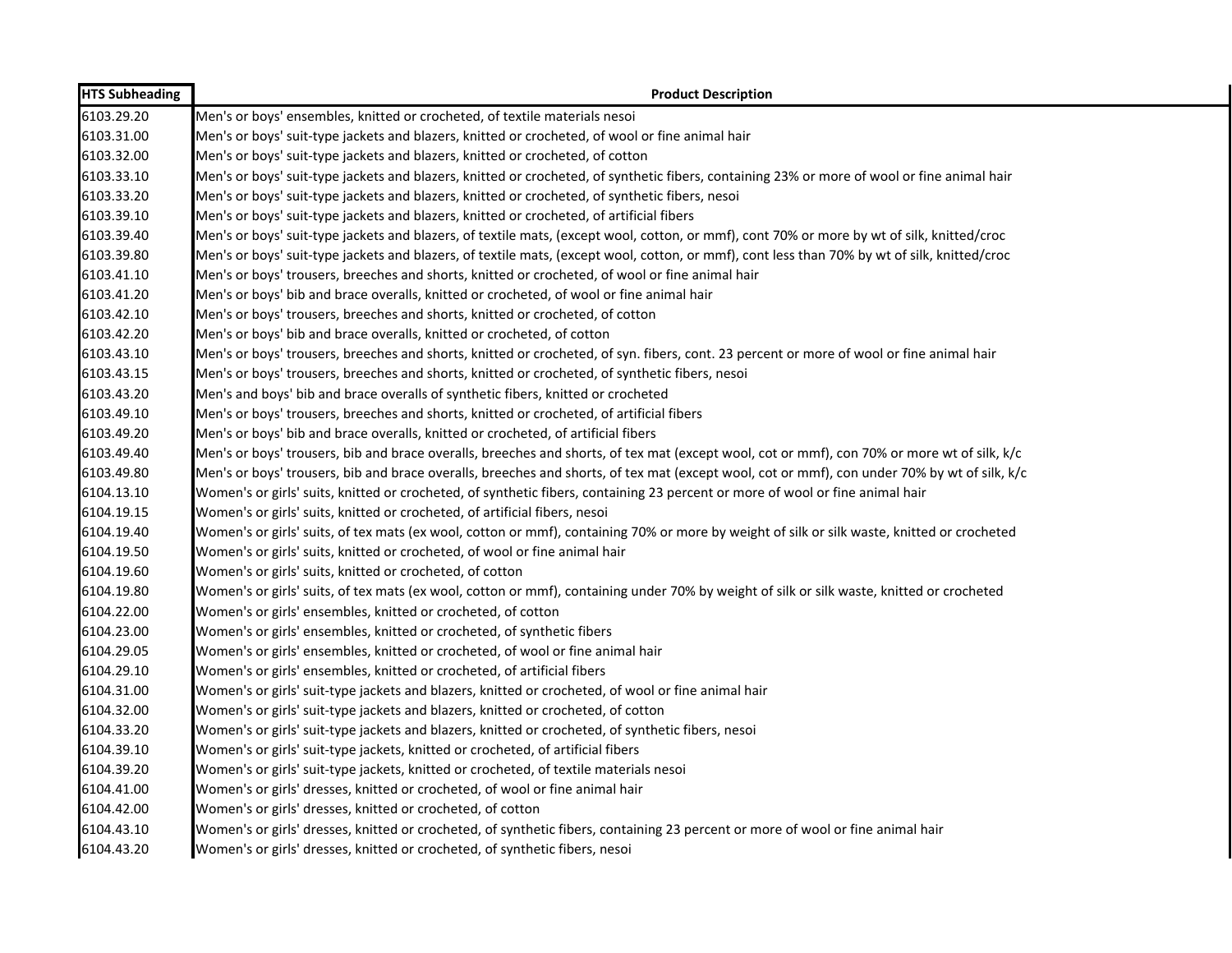| <b>HTS Subheading</b> | <b>Product Description</b>                                                                                                                   |
|-----------------------|----------------------------------------------------------------------------------------------------------------------------------------------|
| 6104.44.10            | Women's or girls' dresses, knitted or crocheted, of artificial fibers, containing 23 percent or more of wool or fine animal hair             |
| 6104.44.20            | Women's or girls' dresses, knitted or crocheted, of artificial fibers, nesoi                                                                 |
| 6104.49.10            | Women's or girls' dresses, of textile mats (ex wool, cotton or mmf), containing 70% or more by weight of silk or silk waste, knitted or croc |
| 6104.49.90            | Women's or girls' dresses, of textile mats (ex wool, cotton or mmf), containing under 70% by weight of silk or silk waste, knitted or croc   |
| 6104.51.00            | Women's or girls' skirts and divided skirts, knitted or crocheted, of wool or fine animal hair                                               |
| 6104.52.00            | Women's or girls' skirts and divided skirts, knitted or crocheted, of cotton                                                                 |
| 6104.53.20            | Women's or girls' skirts and divided skirts, knitted or crocheted, of synthetic fibers, nesoi                                                |
| 6104.59.10            | Women's or girls' skirts and divided skirts, knitted or crocheted, of artificial fibers                                                      |
| 6104.59.40            | Women's or girls' skirts & divided skirts, of textile mats (ex wool, cotton or mmf), containing 70% or more by wt of silk, knitted or croc   |
| 6104.59.80            | Women's or girls' skirts and divided skirts, of textile mats (ex wool, cotton or mmf), containing under 70% by wt of silk, knitted or croc   |
| 6104.61.00            | Women's or girls' trousers, bib and brace overalls, breeches and shorts, knitted or crocheted, of wool or fine animal hair                   |
| 6104.62.10            | Women's or girls' bib and brace overalls, knitted or crocheted, of cotton                                                                    |
| 6104.62.20            | Women's or girls' trousers, breeches and shorts, knitted or crocheted, of cotton                                                             |
| 6104.63.10            | Women's or girls' bib and brace overalls, knitted or crocheted, of synthetic fibers                                                          |
| 6104.63.15            | Women's or girls' trousers, etc., knitted or crocheted, of synthetic fibers, containing 23 percent or more of wool or fine animal hair       |
| 6104.63.20            | Women's or girls' trousers, breeches and shorts, knitted or crocheted, of synthetic fibers, nesoi                                            |
| 6104.69.10            | Women's or girls' bib and brace overalls, knitted or crocheted, of artificial fibers                                                         |
| 6104.69.20            | Women's or girls' trousers, breeches and shorts, knitted or crocheted, of artificial fibers                                                  |
| 6104.69.40            | Women's or girls' trousers, bib & brace overalls, breeches & shorts, of tex mats (ex wool, cotton or mmf), cont 70% or more wt of silk, k/c  |
| 6104.69.80            | Women's or girls' trousers, bib & brace overalls, breeches & shorts, of tex mats (ex wool, cotton or mmf), cont under 70% by wt of silk, k/c |
| 6105.10.00            | Men's or boys' shirts, knitted or crocheted, of cotton                                                                                       |
| 6105.20.10            | Men's or boys' shirts, knitted or crocheted, of manmade fibers, containing 23 percent or more of wool or fine animal hair                    |
| 6105.20.20            | Men's or boys' shirts, knitted or crocheted, of manmade fibers, nesoi                                                                        |
| 6105.90.10            | Men's or boys' shirts, knitted or crocheted, of wool or fine animal hair                                                                     |
| 6105.90.80            | Men's or boys' shirts, of textile materials (ex wool, cotton or mmf), containing under 70% by weight of silk or silk waste, knitted/crochete |
| 6106.10.00            | Women's or girls' blouses and shirts, knitted or crocheted, of cotton                                                                        |
| 6106.20.10            | Women's or girls' blouses and shirts, knitted or crocheted, of manmade fibers, containing 23 percent or more of wool or fine animal hair     |
| 6106.20.20            | Women's or girls' blouses and shirts, knitted or crocheted, of man-made fibers, nesoi                                                        |
| 6106.90.10            | Women's or girls' blouses and shirts, knitted or crocheted, of wool or fine animal hair                                                      |
| 6106.90.15            | Women's or girls' blouses and shirts, of textile materials (ex wool, cotton or mmf), containing 70% or more weight of silk, knitted or croc  |
| 6106.90.25            | Women's or girls' blouses and shirts, of textile materials (ex wool, cotton or mmf), containing under 70% by weight of silk, knitted or croc |
| 6106.90.30            | Women's or girls' blouses and shirts, knitted or crocheted, of textile materials nesoi                                                       |
| 6107.11.00            | Men's or boys' underpants and briefs, knitted or crocheted, of cotton                                                                        |
| 6107.12.00            | Men's or boys' underpants and briefs, knitted or crocheted, of man-made fibers                                                               |
| 6107.19.90            | Men's or boys' underpants and briefs, of textile materials (except cotton or mmf), containing under 70% by weight of silk, knitted or croc   |
| 6107.21.00            | Men's or boys' nightshirts and pajamas, knitted or crocheted, of cotton                                                                      |
| 6107.22.00            | Men's or boys' nightshirts and pajamas, knitted or crocheted, of man-made fibers                                                             |
| 6107.29.20            | Men's or boys' nightshirts and pajamas, knitted or crocheted, of wool or fine animal hair                                                    |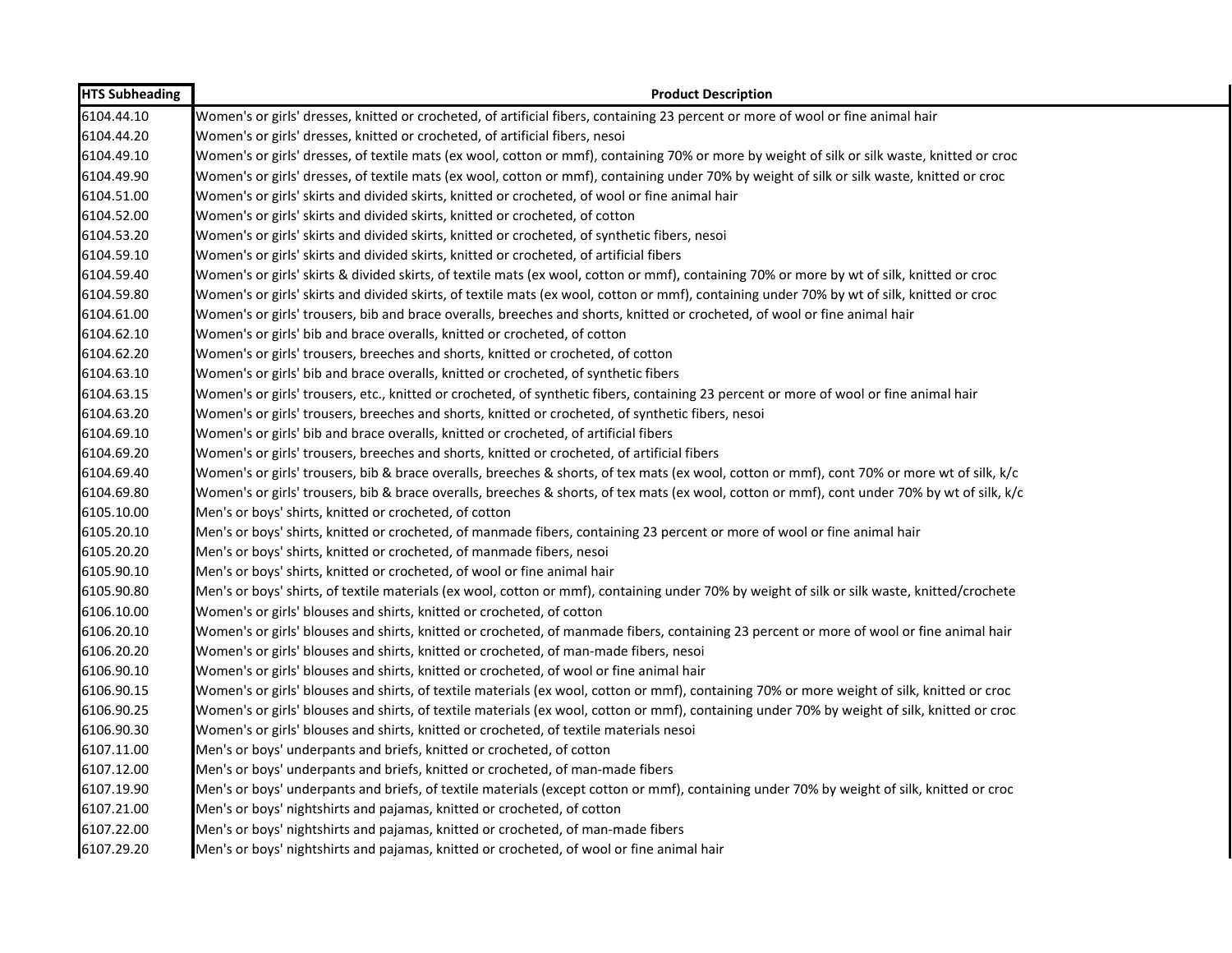| <b>HTS Subheading</b> | <b>Product Description</b>                                                                                                                   |
|-----------------------|----------------------------------------------------------------------------------------------------------------------------------------------|
| 6107.29.50            | Men's or boys' nightshirts and pajamas, of textile materials (ex cotton, mmf or wool), containing 70% or more by wt of silk, knitted or croc |
| 6107.29.90            | Men's or boys' nightshirts and pajamas, of textile materials (ex cotton, mmf or wool), containing under 70% by wt of silk, knitted or croc   |
| 6107.91.00            | Men's or boys' bathrobes, dressing gowns and similar articles, knitted or crocheted, of cotton                                               |
| 6107.99.50            | Men's or boys' bathrobes, dressing gowns, & similar articles, of textile materials (except wool), containing 70% or more by wt of silk, k/c  |
| 6108.11.00            | Women's or girls' slips and petticoats, knitted or crocheted, of man-made fibers                                                             |
| 6108.19.90            | Women's or girls' slips and petticoats, of textile materials (except mmf), containing under 70% by weight of silk, knitted or crocheted      |
| 6108.21.00            | Women's or girls' briefs and panties, knitted or crocheted, of cotton                                                                        |
| 6108.22.10            | Women's or girls' disposable briefs and panties designed for one-time use, of man-made fibers, knitted or crocheted                          |
| 6108.22.90            | Women's or girls' briefs and panties (other than disposable), of man-made fibers, knitted or crocheted                                       |
| 6108.29.90            | Women's or girls' briefs and panties (other than disposable), of text mats (other than cotton or mmf) cont under 70% by wt of silk, k/c      |
| 6108.31.00            | Women's or girls' nightdresses and pajamas, knitted or crocheted, of cotton                                                                  |
| 6108.32.00            | Women's or girls' nightdresses and pajamas, knitted or crocheted, of man-made fibers                                                         |
| 6108.91.00            | Women's or girls' negligees, bathrobes, dressing gowns and similar articles, knitted or crocheted, of cotton                                 |
| 6108.92.00            | Women's or girls' negligees, bathrobes, dressing gowns and similar articles, knitted or crocheted, of man-made fibers                        |
| 6108.99.20            | Women's or girls' negligees, bathrobes, dressing gowns and similar articles, knitted or crocheted, of wool or fine animal hair               |
| 6108.99.90            | Women's or girls' bathrobes, negligees, & sim. articles, of textiles (except of cotton/mmf/wool), con under 70% by wt of silk, k/c           |
| 6109.10.00            | T-shirts, singlets, tank tops and similar garments, knitted or crocheted, of cotton                                                          |
| 6109.90.10            | T-shirts, singlets, tank tops and similar garments, knitted or crocheted, of man-made fibers                                                 |
| 6109.90.15            | T-shirts and similar garments, knitted or crocheted, of wool, with long sleeves                                                              |
| 6109.90.80            | T-shirts, singlets tanktops and sim garments, of text mat (except cotton, mmf or long sleeve wool garments), cont under 70% wt of silk, k/c  |
| 6110.11.00            | Sweaters, pullovers, sweatshirts, waistcoats (vests) and similar articles, knitted or crocheted, of wool                                     |
| 6110.12.20            | Sweaters, pullovers, sweatshirts, waistcoats (vests) and similar articles, knitted or crocheted, of Kashmir goats, not wholly of cashmere    |
| 6110.19.00            | Sweaters, pullovers, sweatshirts, waistcoats (vests) and similar articles, knitted or crocheted, of fine animal hair                         |
| 6110.20.10            | Sweaters, pullovers and similar articles, knitted or crocheted, of cotton, containing 36 percent or more of flax fibers                      |
| 6110.20.20            | Sweaters, pullovers and similar articles, knitted or crocheted, of cotton, nesoi                                                             |
| 6110.30.10            | Sweaters, pullovers, sweatshirts and similar articles, knitted or crocheted, of man-made fibers, cont. 25% or more by weight of leather      |
| 6110.30.20            | Sweaters, pullovers & similar articles, knitted or crocheted, of manmade fibers, containing 30 percent or more of silk or silk waste         |
| 6110.30.30            | Sweaters, pullovers and similar articles, knitted or crocheted, of manmade fibers, nesoi                                                     |
| 6110.90.90            | Sweaters, pullovers, sweatshirts, vests and sim articles, of text mat (except wool, cotton or mmf), containing under 70% by wt of silk, k/c  |
| 6111.20.10            | Babies' blouses and shirts, except those imported as parts of sets, knitted or crocheted, of cotton                                          |
| 6111.20.20            | Babies' T-shirts, singlets and similar garments, except those imported as parts of sets, of cotton                                           |
| 6111.20.30            | Babies' sweaters, pullovers, sweatshirts and similar articles, except those imported as parts of sets, knitted or crocheted, of cotton       |
| 6111.20.40            | Babies' dresses, knitted or crocheted, of cotton                                                                                             |
| 6111.20.50            | Babies' trousers, breeches and shorts, except those imported as parts of sets, knitted or crocheted, of cotton                               |
| 6111.20.60            | Babies' garments and clothing accessories, knitted or crocheted, of cotton, nesoi                                                            |
| 6111.30.10            | Babies' trousers, breeches and shorts, except those imported as parts of sets, knitted or crocheted, of synthetic fibers                     |
| 6111.30.20            | Babies' blouses and shirts, except those imported as parts of sets, knitted or crocheted, of synthetic fibers                                |
| 6111.30.30            | Babies' T-shirts, singlets and similar garments, except those imported as parts of sets, knitted or crocheted, of synthetic fibers           |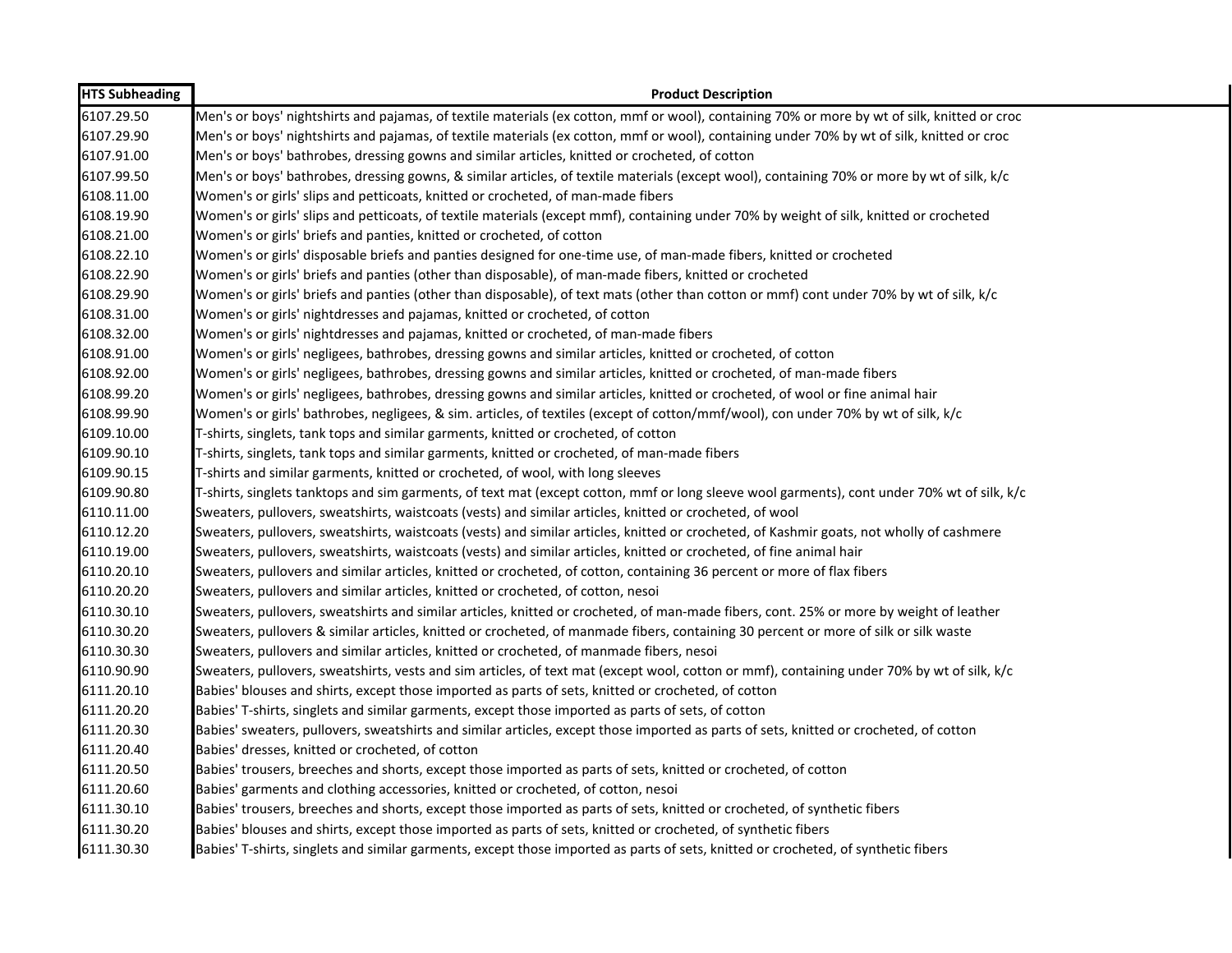| <b>HTS Subheading</b> | <b>Product Description</b>                                                                                                                   |
|-----------------------|----------------------------------------------------------------------------------------------------------------------------------------------|
| 6111.30.40            | Babies' sweaters, pullovers and similar articles, except those imported as parts of sets, knitted or crocheted, of synthetic fibers          |
| 6111.30.50            | Babies' garments and clothing accessories, knitted or crocheted, of synthetic fibers, nesoi                                                  |
| 6111.90.05            | Babies' garments and clothing accessories, knitted or crocheted, of wool or fine animal hair                                                 |
| 6111.90.10            | Babies' trousers, breeches and shorts, except those imported as parts of sets, knitted or crocheted, of artificial fibers                    |
| 6111.90.20            | Babies' blouses and shirts, except those imported as parts of sets, knitted or crocheted, of artificial fibers                               |
| 6111.90.40            | Babies' sweaters, sweatshirts, and similar articles, except those imported as parts of sets, knitted or crocheted, of artificial fibers      |
| 6111.90.50            | Babies' garments and clothing accessories, knitted or crocheted, of artificial fibers, nesoi                                                 |
| 6111.90.70            | Babies garments and clothing accessories, of textile materials (except wool, cotton or mmf), containing 70% or more by weight of silk, k/c   |
| 6111.90.90            | Babies garments and clothing accessories, of textile materials (except wool, cotton or mmf), containing under 70% by weight of silk, k/c     |
| 6112.11.00            | Track suits, knitted or crocheted, of cotton                                                                                                 |
| 6112.12.00            | Track suits, knitted or crocheted, of synthetic fibers                                                                                       |
| 6112.19.10            | Track suits, knitted or crocheted, of artificial fibers                                                                                      |
| 6112.19.40            | Track suits, of textile materials (except cotton or mmf), containing 70% or more by weight of silk or silk waste, knitted or crocheted       |
| 6112.19.80            | Track suits, of textile materials (except cotton or mmf), containing less than 70% by weight of silk or silk waste, knitted or crocheted     |
| 6112.20.10            | Ski-suits, knitted or crocheted, of man-made fibers                                                                                          |
| 6112.20.20            | Ski-suits, knitted or crocheted, of textile materials other than man-made fibers                                                             |
| 6112.31.00            | Men's or boys' swimwear, knitted or crocheted, of synthetic fibers                                                                           |
| 6112.39.00            | Men's or boys' swimwear, knitted or crocheted, of textile materials other than synthetic fibers                                              |
| 6112.41.00            | Women's or girls' knitted or crocheted swimwear of synthetic fibers                                                                          |
| 6112.49.00            | Women's or girls' swimwear, knitted or crocheted, of textile materials other than synthetic fibers                                           |
| 6113.00.10            | Garments nesoi, made up of k/c fabrics of 5903, 5906 or 5907, w an outer surf impreg, coated, cov, or lam w rub/p mat which obscures the fab |
| 6113.00.90            | Garments nesoi, made up of k/c fabrics of 5903, 5906 or 5907, not impreg, coated, covered, or laminated w rubber or plastics materials       |
| 6114.20.00            | Garments nesoi, knitted or crocheted, of cotton                                                                                              |
| 6114.30.10            | Tops, knitted or crocheted, of man-made fibers                                                                                               |
| 6114.30.20            | Bodysuits and bodyshirts, knitted or crocheted, of man-made fibers                                                                           |
| 6114.30.30            | Garments nesoi, knitted or crocheted, of man-made fibers                                                                                     |
| 6114.90.05            | Garments nesoi, knitted or crocheted, of wool or fine animal hair                                                                            |
| 6114.90.10            | Other garments nesoi, of textile materials (except wool, cotton or mmf), contain 70% or more by weight of silk or silk waste, knitted/croch  |
| 6115.10.10            | Graduated compression panty hose and tights (not for orthopedic treatment), of synthetic fibers                                              |
| 6115.10.15            | Graduated compression panty hose and tights (not for orthopedic treatment), of textile materials except synthetic fibers                     |
| 6115.10.30            | Graduated compression hosiery (except pantyhose and tights) (not for orthopedic treatment), of cotton                                        |
| 6115.10.40            | Graduated compression hosiery (except pantyhose and tights) (not for orthopedic treatment), of synthetic fibers                              |
| 6115.10.55            | Graduated compression hosiery (except pantyhose and tights) (not for orthopedic treatment), of artificial fibers                             |
| 6115.10.60            | Graduated compression hosiery (except pantyhose and tights) (not for orthopedic treatment), nesoi                                            |
| 6115.21.00            | Panty hose and tights (not graduated compression), knitted or crocheted, of synthetic fibers, measuring per single yarn less than 67 decitex |
| 6115.29.40            | Parity hose (not graduated compressoin) and tights, containing 70% or more by weight of silk or silk waste, knitted or crocheted             |
| 6115.30.10            | Women's full-length or knee-length hosiery, measuring per single yarn less than 67 decitex containing 70% or more by wt of silk, knit/croc   |
| 6115.30.90            | Women's full-length or knee-length hosiery, measuring per single yarn less than 67 decitex containing under 70% by wt of silk, knitted/croc  |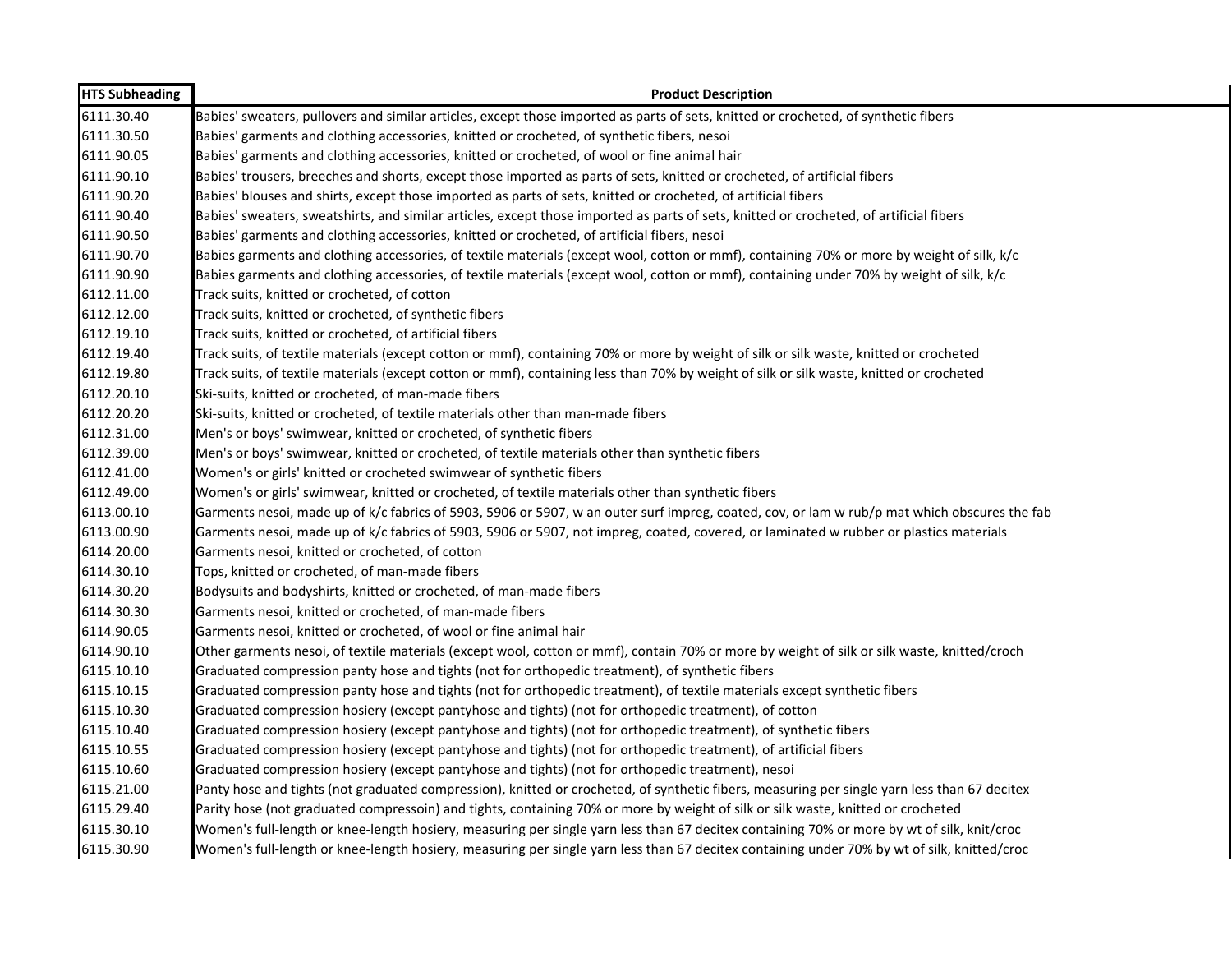| <b>HTS Subheading</b> | <b>Product Description</b>                                                                                                                   |
|-----------------------|----------------------------------------------------------------------------------------------------------------------------------------------|
| 6115.94.00            | Hosiery nesoi, knitted or crocheted, of wool or fine animal hair                                                                             |
| 6115.95.60            | Stockings, socks, etc. (not surgical), knitted or crocheted, of cotton, containing lace or net                                               |
| 6115.95.90            | Stockings, socks, etc. nesoi (not surgical and not containing lace or net), knitted or crocheted, of cotton                                  |
| 6115.96.60            | Stockings, socks, etc. nesoi, knitted or crocheted, of synthetic fibers, containing lace or net                                              |
| 6115.99.14            | Hosiery nesoi, of artificial fibers, containing lace or net                                                                                  |
| 6115.99.40            | Stockings and other hosiery, including footwear without applied soles, of textile materials(except mmf), cont 70% or more by wt of silk, k/c |
| 6115.99.90            | Stockings and other hosiery, including footwear without applied soles, of textile materials(except mmf), cont under 70% by wt of silk, knitt |
| 6116.10.08            | Other gloves, mittens and mitts, the foregoing specially designed for sports use, incl. ski and snowmobile gloves, mittens and mitts         |
| 6116.10.13            | Gloves, mittens & mitts, w/o four., k/c, coated w. plastics/rubber nesoi, cut & sewn, of veg. fibers, cont. > 50% by wt. of plastics/rubber  |
| 6116.10.17            | Gloves, mittens & mitts, w/o four., k/c, coated w. plastics/rubber, nesoi, cut & sewn, of veg. fibers, cont. 50% or less wt. of plas./rub.   |
| 6116.10.44            | Gloves, mittens & mitts(excl sports), impreg etc, cut & sewn from pre-exist non-veg fib impreg fab, w/o fourch, con ov 50% wt plast/rub k/c  |
| 6116.10.48            | Gloves, mittens & mitts(excl sports), impreg etc, cut & sewn from pre-exist non-veg fib impreg fab, w/o fourch, con < 50% wt pla/rub k/c     |
| 6116.10.55            | Gloves, mittens & mitts(excl ports), impreg etc, not cut & sewn from pre-existing fabric, w/o fourch, con 50% or more wt of tex fibers, k/c  |
| 6116.10.65            | Gloves, mittens & mitts(excl sports), impreg etc, not cut & sewn from pre-existing fabric, w/o fourch, cont < 50% by wt of text fib, k/c     |
| 6116.10.95            | Gloves, mittens & mitts(excl sports), impreg etc, not cut & sewn from pre-existing fab, w fourch, cont < 50% by wt of textile fiber, k/c     |
| 6116.91.00            | Gloves, mittens and mitts, knitted or crocheted, of wool or fine animal hair                                                                 |
| 6116.92.08            | Gloves, etc., specially designed for sports, including ski and snowmobile gloves, mittens and mitts, knitted or crocheted, of cotton         |
| 6116.92.64            | Gloves, mittens & mitts, (excl. ski or snowmobile), knitted or crocheted, of cotton, made from a pre-existing machine knit fabric, w/o four. |
| 6116.92.88            | Gloves, mittens & mitts, (excl. ski or snowmobile), k/c, of cotton, not made from a preexisting machine knit fabric, w/o fourchettes         |
| 6116.92.94            | Gloves, mittens & mitts, of cotton, k/c, not impreg. etc. with plas./rub., not from pre-ex. mach. knit fabric, not for sports, with four.    |
| 6116.93.05            | Ice hockey and field hockey gloves, knitted or crocehted, of synthetic fibers, not impregnated, coated or covered with plastics or rubber    |
| 6116.93.08            | Gloves, mittens & mitts, for sports use, (inch ski and snowmobile gloves, etc.), of synthetic fibers                                         |
| 6116.93.74            | Gloves, mittens & mitts (excl. those designed for sports etc.), k/c, of synthetic fibers, cont. 23% or more wt. of wool etc., with four.     |
| 6116.93.88            | Gloves, mittens & mitts (excl. those designed for sports etc.), k/c, of synthetic fibers, under 23% by wt. of wool etc., w/o fourchettes     |
| 6116.99.35            | Gloves, mittens & mitts specially designed for sports, including ski and snowmobile gloves, mittens and mitts, of artificial fibers          |
| 6117.10.10            | Shawls, scarves, mufflers, mantillas, veils and the like, knitted or crocheted, of wool or fine animal hair                                  |
| 6117.10.40            | Shawls, scarves, etc., knitted or crocheted, containing 70% or more by weight of silk or silk waste                                          |
| 6117.10.60            | Shawls, scarves, mufflers, mantillas, veils and the like, nesoi                                                                              |
| 6117.80.20            | Ties, bow ties and cravats, containing 70% or more by weight of silk or silk waste, knitted or crocheted                                     |
| 6117.80.85            | Headbands, ponytail holders & similar articles, of textile materials other than containing 70% or more by weight of silk, knitted/crocheted  |
| 6117.80.95            | Made up clothing accessories (excl shawl, scarve, and like, tie, cravat, headband, ponytail holder and like), cont < 70% wt of silk, k/c     |
| 6117.90.10            | Parts of garments or of clothing accessories, containing 70% or more by weight of silk or silk waste, knitted or crocheted                   |
| 6117.90.90            | Parts of garments or of clothing accessories, containing under 70% by weight of silk or silk waste, knitted or crocheted                     |
| 6201.11.00            | Men's or boys' overcoats, carcoats, capes, cloaks and similar coats of wool or fine animal hair, not knitted or crocheted                    |
| 6201.12.10            | Men's or boys' overcoats, carcoats, capes, & similar coats of cotton, not knit or crocheted, containing 15% or more by wt of down, etc       |
| 6201.12.20            | Men's or boys' overcoats, carcoats, capes, & similar coats of cotton, not knit or crocheted, not containing 15% or more by wt of down, etc   |
| 6201.13.10            | Men's or boys' overcoats, carcoats, capes, & like coats of man-made fibers, not knit or crocheted, cont. 15% or more by wt of down, etc      |
| 6201.13.30            | Men's or boys' overcoats, carcoats, capes, & like coats of manmade fibers, not knit or crocheted, cont. 36 percent or more of wool, nesoi    |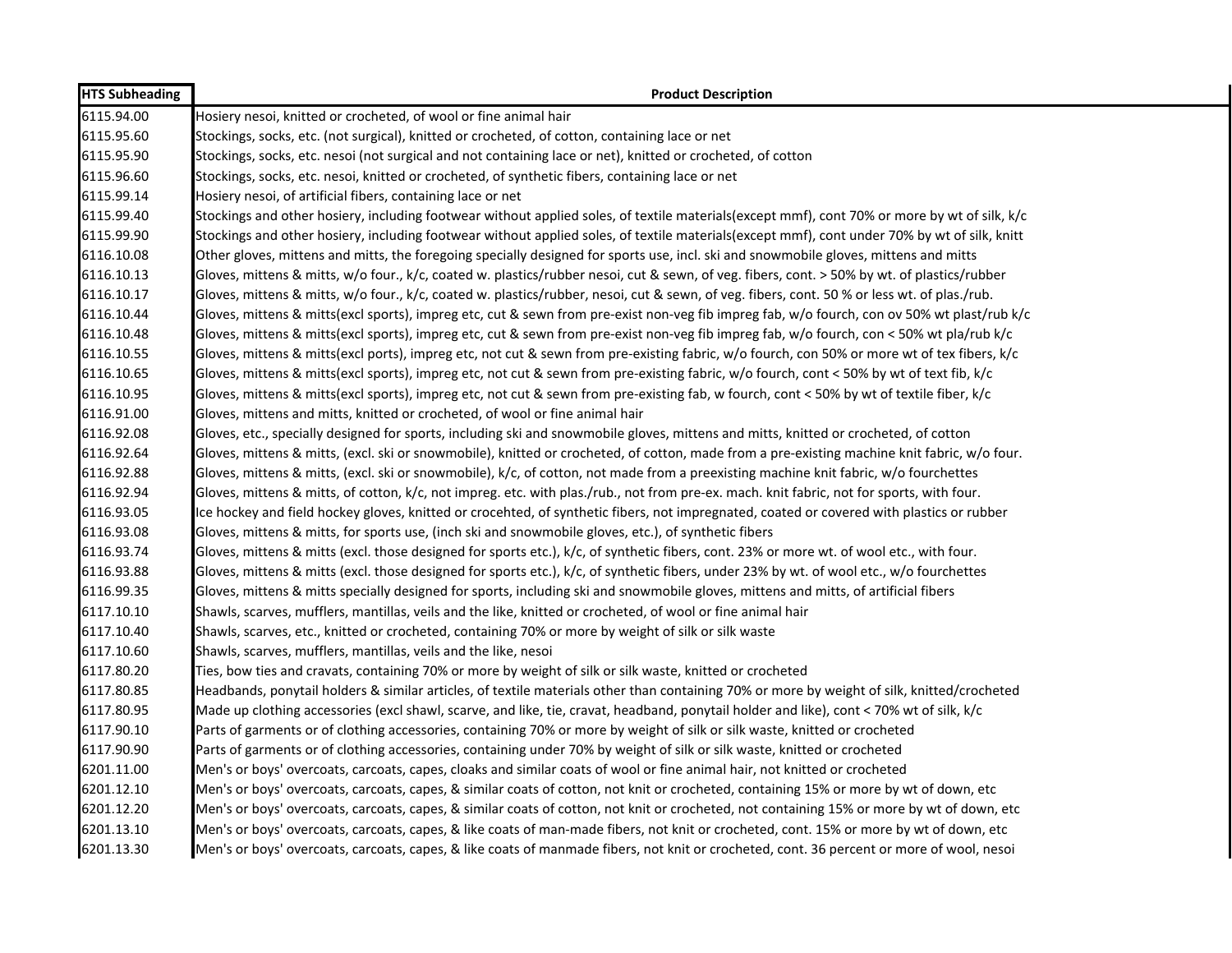| <b>HTS Subheading</b> | <b>Product Description</b>                                                                                                                             |
|-----------------------|--------------------------------------------------------------------------------------------------------------------------------------------------------|
| 6201.13.40            | Men's or boys' overcoats, carcoats, capes, cloaks and similar coats, not knitted or crocheted, of manmade fibers, nesoi                                |
| 6201.19.10            | Men's or boys' overcoats, carcoats, capes, cloaks, & sim coats, of tex mats(except wool, cotton or mmf), cont > or = 70% by wt silk, not k/c           |
| 6201.19.90            | Men's or boys' overcoats, carcoats, capes, cloaks, & sim coats, of tex mats(except wool, cotton or mmf), cont under 70% by wt silk, not k/c            |
| 6201.91.03            | Rec. perf. outwear, men's/boys' padded, sleevels jackets, not knit/crochet, of wool or fine animal                                                     |
| 6201.91.05            | Rec perf outwear, men's or boys' anoraks, windbreakers and similar articles nesoi, not knitted or crocheted, of wool or fine animal hair               |
| 6201.91.25            | Men's or boys' padded, sleeveless jackets, not knitted or crocheted, of wool or fine animal hair, o/than rec. perf outwear                             |
| 6201.91.40            | Men's or boys' anoraks, windbreakers and similar articles nesoi, not knitted or crocheted, of wool or fine animal hair, o/than rec perf outwear        |
| 6201.92.05            | Rec perf outwear, men's/boys' anoraks, windbreakers & similar articles, not knit/crocheted, of cotton, containing 15% or more by weight of down, etc   |
| 6201.92.19            | Rec perf outwear, men's/boys' anoraks, windbreakers & similar articles nesoi, not knit/crochet, of cotton, not cont. 15% or more by wt of down, etc    |
| 6201.92.30            | Men's/boys' anoraks, windbreakers & sim articles, not knit/crochet, cotton, containing 15% or more by weight down, etc, o/than rec perf outwear        |
| 6201.92.35            | Men's or boys' anoraks, windbreakers and similar articles, nesoi, not knitted or crocheted, of cotton, water resistant, o/than rec perf outwear        |
| 6201.92.45            | Men's or boys' anoraks, windbreakers & sim articles nesoi, not knit/crochet, cotton, not cont. 15% or more by wt of down, etc, o/than rec perf outwear |
| 6201.93.15            | Rec perf outwear, men's/boys' anoraks, windbreakers & similar articles, not knit/crochet, of man-made fibers, cont. 15% or more by wt of down, etc     |
| 6201.93.18            | Rec perf outwear, men's/boys' padded, sleeveless jackets, not knit/ crochet, man-made fibers, not containing 15% or more by weight of down, etc        |
| 6201.93.45            | Rec perf outwear, men's/boys' anoraks, etc, nesoi, not knit/crochet, of manmade fibers, containing 36 percent or more of wool or fine animal hair      |
| 6201.93.47            | Rec perf outwear, men's/boys' anoraks, windbreakers and similar articles, not knitted or crocheted, of manmade fibers, nesoi, water resistant          |
| 6201.93.49            | Rec perf outwear, men's/boys' anoraks, windbreakers and similar articles, not knitted or crocheted, of manmade fibers, nesoi                           |
| 6201.93.50            | Men's/boys' anoraks, windbreakers & similar articles, not knit/crochet, man-made fibers, cont. 15% or more by wt of down, etc, o/than rec perf outwear |
| 6201.93.52            | Men's/boys' padded, sleeveless jackets, not knit/crochet, man-made fibers, not containing 15% or more by wt of down, etc, o/than rec perf outwear      |
| 6201.93.55            | Men's/boys' anoraks, etc, nesoi, not knit/crochet, manmade fibers, containing 36 percent or more of wool or fine animal hair, o/than rec perf outwear  |
| 6201.93.60            | Men's or boys' anoraks, windbreakers & similar articles, not knitted or crocheted, of manmade fibers, nesoi, water resistant, o/than rec perf outwear  |
| 6201.93.65            | Men's or boys' anoraks, windbreakers and similar articles, not knitted or crocheted, of manmade fibers, nesoi, o/than rec perf outwear                 |
| 6201.99.05            | Rec perf outwear, men's/boys' anoraks, wind-breakers & sim articles, not k/c, of tex mats (except wool, cotton or mmf), cont 70% or more by wt silk    |
| 6201.99.15            | Rec perf outwear, men's/boys' anoraks, wind-breakers & sim articles, not k/c, text mats (not wool, cotton or mmf), cont under 70% by wt of silk        |
| 6201.99.50            | Men's/boys' anoraks, wind-breakers & sim articles, not k/c, tex mats (not wool, cotton or mmf), cont 70% or more by wt silk, o/than rec perf outwear   |
| 6201.99.80            | men's/boys' anoraks, wind-breakers & similar articles, not k/c, of text mats(except wool, cotton or mmf), cont under 70% by wt of silk,                |
| 6202.11.00            | Women's or girls' overcoats, carcoats, capes, cloaks and similar coats, not knitted or crocheted, of wool or fine animal hair                          |
| 6202.12.10            | Women's or girls' overcoats, carcoats, etc, not knitted or crocheted, of cotton, containing 15% or more by weight of down, etc                         |
| 6202.12.20            | Women's or girls' overcoats, carcoats, etc, not knitted or crocheted, of cotton, not containing 15% or more by weight of down, etc                     |
| 6202.13.10            | Women's or girls' overcoats, carcoats, etc, not knitted or crocheted, of man-made fibers, containing 15% or more by weight of down, etc                |
| 6202.13.30            | Women's or girls' overcoats, carcoats, etc, not knitted or crocheted, of m-m fibers, cont. 36% or more of wool or fine animal hair, nesoi              |
| 6202.13.40            | Women's or girls' overcoats, carcoats, capes, cloaks and similar articles, not knitted or crocheted, of man-made fibers, nesoi                         |
| 6202.19.10            | Women's or girls' overcoats, carcoats, capes, cloaks & sim coats, of tex mats(except wool, cotton or mmf), con 70% or more wt silk, not k/c            |
| 6202.19.90            | Women's or girls' overcoats, carcoats, capes, cloaks & sim coats, of tex mats(except wool, cotton or mmf), con under 70% wt silk, not k/c              |
| 6202.91.03            | Rec perf outwear, women's or girls' padded, sleeveless jackets, not knitted or crocheted, of wool or fine animal hair                                  |
| 6202.91.15            | Rec perf outwear, women's or girls' anoraks, windbreakers and similar articles nesoi, not knitted or crocheted, of wool or fine animal hair            |
| 6202.91.60            | Women's or girls' padded, sleeveless jackets, not knitted or crocheted, of wool or fine animal hair, o/than rec perf outwear                           |
| 6202.91.90            | Women's or girls' anoraks, windbreakers and similar articles nesoi, not knitted or crocheted, of wool or fine animal hair, o/than rec pert outwear     |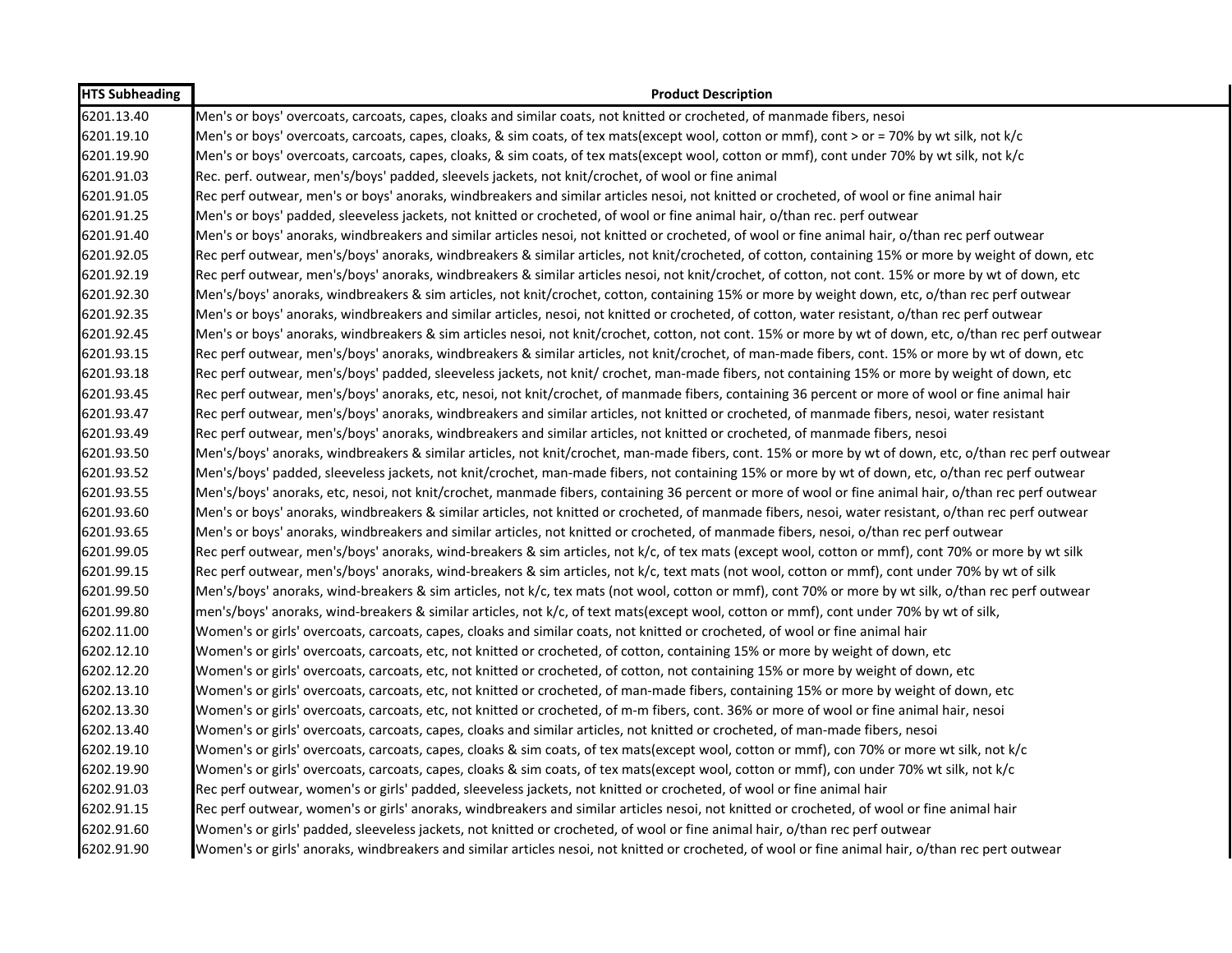| <b>HTS Subheading</b> | <b>Product Description</b>                                                                                                                             |
|-----------------------|--------------------------------------------------------------------------------------------------------------------------------------------------------|
| 6202.92.03            | Rec perf outwear, women's/girls' anoraks, windbreakers 7 similar articles, not knitt/crochet, cotton, cont. 15% or more by weight of down              |
| 6202.92.05            | Rec perf outwear, women's/girls' anoraks, windbreakers and similar articles, not knitted or crocheted, of cotton, nesoi, water resistant               |
| 6202.92.12            | Rec perf outwear, women's/girls' anoraks, windbreakers & similar articles, nt knit/crochet, of cotton, nt cont. 15% or more by wt of down, etc         |
| 6202.92.25            | Women's/girls' anoraks, windbreakers & similar articles, not knit/crochet, cotton, cont. 15% or more by weight of down, o/than rec perf outwear        |
| 6202.92.30            | Women's or girls' anoraks, windbreakers and similar articles, not knitted or crocheted, of cotton, nesoi, water resistant, o/than rec perf outwear     |
| 6202.92.90            | Women's/girls' anoraks, windbreakers & similar articles, nt knit/crochet, cotton, nt cont. 15% or more by wt of down, etc, o/than rec perf outwear     |
| 6202.93.01            | Women's or girls' anoraks, windbreakers & like articles, not knitted or crocheted, of manmade fibers, cont. 15% or more by wt of down, etc             |
| 6202.93.05            | Rec perf outwear, women's/girls' anoraks, windbreakers, etc, nt knit/crochet, manmade fibers, cont. 36% or more of wool or fine animal hair, nesoi     |
| 6202.93.07            | Rec perf outwear, women's/girls' anoraks, windbreakers & similar articles, not knit/crochet, manmade fibers, nesoi, water resistant                    |
| 6202.93.09            | Rec perf outwear, women's/girls' anoraks, windbreakers & similar articles, not knitted or crocheted, of man-made fibers, nesoi                         |
| 6202.93.15            | Women's/girls' anoraks, windbreakers & like articles, not knit/crochet, man-made fibers, cont. 15% or more by wt of down, etc, o/than rec perf outwear |
| 6202.93.25            | Women's/girls' padded, sleeveless jackets, not knit/crochet, man-made fibers, not cont. 15% or more by wt of down, etc, o/than rec perf outwear        |
| 6202.93.45            | Women's/girls' anoraks, windbreakers, etc, nt knit/crochet, mm fibers, cont. 36% or more wool or fine animal hair, nesoi, o/than rec perf outwear      |
| 6202.93.48            | Women's/girls' anoraks, windbreakers & similar articles, not knit/crochet, of manmade fibers, nesoi, water resistant, o/than rec perf outwer           |
| 6202.93.55            | Women's or girls' anoraks, windbreakers and similar articles, not knitted or crocheted, of man-made fibers, nesoi, o/than rec perf outwear             |
| 6202.99.03            | Rec perf outwear, women's/girls' anoraks, wind-breakers & similar articles,not k/c, tex mats (not wool, cotton or mmf), cont 70% or more by wt silk    |
| 6202.99.15            | Rec perf outwear, women's/girls' anoraks, wind-breakers & similar articles, not k/c, tex mats (not wool, cotton or mmf), cont < 70% by wt of silk      |
| 6202.99.60            | Women's/girls' anoraks, wind-breakers, etc, not k/c, tex mats (not wool, cotton or mmf), cont 70% or more by wt silk, o/than rec perf outwear          |
| 6202.99.80            | Women's/girls' anoraks, wind-breakers & similar articles, not k/c, of tex mats (not wool, cotton or mmf), cont < 70% by wt of silk,                    |
| 6203.11.15            | Men's/boys' suits of wool, not knitted or crocheted, 30% or more of silk or silk waste, of wool yarn w/avg fiber diameter 18.5 micron or <             |
| 6203.11.30            | Men's or boys' suits of wool or fine animal hair, not knitted or crocheted, containing 30 percent or more of silk or silk waste, nesoi                 |
| 6203.11.60            | Men's or boys' suits of wool, not knitted or crocheted, nesoi, of wool yarn with average fiber diameter of 18.5 micron or less                         |
| 6203.11.90            | Men's or boys' suits of wool or fine animal hair, not knitted or crocheted, nesoi                                                                      |
| 6203.12.10            | Men's or boys' suits, of synthetic fibers, not knitted or crocheted, containing 36 percent or more by weight of wool or fine animal hair               |
| 6203.12.20            | Men's or boys' suits, of synthetic fibers, under 36% by weight of wool, not knitted or crocheted                                                       |
| 6203.19.10            | Men's or boys' suits, not knitted or crocheted, of cotton                                                                                              |
| 6203.19.50            | Men's or boys' suits, of textile mats(except wool, cotton or mmf), containing 70% or more by weight of silk or silk waste, not knit or croch           |
| 6203.22.10            | Men's or boys' judo, karate and other oriental martial arts uniforms, not knitted or crocheted, of cotton                                              |
| 6203.22.30            | Men's or boys' ensembles, not knitted or crocheted, of cotton, other than judo, karate and other oriental martial arts uniforms                        |
| 6203.29.10            | Men's or boys' ensembles, not knitted or crocheted, of worsted wool fabric with wool yarn having average fiber diameter of 18.5 micron or <            |
| 6203.29.15            | Men's or boys' ensembles, not knitted or crocheted, of wool or fine animal hair                                                                        |
| 6203.29.20            | Men's or boys' ensembles, not knitted or crocheted, of artificial fibers                                                                               |
| 6203.29.30            | Men's or boys' ensembles, not knitted or crocheted, of textile materials nesoi                                                                         |
| 6203.31.50            | Men's or boys' suit-type jackets and blazers, of worsted wool fabric of wool yarn fiber avg diameter 18.5 micron or c, not knitt/crocheted             |
| 6203.31.90            | Men's or boys' suit-type jackets and blazers, of wool or fine animal hair, not knitted or crocheted                                                    |
| 6203.32.10            | Men's or boys' suit-type jackets and blazers, not knitted or crocheted, of cotton, containing 36 percent or more of flax fibers                        |
| 6203.32.20            | Men's or boys' suit-type jackets and blazers, not knitted or crocheted, of cotton, under 36% by weight of flax                                         |
| 6203.33.10            | Men's or boys' suit-type jackets and blazers, not knitted or crocheted, of synthetic fibers, cont. 36% or more of wool or fine animal hair             |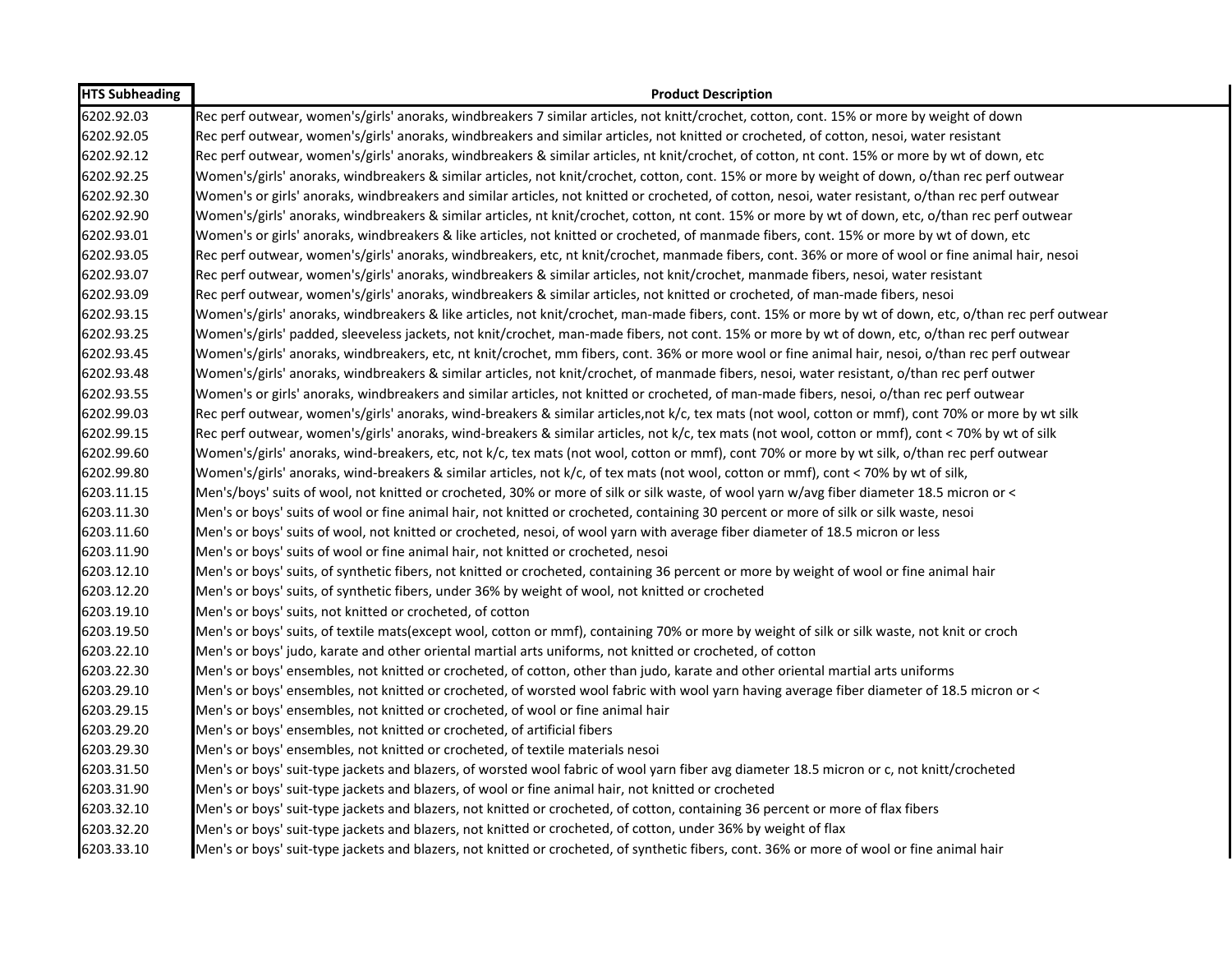| <b>HTS Subheading</b> | <b>Product Description</b>                                                                                                                            |
|-----------------------|-------------------------------------------------------------------------------------------------------------------------------------------------------|
| 6203.33.20            | Men's or boys' suit-type jackets and blazers, not knitted or crocheted, of synthetic fibers, under 36% by weight of wool                              |
| 6203.39.20            | Men's or boys' suit-type jackets and blazers, not knitted or crocheted, of artificial fibers, under 36% by weight of wool                             |
| 6203.39.50            | Men's or boys' suit-type jackets and blazers, of textile materials(except wool, cotton or mmf), cont 70% or more by weight of silk, not k/c           |
| 6203.39.90            | Men's or boys' suit-type jackets and blazers, of text materials(except wool, cotton or mmf), containing under 70% by weight of silk, not k/c          |
| 6203.41.01            | Rec perf outwear, men's/boys' trousers & breeches, wool or fine an. hair, cont elastomeric fib, water resist, w/o belt loops, weighing >9 kg/doz      |
| 6203.41.03            | Rec perf outwear, men's/boys' trousers and breeches, other than of HTS 6203.41.05, of wool yarn having average fiber diameter of 18.5 micron or less  |
| 6203.41.06            | Rec perf outwear, men's/boys' trousers and breeches, other than of HTS 6203.41.05, nesoi                                                              |
| 6203.41.08            | Rec perf outwear, men's/boys' bib and brace overalls, not knitted or crocheted, of wool or fine animal hair                                           |
| 6203.41.25            | Men's/boys' trousers & breeches, wool or fine an. hair, cont elastomeric fib, water resist, w/o belt loops, wt >9 kg/doz, o/than rec perf outwear     |
| 6203.41.30            | Men's/boys' trousers and breeches, o/ than of HTS 6203.41.05, wool yarn w/ average fiber diam of 18.5 micron or less, o/than rec perf outwear         |
| 6203.41.60            | Men's or boys' trousers and breeches, other than of HTSA 6203.41.05, nesoi, o/than rec perf outwear                                                   |
| 6203.41.80            | Men's or boys' bib and brace overalls, not knitted or crocheted, of wool or fine animal hair, o/than rec perf outwear                                 |
| 6203.42.03            | Rec perf outwear, men's/boys' trousers, overalls & shorts, not knit/crochet, of cotton, cont. 10 to 15% or more by weight of down                     |
| 6203.42.05            | Rec perf outwear, men's/boys' bib and brace overalls, not knitted or crocheted, of cotton, not containing 10 to 15% or more by weight of down, etc    |
| 6203.42.07            | Rec perf outwear, men's/boys' trousers & shorts, not bibs, not knit/crochet, cotton, not containing 15% or more by weight of down, etc                |
| 6203.42.17            | Men's or boys' trousers, overalls & shorts, not knitted or crocheted, of cotton, cont. 10 to 15% or more by weight of down, o/than rec perf outwear   |
| 6203.42.25            | Men's/boys' bib & brace overalls, not knit/crochet, cotton, not containing 10 to 15% or more by weight of down, etc, o/than rec perf outwear          |
| 6203.42.45            | Men's/boys' trousers &shorts, not bibs, not knit/crochet, cotton, not containing 15% or more by weight of down, etc, o/than rec perf outwear          |
| 6203.43.03            | Rec perf outwear, men's/boys' bib and brace overalls, not knitted or crocheted, of synthetic fibers, water resistant, not down                        |
| 6203.43.05            | Rec perf outwear, men's/boys' bib and brace overalls, not knitted or crocheted, of synthetic fibers, not down, not water resistant                    |
| 6203.43.09            | Rec perf outwear, men's /boys' trousers, etc, not knit/crochet, of synthetic fibers, containing 36 percent or more of wool or fine animal hair        |
| 6203.43.11            | Rec perf outwear, men's/boys' trousers and breeches, not knitted or crocheted, of synthetic fibers, nesoi, water resistant                            |
| 6203.43.13            | Rec perf outwear, men's/boys' trousers, breeches & shorts, not k/c, synth fibers, cont under 15% wt down etc, cont under 36% wt wool, n/water resist, |
| 6203.43.45            | Men's /boys' trousers, bib & brace overalls, breeches & shorts, not knit/crochet, syn. fibers, cont. 15% or more down, etc, o/than rec perf outwear   |
| 6203.43.55            | Men's or boys' bib and brace overalls, not knitted or crocheted, of synthetic fibers, water resistant, not down, o/than rec perf outwear              |
| 6203.43.60            | Men's or boys' bib and brace overalls, not knitted or crocheted, of synthetic fibers, not down, not water resistant, o/than rec perf outwear          |
| 6203.43.65            | Men's or boys' trousers, breeches and shorts, not knitted or crocheted, of synthetic fibers, certified hand-loomed and folklore products              |
| 6203.43.70            | Men's/boys' trousers, etc, not knit/crochet, synthetic fibers, containing 36 percent or more of wool or fine animal hair, o/than rec perf outwear     |
| 6203.43.75            | Men's or boys' trousers and breeches, not knitted or crocheted, of synthetic fibers, nesoi, water resistant, o/than rec perf outwear                  |
| 6203.43.90            | Men's/boys' trousers, breeches, shorts, not k/c, synth fibers, con under 15% wt down etc, cont und 36% wt wool, n/water resist, not rec perf outwear  |
| 6203.49.01            | Rec perf outwear, men's/boys' bib and brace overalls, not knitted or crocheted, of artificial fibers                                                  |
| 6203.49.05            | Rec perf outwear, men's/boys' trousers, breeches and shorts, not knitted or crocheted, of artificial fibers, nesoi                                    |
| 6203.49.07            | Rec perf outwear, men's/boys' trousers, bib & brace overalls, breeches & shorts, not k/c, tex mats (not wool, cotton, mmf), cont > or = 70% wt silk   |
| 6203.49.09            | Rec perf outwear, men's/boys' trousers, bib/brace overalls, breeches & shorts, not k/c, tex mats (not wool, cotton, mmf), con < 70% by wt silk,       |
| 6203.49.25            | Men's or boys' bib and brace overalls, not knitted or crocheted, of artificial fibers, o/than rec perf outwear                                        |
| 6203.49.35            | Men's or boys' trousers, breeches and shorts, not knitted or crocheted, of artificial fibers, certified hand-loomed and folklore products             |
| 6203.49.50            | Men's or boys' trousers, breeches and shorts, not knitted or crocheted, of artificial fibers, nesoi, o/than rec perf outwear                          |
| 6203.49.90            | Men's/boys' trousers, bib/brace overalls, breeches & shorts, not k/c, tex mats (not wool, cotton, mmf), con < 70% by wt silk, o/than rec perf outwear |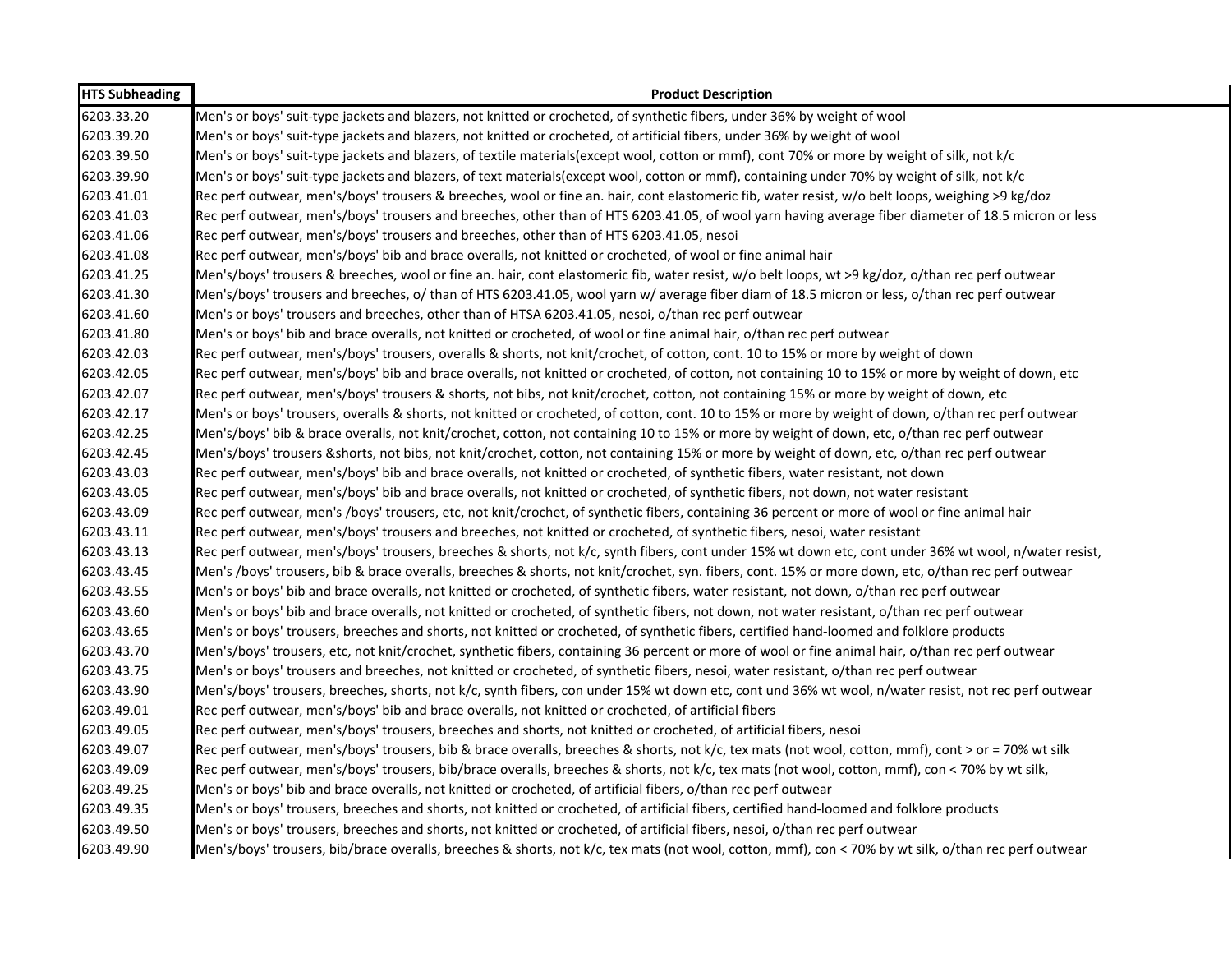| <b>HTS Subheading</b> | <b>Product Description</b>                                                                                                                   |
|-----------------------|----------------------------------------------------------------------------------------------------------------------------------------------|
| 6204.11.00            | Women's or girls' suits, not knitted or crocheted, of wool or fine animal hair                                                               |
| 6204.12.00            | Women's or girls' suits, not knitted or crocheted, of cotton                                                                                 |
| 6204.13.10            | Women's or girls' suits, not knitted or crocheted, of synthetic fibers, containing 36 percent or more of wool or fine animal hair            |
| 6204.13.20            | Women's or girls' suits, not knitted or crocheted, of synthetic fibers, nesoi                                                                |
| 6204.19.10            | Women's or girls' suits, not knitted or crocheted, of artificial fibers, containing 36 percent or more of wool or fine animal hair           |
| 6204.19.20            | Women's or girls' suits, not knitted or crocheted, of artificial fibers, nesoi                                                               |
| 6204.19.40            | Women's or girls' suits, of textile materials(except wool,cotton or mmf), containing 70% or more by weight of silk or silk waste, not k/c    |
| 6204.19.80            | Women's or girls' suits, of textile material(except wool,cotton or mmf), containing under 70% by weight of silk or silk waste, not knit/croc |
| 6204.21.00            | Women's or girls' ensembles, not knitted or crocheted, of wool or fine animal hair                                                           |
| 6204.22.10            | Women's or girls' judo, karate and other oriental martial arts uniforms, not knitted or crocheted, of cotton                                 |
| 6204.22.30            | Women's or girls' ensembles, not knitted or crocheted, of cotton, other than judo, karate and other oriental martial arts uniforms           |
| 6204.23.00            | Women's or girls' ensembles, not knitted or crocheted, of synthetic fibers                                                                   |
| 6204.29.20            | Women's or girls' ensembles, not knitted or crocheted, of artificial fibers                                                                  |
| 6204.31.10            | Women's or girls' suit-type jackets & blazers, of wool or fine animal hair, not knitted or crocheted, cont. 30% or more of silk/silk waste   |
| 6204.31.20            | Women's or girls' suit-type jackets and blazers, of wool or fine animal hair, not knitted or crocheted, under 30% by weight of silk          |
| 6204.32.10            | Women's or girls' suit-type jackets and blazers, of cotton, not knitted or crocheted, containing 36 percent or more of flax fibers           |
| 6204.32.20            | Women's or girls' suit-type jackets and blazers, of cotton, not knitted or crocheted, under 36% flax                                         |
| 6204.33.10            | Women's or girls' suit-type jackets and blazers, not knitted or crocheted, of synthetic fibers, cont. 30% or more of silk/silk waste         |
| 6204.33.40            | Women's or girls' suit-type jackets & blazers, not knitted or crocheted, of synthetic fibers, cont. 36% or more of wool or fine animal hair  |
| 6204.33.50            | Women's or girls' suit-type jackets and blazers, not knitted or crocheted, of synthetic fibers, nesoi                                        |
| 6204.39.20            | Women's or girls' suit-type jackets & blazers, not knitted or crocheted, of artificial fibers, cont. 36% or more of wool or fine animal hair |
| 6204.39.30            | Women's or girls' suit-type jackets and blazers, not knitted or crocheted, of artificial fibers, under 36% by weight of wool                 |
| 6204.39.60            | Women's or girls' suit-type jackets and blazers, not knitted/crocheted, of textile materials nesoi, cont. 70% + of silk or silk waste        |
| 6204.39.80            | Women's or girls' suit-type jackets and blazers, not knitted or crocheted, of textile materials nesoi                                        |
| 6204.41.10            | Women's or girls' dresses, not knitted or crocheted, of wool or fine animal hair, containing 30 percent of silk or silk waste                |
| 6204.41.20            | Women's or girls' dresses, not knitted or crocheted, of wool or fine animal hair, under 30% by weight of silk                                |
| 6204.42.10            | Women's or girls' dresses, not knitted or crocheted, of cotton, certified hand-loomed and folklore products                                  |
| 6204.42.20            | Women's or girls' dresses, not knitted or crocheted, of cotton, containing 36 percent or more of flax fibers, other than certified           |
| 6204.42.30            | Women's or girls' dresses, not knitted or crocheted, of cotton, nesoi                                                                        |
| 6204.43.10            | Women's or girls' dresses, not knitted or crocheted, of synthetic fibers, certified hand-loomed and folklore products                        |
| 6204.43.20            | Women's or girls' dresses, not knit or crocheted, of synthetic fibers, containing 30% or more of silk or silk waste, other than certified    |
| 6204.43.30            | Women's or girls' dresses, of synthetic fibers, not knitted or crocheted, containing 36 percent or more of wool or fine animal hair, nesoi   |
| 6204.43.40            | Women's or girls' dresses, not knitted or crocheted, of synthetic fibers, nesoi                                                              |
| 6204.44.20            | Women's or girls' dresses, not knitted or crocheted, of artificial fibers, nesoi, certified hand-loomed and folklore products                |
| 6204.44.30            | Women's or girls' dresses, not knitted or crocheted, of artificial fibers, containing 36 percent or more of wool or fine animal hair         |
| 6204.44.40            | Women's or girls' dresses, not knitted or crocheted, of artificial fibers, nesoi                                                             |
| 6204.49.10            | Women's or girls' dresses, not knitted or crocheted, containing 70% or more by weight of silk or silk waste                                  |
| 6204.49.50            | Women's or girls' dresses, not knitted or crocheted, of textile materials nesoi                                                              |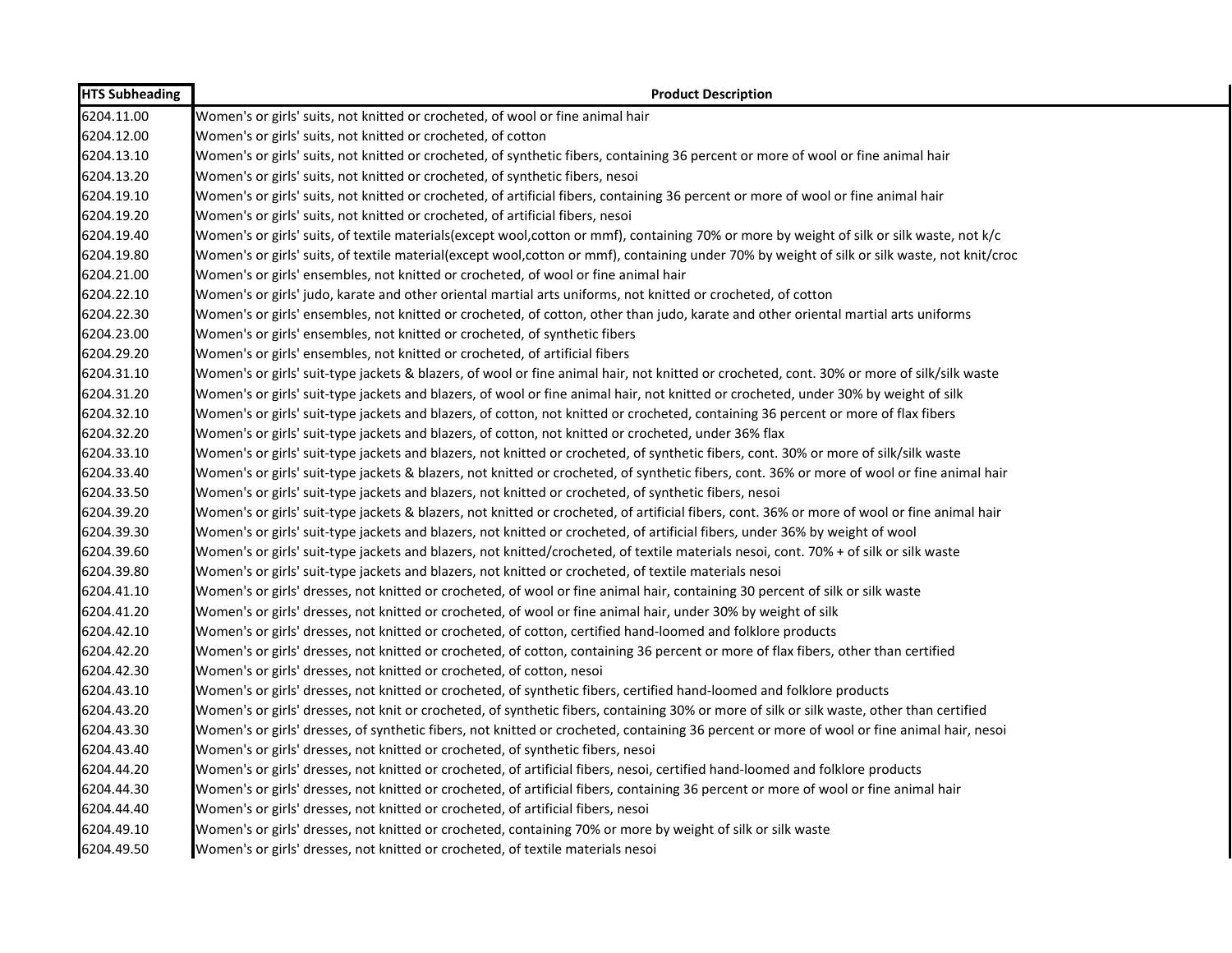| <b>HTS Subheading</b> | <b>Product Description</b>                                                                                                                            |
|-----------------------|-------------------------------------------------------------------------------------------------------------------------------------------------------|
| 6204.51.00            | Women's or girls' skirts and divided skirts, not knitted or crocheted, of wool or fine animal hair                                                    |
| 6204.52.10            | Women's or girls' skirts and divided skirts, not knitted or crocheted, of cotton, certified hand-loomed and folklore products                         |
| 6204.52.20            | Women's or girls' skirts and divided skirts, not knitted or crocheted, of cotton, nesoi                                                               |
| 6204.53.10            | Women's or girls' skirts and divided skirts, not knitted or crocheted, of synthetic fibers, certified hand-loomed and folklore products               |
| 6204.53.20            | Women's or girls' skirts & divided skirts, nt knit or crocheted, of synthetic fibers, cont. 36% or more of wool or fine animal hair, nesoi            |
| 6204.53.30            | Women's or girls' skirts and divided skirts, not knitted or crocheted, of synthetic fibers, nesoi                                                     |
| 6204.59.10            | Women's or girls' skirts and divided skirts, not knitted or crocheted, of artificial fibers, certified hand-loomed and folklore products              |
| 6204.59.20            | Women's or girls' skirts & divided skirts, nt knit or crocheted, of artificial fibers, cont. 36% or more of wool or fine animal hair, nesoi           |
| 6204.59.30            | Women's or girls' skirts and divided skirts, not knitted or crocheted, of artificial fibers, nesoi                                                    |
| 6204.59.40            | Women's or girls' skirts and divided skirts, not knitted or crocheted, of textile materials nesoi                                                     |
| 6204.61.05            | Rec perf outwear, women's/girls' trousers & breeches,not k/c, wool or f.a.h., cont elastomeric fib, water resist, w/o belt loops, wt > 6 kg/doz,      |
| 6204.61.15            | Rec perf outwear, women's/girls' trousers & breeches, not k/c, wool, w/o elastomeric fib, not water resist, w belt loops, weighing under 6 kg/doz,    |
| 6204.61.60            | Women's or girls' trousers & breeches, not k/c, wool or f.a.h., cont elastomeric fib, water resist, w/o belt loops, wt > 6 kg/doz, not rec perf outwr |
| 6204.61.80            | Women's or girls' trousers & breeches, not k/c, wool, w/o elastomeric fib, not water resist, w/belt loops, wt under 6 kg/doz, o/than rec perf outwear |
| 6204.62.03            | Rec perf outwear, women's/girls' trousers, bib/brace overalls, breeches & shorts, not knit/crochet, cotton, cont. 15% or more by wt of down, etc      |
| 6204.62.05            | Rec perf outwear, women's/girls' bib and brace overalls, not knitted or crocheted, of cotton, not containing 15% or more by weight of down, etc       |
| 6204.62.15            | Rec perf outwear, women's or girls' trousers, breeches and shorts, not knitted or crocheted, of cotton, nesoi                                         |
| 6204.62.50            | Women's/girls' trousers, bib/brace overalls, breeches & shorts, not knit/ crochet, cotton, cont. 15% or more by wt down, etc, o/than rec perf outwear |
| 6204.62.60            | Women's/girls' bib/brace overalls, not knit/crochet, cotton, not containing 15% or more by weight of down, etc. o/than rec perf outwear               |
| 6204.62.70            | Women's or girls' trousers, breeches and shorts, not knitted or crocheted, of cotton, nesoi, certified hand-loomed and folklore products              |
| 6204.62.80            | Women's or girls' trousers, breeches and shorts, not knitted or crocheted, of cotton, nesoi, o/than rec perf outwear                                  |
| 6204.63.01            | Rec perf outwear, women's/girls' trousers, bib/brace overalls, breeches & shorts, not knit/crochet, syn. fibers, cont. 15% or more down, etc.         |
| 6204.63.02            | Rec perf outwear, women's/girls' bib/brace overalls, not knit/crochet, syn. fibers, water resistant, not cont. 15% or more by wt. of down, etc        |
| 6204.63.03            | Rec perf outwear, women's/girls' bib/ brace overalls of synthetic fibers, not knit/crochet, not cont. 15% or more by wt of down, etc, nesoi           |
| 6204.63.08            | Rec perf outwear, women's/girls' trousers, breeches & shorts, not knit/ crochet, syn. fibers, cont. 36% or more of wool or fine animal hair, nesoi    |
| 6204.63.09            | Rec perf outwear, women's/girls' trousers, breeches and shorts, not knitted or crocheted, of synthetic fibers, nesoi, water resistant                 |
| 6204.63.11            | Rec perf outwear, women's or girls' trousers, breeches and shorts, not knitted or crocheted, of synthetic fibers, nesoi                               |
| 6204.63.50            | Women's/girls' trousers, bib/brace overalls, breeches & shorts, not knit/crochet, syn. fibers, cont. 15% or more down, etc., o/than rec perf outwear  |
| 6204.63.55            | Women's/girls' bib/brace overalls, not knit/crochet, syn. fibers, water resistant, not cont. 15% or more by wt. of down, etc, o/than rec perf outwear |
| 6204.63.60            | Women's/girls' bib & brace overalls of synthetic fibers, not knit/crochet, not cont. 15% or more by wt of down, etc, nesoi, o/than rec perf outwear   |
| 6204.63.65            | Women's or girls' trousers, breeches & shorts, not knit or crocheted, of synthetic fibers, nesoi, certified hand-loomed & folklore products           |
| 6204.63.70            | Women's/girls' trousers, breeches & shorts, not knit/crochet, syn. fibers, cont. 36% or more wool or fine animal hair, nesoi, o/than rec perf outwear |
| 6204.63.75            | Women's or girls' trousers, breeches and shorts, not knitted or crocheted, of synthetic fibers, nesoi, water resistant, o/than rec perf outwear       |
| 6204.63.90            | Women's or girls' trousers, breeches and shorts, not knitted or crocheted, of synthetic fibers, nesoi, o/than rec perf outwear                        |
| 6204.69.01            | Rec perf outwear, women's or girls' bib and brace overalls, not knitted or crocheted, of artificial fibers                                            |
| 6204.69.02            | Rec perf outwear, women's/girls' trousers, breeches & shorts, not knit/crochet, artificial fibers, cont. 36% or more of wool or fine animal hair      |
| 6204.69.03            | Rec perf outwear, women's/girls' trousers, breeches and shorts, not knitted or crocheted, of artificial fibers, nesoi                                 |
| 6204.69.04            | Rec perf outwear, women's/girls' trousers, bib/brace overalls, breeches & shorts, not k/c, silk or silk waste, cont > or = 70% wt silk or silk waste, |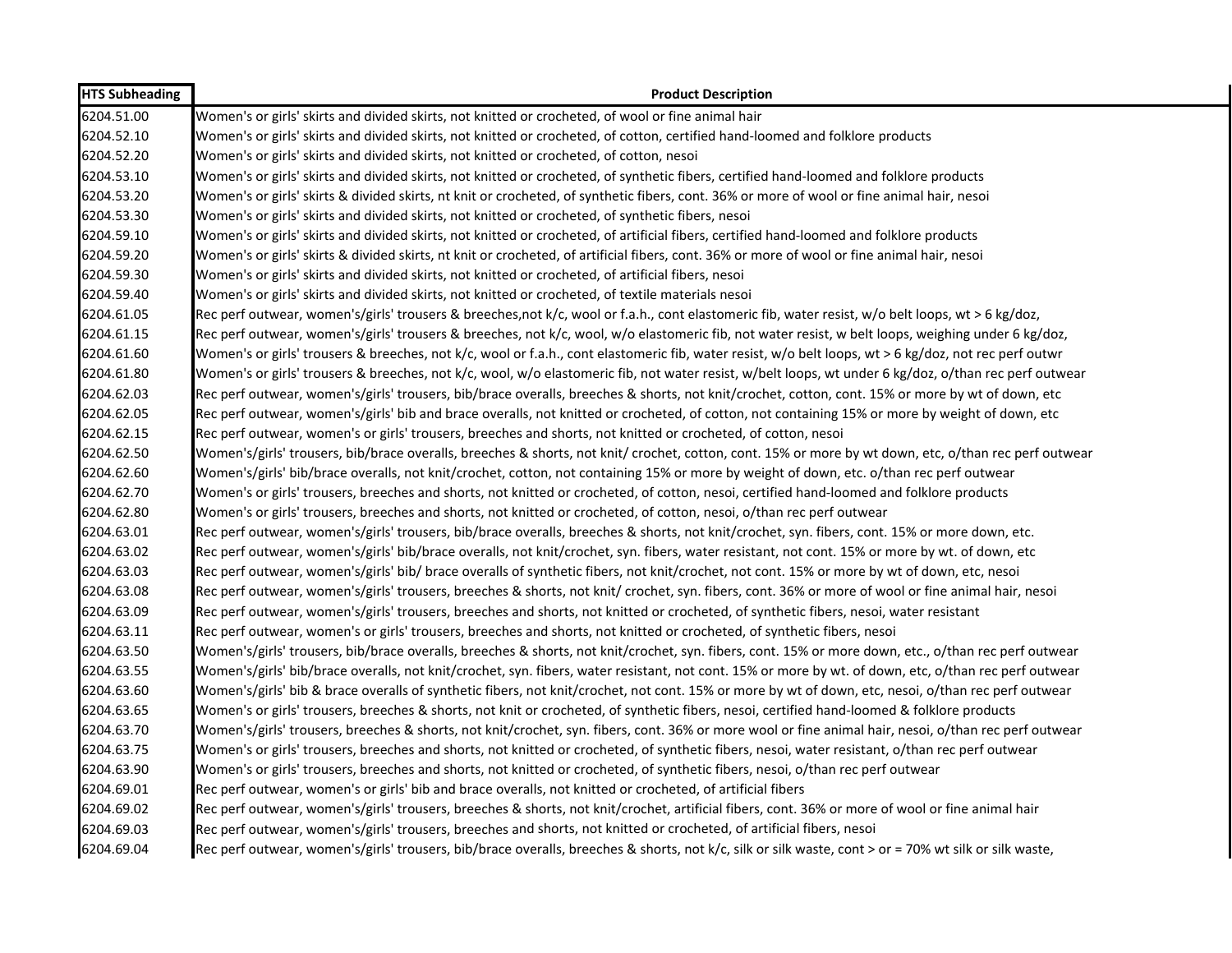| <b>HTS Subheading</b> | <b>Product Description</b>                                                                                                                             |
|-----------------------|--------------------------------------------------------------------------------------------------------------------------------------------------------|
| 6204.69.05            | Rec perf outwear, women's/girls' trousers, bib/brace overalls, breeches & shorts, not k/c, silk or silk waste, cont under 70% by wt silk/silk waste,   |
| 6204.69.06            | Rec perf outwear, women's or girls' trousers, bib and brace overalls, breeches and shorts, not knitted or crocheted, of textile materials nesoi        |
| 6204.69.15            | Women's or girls' bib and brace overalls, not knitted or crocheted, of artificial fibers, o/than rec perf outwear                                      |
| 6204.69.22            | Women's/girls' trousers, breeches & shorts, not knit/crochet, artificial fibers, cont. 36% or more wool or fine animal hair, o/than rec perf outwear   |
| 6204.69.28            | Women's or girls' trousers, breeches and shorts, not knitted or crocheted, of artificial fibers, nesoi, o/than rec perf outwear                        |
| 6204.69.45            | Women's/girls' trousers, bib/brace overalls, breeches & shorts, not k/c, silk or silk waste, cont > or = 70% wt silk, silk waste, not rec perf outwear |
| 6204.69.65            | Women's/girls' trousers, bib/brace overalls, breeches & shorts,not k/c, silk or silk waste, cont under 70% by wt silk/silk waste, not rec perf outwr   |
| 6204.69.80            | Women's/girls' trousers, bib/brace overalls, breeches & shorts, not knit/crochet, textile materials nesoi, o/than red perf outwear                     |
| 6205.20.10            | Men's or boys' shirts, not knitted or crocheted, of cotton, certified hand-loomed and folklore products                                                |
| 6205.20.20            | Men's or boys' shirts, not knitted or crocheted, of cotton, nesoi                                                                                      |
| 6205.30.10            | Men's or boys' shirts, not knitted or crocheted, of manmade fibers, certified hand-loomed and folklore products                                        |
| 6205.30.15            | Men's or boys' shirts, not knitted or crocheted, of manmade fibers, containing 36 percent or more of wool or fine animal hair, nesoi                   |
| 6205.30.20            | Men's or boys' shirts, not knitted or crocheted, of manmade fibers, nesoi                                                                              |
| 6205.90.05            | Men's or boys' shirts, not knitted or crocheted, of wool or fine animal hair, certified hand-loomed and folklore products                              |
| 6205.90.07            | Men's or boys' shirts, not knitted or crocheted, of wool or fine animal hair, nesoi                                                                    |
| 6205.90.40            | Men's or boys' shirts, not knitted or crocheted, of textile materials, nesoi                                                                           |
| 6206.10.00            | Women's or girls' blouses, shirts and shirt-blouses, not knitted or crocheted, of silk or silk waste                                                   |
| 6206.20.10            | Women's or girls' blouses and shirts, not knitted or crocheted, of wool or fine animal hair, certified hand-loomed and folklore products               |
| 6206.20.20            | Women's or girls' blouses & shirts, not knitted or crocheted, of wool or fine animal hair, containing 30% or more of silk/silk waste, nesoi            |
| 6206.20.30            | Women's or girls' blouses and shirts, not knitted or crocheted, of wool or fine animal hair, nesoi                                                     |
| 6206.30.10            | Women's or girls' blouses and shirts, not knitted or crocheted, of cotton, certified hand-loomed and folklore products                                 |
| 6206.30.20            | Women's or girls' blouses and shirts, not knitted or crocheted, of cotton, containing 36 percent or more of flax fibers, nesoi                         |
| 6206.30.30            | Women's or girls' blouses and shirts, not knitted or crocheted, of cotton, nesoi                                                                       |
| 6206.40.10            | Women's or girls' blouses and shirts, not knitted or crocheted, of manmade fibers, certified hand-loomed and folklore products                         |
| 6206.40.20            | Women's or girls' blouses and shirts, not knitted or crocheted, of manmade fibers, containing 30 percent or more of silk/silk waste, nesoi             |
| 6206.40.25            | Women's or girls' blouses, shirts and shirt-blouses, not knitted or crocheted, of manmade fibers, containing 36% or more of wool, nesoi                |
| 6206.40.30            | Women's or girls' blouses and shirts, not knitted or crocheted, of manmade fibers, nesoi                                                               |
| 6206.90.00            | Women's or girls' blouses, shirts and shirt-blouses, not knitted or crocheted, of textile materials nesoi                                              |
| 6207.11.00            | Men's or boys' underpants and briefs, not knitted or crocheted, of cotton                                                                              |
| 6207.19.10            | Men's or boys' underpants and briefs, of textile mats(except cotton), cont 70% or more wt of silk or silk waste, not knitted/crocheted                 |
| 6207.19.90            | Men's or boys' underpants and briefs, of textile mats(except cotton), cont under 70% by wt of silk or silk waste, not knitted/crocheted                |
| 6207.21.00            | Men's or boys' nightshirts and pajamas, not knitted or crocheted, of cotton                                                                            |
| 6207.22.00            | Men's or boys' nightshirts and pajamas, not knitted or crocheted, of man-made fibers                                                                   |
| 6207.29.10            | Men's or boys' nightshirts and pajamas, of textile materials(except cotton or mmf), cont 70% or more by wt of silk or silk waste, not k/c              |
| 6207.29.90            | Men's or boys' nightshirts and pajamas, of textile materials(except cotton or mmf), cont under 70% by weight of silk or silk waste, not k/c            |
| 6207.91.10            | Men's or boys' bathrobes, dressing gowns and similar articles, not knitted or crocheted, of cotton                                                     |
| 6207.91.30            | Men's or boys' singlets and other undershirts, not knitted or crocheted, of cotton                                                                     |
| 6207.99.20            | Men's or boys' bathrobes, dressing gowns and similar articles, not knitted or crocheted, of wool or fine animal hair                                   |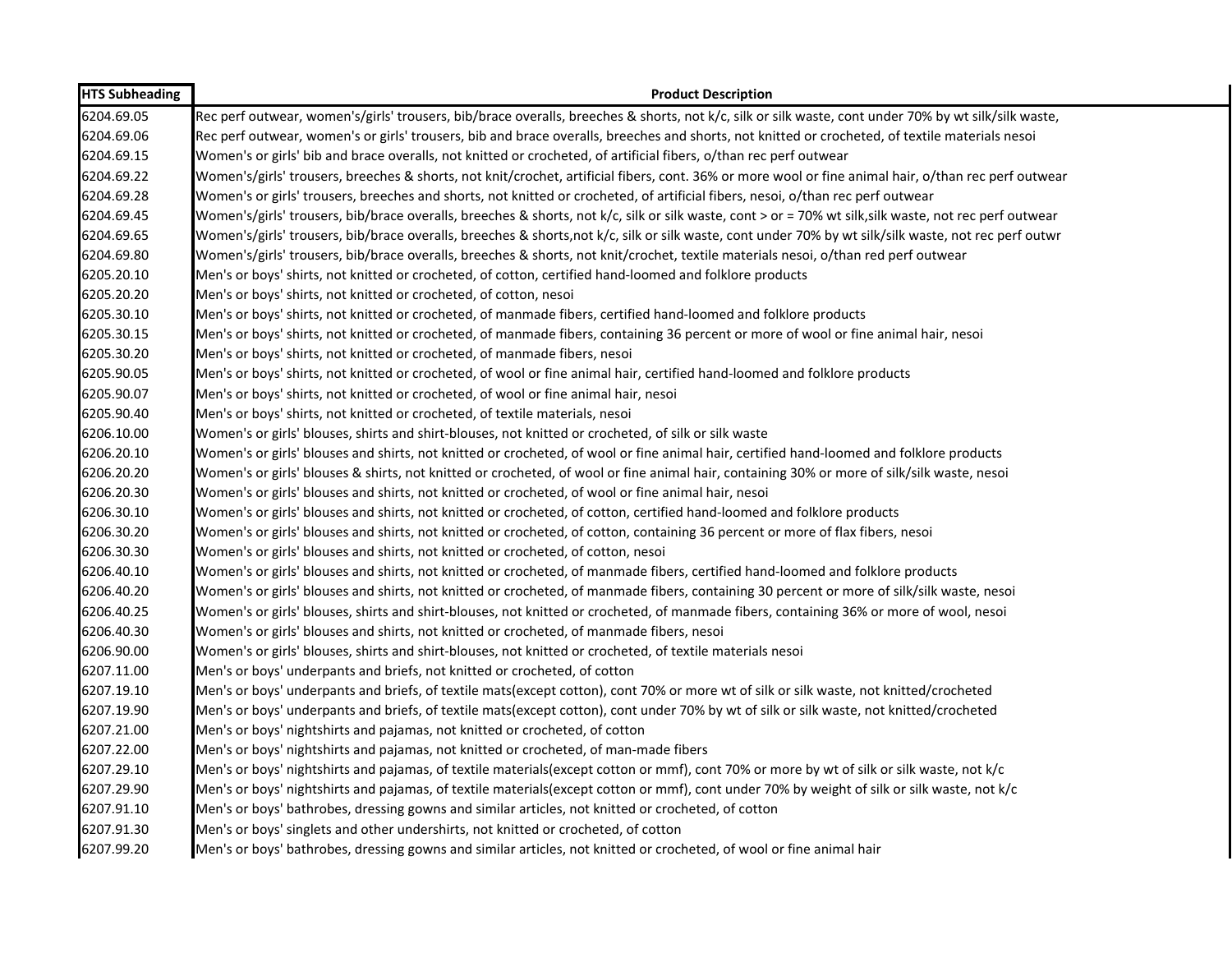| <b>HTS Subheading</b> | <b>Product Description</b>                                                                                                                         |
|-----------------------|----------------------------------------------------------------------------------------------------------------------------------------------------|
| 6207.99.40            | Men's or boys' singlets and other undershirts, not knitted or crocheted, of wool or fine animal hair                                               |
| 6207.99.70            | Men's or boys' undershirts, bathrobes, & sim art, cont 70% or more by wt of silk or silk waste, not knitted or crocheted                           |
| 6207.99.85            | Men's or boys' singlets and other undershirts, not knitted or crocheted, of man-made fibers, nesoi                                                 |
| 6208.11.00            | Women's or girls' slips and petticoats, not knitted or crocheted, of man-made fibers                                                               |
| 6208.19.20            | Women's or girls' slips and petticoats, not knitted or crocheted, of cotton                                                                        |
| 6208.19.50            | Women's or girls' slips and petticoats, of textile materials (except mmf or cotton), cont 70% or more by wt of silk or silk waste, not k/c         |
| 6208.19.90            | Women's or girls' slips and petticoats, of textile materials (except mmf or cotton), cont under 70% by weight of silk or silk waste, not k/c       |
| 6208.21.00            | Women's or girls' nightdresses and pajamas, not knitted or crocheted, of cotton                                                                    |
| 6208.22.00            | Women's or girls' nightdresses and pajamas, not knitted or crocheted, of man-made fibers                                                           |
| 6208.29.10            | Women's or girls' nightdresses and pajamas, of textile materials(except cotton or mmf), cont > or = 70% by wt of silk or silk waste, not k/c       |
| 6208.29.90            | Women's or girls' nightdresses and pajamas, of textile materials(except cotton or mmf), cont under 70% by wt of silk or silk waste, not k/c        |
| 6208.91.10            | Women's or girls' bathrobes, dressing gowns and similar articles, not knitted or crocheted, of cotton                                              |
| 6208.91.30            | Women's or girls' undershirts and underpants, not knitted or crocheted, of cotton                                                                  |
| 6208.92.00            | Women's or girls' singlets & other undershirts, briefs, panties, bathrobes & similar articles, not knitted or crocheted, of man-made fibers        |
| 6208.99.20            | Women's or girls' undershirts, underpants, bathrobes & like articles, not knitted or crocheted, of wool or fine animal hair                        |
| 6208.99.30            | Women's or girls' singlet & other undershirt, briefs, panties, negligees, dressing gowns & sim art, of silk, con > or = 70% wt silk, not k/c       |
| 6208.99.50            | Women's or girls' singlets & other undershirts, briefs, panties, negligees, dressing gowns & sim art, of silk, con < 70% wt silk, not k/c          |
| 6208.99.80            | Women's or girls' undershirts, underpants, bathrobes & like articles, not knitted or crocheted, of textile materials nesoi                         |
| 6209.20.10            | Babies' dresses, not knitted or crocheted, of cotton                                                                                               |
| 6209.20.20            | Babies' blouses and shirts, except those imported as parts of sets, not knitted or crocheted, of cotton                                            |
| 6209.20.30            | Babies' trousers, breeches and shorts, except those imported as parts of sets, not knitted or crocheted, of cotton                                 |
| 6209.20.50            | Babies' garments & clothing acc. nesoi, of cotton, incl. sunsuits & sim app, sets & parts of sets, & diapers, not knitted or crocheted             |
| 6209.30.10            | Babies' blouses and shirts, except those imported as parts of sets, not knitted or crocheted, of synthetic fibers                                  |
| 6209.30.20            | Babies' trousers, breeches and shorts, except those imported as parts of sets, not knitted or crocheted, of synthetic fibers                       |
| 6209.30.30            | Babies' garments and clothing accessories, not knitted or crocheted, nesoi, of synthetic fibers                                                    |
| 6209.90.05            | Babies' garments and clothing accessories, not knitted or crocheted, of wool or fine animal hair                                                   |
| 6209.90.10            | Babies' blouses and shirts, except those imported as parts of sets, not knitted or crocheted, of artificial fibers                                 |
| 6209.90.20            | Babies' trousers, breeches and shorts, except those imported as parts of sets, not knitted or crocheted, of artificial fibers                      |
| 6209.90.30            | Babies' garments and clothing accessories, not knitted or crocheted, nesoi, of artificial fibers                                                   |
| 6209.90.50            | Babies' garments and clothing accessories, of text mats(except wool, cotton or mmf), cont 70% or more by wt of silk or silk waste, not k/c         |
| 6209.90.90            | Babies' garments and clothing accessories, of textile mats(except wool, cotton or mmf), cont under 70% by wt of silk or silk waste, not k/c        |
| 6210.10.50            | Nonwoven dispos apparel designed for hosps, clinics, labs or cont area use, made up of fab of 5602/5603, n/formed or lined w paper, not k/c        |
| 6210.20.50            | Men's or boys' overcoats/carcoats/capes/etc. of mmf, other than with outer sur. impreg/coated/etc. w/ rub/plast, n knitted/crocheted               |
| 6210.20.90            | Men's or boys' overcoats/carcoats/capes/etc. of tx mat(excl mmf), other than with outer sur. impreg/coated/etc. w/ rub/plast, n k/c                |
| 6210.30.50            | Women's or girls' overcoats/carcoats/capes/etc. of mmf, other than with outer sur. impreg/coated/etc. w/rub/plast, n k/c                           |
| 6210.30.70            | Women's or girls' overcoats/carcoats/capes/etc. of tx mat(excl mmf), fabric impreg/coated w/rub/plast completely obscuring fab, n k/c              |
| 6210.30.90            | Women's or girls' overcoats/carcoats/capes/etc. of tx mat(excl mmf), other than with outer sur. impreg/coated etc. w/rub/plast, n k/c              |
| 6210.40.15            | Rec perf outwear, men's/boys' garm, nesoi, of fab 5903/5906/5907, not k/c, mmf, w/out sur. impreg/coatd/etc. w/rub/plast completely obscuring fab, |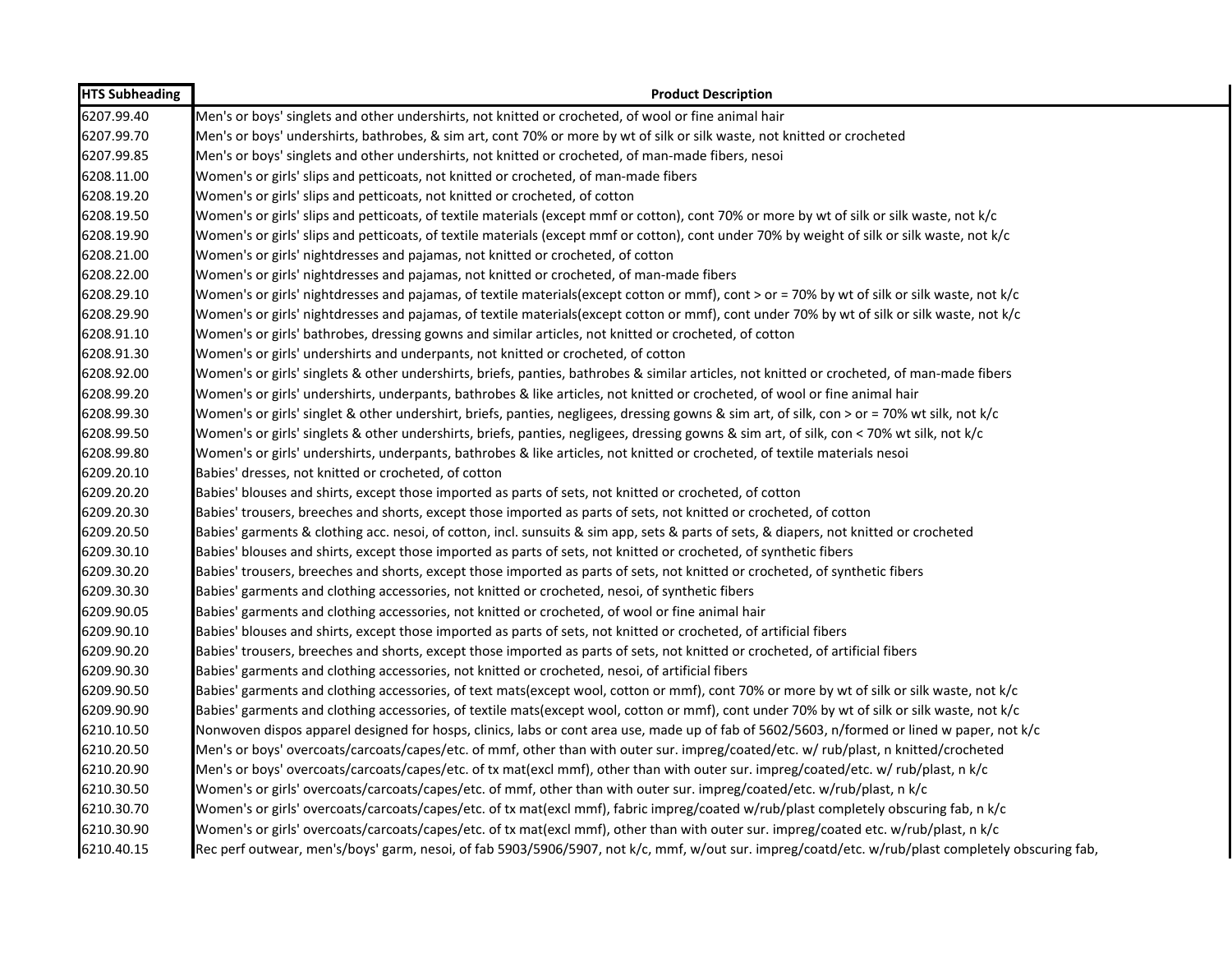| <b>HTS Subheading</b> | <b>Product Description</b>                                                                                                                            |
|-----------------------|-------------------------------------------------------------------------------------------------------------------------------------------------------|
| 6210.40.25            | Rec perf outwear, men's/boys' garm, nesoi, of fab of 5903/5906/5907, not k/c, mmf, o/than w/outer sur. impreg/coated/etc. w/rub/plast,                |
| 6210.40.28            | Rec perf outwear, men's/boys' garm, nesoi, fab of 5903/5906/5907, not k/c, tex mat (excl mmf), w/out sur. impreg/etc. w/rub/plast compl obscuring fab |
| 6210.40.29            | Rec perf outwear, men's or boys' garm, nesoi, of fab of 5903/5906/5907, not k/c, tex mat (excl mmf), w/out sur. impreg/etc. w/rub/plast               |
| 6210.40.55            | Men's or boys' garm, nesoi, of fab of 5903/5906/5907, not k/c, mmf, o/than w/outer sur. impreg/coated/etc. w/rub/plast, o/than rec perf outwear       |
| 6210.40.75            | Men's/boys' garm, nesoi, fab of 5903/5906/5907, n k/c, tex mat (excl mmf), w/oute sur. impreg/etc. w/rub/plast compl obscuring fab,not rec perf outwr |
| 6210.40.80            | Men's or boys' garm, nesoi, of fab of 5903/5906/5907, not k/c, tex mat (excl mmf), w/out sur. impreg/etc. w/rub/plast, o/than rec perf outwear        |
| 6210.50.05            | Rec perf outwear, women's/girls' garm, nesoi, fab of 5903/5906/5907,not k/c, mmf, o/than w/out sur. impreg/etc. w/rub/plast                           |
| 6210.50.22            | Rec perf outwear, wom's/girls' garm, nesoi, fab of 5903/5906/5907, n k/c, tex mat (excpt mmf), o/than w/out sur. impreg/coated w/rub/plas             |
| 6210.50.55            | Women's or girls' garm, nesoi, of fab of 5903/5906/5907, n k/c, of mmf, other than w/outer sur. impreg/etc. w/rub/plast, o/than rec perf outwear      |
| 6210.50.75            | Wom's/girls' garm, nesoi, fab of 5903/5906/5907, n k/c, of tex mat (excl mmf), w/o sur. impreg/etc. w/rub/plast comp obscur fab, not rec perf outwear |
| 6210.50.80            | Wom's/girls' garm, nesoi, fab of 5903/5906/5907, not k/c, tex mat(except mmf), o/than w/out sur. impreg/coated w/rub/plas, o/than rec perf outwear    |
| 6211.11.10            | Men's or boys' swimwear, not knitted or crocheted, of man-made fibers                                                                                 |
| 6211.11.40            | Men's or boys' swimwear, of textile materials(except mmf), containing 70% or more by weight of silk or silk waste, not knit or crocheted              |
| 6211.11.80            | Men's or boys' swimwear, of textile materials(except mmf), containing under 70% by weight of silk or silk waste, not knit or crocheted                |
| 6211.12.10            | Women's or girls' swimwear, not knitted or crocheted, of man-made fibers                                                                              |
| 6211.12.40            | Women's or girls' swimwear, of textile materials(except mmf), containing 70% or more by weight of silk or silk waste, not knit or crocheted           |
| 6211.12.80            | Women's or girls' swimwear, of textile materials(except mmf), containing under 70% by weight of silk or silk waste, not knit or crocheted             |
| 6211.20.04            | Anoraks, windbreakers and similar articles imported as parts of ski-suits, con 15% or more by wt of down & waterfowl plumage, etc, not k/c            |
| 6211.20.08            | Anoraks, windbreakers and similar articles imported as parts of ski-suits, con under 15% by wt of down & waterfowl plumage, etc, not k/c              |
| 6211.20.15            | Men's or boys' ski-suits, not knitted or crocheted, water resistant, not containing 15% or more by weight of down, etc                                |
| 6211.20.24            | Men's or boys' anoraks, windbreakers and sim art impted as pts of ski-suits, of wool, con < 15% wt of down etc, not water resist, not k/c             |
| 6211.20.28            | Men's or boys' anoraks, etc. imported as parts of ski-suits, of tx mats(except wool), con 15% wt of down etc, not water resist, not k/c               |
| 6211.20.34            | Men's or boys' trousers and breeches imported as parts of ski-suits, of wool, con under 15% by wt of down etc., not water resist, not k/c             |
| 6211.20.38            | Men's or boys' trousers & breeches imported as pts of ski-suits, of tx mat(except wool), con 15% wt down etc, not water resist, not k/c               |
| 6211.20.44            | Men's or boys' ski-suits nesoi, of wool or fine animal hair, con under 15% wt down etc, not water resist, not knitted/crocheted                       |
| 6211.20.54            | Women's or girls' anoraks, windbreakers and sim art impted as pts of ski-suits, of wool, con 15% wt down etc, not water resist, not k/c               |
| 6211.20.64            | Women's or girls' trousers and breeches imported as parts of ski-suits, of wool, cont under 15% by wt of down etc, not water resist, not k/c          |
| 6211.20.68            | Women's or girls' trousers & breeches imp as pts of ski-suits, of tx mats(except wool), con < 15% wt of down etc, not wat resist, not k/c             |
| 6211.20.74            | Women's or girls' ski-suits nesoi, of wool or fine animal hair, con under 15% by wt of down etc, not water resistant, not knit or crocheted           |
| 6211.20.78            | Women's or girls' ski-suits nesoi, of tx mats(except wool), con under 15% by weight of down etc, not water resistant, not knit or crocheted           |
| 6211.32.50            | Rec pref outwear, men's or boys' track suits or other garments nesoi, not knitted or crocheted, of cotton                                             |
| 6211.32.90            | Men's or boys' track suits or other garments nesoi, not knitted or crocheted, of cotton, o/than rec perf outwear                                      |
| 6211.33.50            | Rec perf outwear, men's or boys' track suits or other garments nesoi, not knitted or crocheted, of man-made fibers                                    |
| 6211.33.90            | Men's or boys' track suits or other garments nesoi, not knitted or crocheted, of man-made fibers, o/than rec perf outwear                             |
| 6211.39.03            | Rec perf outwear, men's or boys' track suits or other garments nesoi, not knitted or crocheted, of wool or fine animal hair                           |
| 6211.39.07            | Rec pref outwear, men's/boys' garments(excl swimwear or ski-suits), nesoi, not k/c, tex mat (not wool, cotton,mmf), cont 70% or more wt of silk       |
| 6211.39.15            | Rec perf outwear, men's/boys' garments (excl swimwr or ski-suits), nesoi, not k/c, tex mat (not wool, cotton, mmf), cont under 70% by wt of silk      |
| 6211.39.30            | Men's or boys' track suits or other garments nesoi, not knitted or crocheted, of wool or fine animal hair, o/than rec perf outwear                    |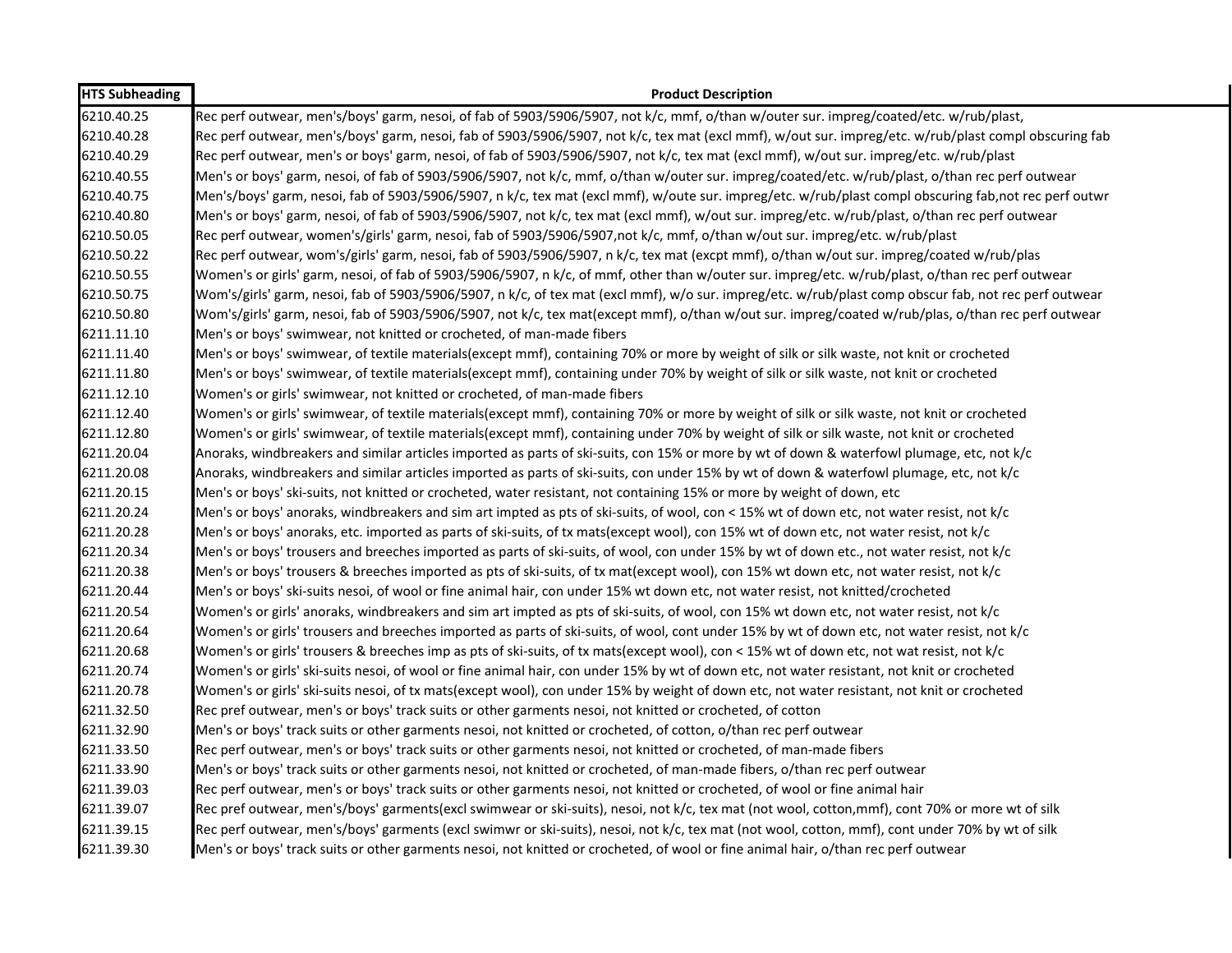| <b>HTS Subheading</b> | <b>Product Description</b>                                                                                                                            |
|-----------------------|-------------------------------------------------------------------------------------------------------------------------------------------------------|
| 6211.39.60            | Men's/boys' garments (excl swimwr or ski-suits), nesoi, not k/c, tex mat (not wool, cotton or mmf), cont 70% or more wt of silk, not rec perf outwear |
| 6211.39.80            | Men's/boys' garments (excl swimwr or ski-suits), nesoi, not k/c, tex mat (not wool, cotton, mmf), cont under 70% by wt of silk, not rec perf outwear  |
| 6211.42.05            | Rec perf outwear, women's or girls' track suits or other garments nesoi, not knitted or crocheted, of cotton                                          |
| 6211.42.10            | Women's or girls' track suits or other garments nesoi, not knitted or crocheted, of cotton, o/than rec perf outwear                                   |
| 6211.43.05            | Rec perf outwear, women's or girls' track suits or other garments nesoi, not knitted or crocheted, of man-made fibers                                 |
| 6211.43.10            | Women's or girls' track suits or other garments nesoi, not knitted or crocheted, of man-made fibers, o/than rec perf outwear                          |
| 6211.49.03            | Rec perf outwear, women's/girls' garments (excl swimwr or ski-suits), nesoi, not k/c, tex mat (not wool, cotton,mmf), cont 70% or more wt of silk     |
| 6211.49.15            | Rec perf outwear, women's or girls' track suits or other garments nesoi, not knitted or crocheted, of wool or fine animal hair                        |
| 6211.49.25            | Rec pref outwear, women's/girls' garments (excl swimwr or ski-suits), nesoi, not k/c, tex mat (not wool, cotton,mmf), cont under 70% by wt of silk    |
| 6211.49.50            | Women's/girls' garms (excl swimwr or ski-suits), nesoi, not k/c, tex mat (not wool, cotton, mmf), cont 70% or more wt of silk,o/than rec perf outwear |
| 6211.49.60            | Women's or girls' track suits or other garments nesoi, not knitted or crocheted, of wool or fine animal hair, o/than rec perf outwear                 |
| 6211.49.80            | Women's/girls' garm (excl swimwr or ski-suits), nesoi, not k/c, tex mat (not wool, cotton, mmf), cont under 70% by wt of silk, not rec perf outwear   |
| 6212.10.30            | Brassieres, containing lace, net or embroidery, containing 70% or more by weight of silk or silk waste, whether or not knitted or crocheted           |
| 6212.10.50            | Brassieres containing lace, net or embroidery, containing under 70% by weight of silk or silk waste, whether or not knitted or crocheted              |
| 6212.10.70            | Brassieres, not containing lace, net or embroidery, containing 70% or more by wt of silk or silk waste, whether or not knitted or crocheted           |
| 6212.10.90            | Brassieres, not containing lace, net or embroidery, containing under 70% by wt of silk or silk waste, whether or not knitted or crocheted             |
| 6212.20.00            | Girdles and panty-girdles                                                                                                                             |
| 6212.30.00            | Corsets                                                                                                                                               |
| 6212.90.00            | Braces, suspenders, garters and similar articles and parts thereof                                                                                    |
| 6213.20.20            | Handkerchiefs, not knitted or crocheted, of cotton, nesoi                                                                                             |
| 6213.90.05            | Handkerchiefs, not knitted or crocheted, containing 70% or more by weight of silk or silk waste                                                       |
| 6213.90.07            | Handkerchiefs, of silk or silk waste, containing less than 70 percent by weight of silk or silk waste                                                 |
| 6213.90.20            | Handkerchiefs, not knitted or crocheted, of textile materials, nesoi                                                                                  |
| 6214.10.10            | Shawls, scarves, mufflers, mantillas, veils and the like, not knitted or crocheted, containing 70% or more silk or silk waste                         |
| 6214.10.20            | Shawls, scarves, mufflers, mantillas, veils and the like, not knitted or crocheted, containing less than 70% silk or silk waste                       |
| 6214.20.00            | Shawls, scarves, mufflers, mantillas, veils and the like, not knitted or crocheted, of wool or fine animal hair                                       |
| 6214.40.00            | Shawls, scarves, mufflers, mantillas, veils and the like, not knitted or crocheted, of artificial fibers                                              |
| 6214.90.00            | Shawls, scarves, mufflers, mantillas, veils and the like, not knitted or crocheted, of textile materials nesoi                                        |
| 6215.10.00            | Ties, bow ties and cravats, not knitted or crocheted, of silk or silk waste                                                                           |
| 6216.00.05            | Ice hockey and field hockey gloves, not knitted or crocheted, impregnated, coated or covered with plastics or rubber                                  |
| 6216.00.08            | Gloves, mittens & mitts, for sports, including ski & snowmobile gloves, etc., not knitted/crocheted, impreg. or cov. with plastic/rubber              |
| 6216.00.17            | Gloves etc. (excl. for sports), not k/c, impreg. etc. with plas/rub, w/o four., cut & sewn, of veg. fibers, cont. <50% by wt. plas./rubber            |
| 6216.00.19            | Gloves, mittens and mitts(excl sports), w/o four, impreg etc, cut & sewn from pre-exist impreg fab, of non-veg fib, con > 50% wt plas/rub             |
| 6216.00.24            | Gloves, mittens and mitts(excl sports), w/o four, impreg etc, not cut & sewn from pre-exist fab, con 50% or more wt cotton/mmf, not k/c               |
| 6216.00.26            | Gloves, mittens and mitts(excl sports), w/o four, impreg etc, not cut & sewn from pre-exist fab, con under 50% wt cotton or mmf, not k/c              |
| 6216.00.29            | Gloves, mittens and mitts(excl sports), impreg, etc., with fourchettes, cont 50% or more by wt of coton, mmf or combo thereof, not knit/croc          |
| 6216.00.31            | Gloves, mittens and mitts(excl sports), impreg, etc., with fourchettes, cont under 50% by wt of coton, mmf or combo thereof, not knit/croc            |
| 6216.00.33            | Ice hockey and field hockey gloves, not knitted or crocheted, of cotton, not impregnated, coated or covered with plastics or rubber                   |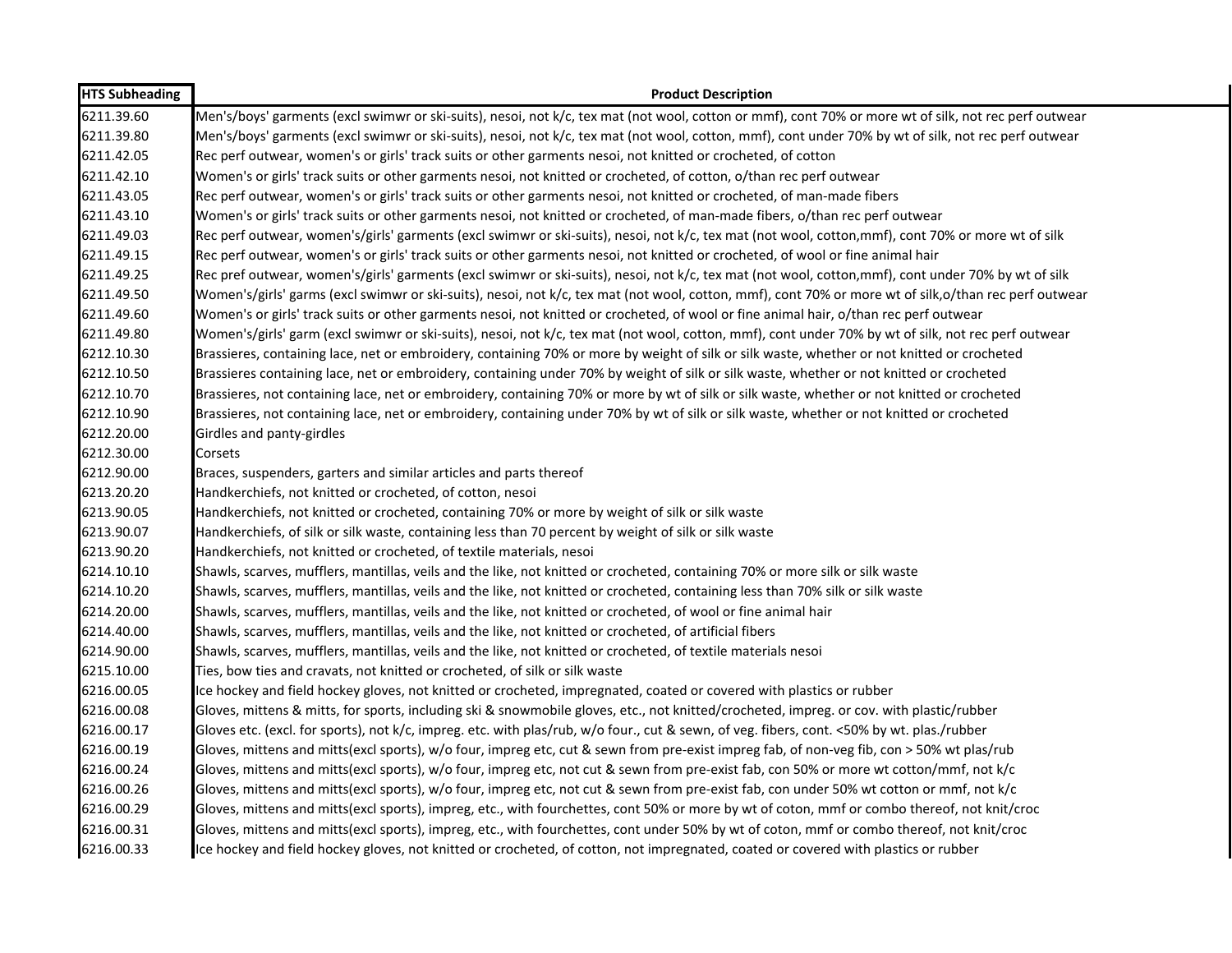| <b>HTS Subheading</b> | <b>Product Description</b>                                                                                                                    |
|-----------------------|-----------------------------------------------------------------------------------------------------------------------------------------------|
| 6216.00.38            | Gloves, mittens & mitts (excl. for sports), not impregnated, coated or covered with plastics or rubber, of cotton, without fourchettes        |
| 6216.00.41            | Gloves, mittens & mitts (excl. for sports), not impregnated, coated or covered with plastics or rubber, of cotton, with fourchettes           |
| 6216.00.43            | Ice hockey and field hockey gloves, not knitted or crocheted, of man-made fibers, not impregnated etc. with plastics or rubber                |
| 6216.00.46            | Gloves, mittens & mitts, for sports use, inch ski & snowmobile, of man-made fibers, not impregnated/coated with plastics or rubber            |
| 6216.00.54            | Gloves, mittens & mitts (excl. for sports), not impregnated, coated or covered with plastics or rubber, of man-made fibers, w/o fourchettes   |
| 6216.00.58            | Gloves, mittens & mitts (excl. for sports), not impregnated, coated or covered with plastics or rubber, of mmf, with fourchettes              |
| 6216.00.80            | Gloves, mittens and mitts, not knitted or crocheted, of wool or fine animal hair, nesoi                                                       |
| 6216.00.90            | Gloves, mittens and mitts, not knitted or crocheted, of textile materials nesoi                                                               |
| 6217.10.10            | Made up clothing accessories (excl those of heading 6212), containing 70% or more by weight of silk or silk waste, not knitted or crocheted   |
| 6217.10.95            | Made up clothing accessories (excl of heading 6212 or headbands, ponytail holders & like), containing < 70% wgt of silk, not knit/crochet     |
| 6217.90.10            | Parts of garments or of clothing accessories (excl those of heading 6212), containing 70% or more by weight of silk or silk waste, not k/c    |
| 6217.90.90            | Parts of garments or of clothing accessories(excl those of heading 6212), containing under 70% by weight of silk or silk waste, n/knit/croc   |
| 6301.20.00            | Blankets (other than electric blankets) and traveling rugs, of wool or fine animal hair                                                       |
| 6301.30.00            | Blankets (other than electric blankets) and traveling rugs, of cotton                                                                         |
| 6302.10.00            | Bed linen, knitted or crocheted                                                                                                               |
| 6302.21.30            | Bed linen, not knitted or crocheted, printed, of cotton, cont any embroidery, lace, braid, edging, trimming, piping or applique work, napped  |
| 6302.21.50            | Bed linen, not knit or crocheted, printed, of cotton, cont any embroidery, lace, braid, edging, trimming, piping or applique work, n/napped   |
| 6302.21.70            | Bed linen, not knit or crocheted, printed, of cotton, not cont any embroidery, lace,braid, edging, trimming, piping or applique work, napped  |
| 6302.21.90            | Bed linen, not knit or croc, printed, of cotton, not cont any embroidery, lace, braid, edging, trimming, piping or applique work, not napped  |
| 6302.29.00            | Bed linen, not knitted or crocheted, printed, of textile materials nesoi                                                                      |
| 6302.31.30            | Bed linen, not knit/croc, not printed, of cotton, cont any embroidery, lace, braid, edging, trimming, piping or applique work, napped         |
| 6302.31.50            | Bed linen, not knit/croc, not printed, of cotton, cont any embroidery, lace, braid, edging, trimming, piping or applique work, not napped     |
| 6302.31.70            | Bed linen, not knit/croc, not printed, of cotton, not cont any embroidery, lace, braid, edging, trimming, piping or applique work, napped     |
| 6302.31.90            | Bed linen, not knit/croc, not printed, of cotton, not cont any embroidery, lace, braid, edging, trimming, piping or applique work, not napped |
| 6302.39.00            | Bed linen, not knitted or crocheted, not printed, of textile materials nesoi                                                                  |
| 6302.40.10            | Table linen, knitted or crocheted, of vegetable fiber (except of cotton)                                                                      |
| 6302.40.20            | Table linen, knitted or crocheted, nesoi                                                                                                      |
| 6302.51.20            | Plain woven tablecloths and napkins, not knitted or crocheted, of cotton                                                                      |
| 6302.51.30            | Tablecloths and napkins, other than plain woven or damask, not knitted or crocheted, of cotton                                                |
| 6302.51.40            | Table linen, other than tablecloths and napkins, not knitted or crocheted, of cotton, nesoi                                                   |
| 6302.53.00            | Table linen of man-made fibers, not knitted or crocheted                                                                                      |
| 6302.59.10            | Tablecloths and napkins of flax, not knitted or crocheted                                                                                     |
| 6302.59.20            | Table linen of flax, other than tablecloths and napkins, not knitted or crocheted                                                             |
| 6302.59.30            | Table linen, of textile materials other than of cotton, flax or man-made fibers, not knitted or crocheted                                     |
| 6302.60.00            | Toilet linen and kitchen linen, of terry toweling or similar terry fabrics, of cotton                                                         |
| 6302.91.00            | Toilet and kitchen linen, other than terry toweling or similar terry fabrics of cotton                                                        |
| 6302.99.10            | Toilet and kitchen linen of textile materials nesoi, containing 85% or more by weight of silk or silk waste                                   |
| 6302.99.15            | Toilet and kitchen linen of flax                                                                                                              |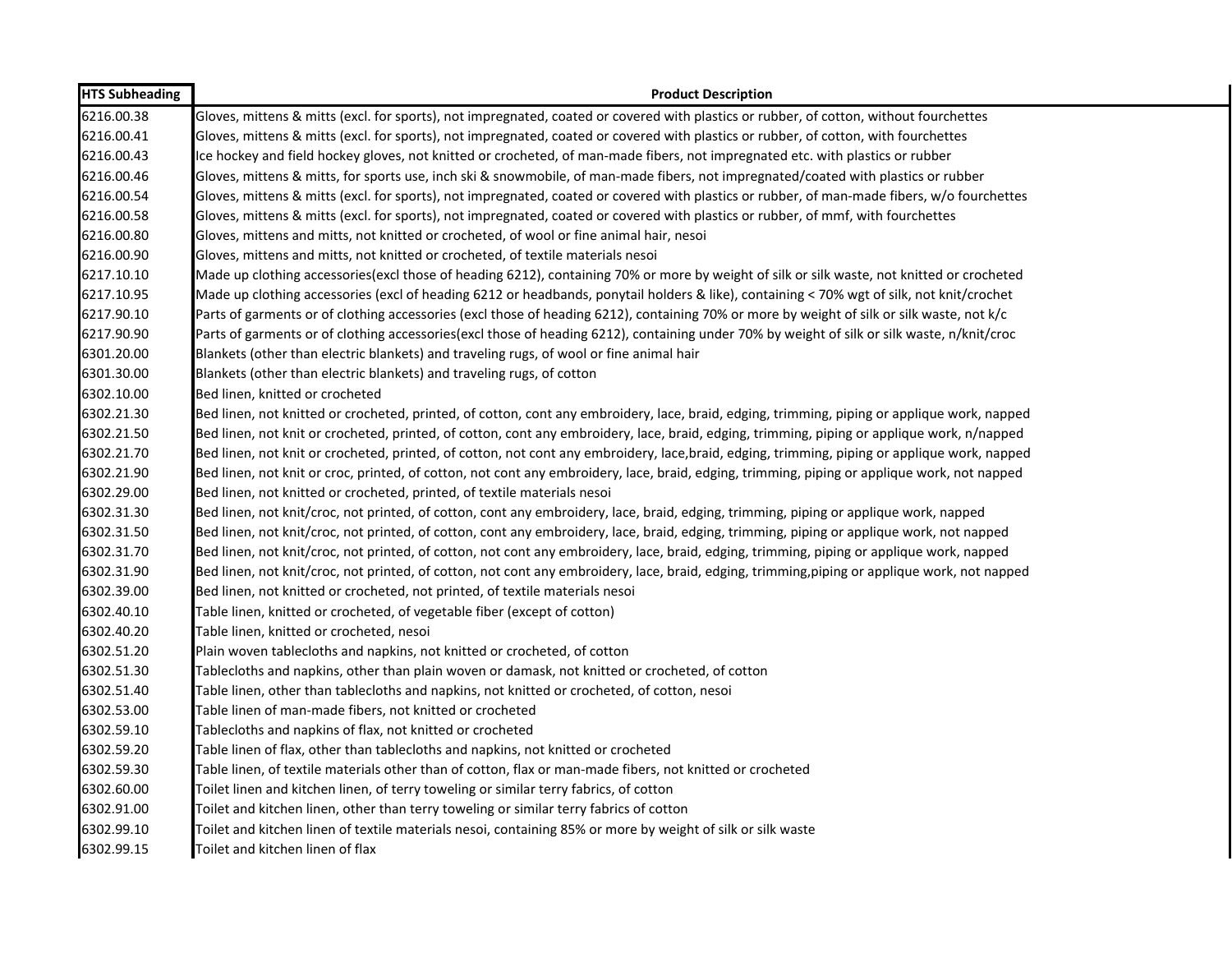| <b>HTS Subheading</b> | <b>Product Description</b>                                                                                                                     |
|-----------------------|------------------------------------------------------------------------------------------------------------------------------------------------|
| 6302.99.20            | Toilet and kitchen linen of textile materials nesoi, containing less than 85% by weight of silk or silk waste                                  |
| 6303.12.00            | Curtains (including drapes), interior blinds and valances of synthetic fibers, knitted or crocheted                                            |
| 6303.19.11            | Curtains (including drapes), interior blinds and valances of cotton, knitted or crocheted                                                      |
| 6303.19.21            | Curtains (including drapes), interior blinds and valances of textile materials other than of cotton or synthetic fibers, knitted or crocheted  |
| 6303.91.00            | Curtains (including drapes), interior blinds and valances of cotton, not knitted or crocheted                                                  |
| 6303.92.20            | Curtains (including drapes), interior blinds and valances, nesoi, of synthetic fibers, not knitted or crocheted                                |
| 6303.99.00            | Curtains (including drapes), interior blinds, valances of textile materials other than of cotton or of synthetic fibers, not knitted/crocheted |
| 6304.11.10            | Bedspreads of cotton, knitted or crocheted, excluding those of heading 9404                                                                    |
| 6304.19.05            | Bedspreads, not knitted or crocheted, of cotton, containing any embroidery, lace, etc.                                                         |
| 6304.19.10            | Bedspreads, not knitted or crocheted, of cotton, nesoi                                                                                         |
| 6304.19.30            | Bedspreads, not knitted or crocheted, other than those of cotton or man-made fibers, excluding those of heading 9404                           |
| 6304.20.00            | Bed nets made from warp knit fabrics, impregneted or coated with chemicals specified in subheading note 1 to this chapter                      |
| 6304.91.01            | Furnishing articles, excluding those of heading 9404 and other than bedspreads and bed nets, knitted or crocheted                              |
| 6304.92.00            | Furnishing articles (excluding those of heading 9404 and other than bedspreads) not knitted or crocheted, of cotton                            |
| 6304.99.10            | Wall hangings, not knitted or crocheted, of wool or fine animal hair, the foregoing certified hand-loomed and folklore products                |
| 6304.99.15            | Wall hangings, not knitted or crocheted, of wool or fine animal hair, nesoi                                                                    |
| 6304.99.25            | Wall hangings of jute, excluding those of heading 9404                                                                                         |
| 6304.99.35            | Furnishing articles (excl. those of heading 9404 and other than bedspreads and jute wall hangings) of veg. fibers (excl. cotton), not k/c      |
| 6304.99.40            | Certified hand-loomed and folklore pillow covers of wool or fine animal hair, not knitted or crocheted                                         |
| 6304.99.60            | Furnishing articles (excluding those of heading 9404 and other than bedspreads) not knitted or crocheted, of textile materials, nesoi          |
| 6305.10.00            | Sacks and bags of a kind used for the packing of goods, of jute or of other textile bast fibers of heading 5303                                |
| 6305.20.00            | Sacks and bags of a kind used for the packing of goods, of cotton                                                                              |
| 6305.32.00            | Flexible intermed. bulk containers of a kind used for packing goods, of man-made textile materials                                             |
| 6305.33.00            | Other sacks/bags for packing goods, of mm tex.mat.(not flex.intermed.bulk containers), of polyethylene or polypro. strip or the like           |
| 6305.39.00            | Sacks and bags of a kind used for the packing of goods, of man-made textile materials, nesoi                                                   |
| 6305.90.00            | Sacks and bags of a kind used for the packing of goods, of textile materials, nesoi                                                            |
| 6306.19.11            | Tarpaulins, awnings and sunblinds, of cotton                                                                                                   |
| 6306.19.21            | Tarpaulins, awnings and sunblinds, of textile materials other than of cotton or synthetic fibers                                               |
| 6306.22.10            | Backpacking tents of synthetic fibers                                                                                                          |
| 6306.22.90            | Tents other than backpacking tents, of synthetic fibers                                                                                        |
| 6306.30.00            | Sails of textile materials                                                                                                                     |
| 6306.40.41            | Pneumatic mattresses of cotton                                                                                                                 |
| 6306.40.49            | Pneumatic mattresses of textile materials other than of cotton                                                                                 |
| 6307.10.10            | Dustcloths, mop cloths and polishing cloths, of cotton                                                                                         |
| 6307.10.20            | Floor cloths, dishcloths and similar cleaning cloths of textile materials (except dustcloths, mops cloths and polishing cloths of cotton)      |
| 6307.90.30            | Made-up labels of textile materials                                                                                                            |
| 6307.90.40            | Cords and tassels of textile materials                                                                                                         |
| 6307.90.50            | Corset lacings, footwear lacings or similar lacings of textile materials                                                                       |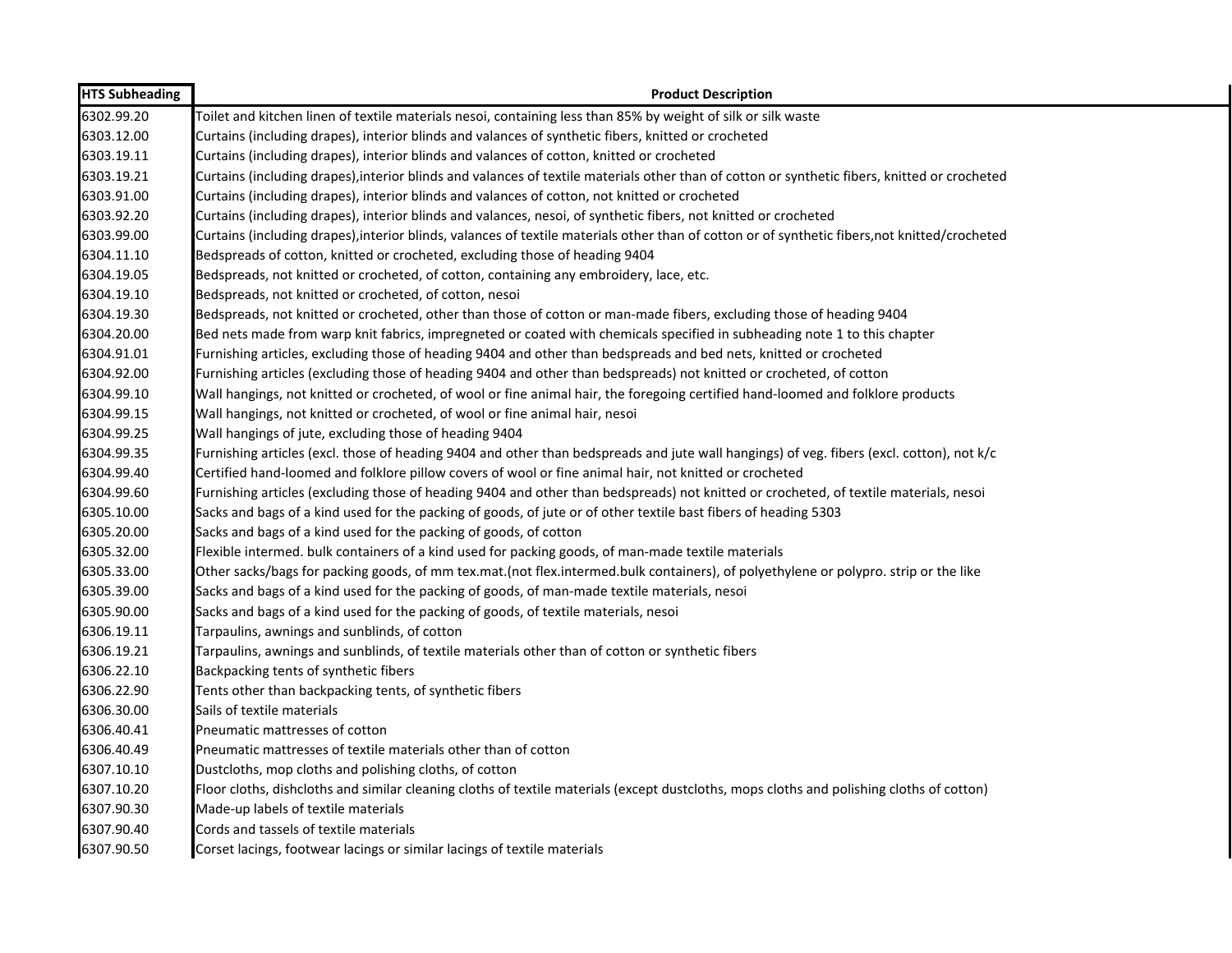| <b>HTS Subheading</b> | <b>Product Description</b>                                                                                                                     |
|-----------------------|------------------------------------------------------------------------------------------------------------------------------------------------|
| 6307.90.60            | Surgical drapes of fabric formed on a base of paper or covered or lined with paper                                                             |
| 6307.90.68            | Surgical drapes of spunlaced or bonded fiber fabric disposable surgical drapes of man-made fibers                                              |
| 6307.90.72            | Surgical drapes, nesoi, not spunlaced or bonded fiber fabric                                                                                   |
| 6307.90.85            | Wall banners, of man-made fibers                                                                                                               |
| 6307.90.98            | National flags and other made-up articles of textile materials, nesoi                                                                          |
| 6308.00.00            | Needlecraft sets for making up into rugs, etc., consist of woven fabric and yarn, whether/not w/accessories, put up packings for retail sale   |
| 6309.00.00            | Worn clothing and other worn articles                                                                                                          |
| 6310.10.10            | Used or new rags, scrap and worn out articles of twine, cordage, rope or cables, of wool or fine animal hair, sorted                           |
| 6310.10.20            | Used or new rags, scrap and worn out articles of twine, cordage, rope or cables, of textile materials nesoi, sorted                            |
| 6310.90.10            | Used or new rags, scrap and worn out articles of twine, cordage, rope or cables, of wool or fine animal hair, not sorted                       |
| 6310.90.20            | Used or new rags, scrap and worn out articles of twine, cordage, rope or cables, of textile materials nesoi, not sorted                        |
| 6401.10.00            | Waterproof footwear, not mechanically assembled, w/outer soles & uppers of rubber or plastics, w/metal toecap                                  |
| 6401.92.30            | Waterproof ski boots & snowboard boots, not mechanically asmbld., w/outer sole and uppers of rubb. or plast., cover/ankle but not knee         |
| 6401.92.90            | Waterproof footwear, not mechanically asmbld., w/outer soles and upper of rubber or plastics, nesoi, covering ankle but not knee               |
| 6401.99.30            | Waterproof protect, footwear, not mechanically asmbld., w/outer soles and uppers of rubber or plastics, not cover ankle, w/o closures          |
| 6401.99.60            | Waterproof protect, footwear, not mechanically asmbld., w/outer soles and uppers of rubber or plastics, not cover ankle, w/closures            |
| 6401.99.80            | Waterproof footwear, not mechanically asmbld, w/outer soles and 90% of ext. surf, area of uppers of rubber or plastics, not cover ankle        |
| 6402.12.00            | Ski-boots, cross-country ski footwear and snowboard boots, w/outer soles and uppers of rubber or plastics                                      |
| 6402.19.15            | Sports footwear (o/than ski fwear & golf shoes), w/outer soles of rubber or plastics & uppers >90% ext. surf, area rubber or plast.            |
| 6402.19.50            | Sports footwear w/outer soles and uppers of rubber or plastics, nesoi, valued over \$3 but not over \$6.50/pair                                |
| 6402.19.70            | Sports footwear w/outer soles and uppers of rubber or plastics, nesoi, valued over \$6.50 but not over \$12/pair                               |
| 6402.19.90            | Sports footwear w/outer soles and uppers of rubber or plastics, nesoi, valued over \$12/pair                                                   |
| 6402.91.26            | Footwear, covers ankle, w/outer soles & uppers of rubber or plastics, nesoi, w/metal toecap, not protective, valued o/\$6.50 but n/o \$12/pair |
| 6402.91.60            | Footwear w/outer soles & uppers of rubber or plastics, nesoi, covering ankle, nesoi, valued n/o \$3/pair                                       |
| 6402.91.80            | Footwear w/outer soles & uppers of rubber or plastics, nesoi, covering ankle, nesoi, valued o/\$6.50 but n/o \$12/pair                         |
| 6402.91.90            | Footwear w/outer soles & uppers of rubber or plastics, nesoi, covering ankle, nesoi, valued over \$12/pair                                     |
| 6402.99.08            | Footwear not cov. ankle,w/outer soles & uppers of rubber or plastics, nesoi, w/metal toecap, to protect against liquids, chem, weather         |
| 6402.99.21            | Footwear not cov. ankle, w/outer soles & uppers of rubber or plastics, nesoi, w/metal toecap, not protective, valued over \$12/pair            |
| 6402.99.23            | Footwear w/outer soles & uppers of rubber or plastics, nesoi, n/cov. ankle, w/ext. surf, uppers o/90% rubber/plastics, w/base of wood          |
| 6402.99.25            | Footwear w/outer soles & uppers of rubber or plastics, nesoi, n/cov. ankle, w/ext. surf, uppers o/90% rubber/plastics, w/base of cork          |
| 6402.99.27            | Sandals w/outer soles & uppers of rubber or plastics, not cov. ankle, produced in one piece by molding                                         |
| 6402.99.32            | Protective active footwear w/outer soles & uppers of rubber or plastics, not covered ankle, nesoi, valued over \$24/pair                       |
| 6402.99.33            | Footwear w/outer soles & uppers of rubber or plastics, nesoi, n/cov. ankle, nesoi, design, as protection against liquids/chemicals/weather     |
| 6402.99.49            | Footwear w/outer soles & uppers of rubber or plastics, nesoi, n/cov. ankle, w/open toes or heels or of the slip-on type                        |
| 6402.99.80            | Footwear w/outer soles & uppers of rubber or plastics, nesoi, n/cov. ankle, nesoi, valued o/\$6.50 but n/o \$12/pair                           |
| 6402.99.90            | Footwear w/outer soles & uppers of rubber or plastics, nesoi, n/cov. ankle, nesoi, valued over \$12/pair                                       |
| 6403.12.30            | Ski-boots,cross-country ski footwear and snowboard boots, w/outer soles of rubber/plastics/leather/comp. leather & uppers of leather, welt     |
| 6403.12.60            | Ski-boots, cross-country ski footwear and snowboard boot, w/outer soles of rubber/plastics/leather/comp. leather &uppers of leather, n/welt    |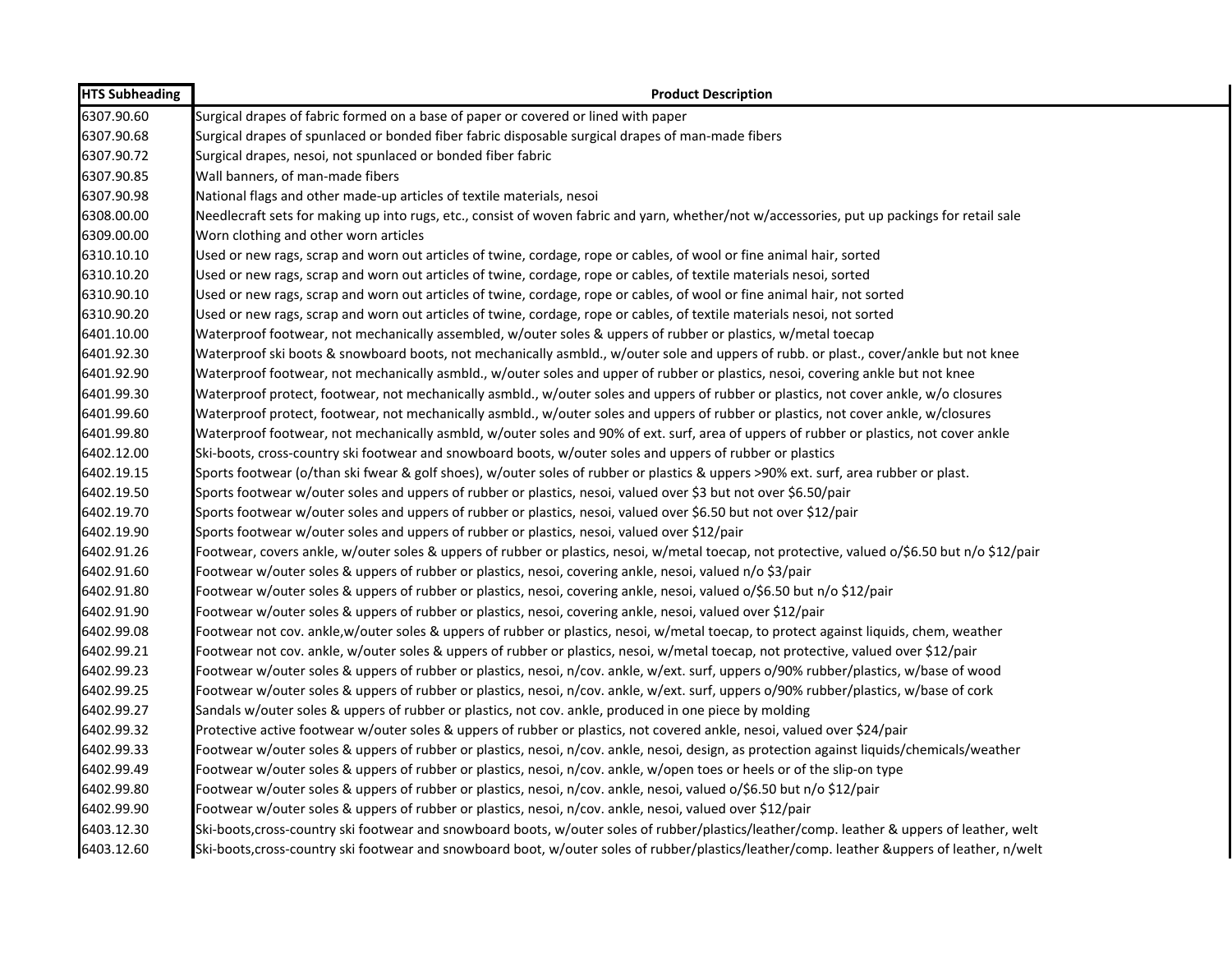| <b>HTS Subheading</b> | <b>Product Description</b>                                                                                                                  |
|-----------------------|---------------------------------------------------------------------------------------------------------------------------------------------|
| 6403.19.10            | Golf shoes, w/outer soles rubber/plastics/leather/comp. leather & uppers of leather, welt, for men/youths/boys                              |
| 6403.19.20            | Sports footwear, nesoi, w/outer soles of rubber/plastics/leather/comp. leather & uppers of leather, welt, for men/youths/boys               |
| 6403.19.40            | Sports footwear, nesoi, w/outer soles rubber/plastics/leather/comp. leather & uppers of leather, n/welt, for men/youths/boys                |
| 6403.19.50            | Golf shoes, w/outer soles rubber/plastics/leather/comp. leather & upper of leather, for persons other than men/youths/boys                  |
| 6403.19.70            | Sports footwear, nesoi, w/outer soles rubber/plastics/leather/comp.leather & uppers of leather, for persons other than men/youths/boys      |
| 6403.20.00            | Footwear w/outer soles leather and uppers consist, of leather straps across the instep and around the big toe                               |
| 6403.40.30            | Footwear w/outer soles of rubber/plastics/leather/comp. leather & uppers of leather, w/protective metal toe-cap, welt                       |
| 6403.51.11            | Footwear w/outer soles of leather & uppers of leather, covering ankle, made on a base or platform of wood, w/o insole or metal toe-cap      |
| 6403.51.30            | Footwear w/outer soles and uppers of leather, nesoi, covering the ankle, welt                                                               |
| 6403.51.60            | Footwear w/outer soles and uppers of leather, nesoi, covering the ankle, n/welt, for men, youths and boys                                   |
| 6403.51.90            | Footwear w/outer soles and uppers of leather, nesoi, covering the ankle, n/welt, for persons other than men, youths and boys                |
| 6403.59.10            | Footwear w/outer soles of leather & uppers of leather, not covering ankle, made on a base or platform of wood, w/o insole or metal toe-cap  |
| 6403.59.15            | Turn or turned footwear w/outer soles and uppers of leather, not covering the ankle                                                         |
| 6403.59.30            | Footwear w/outer soles and uppers of leather, not covering the ankle, welt, nesoi                                                           |
| 6403.59.60            | Footwear w/outer soles and uppers of leather, not cov. ankle, n/welt, for men, youths and boys                                              |
| 6403.59.90            | Footwear w/outer soles and uppers of leather, not cov. ankle, n/welt, for persons other than men, youths and boys                           |
| 6403.91.11            | Footwear w/outer soles of rubber, plastics & uppers of leather, covering ankle, made on a base or platform of wood, w/o insole or metal toe |
| 6403.91.30            | Footwear w/outer soles of rubber/plastics/composition leather & uppers of leather, covering the ankle, welt                                 |
| 6403.91.60            | Footwear w/outer soles of rubber/plastics/composition leather & uppers of leather, covering the ankle, n/welt, for men, youths and boys     |
| 6403.91.90            | Footwear w/outer soles of rubber/plastics/comp. leather & uppers of leather, cov. ankle, n/welt, for persons other than men/youths/boys     |
| 6403.99.10            | Footwear w/outer soles of rubber, plastics & uppers of leather, not covering ankle, made on a base or platform of wood, w/o insole or metal |
| 6403.99.20            | Footwear w/outer soles of rubber/plastics/comp. leather & uppers of leather, n/cov. ankle, made on a base wood                              |
| 6403.99.40            | Footwear w/outer soles of rubber/plastics/comp. leather & uppers of leather, n/cov. ankle, welt, nesoi                                      |
| 6403.99.60            | Footwear w/outer soles of rubber/plastics/comp. leather & uppers of leather, n/cov. ankle, n/welt, for men, youths and boys, nesoi          |
| 6403.99.90            | Footwear w/outer soles of rubber/plastics/comp. leather & uppers of leather, n/cov. ankle, for women/child./infants, val. over \$2.50/pair  |
| 6404.11.20            | Sports & athletic footwear w/outer soles of rubber/plastics & uppers of textile, w/ext. surf, of uppers over 50% leather                    |
| 6404.11.71            | Sports ftwear w/outer soles rubber/plastic & uppers veg fiber, val.>\$3 but <\$6.50/pr, not subj note 5 ch 64                               |
| 6404.11.79            | Sports ftwear w/outer soles rubber/plastic & uppers textile, val. >\$3 but <\$6.50/pr, subj note 5 ch 64                                    |
| 6404.11.81            | Sports ftwear w/outer soles rubber/plastic & uppers veg fiber, val. >\$6.50 but <\$12/pr, not subj note 5 to ch 64                          |
| 6404.11.89            | Sports ftwear w/outer soles rubber/plastics& uppers textile, val. >\$6.50 but <\$12/pr, subj note 5 ch 64                                   |
| 6404.11.90            | Sports ftwear w/outer soles rubber/plastic & uppers textile, val. >\$12/pair                                                                |
| 6404.19.15            | Ftwear w/outer soles rubber/plastic & uppers textile, nesoi, w/ext. surf, of uppers > 50% leather                                           |
| 6404.19.25            | Ftwear w/outer soles rubber/plastic & upp. veg. fibers, nesoi, w/open toes/heels or slip-on, < 10% rub/plast by wt.                         |
| 6404.19.39            | Ftwear w/outr sole rub/plast & upp. textile, nesoi, w/open toes/heels or slip-on, >10% by wt. rub./plast not subj note 5 ch 64              |
| 6404.19.79            | Footwear w/outr sole rub/plast. & upper, textile, nesoi, val. o/\$3 but n/o \$6.50/pr, nesoi, subj note 5 ch 64                             |
| 6404.19.82            | Footwear w/outer sole rub/plast. & upp. veg fiber, nesoi, val. o/\$6.50 but n/o \$12/pr, not subj note 5 ch 64                              |
| 6404.19.89            | Footwear w/outer soles rub/plast. & upp. textile, nesoi, val. o/\$6.50 but n/o \$12/pr, subj note 5 ch 64                                   |
| 6404.19.90            | Footwear w/outer soles of rub./plast. & upp. of textile, nesoi, val. o/\$12/pr                                                              |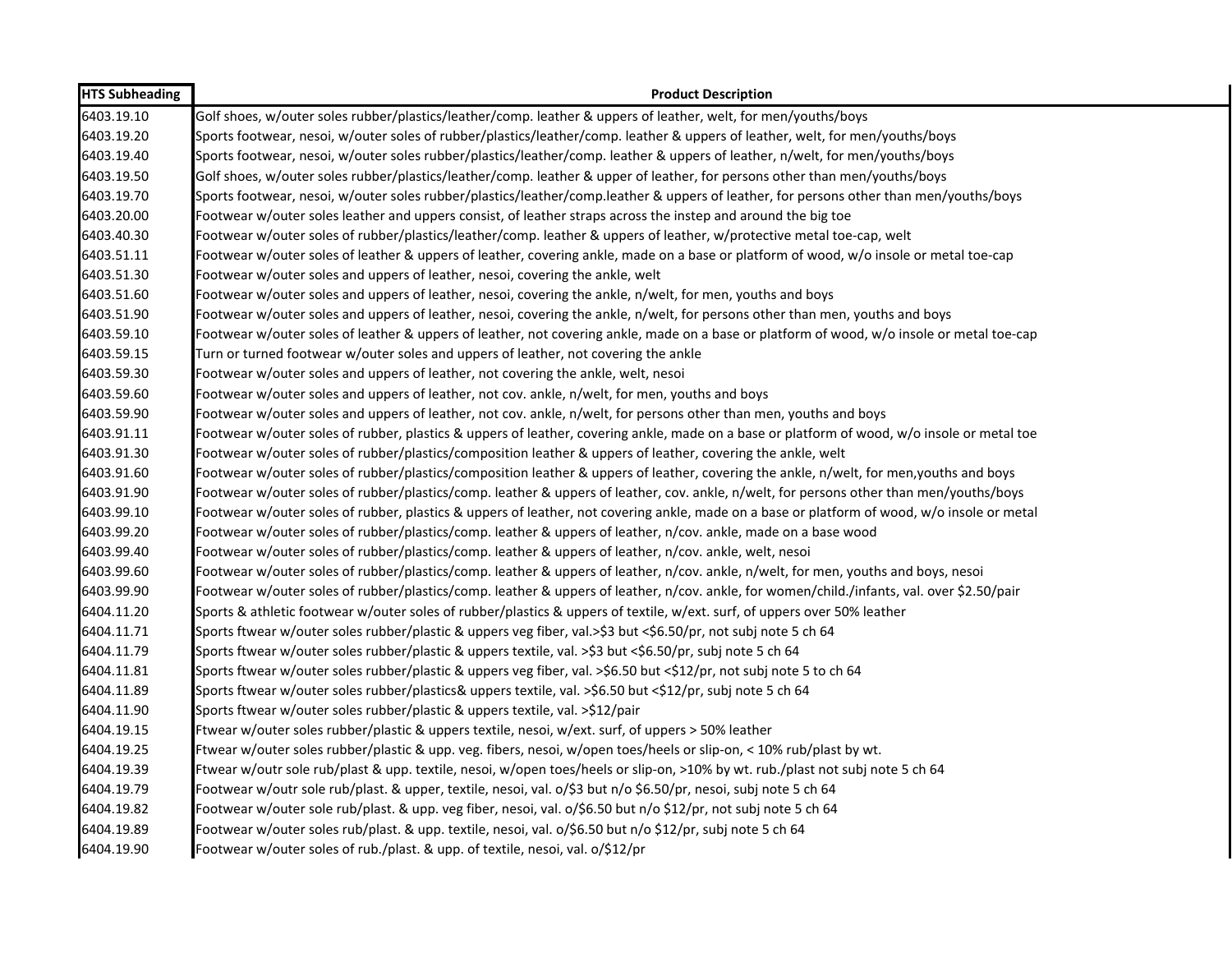| <b>HTS Subheading</b> | <b>Product Description</b>                                                                                                                    |
|-----------------------|-----------------------------------------------------------------------------------------------------------------------------------------------|
| 6404.20.20            | Footwear w/outer soles of leather/comp. leath., n/o 50% by wt. rub./plast. or rub./plast./text. & 10%+ by wt. rub./plast., val. n/o \$2.50/pr |
| 6404.20.40            | Footwear w/outer soles of leather/comp. leath., n/o 50% by wt. rub./plast. or rub./plast./text. & 10%+ by wt. rub./plast., val. o/\$2.50/pr   |
| 6404.20.60            | Footwear w/outer soles of leather/comp. leather & uppers of textile, nesoi                                                                    |
| 6405.10.00            | Footwear, nesoi, w/outer soles of other than rubber/plastics/leather/comp.leather & uppers of leather/composition leather, nesoi              |
| 6405.20.60            | Footwear, nesoi, with soles and uppers of wool felt                                                                                           |
| 6405.90.20            | Disposable footwear, nesoi, designed for one-time use                                                                                         |
| 6406.10.05            | Formed uppers for footwear, of leather/composition leather, for men, youths and boys                                                          |
| 6406.10.20            | Formed uppers for footwear, of textile materials, w/o 50% of external surface leather                                                         |
| 6406.10.25            | Formed uppers for footwear, of textile materials, nesoi, valued n/o \$3/pr                                                                    |
| 6406.10.30            | Formed uppers for footwear, of textile materials, nesoi, valued o/\$3 but n/o \$6.50/pr                                                       |
| 6406.10.35            | Formed uppers for footwear, of textile materials, nesoi, valued o/\$6.50 but n/o \$12/pr                                                      |
| 6406.10.40            | Formed uppers for footwear, of textile materials, nesoi, valued o/\$12/pr                                                                     |
| 6406.10.45            | Formed upper for footwear, of materials other than leather/comp.leather or textile, w/over 90% of ext. surf, rub./plast. not for fw w/foxing  |
| 6406.10.50            | Formed uppers for footwear, of materials other than leather/comp.leather or textile materials, nesoi                                          |
| 6406.10.60            | Uppers & pts. thereof for footwear, nesoi, of rubber or plastics                                                                              |
| 6406.10.65            | Uppers & pts. thereof for footwear, nesoi, of leather                                                                                         |
| 6406.10.70            | Uppers & pts. thereof for footwear, nesoi, of textile materials w/external surface area over 50% leather                                      |
| 6406.10.72            | Uppers for footwear, nesoi, of cotton, w/external surface area less than 50% textile materials                                                |
| 6406.10.77            | Uppers & pts. thereof for footwear, nesoi, of cotton, w/external surface area 50% or more of textile materials                                |
| 6406.10.85            | Uppers for footwear, nesoi, of materials nesoi, w/external surface area less than 50% textile materials                                       |
| 6406.10.90            | Uppers & pts. thereof for footwear, nesoi                                                                                                     |
| 6406.20.00            | Outer soles and heels for footwear, of rubber or plastics                                                                                     |
| 6406.90.10            | Parts of footwear, nesoi, of wood                                                                                                             |
| 6406.90.15            | Parts of footwear; nesoi, removable insoles, heel cushions, gaiters, leggings, etc, & pts. thereof; all the foregoing of textile materials    |
| 6406.90.60            | Parts of footwear; nesoi, removable insoles, heel cushions, etc; gaiters, leggings, etc, & pts. thereof; all the foregoing of leather         |
| 6406.90.90            | Parts of footwear, nesoi; removable insoles, heel cushions, etc; gaiters, leggings, etc, & pts thereof; all the foregoing of materials nesoi  |
| 6505.00.01            | Hair-nets of any material, whether or not lined or trimmed                                                                                    |
| 6506.10.30            | Safety headgear of reinforced or laminated plastics, whether or not lined or trimmed                                                          |
| 6506.10.60            | Safety headgear, other than of reinforced or laminated plastics, whether or not lined or trimmed                                              |
| 6602.00.00            | Walking-sticks, seat-sticks, whips, riding-crops and the like                                                                                 |
| 6603.90.41            | Umbrella handles, knobs, tips and caps                                                                                                        |
| 6702.90.10            | Artificial flowers/foliage/fruit & pts thereof; articles of artif. flowers, etc.; all the foregoing of feathers                               |
| 6702.90.65            | Artificial flowers/foliage/fruit & pts thereof; articles of artif. flowers, etc.; all the foregoing of materials o/than plast./feath./mmf     |
| 6703.00.30            | Human hair, dressed, thinned, bleached or otherwise worked, for use in making wigs or the like                                                |
| 6703.00.60            | Wool or other animal hair or other textile materials, prepared for use in making wigs or the like                                             |
| 6704.11.00            | Wigs (complete), of synthetic textile materials                                                                                               |
| 6704.19.00            | Wigs (partial), false beards, eyebrows and the like, of synthetic textile materials                                                           |
| 6704.90.00            | Wigs, false beards, eyebrows and the like, of animal hair or textile materials (other than synthetic textiles)                                |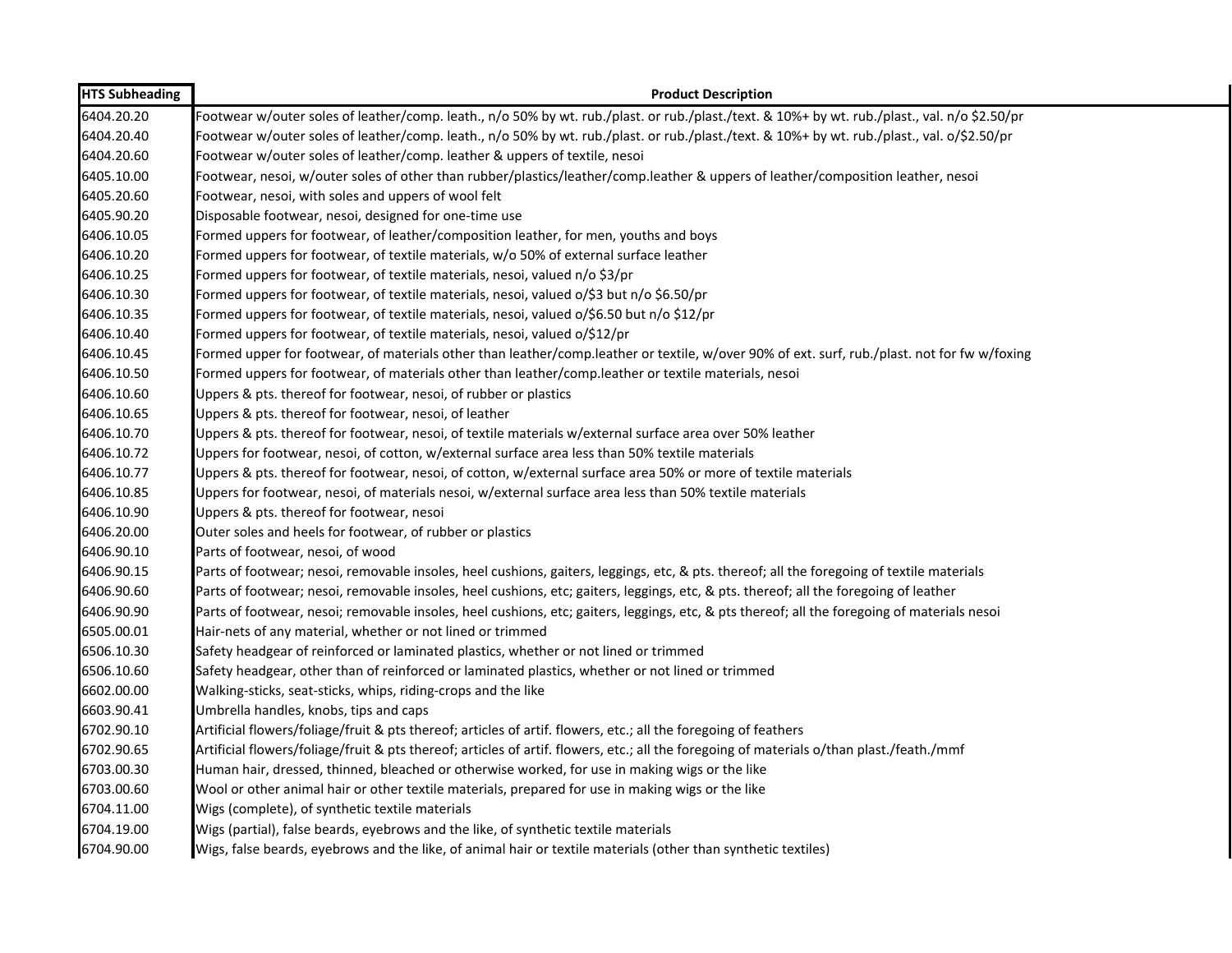| <b>HTS Subheading</b> | <b>Product Description</b>                                                                                                                       |
|-----------------------|--------------------------------------------------------------------------------------------------------------------------------------------------|
| 6910.90.00            | Ceramic (o/than porcelain or china) sinks, washbasins, baths, bidets, water closet bowls, urinals & siml. sanitary fixtures                      |
| 6911.10.10            | Porcelain or china hotel, restaurant & nonhousehold table and kitchenware                                                                        |
| 6911.10.25            | Bone china household table & kitchenware valued o/\$31.50/doz. pcs.                                                                              |
| 6911.10.35            | Porcelain or china (o/than bone china) househld tabl. & kitch.ware in sets in which aggregate val. of arts./US note 6(b) n/o \$56                |
| 6911.10.37            | Porcelain or china (o/than bone china) househld tabl. & kitch.ware in sets in which aggregate val. of arts./US note 6(b) o/\$56 n/o \$200        |
| 6911.10.38            | Porcelain or china (o/than bone china) househld tabl. & kitch.ware in sets in which aggregate val. of arts./US note 6(b) o/\$200                 |
| 6911.10.52            | Porcelain or china (o/than bone china) hsehld tabl/kit.ware n/in specif.sets,cups o/\$8 but n/o \$29/dz, saucers o/\$5.25 but n/o \$18.75/dz,etc |
| 6911.10.58            | Porcelain or china (o/than bone china) hsehld tabl/kit ware n/in specif, sets, cups o/\$29/dz, saucers o/\$18.75/dz, bowls o/\$33/dz, etc.       |
| 6911.10.60            | Porcelain or china (o/than bone china) household serviette rings                                                                                 |
| 6911.10.80            | Porcelain or china (o/than bone china) household tableware & kitchenware, not in specified sets, nesoi                                           |
| 6911.90.00            | Porcelain or china (o/than bone china) household and toilet articles (other than tableware or kitchenware), nesoi                                |
| 6912.00.10            | Course-grained earthen/stoneware tabl & kitchware; fine-grain earthenware tabl & kitch.ware w/reddish body & lustrous colored/mottled glaze      |
| 6913.10.10            | Porcelain or china statues, statuettes & handmade flowers, valued o/\$2.50 each, of original work by professional sculptors                      |
| 6913.10.20            | Bone china statuettes and other ornamental articles, nesoi                                                                                       |
| 6913.10.50            | Porcelain or china (o/than bone china) statuettes and other ornamental articles, nesoi                                                           |
| 6913.90.10            | Ceramic (o/than porcelain or china) statues, statuettes, handmade flowers, val. o/\$2.50 each, of original work by professional sculptors        |
| 6913.90.20            | Ornamental articles of ceramic tile                                                                                                              |
| 6913.90.30            | Earthenware ornamental articles, having a reddish-colored body and a lustrous glaze of differing colors                                          |
| 6913.90.50            | Ceramic (o/than porcelain, china or eartherware) ornamental articles, nesoi                                                                      |
| 7013.10.10            | Transparent glass-ceramic kitchenware 75% by vol. crystallilne, of lithium aluminosilicate, w/low 1 in. coefficient of expansion                 |
| 7013.10.50            | Glass-ceramic ware of a kind used for household, office, indoor decoration or similar purposes, nesoi                                            |
| 7013.22.10            | Stemware drinking glasses of lead crystal, valued n/over \$1 each                                                                                |
| 7013.22.20            | Stemware drinking glasses of lead crystal, valued o/\$I but n/over \$3 each                                                                      |
| 7013.22.30            | Stemware drinking glasses of lead crystal, valued o/\$3 but n/over \$5 each                                                                      |
| 7013.22.50            | Stemware drinking glasses of lead crystal, valued over \$5 each                                                                                  |
| 7013.28.05            | Stemware of pressed and toughened (specially tempered) glass, o/than lead crystal                                                                |
| 7013.28.10            | Stemware, o/than of pressed and toughened glass, o/than lead crystal, valued n/over \$0.30 each                                                  |
| 7013.28.20            | Stemware, o/than of pressed and toughened glass, o/than lead crystal, valued o/\$0.30 but n/over \$3 each                                        |
| 7013.28.30            | Stemware, o/than of pressed and toughened glass, o/than lead crystal, cut or engraved, valued o/\$3 but n/over \$5 each                          |
| 7013.28.40            | Stemware, o/than of pressed and toughened glass, o/than lead crystal, cut or engraved, valued over \$5 each                                      |
| 7013.28.50            | Stemware, o/than of pressed and toughened glass, o/than lead crystal, not cut or engraved, valued o/\$3 but n/over \$5 each                      |
| 7013.28.60            | Stemware, o/than of pressed and toughened glass, o/than lead crystal, not cut or engraved, valued over \$5 each                                  |
| 7013.33.10            | Drinking glasses, nesoi, of lead crystal, valued n/over \$1 each                                                                                 |
| 7013.33.20            | Drinking glasses, nesoi, of lead crystal, valued o/\$I but n/over \$3 each                                                                       |
| 7013.33.30            | Drinking glasses, nesoi, of lead crystal, valued o/\$3 but n/over \$5 each                                                                       |
| 7013.33.50            | Drinking glasses, nesoi, of lead crystal, valued over \$5 each                                                                                   |
| 7013.37.05            | Drinking glasses, nesoi, of pressed and toughened (specially tempered) glass, o/than lead crystal                                                |
| 7013.37.10            | Drinking glasses, nesoi, o/than of pressed and toughened glass, o/than lead crystal, valued n/over \$0.30 each                                   |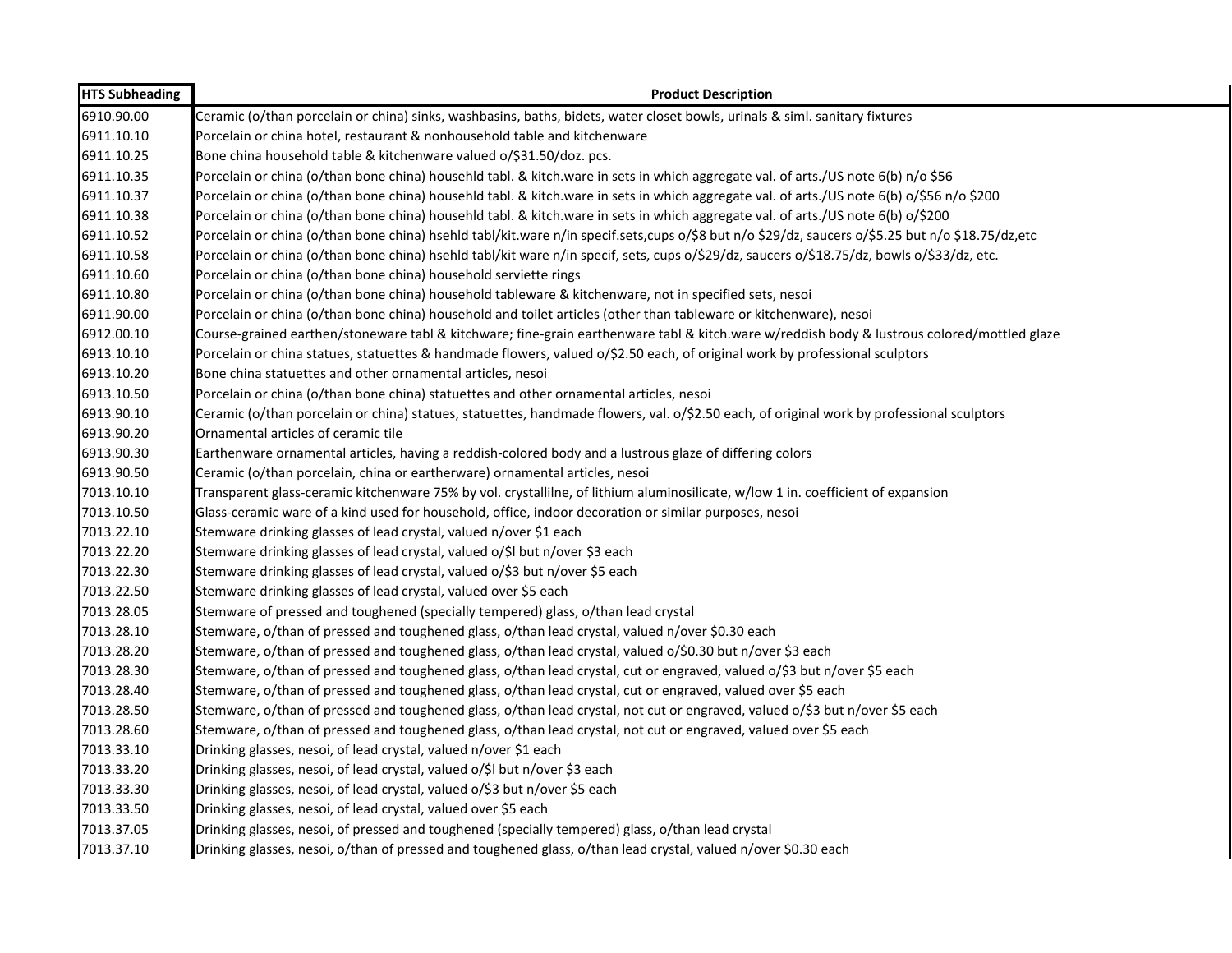| <b>HTS Subheading</b> | <b>Product Description</b>                                                                                                                 |
|-----------------------|--------------------------------------------------------------------------------------------------------------------------------------------|
| 7013.37.20            | Drinking glasses, nesoi, o/than of pressed and toughened glass, o/than lead crystal, valued o/\$0.30 but n/over \$3 each                   |
| 7013.37.30            | Drinking glasses, nesoi, o/than of pressed and toughened glass, o/than lead crystal, cut or engraved, valued o/\$3 but n/over \$5 each     |
| 7013.37.40            | Drinking glasses, nesoi, o/than of pressed and toughened glass, o/than lead crystal, cut or engraved, valued over \$5 each                 |
| 7013.37.50            | Drinking glasses, nesoi, o/than of pressed and toughened glass, o/than lead crystal, not cut or engraved, valued o/\$3 but n/over \$5 each |
| 7013.37.60            | Drinking glasses, nesoi, o/than of pressed and toughened glass, o/than lead crystal, not cut or engraved, valued over \$5 each             |
| 7013.41.10            | Glassware for table or kitchen purposes (o/than drinking glasses), of lead crystal, valued n/over \$1 each                                 |
| 7013.41.20            | Glassware for table or kitchen purposes (o/than drinking glasses), of lead crystal, valued over \$1 but n/over \$3 each                    |
| 7013.41.30            | Glassware for table or kitchen purposes (o/than drinking glasses), of lead crystal, valued over \$3 but n/over \$5 each                    |
| 7013.41.50            | Glassware for table or kitchen purposes (o/than drinking glasses), of lead crystal, valued over \$5 each                                   |
| 7013.42.20            | Glassware for table or kitchen purposes (o/than drinking glasses), of low coefficient of heat expansion glass, n/o \$3 each                |
| 7013.42.40            | Glassware for table or kitchen purposes (o/than drinking glasses), of low coefficient of heat expansion, over \$5 each                     |
| 7013.49.10            | Glassware for table or kitchen purposes (o/than drinking glasses), of pressed and toughened glass, nesoi                                   |
| 7013.49.20            | Glassware for table or kitchen purposes (o/than drinking glasses), nesoi, valued n/over \$3 each                                           |
| 7013.49.30            | Glassware for table or kitchen purposes (o/than drinking glasses), nesoi, cut or engraved, valued over \$3 but n/over \$5 each             |
| 7013.49.40            | Glassware for table or kitchen purposes (o/than drinking glasses), nesoi, cut or engraved, valued over \$5 each                            |
| 7013.49.60            | Glassware for table or kitchen purposes (o/than drinking glasses), nesoi, n/cut or engraved, valued over \$5 each                          |
| 7013.91.30            | Glassware for toilet/office/indoor decor. & similar purposes, of lead crystal, valued over \$3 but n/over \$5 each                         |
| 7013.91.50            | Glassware for toilet/office/indoor decor. & similar purposes, of lead crystal, valued over \$5 each                                        |
| 7013.99.10            | Glassware, nesoi, decorated/colored within the body prior to solidification; millefiori glassware; glassware colored & w/bubbles etc       |
| 7013.99.30            | Smokers' articles of glass, nesoi; perfume bottles of glass fitted with ground glass stoppersk, nesoi                                      |
| 7013.99.35            | Votive-candle holders of glass, nesoi                                                                                                      |
| 7013.99.70            | Glassware for toilet/office/indoor decor, or similar purposes, nesoi, cut or engraved, valued over \$5 each                                |
| 7013.99.90            | Glassware for toilet/office/indoor decor, or similar purposes, nesoi, n/cut or engraved, valued over \$5 each                              |
| 7015.10.00            | Glasses, curved, bent, hollowed, or the like (but not optically worked), for corrective spectacles                                         |
| 7015.90.10            | Watch glasses, round                                                                                                                       |
| 7015.90.20            | Watch glasses, not round                                                                                                                   |
| 7015.90.50            | Clock glasses; glasses curved, bent, hollowed, etc. for noncorrective spectacles; hollow spheres & segments for glasses; all n/opt. wkd.   |
| 7018.90.10            | Glass eyes, except prosthetic articles                                                                                                     |
| 7019.40.90            | Woven glass fiber fabrics of rovings, o/30 cm wide, colored, other than fiberglass tire cord fabric                                        |
| 7101.10.30            | Natural pearls, graded and temporarily strung for convenence of transport                                                                  |
| 7101.10.60            | Natural pearls, not strung, mounted or set                                                                                                 |
| 7101.21.00            | Cultured pearls, unworked                                                                                                                  |
| 7101.22.30            | Cultured pearls, worked, graded and temporarily strung for convenience of transport                                                        |
| 7101.22.60            | Cultured pearls, worked, not strung, mounted or set                                                                                        |
| 7102.10.00            | Diamonds, unsorted, whether or not worked                                                                                                  |
| 7102.31.00            | Nonindustrial diamonds, unworked or simply sawn, cleaved or bruted                                                                         |
| 7102.39.00            | Nonindustrial diamonds, worked, but not mounted or set                                                                                     |
| 7103.10.20            | Precious stones (o/than diamonds) & semiprecious stones, unworked                                                                          |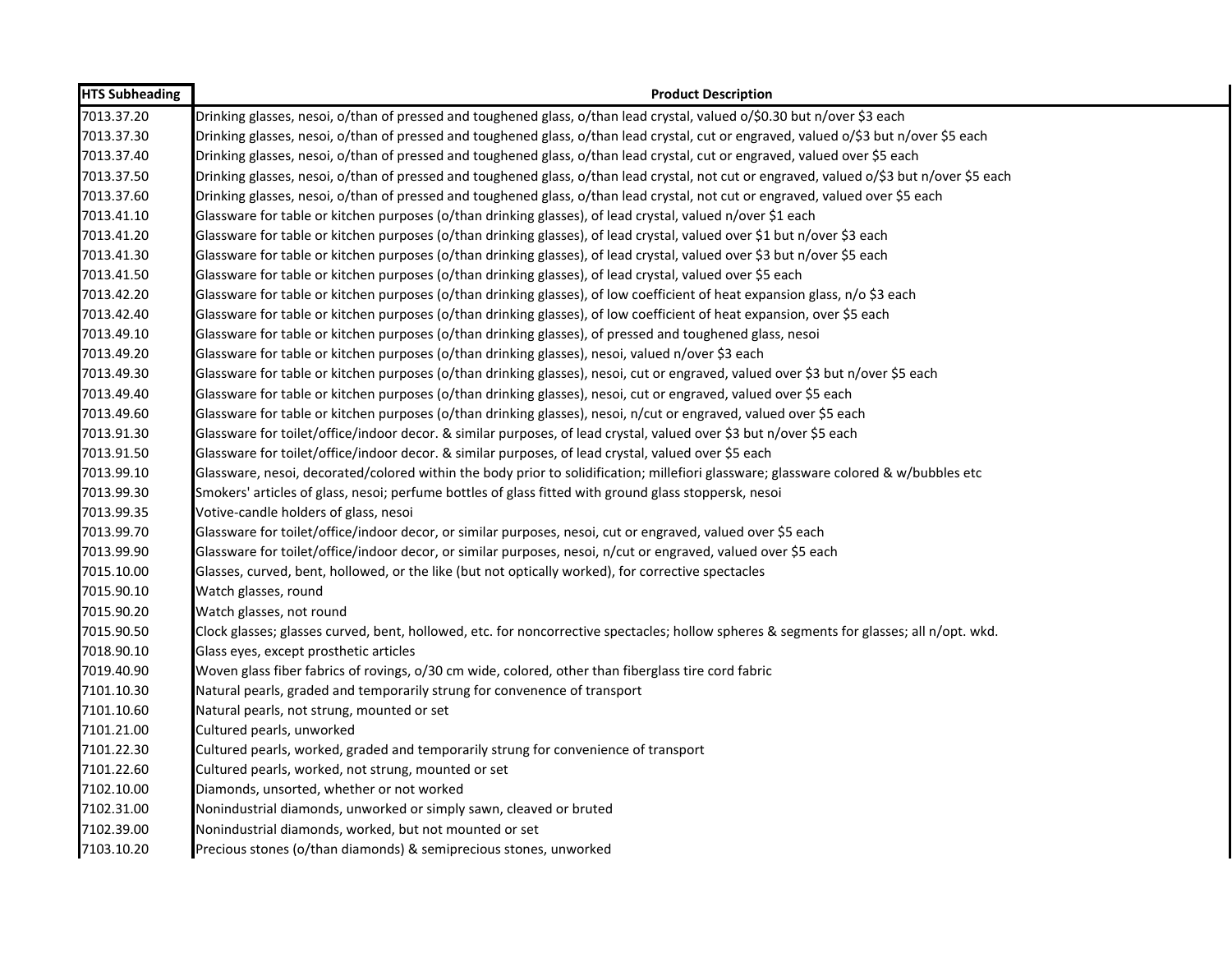| <b>HTS Subheading</b> | <b>Product Description</b>                                                                                                                   |
|-----------------------|----------------------------------------------------------------------------------------------------------------------------------------------|
| 7103.10.40            | Precious stones (o/than diamonds) & semiprecious stones, simply sawn or roughly shaped                                                       |
| 7103.91.00            | Rubies, sapphires and emeralds, worked, whether or not graded, but n/strung (ex. ungraded temporarily strung), mounted or set                |
| 7103.99.10            | Precious or semiprecious stones, nesoi, cut but not set and suitable for use in the manufacture of jewelry                                   |
| 7103.99.50            | Precious or semiprecious stones, nesoi, worked, whether or not graded, but n/strung (ex. ungraded temporarily strung), mtd. or set           |
| 7104.10.00            | Piezo-electric quartz                                                                                                                        |
| 7104.20.00            | Synthetic or reconstructed precious or semiprecious stones, unworked or simply sawn or roughly shaped                                        |
| 7104.90.10            | Synthetic or reconstructed precious or semiprecious stones, cut but not set & suitable for use in the manufacture of jewelry                 |
| 7104.90.50            | Synth.or reconstruct, precious or semiprecious stones, wkd, whether or not graded, but n/strung (ex.ungraded temp, strung), mtd./set,nesoi   |
| 7113.11.10            | Silver rope, curb, etc. in continuous lengths, whether or not plated/clad with other precious metal, suitable for jewelry manufacture        |
| 7113.11.20            | Silver articles of jewelry and parts thereof, nesoi, valued not over \$18 per dozen pieces or parts                                          |
| 7113.11.50            | Silver articles of jewelry and parts thereof, nesoi, valued over \$18 per dozen pieces or parts                                              |
| 7113.19.10            | Precious metal (o/than silver) rope, curb, etc. in continuous lengths, whether or not plated/clad precious metal, for jewelry manufacture    |
| 7113.19.21            | Gold rope necklaces and neck chains                                                                                                          |
| 7113.19.25            | Gold mixed link necklaces and neck chains                                                                                                    |
| 7113.19.29            | Gold necklaces and neck chains (o/than of rope or mixed links)                                                                               |
| 7113.19.30            | Precious metal (o/than silver) clasps and parts thereof                                                                                      |
| 7113.19.50            | Precious metal (o/than silver) articles of jewelry and parts thereo, whether or not plated or clad with precious metal, nesoi                |
| 7113.20.10            | Base metal clad w/precious metal, rope, curb & like articles in continuous lengths, suitable for use in jewelry manufacture                  |
| 7113.20.21            | Base metal clad w/gold rope necklaces and neck chains                                                                                        |
| 7113.20.25            | Base metal clad w/gold mixed link necklaces and neck chains                                                                                  |
| 7113.20.29            | Base metal clad w/gold necklaces and neck chains, nesoi                                                                                      |
| 7113.20.30            | Base metal clad w/precious metal clasps and parts thereof                                                                                    |
| 7113.20.50            | Base metal clad w/precious metal articles of jewelry and parts thereof, nesoi                                                                |
| 7116.10.25            | Cultured pearl articles                                                                                                                      |
| 7116.20.15            | Jewelry articles of precious or semiprecious stones, valued over \$40 per piece                                                              |
| 7116.20.30            | Semiprecious stones (except rock crystal), graded and strung temporarily for convenience of transport                                        |
| 7116.20.35            | Semiprecious stone (except rock crystal) figurines                                                                                           |
| 7116.20.40            | Semiprecious stone (except rock crystal) articles (other than jewelry and figurines)                                                         |
| 7116.20.50            | Precious stone articles, nesoi                                                                                                               |
| 7117.11.00            | Cuff links and studs of base metal (whether or not plated w/precious metal)                                                                  |
| 7117.19.15            | Rope, curb, cable, chain, etc., of base metal (whether or n/plated w/prec. metal), val. n/over 33 cents/meter for jewelry mfr.               |
| 7117.19.20            | Rope, curb, cable, chain, etc., of base metal (whether or n/plated w/prec. metal), val. o/33 cents/meter, for jewelry mfr.                   |
| 7117.19.30            | Religious articles of a devotional character, design, to be carried on the person, of base metal (whether or not plated with precious metal) |
| 7117.19.60            | Toy jewelry (o/than rope, curb, cable, chain, etc.) of base metal, val. not over 8 cents each                                                |
| 7117.19.90            | Imitation jewelry (o/than toy jewelry & rope, curb, cable, chain, etc.), of base metal (wheth. or n/plated w/prec.metal), nesoi              |
| 7117.90.10            | Necklaces wholly of plastic shapes on a fiber string, valued not over 30 cents per dozen                                                     |
| 7117.90.20            | Rosaries and chaplets of a purely devotional character for personal use, of a material o/than prec. or base metals, nesoi                    |
| 7117.90.30            | Religious articles of a purely devotional character designed to be carried on the person, nesoi                                              |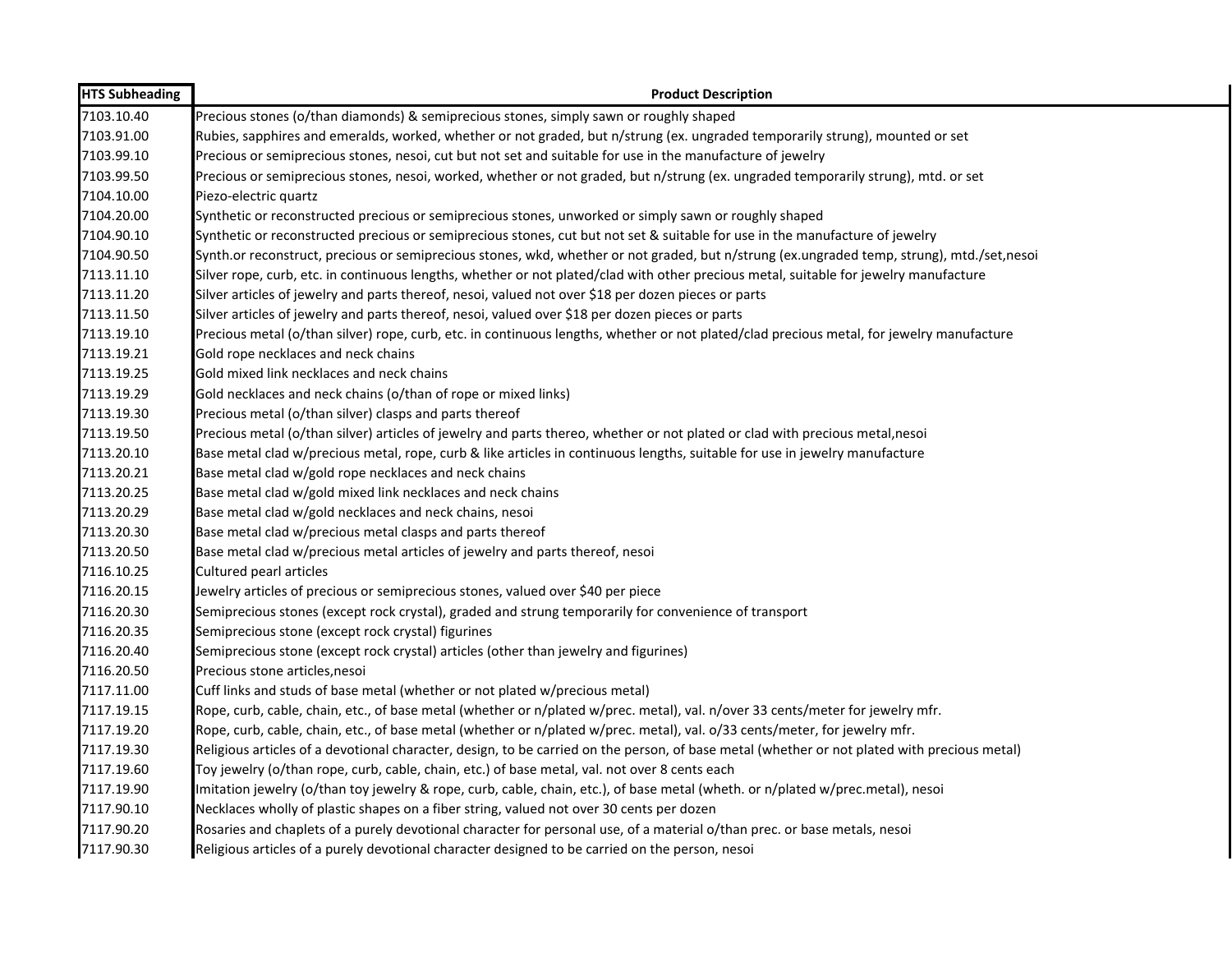| <b>HTS Subheading</b> | <b>Product Description</b>                                                                                                                          |
|-----------------------|-----------------------------------------------------------------------------------------------------------------------------------------------------|
| 7117.90.55            | Imitation jewelry nesoi, not of base metal, n/o 20 cents/doz. pcs or pts                                                                            |
| 7117.90.90            | Imitation jewelry not of base metal or plastics, nesoi, over 20 cents/dozen pcs or pts                                                              |
| 7118.10.00            | Coin (other than gold coin), not being legal tender                                                                                                 |
| 7118.90.00            | Coins, nesoi                                                                                                                                        |
| 7206.10.00            | Iron and nonalloy steel ingots                                                                                                                      |
| 7206.90.00            | Iron and nonalloy steel in primary forms (o/than ingots)                                                                                            |
| 7207.11.00            | Iron or nonalloy steel semifinished products, w/less than 0.25% carbon, w/rect. cross sect.(incl. sq.), w/width less than twice thickness           |
| 7207.12.00            | Iron or nonalloy steel semifinished products, w/less than 0.25% carbon, w/rect. cross sect, (exclud. sq.), nesoi                                    |
| 7207.19.00            | Iron or nonalloy steel semifinished products, w/less than 0.25% carbon, o/than w/rect. cross section                                                |
| 7207.20.00            | Iron or nonalloy steel semifinished products, w/0.25% or more of carbon                                                                             |
| 7208.10.15            | Iron/nonalloy steel, width 600mm+, hot-rolled flat-rolled products, w/patterns in relief, in coils, pickled, not clad/plated/coated                 |
| 7208.10.30            | Iron/nonalloy steel, width 600mm+, hot-rolled flat-rolled product, in coil, w/pattern in relief, w/thick 4.75mm+, not pickld, not clad/plated/coatd |
| 7208.10.60            | Iron/nonalloy steel, width 600mm+, hot-rolled flat-rolled product, in coil, w/pattern in relief, w/thick <4.75mm, not pickld, not clad/plated/coatd |
| 7208.25.30            | Nonalloy hi-strength steel, width 600mm+, hot-rolled flat-rolled products, in coils, w/thick 4.75mm+, pickled, not clad/plated/coated               |
| 7208.25.60            | Iron/nonalloy steel, width 600mm+, hot-rolled flat-rolled products, in coils, w/thick 4.7mm or more, pickled, not clad/plated/coated                |
| 7208.26.00            | Iron/nonalloy steel, width 600mm+, hot-rolled flat-rolled products, in coils, w/thick 3mm or mor but less 4.75mm, pickled, not clad/plated          |
| 7208.27.00            | Iron/nonalloy steel, width 600mm+, hot-rolled flat-rolled products, in coils, w/thick less than 3mm, pickled, not clad/plated/coated                |
| 7208.36.00            | Iron/nonalloy steel, width 600mm+, hot-rolled flat-rolled products, in coils, w/thick o/IOmm, not pickled/clad/plated/coated                        |
| 7208.37.00            | Iron/nonalloy steel, width 600mm+, hot-rolled flat-rolled products, in coils, w/thick 4.75mm or more & n/o 10mm, not pickled/clad/plated            |
| 7208.38.00            | Iron/nonalloy steel, width 600mm+, hot-rolled flat-rolled products, in coils, w/thick 3mm or more & less 4.75mm, not pickld/clad/plated             |
| 7208.39.00            | Iron/nonalloy steel, width 600mm+, hot-rolled flat-rolled products, in coils, w/thick less than 3mm, not pickled/clad/plated/coated                 |
| 7208.40.30            | Iron/nonalloy steel, width 600mm+, hot-rolled flat-rolled products, w/pattern in relief,not coils,w/thick 4.75 or more, n/clad/plated/coated        |
| 7208.40.60            | Iron/nonalloy steel, width 600mm+, hot-rolled flat-rolled products, w/pattern in relief,not coils,w/thick < 4.75mm, not clad/plated/coated          |
| 7208.51.00            | Iron/nonalloy steel, width 600mm+, hot-rolled flat-rolled products, nesoi, not in coils, w/thick o/lOmm, not clad/plated/coated                     |
| 7208.52.00            | Iron/nonalloy steel, width 600mm+, hot-rolled flat-rolled products, neosi, not in coils, w/thick 4.75mm+ but n/o 10mm, not clad/plated/             |
| 7208.53.00            | Iron/nonalloy steel, width 600mm+, hot-rolled flat-rolled products, neosi, not in coils, w/thick 3mm+ but < 4.75mm, not clad/plated/coated          |
| 7208.54.00            | Iron/nonalloy steel, width 600mm+, hot-rolled flat-rolled products, neosi, not in coils, w/thick less than 3mm, not clad/plated/coated              |
| 7208.90.00            | Iron/nonalloy steel, width 600mm+, hot-rolled flat-rolled products, nesoi, not clad/plated/coated                                                   |
| 7209.15.00            | Iron/nonalloy steel, width 600mm+, cold-rolled flat-rolled products, in coils, w/thick 3mm+, not clad/plated/coated                                 |
| 7209.16.00            | Iron/nonalloy steel, width 600mm+, cold-rolled flat-rolled products, in coils, w/thick o/lmm but less than 3mm, not clad/plated/coated              |
| 7209.17.00            | Iron/nonalloy steel, width 600mm+, cold-rolled flat-rolled products, in coils, w/thick 0.5mm or more but n/o 1mm, not clad/plated/coated            |
| 7209.18.15            | Nonalloy hi-strength steel, width 600mm+, cold-rolled flat-rolled products, in coils, w/thick less than 0.5mm, not clad/plated/coated               |
| 7209.18.25            | Nonalloy steel(blackplate), width 600mm+, cold-rolled flat-rolled products, in coils, w/thick less than 0.361mm, not clad/plated/coated             |
| 7209.18.60            | Iron/nonalloy steel, width 600mm+, cold-rolled flat-rolled products, in coils, w/thick 0.361mm+ but less 5mm, not clad/plated/coated                |
| 7209.25.00            | Iron/nonalloy steel, width 600mm+, cold-rolled flat-rolled products, not in coils, w/thick 3mm or more, not clad/plated/coated                      |
| 7209.26.00            | Iron/nonalloy steel, width 600mm+, cold-rolled flat-rolled products, not in coils, w/thick o/lmm but less than 3mm, not clad/plated/coated          |
| 7209.27.00            | Iron/nonalloy steel, width 600mm+, cold-rolled flat-rolled products, not in coils, w/thick 0.5mm+ but n/o 1mm, not clad/plated/coated               |
| 7209.28.00            | Iron/nonalloy steel, width 600mm+, cold-rolled flat-rolled products, not in coils, w/thick less than 0.5mm, not clad/plated/coated                  |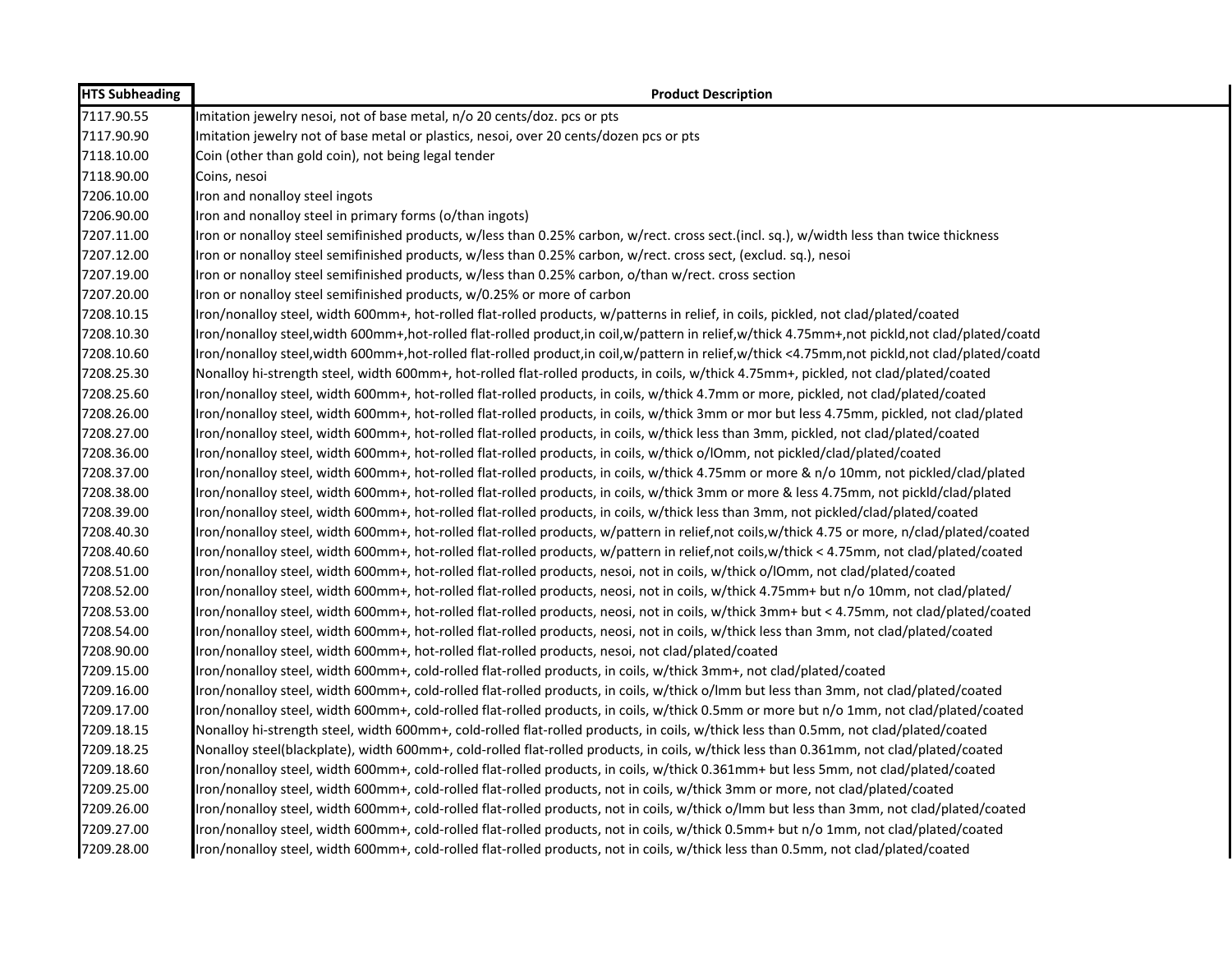| <b>HTS Subheading</b> | <b>Product Description</b>                                                                                                                 |
|-----------------------|--------------------------------------------------------------------------------------------------------------------------------------------|
| 7209.90.00            | Iron/nonalloy steel, width 600mm+, flat-rolled products further worked than cold-rolled, not clad/plated/coated, nesoi                     |
| 7210.11.00            | Iron/nonalloy steel, width 600mm+, flat-rolled products, plated or coated with tin, w/thick. 0.5 mm or more                                |
| 7210.12.00            | Iron/nonalloy steel, width 600mm+, flat-rolled products, plated or coated with tin, less than 0.5 mm thick                                 |
| 7210.30.00            | Iron/nonalloy steel, width 600mm+, flat-rolled products, electrolytically plated or coated with zinc                                       |
| 7210.41.00            | Iron/nonalloy steel, width 600mm+, flat-rolled products, plated or coated with zinc (other than electrolytically), corrugated              |
| 7210.49.00            | Iron/nonalloy steel, width 600mm+, flat-rolled products, plated or coated with zinc (other than electrolytically), not corrugated          |
| 7210.50.00            | Iron/nonalloy steel, width 600mm+, flat-rolled products, plated or coated with chromium oxides or with chromium and chromium oxides        |
| 7210.61.00            | Iron/nonalloy steel, width 600mm+, flat-rolled products, plated or coated with aluminumzinc alloys                                         |
| 7210.69.00            | Iron/nonalloy steel, width 600mm+, flat-rolled products, plated or coated with aluminum o/than aluminum-zinc alloy                         |
| 7210.70.30            | Iron/nonalloy steel, width 600mm+, flat-rolled products, painted/varnished or coated w/plastic but not plated/coated or clad w/metal       |
| 7210.70.60            | Iron/nonalloy steel, width 600mm+, flat-rolled products, painted/varnished or coated w/plastic, nesoi                                      |
| 7210.90.10            | Iron/nonalloy steel, width 600mm+, flat-rolled products, clad                                                                              |
| 7210.90.60            | Iron/nonalloy steel, width 600mm+, flat-rolled products, electrolytically coated or plated with base metal, nesoi                          |
| 7210.90.90            | Iron/nonalloy steel, width 600mm+, flat-rolled products, plated or coated, nesoi                                                           |
| 7211.13.00            | Iron/nonalloy steel, width less th/600mm, hot-rolled flat-rolled universal mill plate, not clad/plated/coated                              |
| 7211.14.00            | Iron/nonalloy steel, width less th/600mm, hot-rolled flat-rolled products, nesoi, w/thick of 4.75mm or more, not clad/plated/coated        |
| 7211.19.15            | Nonalloy hi-strength steel, width less th/300mm, hot-rolled flat-rolled products, not clad/plated/coated                                   |
| 7211.19.20            | Iron/nonalloy steel, neosi, width less th/300mm, hot-rolled flat-rolled products, w/thick o/1.25 mm but n/o 4.75 mm, n/clad/plated/coated  |
| 7211.19.30            | Iron/nonalloy steel, neosi, width less th/300mm, hot-rolled flat-rolled products, w/thick 1.25mm or less, not clad/plated/coated           |
| 7211.19.45            | Nonalloy hi-strength steel, width 300mm+ but less th/600mm, hot-rolled flat-rolled products, not clad/plated/coated                        |
| 7211.19.60            | Iron/nonalloy steel, neosi, width 300mm+ but less th/600mm, hot-rolled flat-rolled products, pickled, not clad/plated/coated               |
| 7211.19.75            | Iron/nonalloy steel, neosi, width 300mm+ but less th/600mm, hot-rolled flat-rolled products, not pickled, not clad/plated/coated           |
| 7211.23.15            | Nonalloy hi-strength steel, width less th/300mm, cold-rolled flat-rolled, <0.25% carbon, w/thick o/1.25mm, not clad/plated/coated          |
| 7211.23.20            | Iron/nonalloy steel, nesoi, width less th/300mm, cold-rolled flat-rolled, <0.25% carbon, w/thick o/1.25mm, not clad/plated/coated          |
| 7211.23.30            | Iron/nonalloy steel, nesoi, width less th/300mm, cold-rolled flat-rolled, <0.25% carbon, w/thick o/0.25mm n/o 1.25mm, not clad/plated      |
| 7211.23.45            | Iron/nonalloy steel, nesoi, width less th/300mm, cold-rolled flat-rolled, <0.25% carbon, w/thick n/o 0.25mm, not clad/plated/coated        |
| 7211.23.60            | Iron/nonalloy steel, nesoi, width 300mm+ but less th/600mm, cold-rolled flat-rolled, <0.25% carbon, not clad/plated/coated                 |
| 7211.29.20            | Iron/nonalloy steel, width less th/300mm, cold-rolled flat-rolled, w/0.25% or more carbon,w/thick o/0.25mm, not clad/plated/coated         |
| 7211.29.45            | Iron/nonalloy steel, width less th/300mm, cold-rolled flat-rolled, w/0.25% or more carbon,w/thick 0.25mm or less, not clad/plated/coated   |
| 7211.29.60            | Iron/nonalloy steel, width 300mm+ but less th/600mm, cold-rolled flat-rolled, w/0.25% or more carbon, not clad/plated/coated               |
| 7211.90.00            | Iron/nonalloy steel, width less th/600mm, flat-rolled further worked than cold-rolled, not clad, plated or coated                          |
| 7212.10.00            | Iron/nonalloy steel, width less th/600mm, flat-rolled products, plated or coated with tin                                                  |
| 7212.20.00            | Iron/nonalloy steel, width less th/600mm, flat-rolled products, electrolytically plated or coated with zinc                                |
| 7212.30.10            | Iron/nonalloy steel, width less th/300mm, flat-rolled products, plated/coated with zinc (other than electrolytically), w/thick o/0.25mm    |
| 7212.30.30            | Iron/nonalloy steel, width less th/300mm, flat-rolled products, plated/coated w/zinc (other than electrolytically), w/thick 0.25mm or less |
| 7212.30.50            | Iron/nonalloy steel, width 300+ but less th/600mm, flat-rolled products, plated or coated with zinc (other than electrolytically)          |
| 7212.40.10            | Iron/nonalloy steel, width less th/300mm, flat-rolled products, painted, varnished or coated w/plastic                                     |
| 7212.40.50            | Iron/nonalloy steel, width 300+ but less th/600mm, flat-rolled products, painted, varnished or coated w/plastic                            |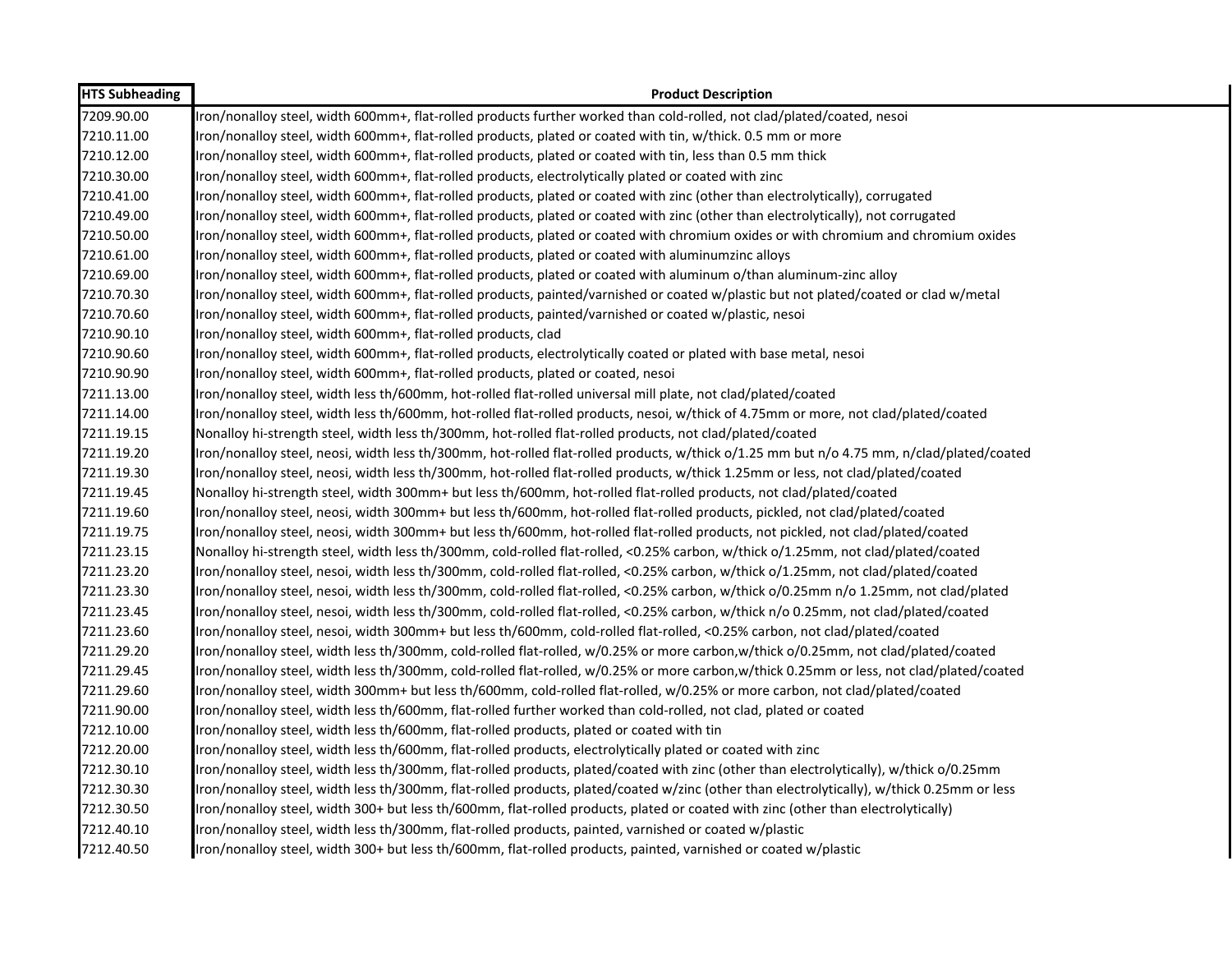| <b>HTS Subheading</b> | <b>Product Description</b>                                                                                                                 |
|-----------------------|--------------------------------------------------------------------------------------------------------------------------------------------|
| 7212.50.00            | Iron/nonalloy steel, width less th/600mm, flat-rolled products, plated or coated nesoi                                                     |
| 7212.60.00            | Iron/nonalloy steel, width less th/600mm, flat-rolled products, clad                                                                       |
| 7213.10.00            | Iron/nonalloy, concrete reinforcing bars and rods in irregularly wound coils, hot-rolled                                                   |
| 7213.20.00            | Free-cutting steel, bars and rods in irregularly wound coils, hot-rolled                                                                   |
| 7213.91.30            | Iron/nonalloy steel, nesoi, hot-rolled bars & rods in irregularly wound coils, w/cir. x-sect. diam. <14mm, n/tempered/treated/partly mfd   |
| 7213.91.45            | Iron/nonalloy steel, nesoi, hot-rolled bars & rods in irregularly wound coils, w/cir. x-sect. diam. <14mm, w/0.6%+ of carbon, nesoi        |
| 7213.91.60            | Iron/nonalloy steel, nesoi, hot-rolled bars & rods in irregularly wound coils, w/cir. x-sect. diam. <14mm, w/less th/0.6% carbon, nesoi    |
| 7213.99.00            | Iron/nonalloy steel, nesoi, hot-rolled bars & rods, w/cir. x-sect. diam 14+mm or non-circ. x-sect., in irregularly wound coils, nesoi      |
| 7214.20.00            | Iron/nonalloy steel, concrete reinforcing bars and rods, not further worked than hot-rolled, hot-drawn or hot-extruded, n/coils            |
| 7214.30.00            | Free-cutting steel, bars and rods, not further worked than hot-rolled, hot-drawn or hot-extruded, n/coils, nesoi                           |
| 7214.91.00            | Iron/nonalloy steel, bars and rods, not further worked than hot-rolled, hot-drawn or hot-extruded, w/rectangular (o/than square) X-section |
| 7214.99.00            | Iron/nonalloy steel, bars and rods, not further worked than hot-rolled, hot-drawn or hot-extruded, w/non-rectangular X-sect, not in coils  |
| 7215.10.00            | Free-cutting steel, bars and rods, not further worked than cold-formed or cold-finished, not in coils                                      |
| 7215.50.00            | Iron/nonalloy steel nesoi, bars and rods, not further wkd. than cold-formed or cold-finished, not in coils                                 |
| 7215.90.10            | Iron/nonalloy steel, bars and rods, not cold-formed, plated or coated with metal                                                           |
| 7215.90.50            | Iron/nonalloy steel, bars and rods, further worked than cold-formed or cold-finished, nesoi                                                |
| 7216.10.00            | Iron/nonalloy steel, U,I or H-sections, not further worked than hot-rolled, hot-drawn or extruded, w/height under 80 mm                    |
| 7216.21.00            | Iron/nonalloy steel, L-sections, not further worked than hot-rolled, hot-drawn or extruded, w/height under 80 mm                           |
| 7216.22.00            | Iron/nonalloy steel, T-sections, not further worked than hot-rolled, hot-drawn or extruded, w/height under 80 mm                           |
| 7216.31.00            | Iron/nonalloy steel, U-sections, not further worked than hot-rolled, hot-drawn or extruded, w/height of 80 mm or more                      |
| 7216.32.00            | Iron/nonalloy steel, I-sections (standard beams), not further worked than hot-rolled, hot-drawn or extruded, w/height 80 mm or more        |
| 7216.33.00            | Iron/nonalloy steel, H-sections, not further worked than hot-rolled, hot-drawn or extruded, w/height 80 mm or more                         |
| 7216.40.00            | Iron/nonalloy steel, L or T-sections, not further worked than hot-rolled, hot-drawn or extruded, w/height 80 mm or more                    |
| 7216.50.00            | Iron/nonalloy steel, angles, shapes & sections nesoi, not further worked than hot-rolled, hot-drawn or extruded                            |
| 7216.99.00            | Iron/nonalloy steel, angles, shapes & sections nesoi, further wkd. than cold-formed or cold-finished and not from flat-rolled products     |
| 7217.10.10            | Iron/nonalloy steel, flat wire, <0.25% carbon, not plated or coated, w/thick n/o 0.25 mm                                                   |
| 7217.10.20            | Iron/nonalloy steel, flat wire, <0.25% carbon, not plated or coated, w/thick o/0.25mm but n/o 1.25 mm                                      |
| 7217.10.30            | Iron/nonalloy steel, flat wire, <0.25% carbon, not plated or coated, w/thick o/1.25 mm                                                     |
| 7217.10.40            | Iron/nonalloy steel, round wire, <0.25% carbon, not plated or coated, w/diameter less than 1.5 mm                                          |
| 7217.10.50            | Iron/nonalloy steel, round wire, <0.25% carbon, not plated or coated, w/diameter of 1.5 mm or more                                         |
| 7217.10.60            | Iron/nonalloy steel, wire (other than flat or round), <0.25% carbon, not plated or coated                                                  |
| 7217.10.70            | Iron/nonalloy steel, flat wire, w/0.25% or more carbon, not plated or coated                                                               |
| 7217.10.80            | Iron/nonalloy steel, round wire, w/0.25% or more carbon, not plated or coated                                                              |
| 7217.10.90            | Iron/nonalloy steel, wire (other than flat or round), w/0.25% or more of carbon, not plated or coated                                      |
| 7217.20.15            | Iron/nonalloy steel, flat wire, plated or coated with zinc                                                                                 |
| 7217.20.30            | Iron/nonalloy steel, round wire, <0.25% carbon, plated or coated with zinc, w/diameter of 1.5 mm or more                                   |
| 7217.20.45            | Iron/nonalloy steel, round wire, w/0.25% or more carbon and/or <1.5mm diam, plated or coated with zinc                                     |
| 7217.20.60            | Iron/nonalloy steel, wire (other than flat or round), <0.25% carbon, plated or coated with zinc                                            |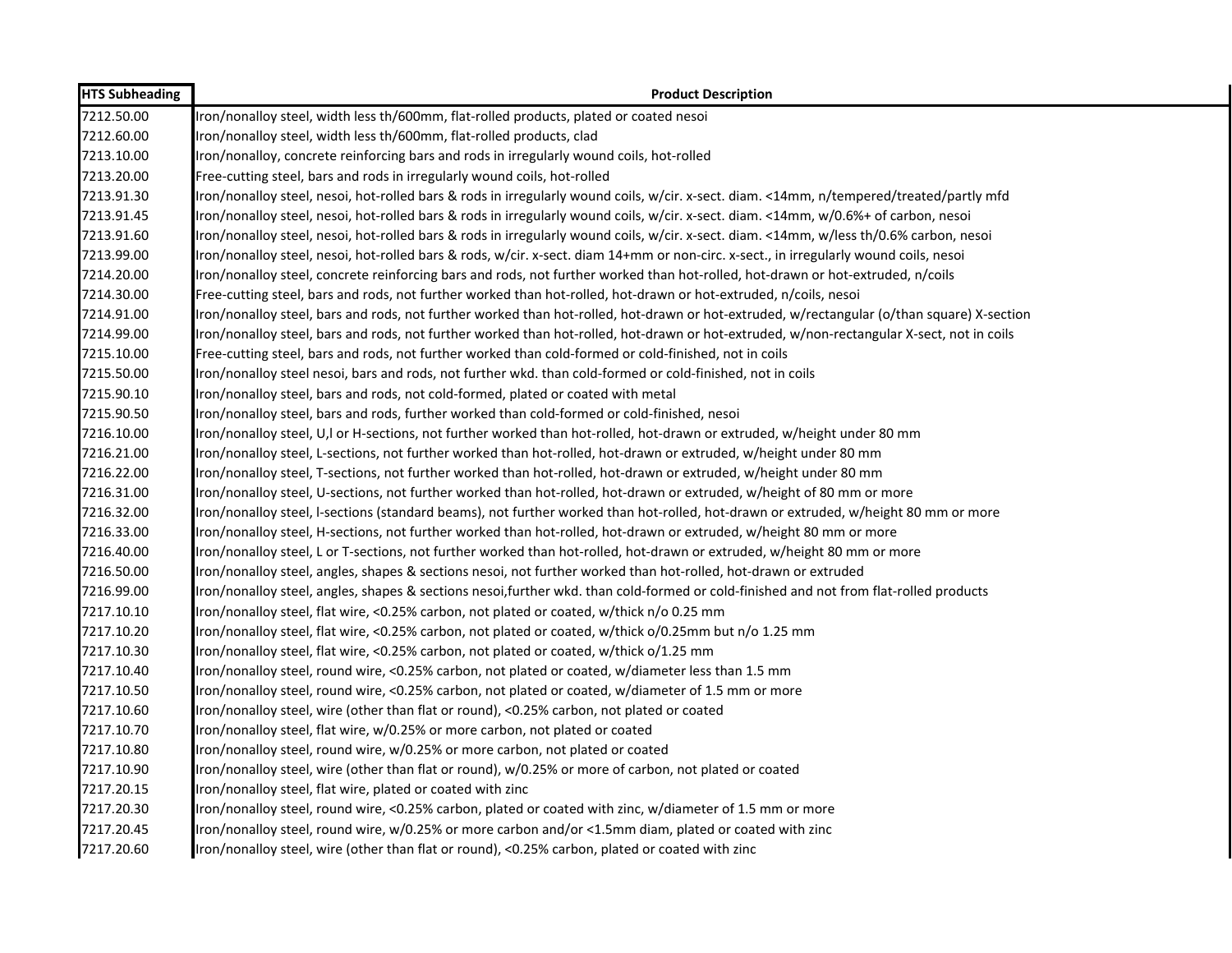| <b>HTS Subheading</b> | <b>Product Description</b>                                                                                                        |
|-----------------------|-----------------------------------------------------------------------------------------------------------------------------------|
| 7217.20.75            | Iron/nonalloy steel, wire (other than flat or round), w/0.25% or more of carbon, plated or coated with zinc                       |
| 7217.30.15            | Iron/nonalloy steel, flat wire, plated or coated with base metal other than zinc                                                  |
| 7217.30.30            | Iron/nonalloy steel, round wire, <0.25% carbon, plated or coated with base metal other than zinc, w/diam. of 1.5 mm or more       |
| 7217.30.45            | Iron/nonalloy steel, round wire, w/0.25% or more carbon and/or <1.5mm diam, plated or coated with base metal other than zinc      |
| 7217.30.60            | Iron/nonalloy steel, wire (other than flat or round), <0.25% carbon, plated or coated with base metal other than zinc             |
| 7217.30.75            | Iron/nonalloy steel, wire (other than flat or round), w/0.25% or more of carbon, plated or coated with base metal other than zinc |
| 7217.90.10            | Iron/nonalloy steel, wire, coated with plastics                                                                                   |
| 7217.90.50            | Iron/nonalloy steel, wire, plated or coated with materials other than base metals or plastics                                     |
| 7218.10.00            | Stainless steel, ingots and other primary forms                                                                                   |
| 7218.91.00            | Stainless steel, semifinished products of rectangular (other than square) cross-section                                           |
| 7218.99.00            | Stainless steel, semifinished products, other than of rectangular (other than square) crosssection                                |
| 7219.11.00            | Stainless steel, width 600mm+, hot-rolled flat-rolled products, in coils, w/thickness o/IO mm                                     |
| 7219.12.00            | Stainless steel, width 600mm+, hot-rolled flat-rolled products, in coils, w/thick. 4.75 mm or more but n/o 10 mm                  |
| 7219.13.00            | Stainless steel, width 600mm+, hot-rolled flat-rolled products, in coils, w/thick. 3 mm or more but less than 4.75 mm             |
| 7219.14.00            | Stainless steel, width 600mm+, hot-rolled flat-rolled products, in coils, w/thickness less than 3 mm                              |
| 7219.21.00            | Stainless steel, width 600mm+, hot-rolled flat-rolled products, not in coils, w/thickness o/IO                                    |
| 7219.22.00            | mm Stainless steel, width 600mm+, hot-rolled flat-rolled products, not in coils, w/thick. 4.75 mm or more but n/o 10 mm           |
| 7219.23.00            | Stainless steel, width 600mm+, hot-rolled flat-rolled products, not in coils, w/thick. 3 mm or more but less than 4.75 mm         |
| 7219.24.00            | Stainless steel, width 600mm+, hot-rolled flat-rolled products, not in coils, w/thickness less than 3 mm                          |
| 7219.31.00            | Stainless steel, width 600mm+, cold-rolled flat-rolled products, w/thickness of 4.75 mm or more                                   |
| 7219.32.00            | Stainless steel, width 600mm+, cold-rolled flat-rolled products, w/thickness of 3 mm or more but less than 4.75 mm                |
| 7219.33.00            | Stainless steel, width 600mm+, cold-rolled flat-rolled products, w/thickness o/I mm but less than 3 mm                            |
| 7219.34.00            | Stainless steel, width 600mm+, cold-rolled flat-rolled products, w/thickness of 0.5 mm or more but n/o 1 mm                       |
| 7219.35.00            | Stainless steel, width 600mm+, cold-rolled flat-rolled products, w/thickness of less than 0.5 mm                                  |
| 7219.90.00            | Stainless steel, width 600mm+, flat-rolled products, nesoi, further worked than cold-rolled                                       |
| 7220.11.00            | Stainless steel, width less th/600mm, hot-rolled flat-rolled products, w/thickness of 4.75 mm or more                             |
| 7220.12.10            | Stainless steel, width 300m+ but less th/600mm, hot-rolled flat-rolled products, w/thickness of less than 4.75 mm                 |
| 7220.12.50            | Stainless steel, width less th/300mm, hot-rolled flat-rolled products, w/thickness of less than 4.75 mm                           |
| 7220.20.10            | Stainless steel, width 300+ but less th/600mm, cold-rolled flat-rolled products                                                   |
| 7220.20.60            | Stainless steel, width less th/300mm, cold-rolled flat-rolled products, w/thickness o/l.25 mm                                     |
| 7220.20.70            | Stainless steel, width less th/300mm, cold-rolled flat-rolled products, w/ thickness of 0.25 mm but n/o 1.25 mm                   |
| 7220.20.80            | Stainless razor blade steel, width less th/300mm, cold-rolled flat-rolled, w/thickness n/o 0.25 mm                                |
| 7220.20.90            | Stainless steel (o/than razor blade steel), width less th/300mm, cold-rolled flat-rolled products, w/thickness n/o 0.25 mm        |
| 7220.90.00            | Stainless steel, width less th/600mm, flat-rolled products further worked than cold-rolled                                        |
| 7221.00.00            | Stainless steel, bars and rods in irregularly wound coils, hot-rolled                                                             |
| 7222.11.00            | Stainless steel, bars and rods, hot-rolled, hot-drawn or extruded, of circular cross-section                                      |
| 7222.19.00            | Stainless steel, bars and rods, hot-rolled, hot-drawn or extruded, other than of circular crosssection                            |
| 7222.20.00            | Stainless steel, bars and rods, not further worked than cold-formed or cold-finished, nesoi                                       |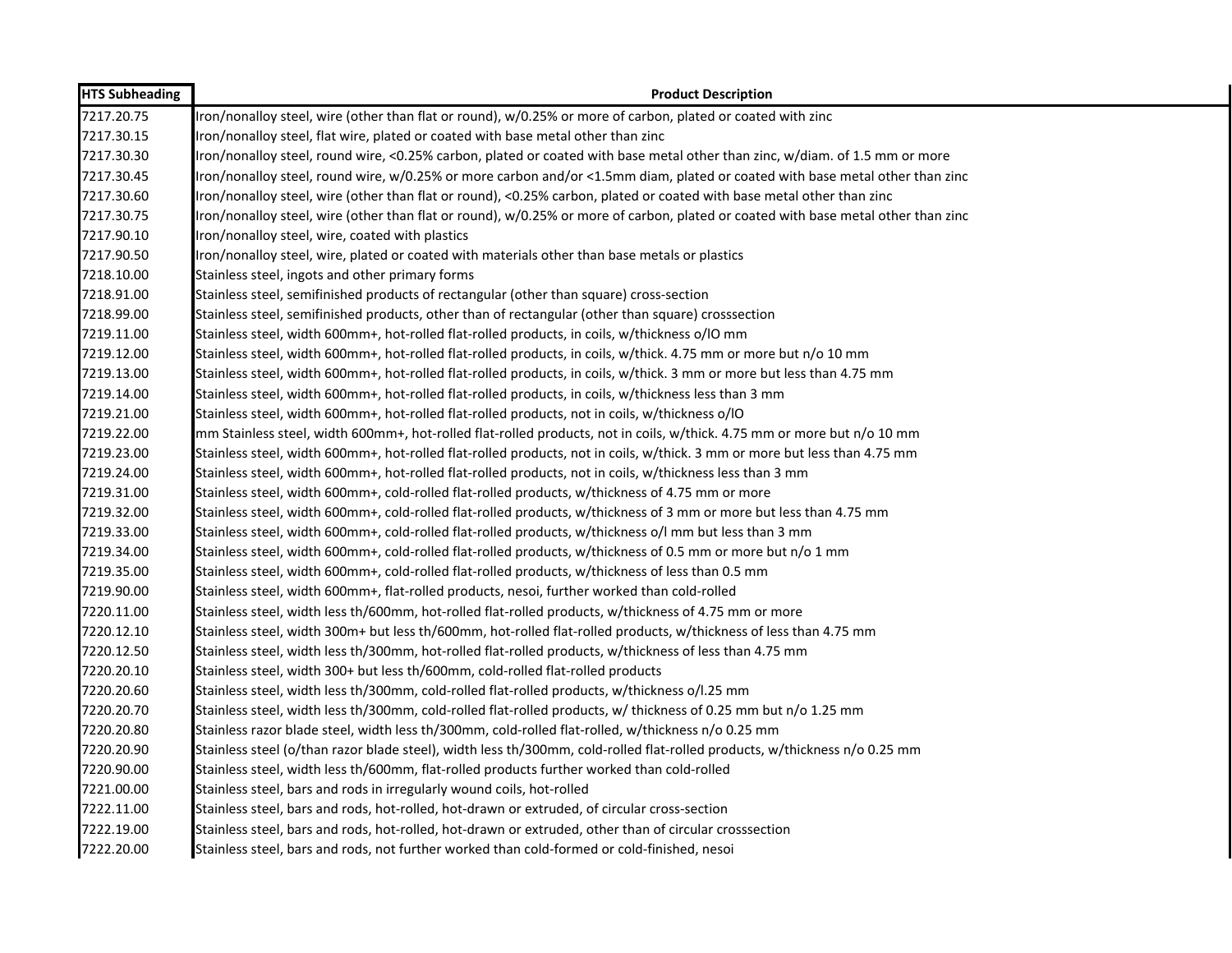| <b>HTS Subheading</b> | <b>Product Description</b>                                                                                                                 |
|-----------------------|--------------------------------------------------------------------------------------------------------------------------------------------|
| 7222.30.00            | Stainless steel, bars and rods, further worked than cold-formed or cold-finished, nesoi                                                    |
| 7222.40.30            | Stainless steel, angles, shapes & sections, hot-rolled, not drilled/punched or otherwise advanced                                          |
| 7222.40.60            | Stainless steel, angles, shapes & sections, other than hot-rolled and not drilled/punched or otherwise advanced                            |
| 7223.00.10            | Stainless steel, round wire                                                                                                                |
| 7223.00.50            | Stainless steel, flat wire                                                                                                                 |
| 7223.00.90            | Stainless steel, wire (other than round or flat wire)                                                                                      |
| 7224.10.00            | Alloy (o/than stainless) steel, ingots and other primary forms                                                                             |
| 7224.90.00            | Alloy (o/than stainless) steel, semifinished products                                                                                      |
| 7225.11.00            | Alloy silicon electrical steel (grain-oriented), width 600mm+, flat-rolled products                                                        |
| 7225.19.00            | Alloy silicon electrical steel (other than grain-oriented), width 600mm+, flat-rolled products                                             |
| 7225.30.11            | Alloy tool steel, width 600mm+, hot-rolled flat-rolled products, in coils, w/thick. of 4.75 mm or more                                     |
| 7225.30.30            | Alloy (o/th stainless, silicon elect., hi-speed, or tool) steel, width 600mm+, hot-rolled flat-rolled products, in coils, w/thick 4.75mm+  |
| 7225.30.51            | Alloy tool steel, width 600mm+, hot-rolled flat-rolled products, in coils, w/thick. of less than 4.75 mm                                   |
| 7225.30.70            | Alloy (o/th stainless, silicon elect., hi-speed, or tool) steel, width 600mm+, hot-rolled flat-rolled prod., in coils, w/thick less 4.75mm |
| 7225.40.11            | Alloy tool steel, width 600mm+, hot-rolled flat-rolled products, n/coils, w/thick. of 4.75 mm or more                                      |
| 7225.40.30            | Alloy (o/th stainless, silicon elect., hi-speed, or tool) steel, width 600mm+, hot-rolled flat-rolled products, n/coils, w/thick 4.75mm+   |
| 7225.40.51            | Alloy tool steel, width 600mm+, hot-rolled flat-rolled products, n/coils, w/thick. of less than 4.75 mm                                    |
| 7225.40.70            | Alloy (o/th stainless, silicon elect., hi-speed, or tool) steel, width 600mm+, hot-rolled flat-rolled prod., n/coils, w/thick less 4.75mm  |
| 7225.50.11            | Alloy tool steel, width 600mm+, cold-rolled flat-rolled products                                                                           |
| 7225.50.60            | Alloy steel (o/ than tool), width 600mm+, cold-rolled flat-rolled products, w/thickness 4.75 mm or more                                    |
| 7225.50.70            | Alloy heat-resisting steel, width 600mm+, cold-rolled flat-rolled products, w/thickness less than 4.75 mm                                  |
| 7225.50.80            | Alloy steel (o/th heat-resisting), width 600mm+, cold-rolled flat-rolled products, w/thickness less than 4.75 mm                           |
| 7225.91.00            | Alloy steel, width 600mm+, flat-rolled products further worked than cold-rolled, electrolytically plated or coated with zinc               |
| 7225.92.00            | Alloy steel, width 600mm+, flat-rolled products further worked than cold-rolled, plated or coated with zinc (o/than electrolytically)      |
| 7225.99.00            | Alloy steel, width 600mm+, flat-rolled products further worked than cold-rolled, nesoi                                                     |
| 7226.11.10            | Alloy silicon electrical steel (grain-oriented), width 300mm+ but less th/600mm, flat-rolled products                                      |
| 7226.11.90            | Alloy silicon electrical steel (grain-oriented), width less th/300mm, flat-rolled products                                                 |
| 7226.19.10            | Alloy silicon electrical steel (o/than grain-oriented), width 300mm+ but less th/600mm, flat-rolled products                               |
| 7226.19.90            | Alloy silicon electrical steel (o/than grain-oriented), width less th/300mm, flat-rolled products                                          |
| 7226.20.00            | Alloy high-speed steel, width less th/600mm, flat-rolled products of high-speed steel                                                      |
| 7226.91.05            | Alloy chipper knife tool steel (o/than hi-speed), width less th/600mm, hot-rolled flat-rolled products                                     |
| 7226.91.15            | Alloy tool steel (o/than hi-speed/chipper knife), width 300mm+ but less th/600mm, hot-rolled flat-rolled products                          |
| 7226.91.25            | Alloy tool steel (o/than hi-speed/chipper knife), width less th/300mm, hot-rolled flat-rolled products                                     |
| 7226.91.50            | Alloy steel (o/than silicon elect./tool), width less th/600mm, hot-rolled flat-rolled products, w/thickness of 4.75 mm or more             |
| 7226.91.70            | Alloy steel (o/than silicon elect./tool), width 300mm+ but less th/600mm, hot-rolled flat-rolled products, w/thickness less than 4.75 mm   |
| 7226.91.80            | Alloy steel (o/than silicon elect./tool), width less th/300mm, hot-rolled flat-rolled products, w/thickness less than 4.75 mm              |
| 7226.92.10            | Alloy tool steel (o/than hi-speed), width 300mm+ but less th/600mm, cold-rolled flat-rolled products                                       |
| 7226.92.30            | Alloy tool steel (o/than hi-speed), width less th/300mm, cold-rolled flat-rolled products                                                  |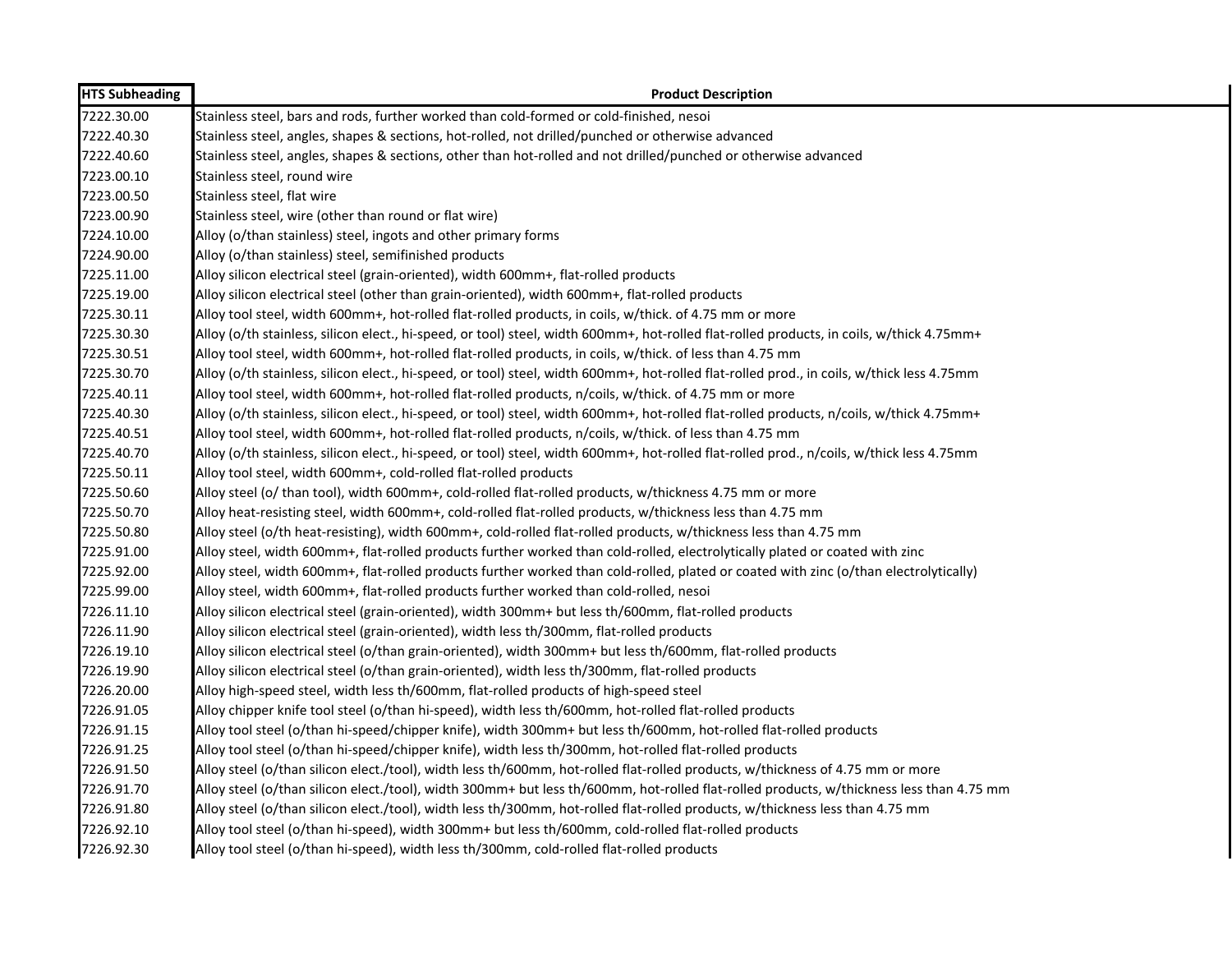| <b>HTS Subheading</b> | <b>Product Description</b>                                                                                                        |
|-----------------------|-----------------------------------------------------------------------------------------------------------------------------------|
| 7226.92.50            | Alloy steel (o/than tool), width 300mm+ but less th/600mm, cold-rolled flat-rolled products                                       |
| 7226.92.70            | Alloy steel (o/than tool), width less th/300mm, cold-rolled flat-rolled products, w/thickness n/o 0.25 mm                         |
| 7226.92.80            | Alloy steel (o/than tool), width less th/300mm, cold-rolled flat-rolled products, w/thickness o/0.25 mm                           |
| 7226.99.01            | Alloy steel, width less than 600mm, flat-rolled products further worked than cold-rolled, nesoi                                   |
| 7227.10.00            | Alloy high-speed steel, bars and rods in irregularly wound coils, hmot-rolled                                                     |
| 7227.20.00            | Alloy silico-manganese steel, bars and rods in irregularly wound coils, hot-rolled                                                |
| 7227.90.10            | Alloy tool steel (o/than hi-speed), bars & rods in irregular wound coils, hot-rolled, n/tempered, treated or partly manufactured  |
| 7227.90.20            | Alloy tool steel (o/than hi-speed), bars and rods in irregularly wound coils, hot-rolled, nesoi                                   |
| 7227.90.60            | Alloy steel (o/than hi-speed/silico-mang./tool) steel, bars and rods in irregularly wound coils, hot-rolled                       |
| 7228.10.00            | Alloy high-speed steel, bars and rods, o/than hot-rolled and in irregularly wound coils                                           |
| 7228.20.10            | Alloy silico-manganese steel, bars and rods, not cold-formed, o/than hot-rolled and in irregularly wound coils                    |
| 7228.20.50            | Alloy silico-manganese steel, bars and rods, cold formed, o/than hot-rolled and in irregularly wound coils                        |
| 7228.30.20            | Alloy ball-bearing tool steel, bars and rods, not further worked than hot-rolled, hot-drawn or extruded                           |
| 7228.30.40            | Alloy chipper knife tool steel, bars and rods, not cold-formed & not further worked than hot-rolled, hot-drawn or extruded        |
| 7228.30.60            | Alloy tool steel (o/than ball-bearing/chipper knife), bars and rods, not further worked than hot-rolled, hot-drawn or extruded    |
| 7228.30.80            | Alloy steel (o/than hi-speed, silico-mang./tool), bars and rods, not further worked than hot-rolled, hot-drawn or extruded        |
| 7228.40.00            | Alloy steel, bars and rods, not further worked than forged                                                                        |
| 7228.50.10            | Alloy tool steel (o/than hi-speed), bars and rods, not further worked than cold-formed or cold-finished                           |
| 7228.50.50            | Alloy steel (o/than tool), bars and rods, not further worked than cold-formed or cold-finished                                    |
| 7228.60.10            | Alloy tool steel (o/than hi-speed), bars and rods, further worked than hot-rolled, forged, cold-formed or cold-finished           |
| 7228.60.60            | Alloy steel (o/than tool), bars and rods, further worked than hot-rolled, forged but not cold-formed                              |
| 7228.60.80            | Alloy steel (o/than tool), bars and rods, cold-formed                                                                             |
| 7228.70.30            | Alloy steel, angles, shapes and sections, hot-rolled & not drilled/not punched and not otherwise advanced                         |
| 7228.70.60            | Alloy steel, angles, shapes and sections, o/than hot-rolled & not drilled/punced and not otherwise advanced                       |
| 7228.80.00            | Alloy steel hollow drill bars and rods                                                                                            |
| 7229.20.00            | Alloy silico-manganese steel, wire                                                                                                |
| 7229.90.05            | Alloy high-speed steel, wire                                                                                                      |
| 7229.90.10            | Alloy steel (o/than hi-speed/silico-mang.), flat wire                                                                             |
| 7229.90.50            | Alloy steel (o/than hi-speed/silico-mang.), round wire                                                                            |
| 7229.90.90            | Alloy steel (o/than hi-speed/silico-mang.), wire (o/than flat or round wire)                                                      |
| 7301.10.00            | Iron or steel sheet piling, whether or not drilled, punched or made from assembled elements                                       |
| 7302.10.10            | Iron or nonalloy steel, rails for railway or tramway tracks                                                                       |
| 7302.10.50            | Alloy steel, rails for railway or tramway tracks                                                                                  |
| 7302.90.10            | Sleepers (cross-ties) for railway or tramway track construction of iron or steel                                                  |
| 7302.90.90            | Railway or tramway track construction material and other materials specialized for joing or fixing rails, of iron or steel, nesoi |
| 7304.11.00            | Stainless steel, seamless line pipe used for oil or gas pipelines                                                                 |
| 7304.19.10            | Iron (o/than cast) or nonalloy steel, seamless line pipe used for oil and gas pipelines                                           |
| 7304.19.50            | Alloy (other than stainless) steel, seamless line pipe used for oil or gas pipelines                                              |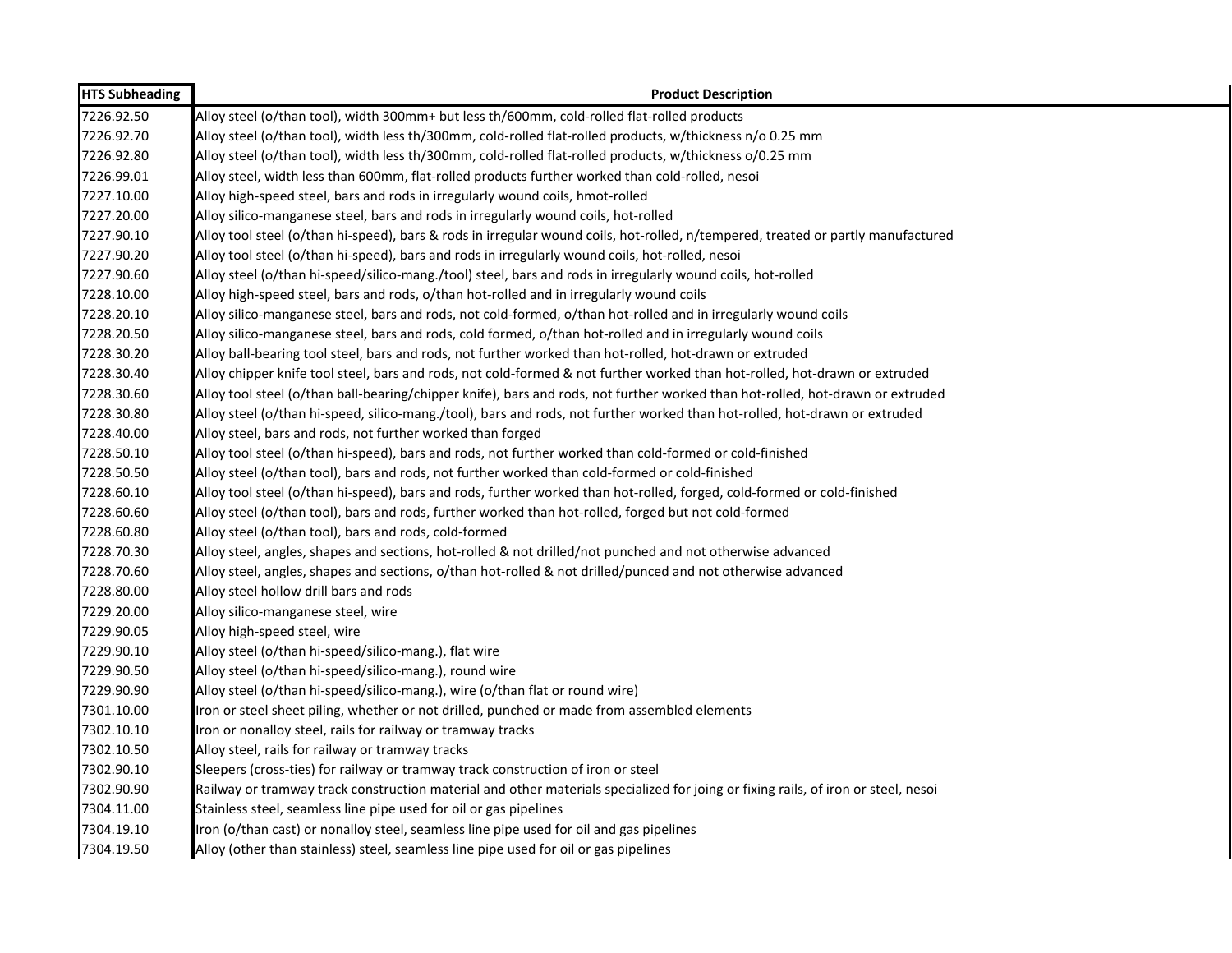| <b>HTS Subheading</b> | <b>Product Description</b>                                                                                                                   |
|-----------------------|----------------------------------------------------------------------------------------------------------------------------------------------|
| 7304.22.00            | Stainless steel, seamless drill pipe, of a kind used in drilling for oil or gas                                                              |
| 7304.23.60            | Alloy (other than stainless) steel, seamless drill pipe, of a kind used in drilling for oil or gas                                           |
| 7304.24.30            | Stainless steel, seamless casing pipe, threaded or coupled, of a kind used in drilling for oil or gas                                        |
| 7304.24.40            | Stainless steel, seamless casing pipe, not threaded or coupled, of a kind used in drilling for oil or gas                                    |
| 7304.24.60            | Stainless steel, seamless tubing, of a kind used in drilling for oil or gas                                                                  |
| 7304.29.10            | Iron (o/than cast) or nonalloy steel, seamless casing pipe, threaded or coupled, of a kind used in drilling for oil or gas                   |
| 7304.29.20            | Iron (o/than cast) or nonalloy steel, seamless casing pipe, not threaded or coupled, of a kind used in drilling for oil or gas               |
| 7304.29.31            | Alloy (other than stainless) steel, seamless casing pipe, threaded or coupled, of a kind used in drilling for oil or gas                     |
| 7304.29.41            | Alloy (other than stainless) steel, seamless casing pipe, not threaded or coupled, of a kind used in drilling for oil or gas                 |
| 7304.29.50            | Iron (o/than cast) or nonalloy, seamless tubing, of a kind used in drilling for oil or gas                                                   |
| 7304.29.61            | Alloy (other than stainless) steel, seamless tubing, of a kind used in drilling for oil or gas                                               |
| 7304.31.30            | Iron (o/than cast) or nonalloy steel, seamless, cold-drawn or cold-rolled, hollow bars w/circular cross section                              |
| 7304.31.60            | Iron (o/than cast) or nonalloy steel, seamless, cold-drawn or cold-rolled, tubes, pipes & hollow profiles, w/circular cross section, nesoi   |
| 7304.39.00            | Iron (o/than cast) or nonalloy steel, seamless, not cold-drawn or cold-rolled, tubes, pipes and hollow prof., w/circular cross sect., nesoi  |
| 7304.41.30            | Stainless steel, seamless, cold-drawn/cold-rolled, tubes, pipes and hollow profiles, w/circular cross section & extern, diam less than 19mm  |
| 7304.41.60            | Stainless steel, seamless, cold-drawn/cold-rolled, tubes, pipes and hollow profiles, w/circular cross section & extern, diam of 19mm or more |
| 7304.49.00            | Stainless steel, seamless, not cold-drawn/cold-rolled, tubes, pipes and hollow profiles, w/circular cross section                            |
| 7304.51.10            | Alloy steel (o/than stainless), seamless, cold-drawn/cold-rolled, tubes, pipes, etc., w/circ. cross sect., for mfr of ball/roller bearings   |
| 7304.51.50            | Alloy steel (o/than stainless), seamless, cold-drawn/cold-rolled, tubes, pipes and hollow profiles, w/circular cross section, nesoi          |
| 7304.59.10            | Alloy steel (o/than stainless), seamless, n/cold-drawn/cold-rolled, tubes, pipes, etc. w/circ. cross sect., for mfr ball/roller bearings     |
| 7304.59.20            | Alloy steel (o/than stainless), seamless, n/cold-drawn/cold-rolled, tubes, pipes, etc. w/circ. cross sect., for boilers, heaters, etc        |
| 7304.59.60            | Heat-resisting alloy steel (o/than stainless), seamless, n/cold-drawn/cold-rolled, tubes, pipes, etc., w/circ. cross sect., nesoi            |
| 7304.59.80            | Alloy steel (o/than heat-resist or stainless), seamless, n/cold-drawn/cold-rolled, tubes, pipes and hollow prof., w/circ. cross sect., nesoi |
| 7304.90.10            | Iron (o/than cast) or nonalloy steel, seamless, tubes, pipes and hollow profiles, o/than circ. cross sect., w/wall thickness of 4 mm or more |
| 7304.90.30            | Alloy steel (o/than stainless), seamless, tubes, pipes and hollow profiles, o/than circ. cross sect., w/wall thickness of 4 mm or more       |
| 7304.90.50            | Iron (o/than cast) or nonalloy steel, seamless, tubes, pipes and hollow profiles, o/than circ. cross sect., w/wall thickness less than 4 mm  |
| 7304.90.70            | Alloy steel (o/than stainless), seamless, tubes, pipes and hollow profiles, o/than circ. cross sect., w/wall thickness less than 4 mm        |
| 7305.11.10            | Iron or nonalloy steel, seamed, w/circ. cross sect. & ext. diam o/406.4mm, line pipe, long, submerg. arc weld., used for oil/gas             |
| 7305.11.50            | Alloy steel, seamed, circ. w/cross sect. & ext. diam o/406.4mm, line pipe, long, submerg. arc weld., used for oil/gas pipelines              |
| 7305.12.10            | Iron or nonalloy steel, seamed, w/circ. cross sect. & ext. diam o/406.4mm, line pipe, long, welded nesoi, used for oil/gas                   |
| 7305.12.50            | Alloy steel, seamed, w/circ. cross sect. & ext. diam o/406.4mm, line pipe, long, welded nesoi, used for oil/gas pipelines                    |
| 7305.19.10            | Iron or nonalloy steel, seamed, w/circ. cross sect.& ext. diam o/406.4mm, line pipe, not long, welded, used for oil/gas                      |
| 7305.19.50            | Alloy steel, seamed, w/circ. cross sect. & ext. diam o/406.4mm, line pipe, not long, welded, used for oil/gas pipelines                      |
| 7305.20.20            | Iron or nonalloy steel, seamed, w/circ. cross sect. & ext. diam. o/406.4mm, casing pipe, threaded/coupled, of kind for drilling for oil/gas  |
| 7305.20.40            | Iron or nonalloy steel, seamed, w/circ. cross sect. & ext. diam. o/406.4mm, casing pipe, n/threaded/coupled, of kind for drill, for oil/gas  |
| 7305.20.60            | Alloy steel, seamed, w/circ. cross sect. & ext. diam. o/406.4mm, casing pipe, threaded/coupled, of kind for drilling for oil/gas             |
| 7305.20.80            | Alloy steel, seamed, w/circ. cross sect. & ext. diam. o/406.4mm, casing pipe, n/threaded/coupled, of kind for drilling for oil/gas           |
| 7305.31.20            | Steel, long, welded, w/circ. cross sect & ext. diam o/406.4mm, tapered pipes and tubes principally used as pts of illuminating arts.         |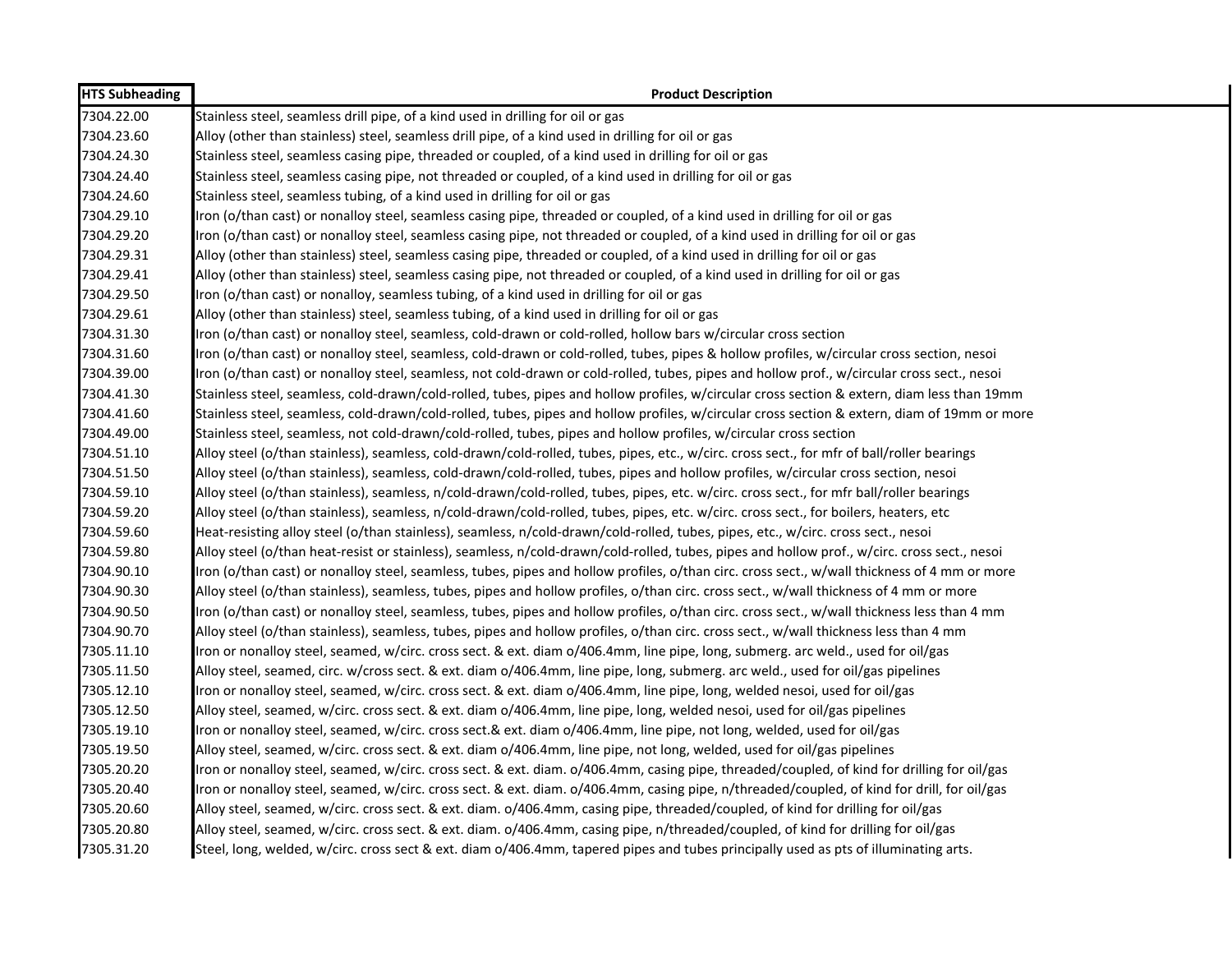| <b>HTS Subheading</b> | <b>Product Description</b>                                                                                                                   |
|-----------------------|----------------------------------------------------------------------------------------------------------------------------------------------|
| 7305.31.40            | Iron or nonalloy steel, long, welded, w/circ. cross sect. & ext. diam. o/406.4mm, tubes and pipes, o/th used in oil/gas drill.etc            |
| 7305.31.60            | Alloy steel, long, welded, w/circ. cross sect. & ext. diam. o/406.4mm, tubes and pipes, o/than used in oil/gas drill, or pipelines           |
| 7305.39.10            | Iron or nonalloy steel, weld, o/than long, weld., w/circ. x-sect. & ext. diam. o/406.4mm, tubes and pipes, o/th used in oil/gas drill.etc    |
| 7305.39.50            | Alloy steel, weld, o/than long, weld., w/circ. x-sect. & ext. diam. o/406.4mm, tubes and pipes, o/than used in oil/gas drill, or pipelines   |
| 7305.90.10            | Iron or nonalloy steel, seamed, w/circ. cross sect. & ext. diam. o/406.4mm, not welded, tubes and pipes, o/th used in oil/gas drill.etc      |
| 7305.90.50            | Alloy steel, seamed, w/circ. cross sect. & ext. diam. o/406.4mm, not welded, tubes and pipes, o/than used in oil/gas drill, or pipelines     |
| 7306.11.00            | Welded stainless steel, w/ext. diam 406.4mm or less or o/than circ. x-sect, line pipe of a kind used for oil and gas pipelines               |
| 7306.19.10            | Iron or nonalloy steel, seamed, w/ext. diam. 406.4mm or less or o/than circ. x-sect, line pipe of a kind used for oil and gas pipelines      |
| 7306.19.51            | Alloy steel, seamed (o/than welded stainless steel), w/ext. diam 406.4mm or less or o/than circ. x-sect, line pipe of a kind used for oil an |
| 7306.21.30            | Welded stainless steel, w/ext. diam 406.4mm or less or o/than circ. x-sect, threaded/coupled, casing of kind used in drilling for oil/gas    |
| 7306.21.40            | Welded stainless steel, w/ext. diam 406.4mm or less or o/than circ. x-sect, n/threaded/coupled, casing of kind used in drilling for oil/gas  |
| 7306.21.80            | Welded stainless steel, w/ext. diam 406.4mm or less or o/than circ. x-sect, tubing of a kind used for drilling for oil/gas                   |
| 7306.29.10            | Iron or nonalloy steel, seamed, w/ext. diam 406.4mm or less or o/than circ. x-sect, threaded/coupled, casing of kind used in drill, oil/gas  |
| 7306.29.20            | Iron or nonalloy steel, seamed, w/ext. diam 406.4mm or less or o/than circ. x-sect, n/threaded/coupled, casing kind used drill for oil/gas   |
| 7306.29.31            | Alloy steel, seamed (o/than welded stainless steel), w/ext. diam 406.4mm or less or o/than circ. x-sect, threaded/coupled, casing of kind us |
| 7306.29.41            | Alloy steel, seamed (o/than welded stainless steel), w/ext. diam 406.4mm or less or o/than circ. x-sect, n/threaded/coupled, casing of kind  |
| 7306.29.60            | Iron or nonalloy steel, seamed, w/ext. diam. 406.4mm or less or o/than circ. x-sect, tubing of a kind used for drilling for oil/gas          |
| 7306.29.81            | Alloy steel, seamed (o/than welded stainless steel), w/ext. diam 406.4mm or less or o/than circ. x-sect, tubing of a kind used for drilling  |
| 7306.30.10            | Iron or nonalloy steel, welded, w/circ. x-sect & ext. diam. 406.4mm or less, tubes, pipes, hollow profiles, w/wall thick, less than 1.65 mm  |
| 7306.30.30            | Nonalloy steel, welded, w/circ. x-sect & ext. diam. 406.4mm or less, tapered pipes & tubes, w/wall thick, of 1.65 mm+, pts. of ilium, arts.  |
| 7306.30.50            | Iron or nonalloy steel, welded, w/circ. x-sect & ext. diam. 406.4mm or less, pipes, tubes & hoi 1. prof., w/wall thick, of 1.65 mm or more   |
| 7306.40.10            | Stainless steel, welded, w/circ. x-sect & ext. diam. 406.4mm or less, tubes, pipes, hollow profiles, w/wall thick, less than 1.65 mm         |
| 7306.40.50            | Stainless steel, welded, w/circ. x-sect & ext. diam. 406.4mm or less, tubes, pipes, hollow profiles, w/wall thick, of 1.65 mm or more        |
| 7306.50.10            | Alloy steel (o/stainless), welded, w/circ. x-sect & ext. diam. 406.4mm or less, tubes, pipes, hollow prof., w/wall thick, less th/1.65 mm    |
| 7306.50.30            | Alloy steel (o/stainless), welded, w/circ. x-sect & ext. diam. 406.4mm or less, tapered pipes & tubes, w/wall thick, of 1.65 mm+, pts. ilium |
| 7306.50.50            | Alloy steel (o/stainless), welded, w/circ. x-sect & ext. diam. 406.4mm or less, tubes, pipes, hollow prof., w/wall thick, of 1.65 mm+        |
| 7306.61.10            | Iron or nonalloy steel, welded, w/square or rectangular x-sect, tubes, pipes and hollow profiles, w/wall thickness of 4 mm or more           |
| 7306.61.30            | Alloy steel, welded, w/square or rectangular x-sect, tubes, pipes and hollow profiles, w/wall thickness of 4 mm or more                      |
| 7306.61.50            | Iron or nonalloy steel, welded, w/square or rectangular x-sect, tubes, pipes and hollow profiles, w/wall thickness less than 4 mm            |
| 7306.61.70            | Alloy steel, welded, w/square or rectangular x-sect, tubes, pipes and hollow profiles, w/wall thickness less than 4 mm                       |
| 7306.69.10            | Iron or nonalloy steel, welded, w/other non-circ. x-sect, tubes, pipes and hollow profiles, w/wall thickness of 4 mm or more                 |
| 7306.69.30            | Alloy steel, welded, w/other non-circ. x-sect, tubes, pipes and hollow profiles, w/wall thickness of 4 mm or more                            |
| 7306.69.50            | Iron or nonalloy steel, welded, w/other non-circ. x-sect, tubes, pipes and hollow profiles, w/wall thickness less than 4 mm                  |
| 7306.69.70            | Alloy steel, welded, w/other non-circ. x-sect, tubes, pipes and hollow profiles, w/wall thickness less than 4 mm                             |
| 7306.90.10            | Iron or nonalloy steel, seamed o/welded, w/non-circ. x-sect. or circ. x-sect. w/ext. diam. 406.4mm or less, tubes, pipes & hollow profiles   |
| 7306.90.50            | Alloy steel, seamed o/than welded, w/non-circ. x-sect or circ. x-sect w/ext. diam. 406.4mm or less, tubes, pipes and hollow profiles         |
| 7317.00.10            | Iron or steel, thumb tacks                                                                                                                   |
| 7318.16.00            | Iron or steel, nuts                                                                                                                          |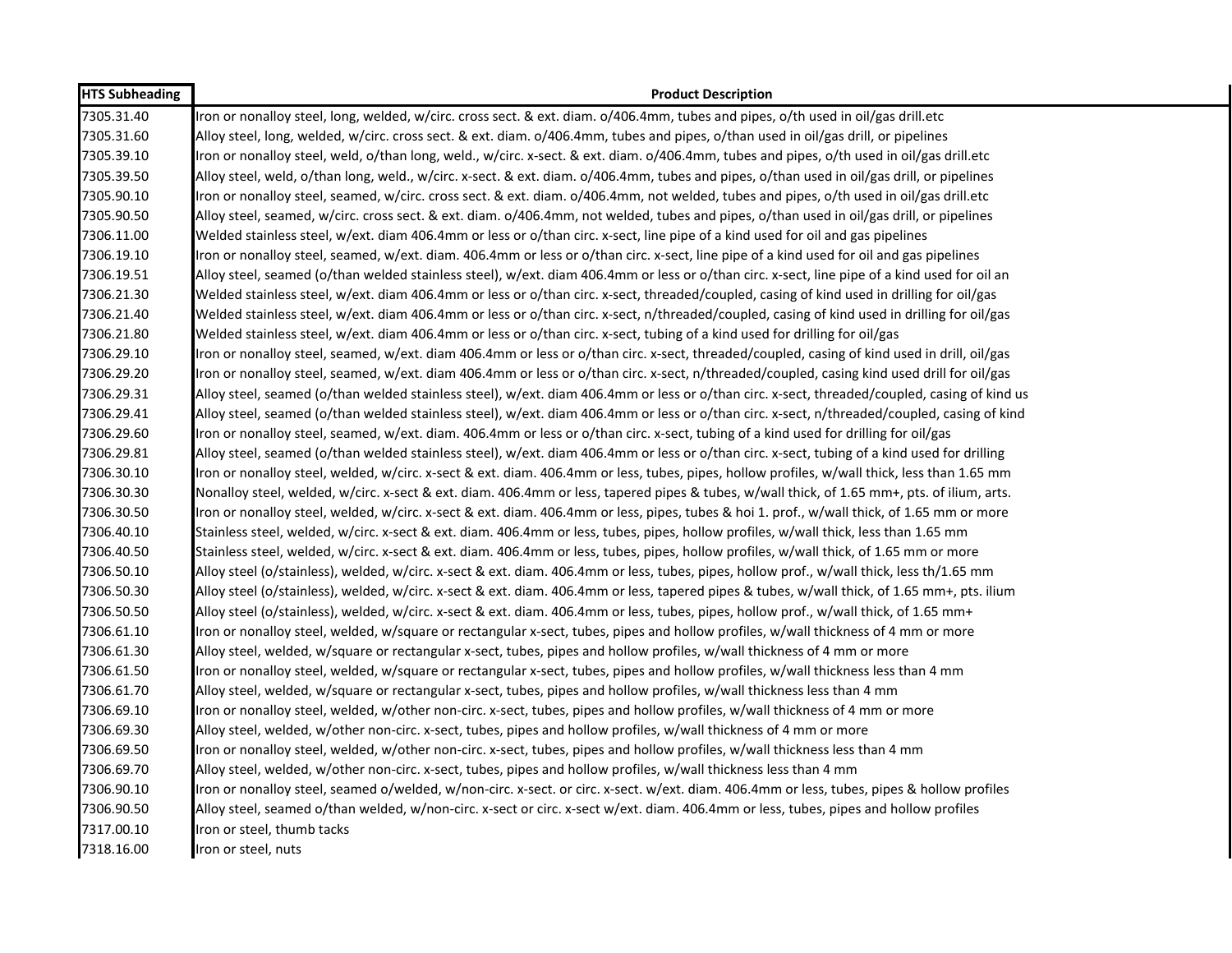| <b>HTS Subheading</b> | <b>Product Description</b>                                                                                                                  |
|-----------------------|---------------------------------------------------------------------------------------------------------------------------------------------|
| 7319.40.20            | Iron or steel, safety pins                                                                                                                  |
| 7319.40.30            | Iron or steel, dressmakers' or common pins                                                                                                  |
| 7319.40.50            | Iron or steel, pins (o/than safety pins, dressmakers' or common pins)                                                                       |
| 7319.90.10            | Iron or steel, sewing, darning or embroidery needles                                                                                        |
| 7319.90.90            | Iron or steel, knitting needles, bodkins, crochet hooks, embroidery stilettos and similar articles for use in the hand                      |
| 7320.20.10            | Iron or steel, helical springs, suitable for motor-vehicle suspension                                                                       |
| 7320.20.50            | Iron or steel, helical springs (o/than suitable for motor-vehicle suspension)                                                               |
| 7321.81.50            | Iron or steel, nonportable non-electric domestic grates & warming appl. (o/than cooking/plate warmers), for gas fuel/both gas & other fuels |
| 7321.82.10            | Iron or steel, portable non-electric domestic grates & warming appliances (o/than cooking/plate warmers) for liquid fuels                   |
| 7321.82.50            | Iron or steel, nonportable non-electric domestic grates & warming appliances (o/than cooking/plate warmers), for liquid fuels               |
| 7321.89.00            | Iron or steel, non-electric domestic grates & warming appliances (o/than cooking/plate warmers), o/than for gas or liquid fuelss            |
| 7323.91.10            | Cast iron, table, kitchen or o/household arts, and parts thereof, not enameled but coated or plated with precious metals                    |
| 7323.92.00            | Cast iron, table, kitchen or o/household arts, and parts thereof, enameled                                                                  |
| 7323.94.00            | Iron (o/than cast) or steel (o/than stainless), table, kitchen or o/household arts, and parts thereof, enameled                             |
| 7323.99.10            | Iron (o/th cast) or steel (o/th stainless), table, kitchen or o/household arts. & parts thereof, not enameled but plated/coat. w/silver     |
| 7324.29.00            | Iron (o/than cast) or steel, baths (whether or not enameled)                                                                                |
| 7418.10.00            | Copper & copper alloy table, kitchen, household articles & parts; pot scourers, scouring & polishing pads, gloves, etc                      |
| 7601.10.30            | Aluminum (o/than alloy), unwrought, in coils, w/uniform x-section throughout length & w/least cross-sectional dimension n/o 9.5 mm          |
| 7601.10.60            | Aluminum (o/than alloy), unwrought nesoi                                                                                                    |
| 7601.20.30            | Aluminum alloys, unwrought, in coils, w/uniform x-section throughout length & w/least cross-sectional dimension n/o 9.5 mm                  |
| 7601.20.60            | Aluminum alloys, w/25% or more by weight of silicon, unwrought nesoi                                                                        |
| 7601.20.90            | Aluminum alloys nesoi, unwrought nesoi                                                                                                      |
| 7604.10.10            | Aluminum (o/than alloy), profiles                                                                                                           |
| 7604.10.30            | Aluminum (o/than alloy), bar and rods, with a round cross section                                                                           |
| 7604.10.50            | Aluminum (o/than alloy), bar and rods, other than with a round cross section                                                                |
| 7604.21.00            | Aluminum alloy, hollow profiles                                                                                                             |
| 7604.29.10            | Aluminum alloy, profiles (o/than hollow profiles)                                                                                           |
| 7604.29.30            | Aluminum alloy, bars and rods, having a round cross section                                                                                 |
| 7604.29.50            | Aluminum alloy, bars and rods, other than with a round cross section                                                                        |
| 7605.11.00            | Aluminum (o/than alloy), wire, with a maximum cross-sectional dimension over 7 mm                                                           |
| 7605.19.00            | Aluminum (o/than alloy), wire, with a maximum cross-sectional dimension of 7 mm or less                                                     |
| 7605.21.00            | Aluminum alloy, wire, with a maximum cross-sectional dimension over 7 mm                                                                    |
| 7605.29.00            | Aluminum alloy, wire, with a maximum cross-sectional dimension of 7 mm or less                                                              |
| 7606.11.30            | Aluminum (o/than alloy), plates/sheets/strip, w/thick. o/0.2mm, rectangular (incl. sq), not clad                                            |
| 7606.11.60            | Aluminum (o/than alloy), plates/sheets/strip, w/thick. o/0.2mm, rectangular (incl. sq), clad                                                |
| 7606.12.30            | Aluminum alloy, plates/sheets/strip, w/thick. o/0.2mm, rectangular (incl. sq), not clad                                                     |
| 7606.12.60            | Aluminum alloy, plates/sheets/strip, w/thick. o/0.2mm, rectangular (incl. sq), clad                                                         |
| 7606.91.30            | Aluminum (o/than alloy), plates/sheets/strip, w/thick. o/0.2mm, o/than rectangular (incl. sq), not clad                                     |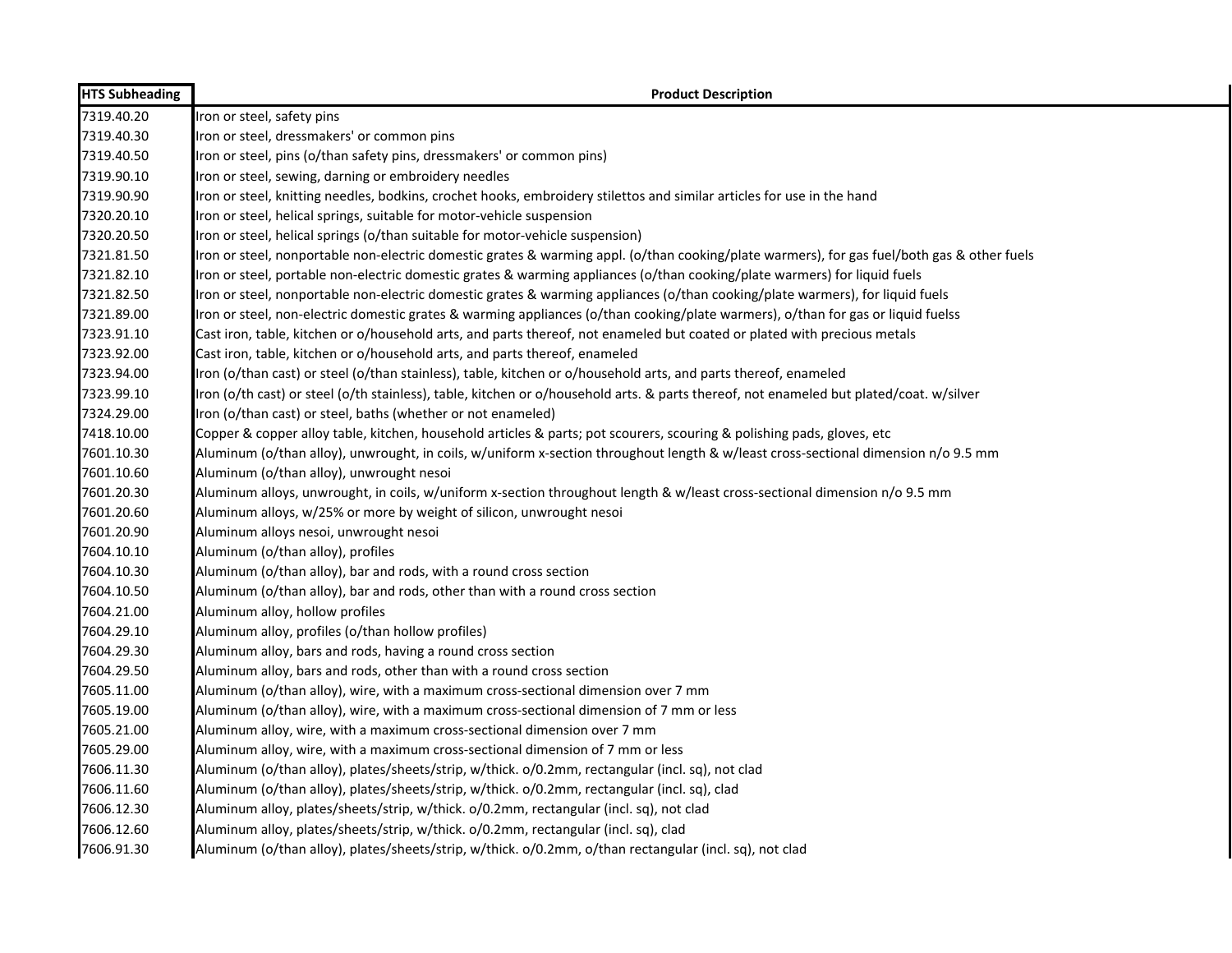| <b>HTS Subheading</b> | <b>Product Description</b>                                                                                                                |
|-----------------------|-------------------------------------------------------------------------------------------------------------------------------------------|
| 7606.91.60            | Aluminum (o/than alloy), plates/sheets/strip, w/thick. o/0.2mm, o/than rectangular (incl. sq), clad                                       |
| 7606.92.30            | Aluminum alloy, plates/sheets/strip, w/thick. o/0.2mm, o/than rectangular (incl. sq), not clad                                            |
| 7606.92.60            | Aluminum alloy, plates/sheets/strip, w/thick. o/0.2mm, o/than rectangular (incl. sq), clad                                                |
| 7607.11.30            | Aluminum, foil, w/thickness n/o 0.01 mm, rolled but not further worked, not backed                                                        |
| 7607.11.60            | Aluminum, foil, w/thickness over 0.01 mm but n/o 0.15 mm, rolled but not further worked, not backed                                       |
| 7607.11.90            | Aluminum, foil, w/thickness over 0.15 mm but n/o 0.2 mm, rolled but not further worked, not backed                                        |
| 7607.19.10            | Aluminum, etched capacitor foil, w/thickness n/o 0.2 mm, not rolled or rolled and further worked, not backed                              |
| 7607.19.30            | Aluminum, foil nesoi, w/thickness n/o 0.15 mm, cut to shape, not rolled, not backed                                                       |
| 7607.19.60            | Aluminum, foil nesoi, w/thickness o/0.15mm but n/o 0.2 mm or 0.15mm or less & not cut to shape, not rolled, not backed, nesoi             |
| 7607.20.10            | Aluminum, foil, w/thickness n/o 0.2 mm, backed, covered or decorated with a character, design, fancy effect or pattern                    |
| 7607.20.50            | Aluminum, foil, w/thickness n/o 0.2 mm, backed, nesoi                                                                                     |
| 7608.10.00            | Aluminum (o/than alloy), tubes and pipes                                                                                                  |
| 7608.20.00            | Aluminum alloy, tubes and pipes                                                                                                           |
| 7609.00.00            | Aluminum, fittings for tubes and pipes                                                                                                    |
| 7610.10.00            | Aluminum, doors, windows and their frames and thresholds for doors                                                                        |
| 7615.10.11            | Aluminum, pot scourers, scouring or polishing pads, gloves and the like                                                                   |
| 7615.10.30            | Aluminum, cooking and kitchen ware (o/than cast), enameled or glazed or containing nonstick interior finishes                             |
| 7615.10.50            | Aluminum, cast cooking and kitchen ware, not enameled or glazed and not containing nonstick interior finishes                             |
| 7615.10.91            | Aluminum, table, kitchen or other household articles (o/than cooking or kitchen ware) and parts thereof                                   |
| 8211.91.10            | Table knives with fixed blades and silver-plated handles                                                                                  |
| 8211.91.20            | Table knives w/fixed blades, w/stain. steel handles w/Ni or ov 10% by wt. of Mn, w/overall length 25.9cm or less & val. cthan 25 cents ea |
| 8211.91.25            | Table knives w/fixed blades, w/stain. steel handles cont. Ni or ov 10% by wt of Mn, nesoi                                                 |
| 8211.91.50            | Table knives w/fixed blades, with rubber or plastics handles                                                                              |
| 8211.91.80            | Table knives w/fixed blades, w/handles other than of silver-plate, stainless steel, rubber or plastics                                    |
| 8211.92.20            | Kitchen and butcher knives w/fixed blades, with rubber or plastics handles                                                                |
| 8211.92.60            | Hunting knives w/fixed blades, with wood handles                                                                                          |
| 8211.92.90            | Knives w/fixed blades (o/than table knives, other knives w/rubb./plast. handles, or hunting knives w/wood handles)                        |
| 8212.10.00            | Base metal razors                                                                                                                         |
| 8212.20.00            | Base metal safety razor blades (including razor blade blanks)                                                                             |
| 8212.90.00            | Base metal parts of razors and razor blades                                                                                               |
| 8214.20.60            | Manicure and pedicure sets, and combinations thereof, in leather containers                                                               |
| 8214.90.30            | Butchers' or kitchen cleavers with their handles, nesoi, and base metal parts thereof                                                     |
| 8215.10.00            | Sets of assted. base metal spoons, forks, ladles, etc. & similar kitchen or tableware, w/at least one article plated w/prec. metal        |
| 8215.91.30            | Base metal forks plated with precious metal                                                                                               |
| 8215.91.60            | Base metal spoons and ladles plated with precious metal                                                                                   |
| 8215.91.90            | Base metal skimmers, cake-servers, fish-knives, etc. and similar kitchen or tableware and parts, plated with precious metal               |
| 8215.99.15            | Base metal forks, w/stainless steel handles, nesoi, valued at 25 cents each or more                                                       |
| 8215.99.24            | Base metal table forks and barbecue forks, with wood handles                                                                              |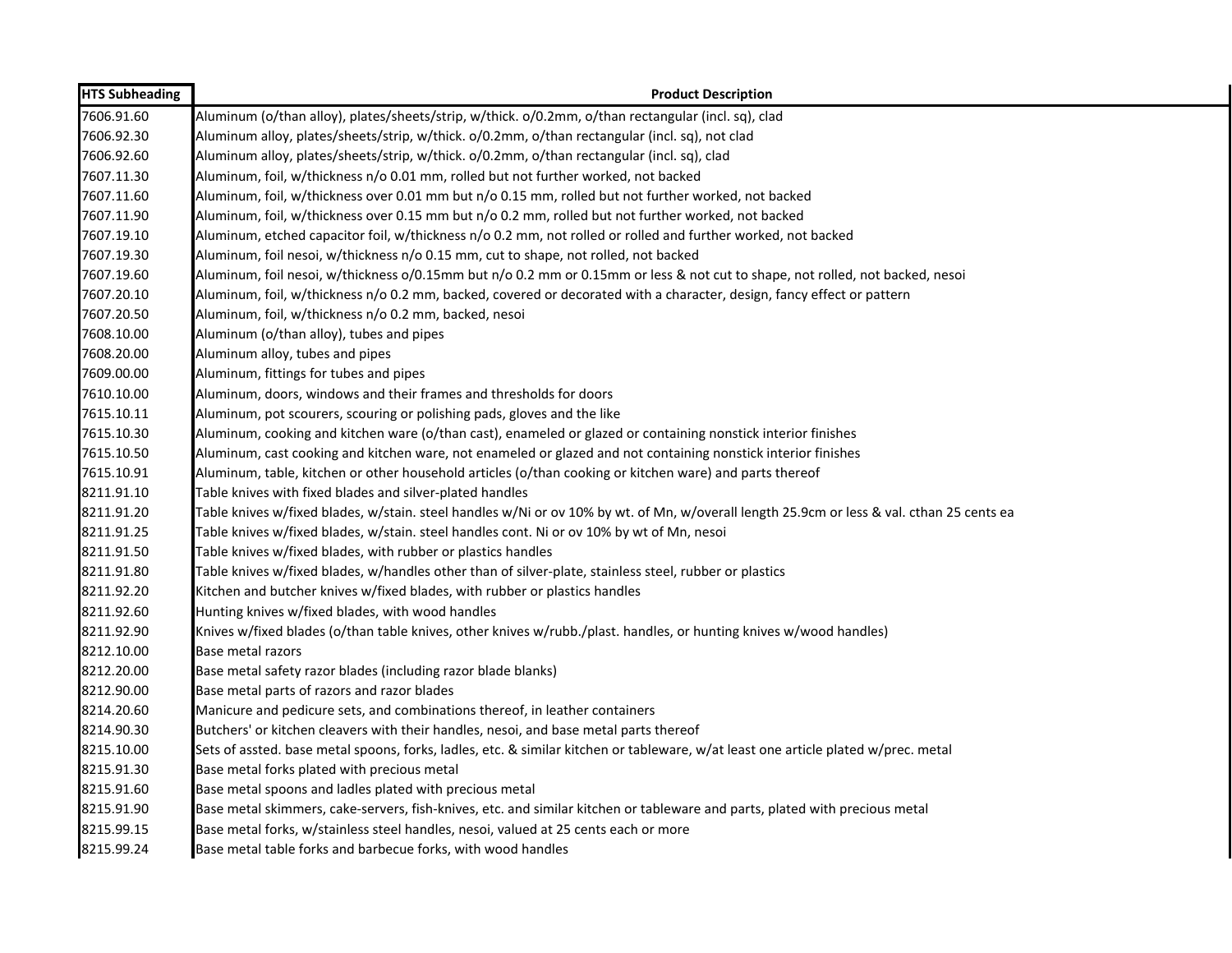| <b>HTS Subheading</b> | <b>Product Description</b>                                                                                                                 |
|-----------------------|--------------------------------------------------------------------------------------------------------------------------------------------|
| 8215.99.26            | Base metal forks (o/than plated w/prec. metal, or w/handles of stain, steel, wood, rubber or plastics), nesoi                              |
| 8215.99.35            | Base metal spoons, w/stainless steel handles & valued at 25 cents and over, and base metal ladles w/stainless steel handles                |
| 8215.99.45            | Base metal spoons and ladles, nesoi                                                                                                        |
| 8301.10.20            | Padlocks, base metal, not of cylinder or pin tumbler construction, not ov 3.8cm wide                                                       |
| 8301.10.40            | Padlocks, base metal, not of cylinder or pin tumbler construction, ov 3.8cm but n/o 6.4cm wide                                             |
| 8301.10.60            | Padlocks, base metal, of cylinder or pin tumbler construction, not ov 3.8cm wide                                                           |
| 8301.10.80            | Padlocks, base metal, of cylinder or pin tumbler construction, ov 3.8cm but n/o 6.4cm wide                                                 |
| 8301.30.00            | Base metal locks, of a kind used for furniture                                                                                             |
| 8301.40.60            | Base metal locks (o/than padlocks, locks for motor vehicles or furniture, luggage locks)                                                   |
| 8301.50.00            | Base metal clasps and frames with clasps, incorporating locks                                                                              |
| 8301.60.00            | Base metal parts of padlocks, other locks, and clasps and frames with clasps incorporating locks                                           |
| 8301.70.00            | Base metal keys for padlocks, other locks, and clasps and frames with clasps incorporating locks                                           |
| 8302.10.30            | Iron or steel, aluminum, or zinc hinges and base metal parts thereof, designed for motor vehicles                                          |
| 8302.42.30            | Iron or steel, aluminum, or zinc mountings, fittings & similar articles, suitable for furniture, and base metal parts thereof              |
| 8302.42.60            | Base metal (o/than iron/steel/aluminum/zinc) mountings, fittings & similar articles, suitable for furniture, and base metal parts thereof  |
| 8305.10.00            | Base metal fittings for loose-leaf binders or files                                                                                        |
| 8305.20.00            | Base metal staples in strips (e.g., for offices, upholstery, packaging)                                                                    |
| 8305.90.60            | Base metal letter clips, letter corners, indexing tags and similar office articles nesoi, and base metal parts thereof                     |
| 8306.21.00            | Base metal statuettes and other ornaments plated w/prec. metal, and base metal parts thereof                                               |
| 8403.10.00            | Central heating boilers (other than those of heading 8402)                                                                                 |
| 8403.90.00            | Parts of central heating boilers (other than those of heading 8402)                                                                        |
| 8415.90.40            | Chassis, chassis bases and other outer cabinets for air conditioning machines,                                                             |
| 8415.90.80            | Parts for air conditioning machines, nesoi                                                                                                 |
| 8416.10.00            | Furnace burners for liquid fuel                                                                                                            |
| 8416.20.00            | Furnace burners for pulverized solid fuel or for gas, including combination burners                                                        |
| 8417.20.00            | Bakery ovens, including biscuit ovens                                                                                                      |
| 8419.81.50            | Cooking stoves, ranges & ovens, other than microwave, for making hot drinks or for cooking or heating food, not used for domestic purposes |
| 8419.81.90            | Machinery and equipment nesoi, for making hot drinks or for cooking or heating food, not used for domestic purposes                        |
| 8420.10.10            | Textile calendering or rolling machines                                                                                                    |
| 8421.12.00            | Centrifugal clothes dryers                                                                                                                 |
| 8421.91.20            | Drying chambers for the clothes-dryers of subheading 8421.12 and other parts of clothes-dryers incorporating drying chambers               |
| 8421.91.40            | Furniture designed to receive the clothes-dryers of subheading 8421.12                                                                     |
| 8422.11.00            | Dishwashing machines of the household type                                                                                                 |
| 8422.90.02            | Water containment chambers for the household dishwashing machines and other parts of the same incorporating water containment chambers     |
| 8422.90.11            | Parts of can-sealing machines                                                                                                              |
| 8422.90.21            | Parts of machines for packing tobacco, wrapping candy, cigarette packages and of combination candy cutting and wrapping machines           |
| 8424.10.00            | Fire extinguishers, whether or not charged                                                                                                 |
| 8424.90.05            | Parts of fire extinguishers                                                                                                                |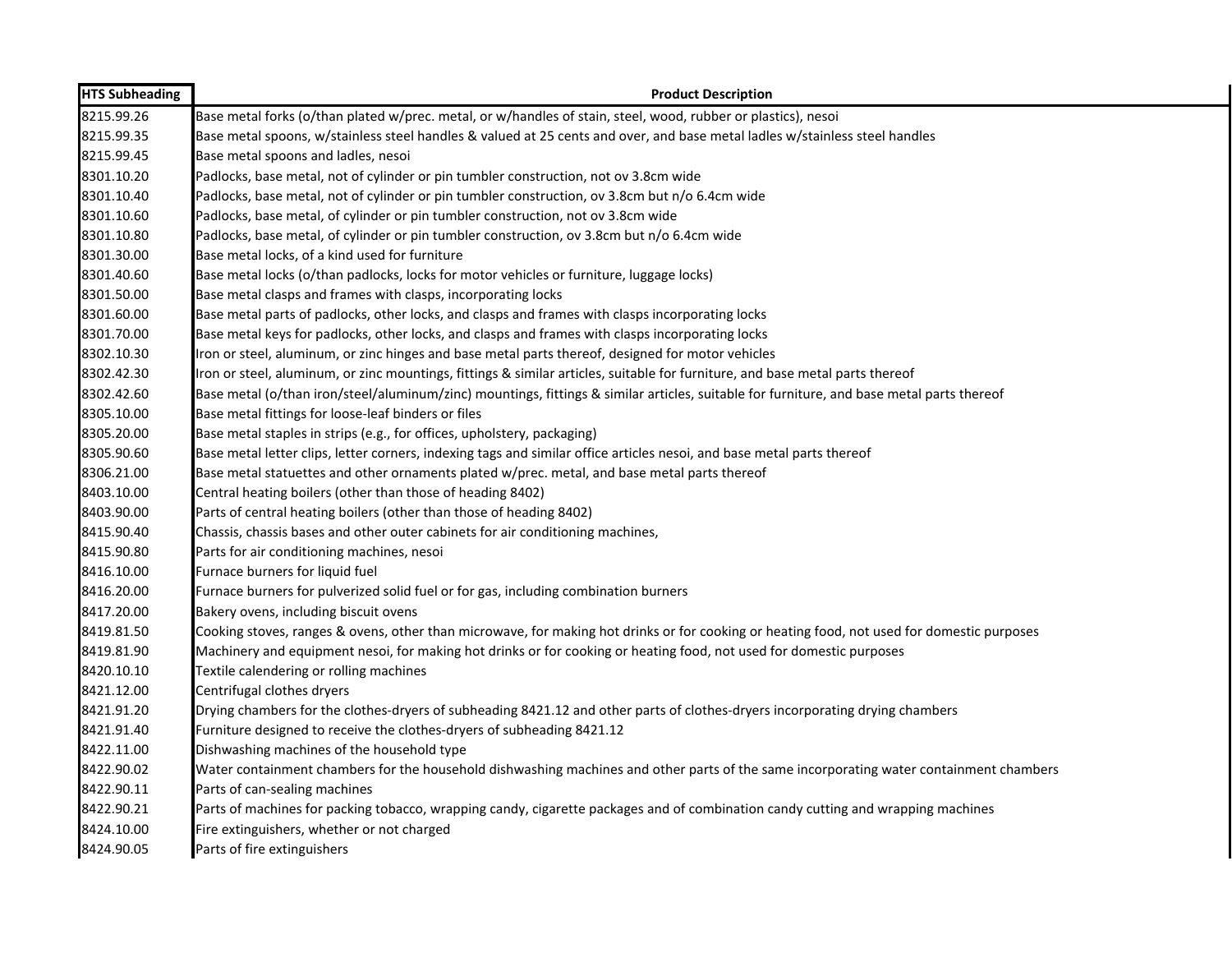| <b>HTS Subheading</b> | <b>Product Description</b>                                                                                                                   |
|-----------------------|----------------------------------------------------------------------------------------------------------------------------------------------|
| 8424.90.10            | Parts of simple piston pump sprays and powder bellows                                                                                        |
| 8428.10.00            | Passenger or freight elevators other than continuous action; skip hoists                                                                     |
| 8428.60.00            | Teleferics, chair lifts, ski draglines; traction mechanisms for funiculars                                                                   |
| 8430.20.00            | Snowplows and snowblowers                                                                                                                    |
| 8433.11.00            | Mowers for lawns, parks or sports grounds, powered, with the cutting device rotating in a horizontal plane                                   |
| 8433.19.00            | Mowers for lawns, parks or sports grounds, nesoi                                                                                             |
| 8434.10.00            | Milking machines                                                                                                                             |
| 8435.10.00            | Presses, crushers and similar machinery used in the manufacture of wine, cider, fruit juices or similar beverages                            |
| 8435.90.00            | Parts of presses, crushers and similar machinery used in the manufacture of wine, cider, fruit juices or similar beverages                   |
| 8438.10.00            | Bakery machinery and machinery for the manufacture of macaroni, spaghetti or similar products, nesoi                                         |
| 8438.20.00            | Machinery for the manufacture of confectionery, cocoa or chocolate, nesoi                                                                    |
| 8438.30.00            | Machinery for sugar manufacture, nesoi                                                                                                       |
| 8438.40.00            | Brewery machinery, nesoi                                                                                                                     |
| 8438.90.10            | Parts of machinery for sugar manufacture, nesoi                                                                                              |
| 8440.10.00            | Bookbinding machinery, including book-sewing machines                                                                                        |
| 8440.90.00            | Parts for bookbinding machinery, including book-sewing machines                                                                              |
| 8442.50.90            | Printing type, blocks, cylinders and other printing components; blocks, cylinders and lithographic stones, prepared for printing purposes    |
| 8443.19.20            | Textile printing machinery                                                                                                                   |
| 8443.31.00            | Multifunction units (machines which perform two or more of the functions of printing, copying or facsimile transmission, capable of connecti |
| 8443.32.10            | Printer units, capable of connecting to an automatic data processing machine or to a network                                                 |
| 8443.32.50            | Single function units other than printer units (machines which perform only one of the functions of printing, copying or facsimile transmiss |
| 8443.39.10            | Electrostatic photocopying apparatus, operating by reproducing the original image directly onto the copy (direct process)                    |
| 8443.39.90            | Other printers, copying machines or facsimile machines, nesoi                                                                                |
| 8443.91.20            | Parts of textile printing machinery                                                                                                          |
| 8443.91.30            | Parts for printing machinery other than textile printing machinery                                                                           |
| 8443.99.25            | Parts and accessories of printers, nesoi                                                                                                     |
| 8443.99.50            | Parts and acessories of other printing, copying or facsimile machines; nesoi                                                                 |
| 8445.11.00            | Carding machines for preparing textile fibers                                                                                                |
| 8445.12.00            | Combing machines for preparing textile fibers                                                                                                |
| 8445.13.00            | Drawing or roving machines for preparing textile fibers                                                                                      |
| 8445.19.00            | Machines for preparing textile fibers, nesoi                                                                                                 |
| 8445.20.00            | Textile spinning machines                                                                                                                    |
| 8445.30.00            | Textile doubling or twisting machines                                                                                                        |
| 8445.40.00            | Textile winding (including weft-winding) or reeling machines                                                                                 |
| 8445.90.00            | Machinery for producing textile yarns nesoi; machines for preparing textile yarns for use on machines of heading 8446 or 8447                |
| 8446.10.00            | Weaving machines (looms) for weaving fabrics of a width not exceeding 30 cm                                                                  |
| 8446.21.50            | Shuttle type power looms for weaving fabrics of a width exceeding 30 cm, but not exceeding A Q m                                             |
| 8446.29.00            | Weaving machines for weaving fabrics of a width exceeding 30 cm, shuttle type, nesoi                                                         |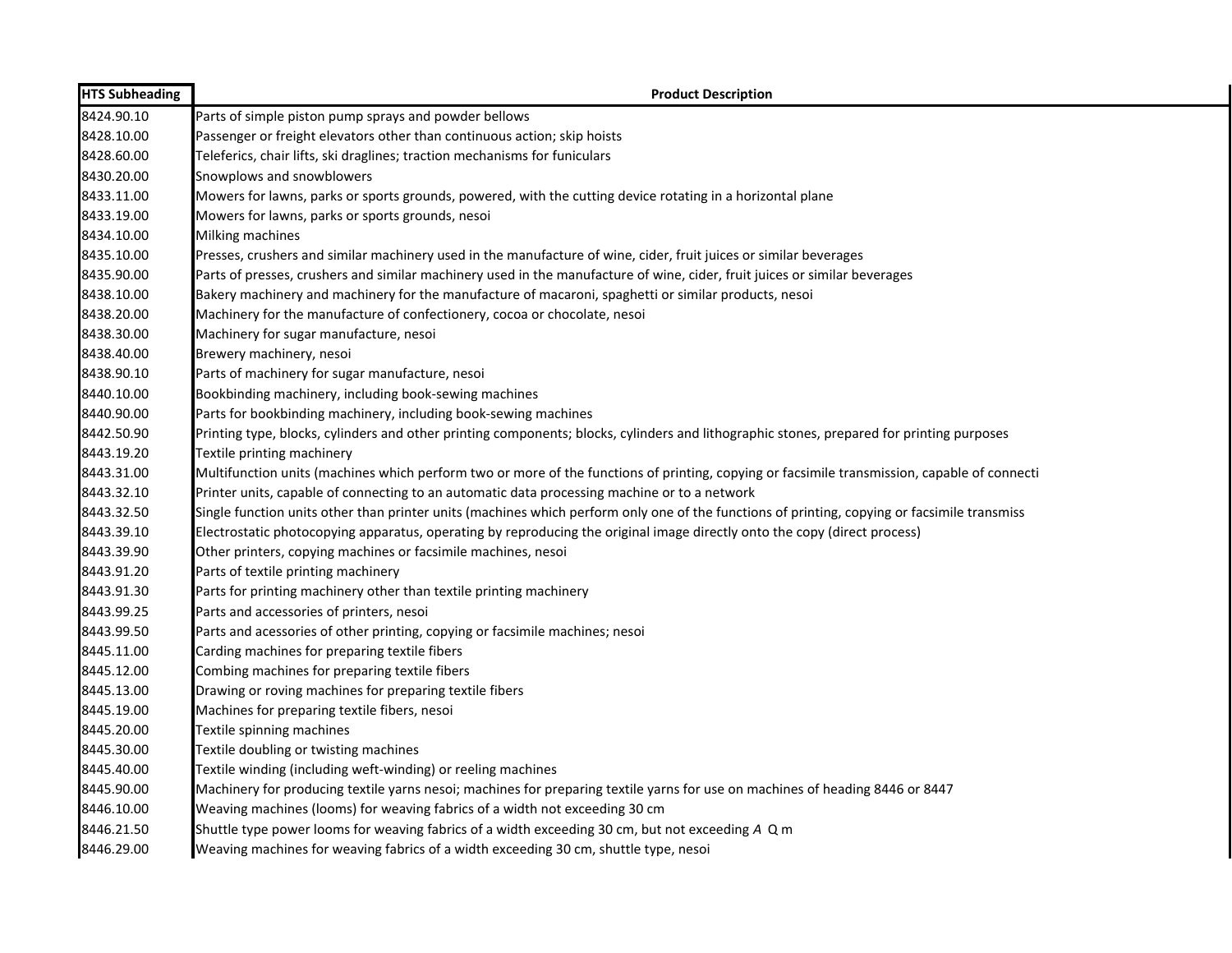| <b>HTS Subheading</b> | <b>Product Description</b>                                                                                                               |
|-----------------------|------------------------------------------------------------------------------------------------------------------------------------------|
| 8446.30.10            | Shuttleless type power looms, for weaving fabrics of a width exceeding 4.9 m, nesoi                                                      |
| 8447.11.10            | Circular knitting machines with cylinder diameter not exceeding 165 mm, for knitting hosiery                                             |
| 8447.11.90            | Circular knitting machines with cylinder diameter not exceeding 165 mm, other than for knitting hosiery                                  |
| 8447.12.10            | Circular knitting machines with cylinder diameter exceeding 165 mm, for knitting hosiery                                                 |
| 8447.12.90            | Circular knitting machines with cylinder diameter exceeding 165 mm, other than for knitting hosiery                                      |
| 8447.20.20            | V-bed flat knitting machines, power driven, over 50.8 mm in width                                                                        |
| 8447.20.30            | V-bed flat knitting machines, nesoi                                                                                                      |
| 8447.20.40            | Warp knitting machines                                                                                                                   |
| 8447.20.60            | Flat knitting machines, other than V-bed or warp; stitch-bonding machines                                                                |
| 8447.90.10            | Braiding and lace-braiding machines                                                                                                      |
| 8447.90.50            | <b>Embroidery machines</b>                                                                                                               |
| 8447.90.90            | Knitting machines other than circular or flat knitting; machines for making gimped yarn, tulle, trimmings or net; machines for tufting   |
| 8448.11.00            | Dobbies and Jacquards, card reducing, copying, punching or assembling machines for use with machines of heading 8444, 8445, 8446 or 8447 |
| 8448.19.00            | Auxiliary machinery for machines of heading 8444, 8445, 8446 or 8447, nesoi                                                              |
| 8448.20.10            | Parts and accessories of machines for extruding or drawing man-made textile filaments                                                    |
| 8448.20.50            | Parts and accessories of machines of heading 8444 or of their auxiliary machinery, nesoi                                                 |
| 8448.31.00            | Card clothing as parts and accessories of machines of heading 8445 or of their auxiliary machinery                                       |
| 8448.32.00            | Parts and accessories of machines for preparing textile fibers, other than card clothing                                                 |
| 8448.33.00            | Spindles, spindle flyers, spinning rings and ring travellers of machines of heading 8445 or of their auxiliary machines                  |
| 8448.39.10            | Parts of spinning, doubling or twisting machines of heading 8445 or of their auxiliary machinery                                         |
| 8448.39.50            | Parts of winding or reeling machines of heading 8445 or of their auxiliary machinery                                                     |
| 8448.39.90            | Parts and accessories of machines of heading 8445 or their auxiliary machinery, nesoi                                                    |
| 8448.42.00            | Reeds for looms, healds and heald-frames of weaving machines (looms) or their auxiliary machinery                                        |
| 8448.49.10            | Shuttles for weaving machines (looms)                                                                                                    |
| 8448.49.20            | Parts and accessories of weaving machines (looms) or of their auxiliary machinery, other than shuttles, reeds, healds and heald-frames   |
| 8448.51.10            | Latch needles for knitting machines                                                                                                      |
| 8448.51.30            | Needles for knitting machines other than latch needles or spring-beard needles                                                           |
| 8448.51.50            | Sinkers, needles and other articles used to form stitches, nesoi, for machines of heading 8447                                           |
| 8448.59.10            | Parts of knitting machines of heading 8447 or of their auxiliary machinery, nesoi                                                        |
| 8448.59.50            | Accessories of machines of heading 8447 or of their auxiliary machinery, nesoi                                                           |
| 8449.00.10            | Finishing machinery for felt or nonwovens and parts thereof                                                                              |
| 8449.00.50            | Machinery for making felt hats; blocks for making hats; parts thereof                                                                    |
| 8450.11.00            | Household- or laundry-type washing machines, each of a dry linen capacity not exceeding 10 kg, fully automatic                           |
| 8450.20.00            | Household- or laundry-type washing machines, each of a dry linen capacity exceeding 10 kg                                                |
| 8450.90.20            | Tub and tub assemblies for household- or laundry-type washing machines                                                                   |
| 8450.90.40            | Furniture designed to receive household- or laundry-type washing machines                                                                |
| 8450.90.60            | Parts for household- or laundry-type washing machines, nesoi                                                                             |
| 8452.10.00            | Sewing machines of the household type                                                                                                    |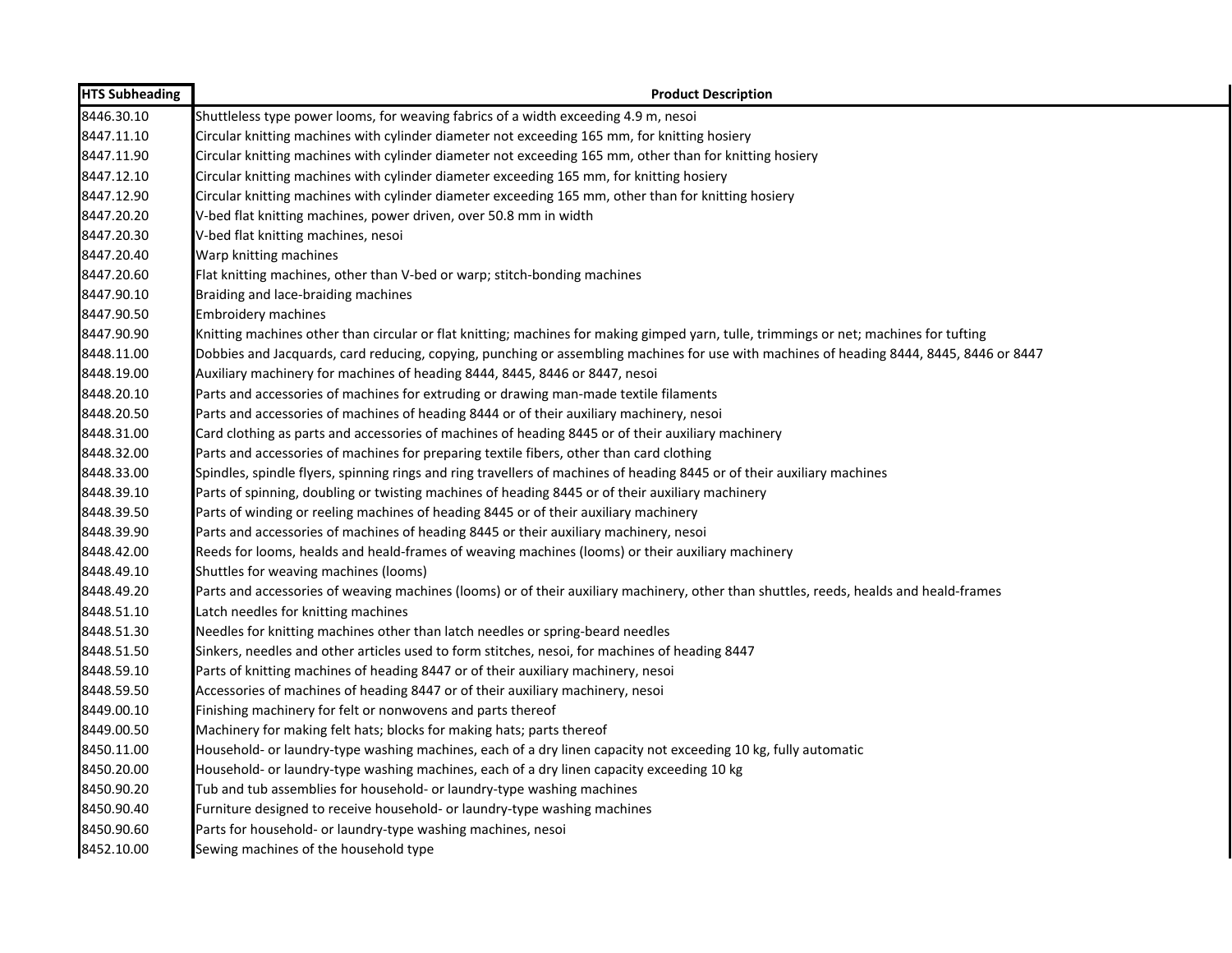| 8452.21.10<br>Sewing machines specially designed to join footwear soles to uppers, automatic<br>8452.21.90<br>Sewing machines, automatic, nesoi<br>8452.29.10<br>Sewing machines, other than automatic, specially designed to join footwear soles to uppers<br>8452.30.00<br>Sewing machine needles<br>8452.90.10<br>Furniture, bases and covers for sewing machines, and parts thereof<br>8452.90.20<br>Parts of sewing machines, nesoi<br>Machinery for preparing, tanning or working hides, skins or leather<br>8453.10.00<br>8453.20.00<br>Machinery for making or repairing footwear<br>8453.80.00<br>Machinery, nesoi, for making or repairing articles of hides, skins or leather<br>8453.90.10<br>Parts of machinery for making or repairing footwear<br>8453.90.50<br>Parts of machinery for preparing, tanning or working hides, skins or leather or making or repairing articles of same, nesoi<br>8465.96.00<br>Splitting, slicing or paring machines for working wood, cork, bone, hard rubber, hard plastics or similar hard materials<br>8467.19.10<br>Tools for working in the hand, pneumatic, other than rotary type, suitable for metal working<br>8467.29.00<br>Electromechanical tools for working in the hand, other than drills or saws, with selfcontained electric motor<br>8467.81.00<br>Chain saws for working in the hand, hydraulic or with self-contained nonelectric motor<br>8467.89.10<br>Other tools for working in the hand, hydraulic or with self-contained nonelectric motor, suitable for metal working, nesoi<br>8467.89.50<br>Other tools for working in the hand, hydraulic or with self-contained nonelectric motor, other than suitable for metal working, nesoi<br>8467.91.01<br>Parts of chain saws<br>8467.92.00<br>Parts of pneumatic tools for working in the hand<br>8468.10.00<br>Hand-held blow torches<br>8470.50.00<br>Cash registers<br>8471.41.01<br>ADP machines, nonportable or over 10 kg, comprise in the same housing least central processing unit and input & output unit<br>8471.49.00<br>ADP machines, nesoi, entered as a system (consisting of a central processing unit, an input unit, and an output unit)<br>8471.60.80<br>Optical scanners and magnetic ink recognition devices not entered with the rest of a ADP system<br>8472.90.50<br>Typewriters other than printers of heading 8443; word processing machines<br>8476.89.00<br>Automatic goods-vending (other than beverage-vending but incl. money-changing machines) not incorporating heating or refrigerating devices<br>8478.10.00<br>Machinery for preparing or making up tobacco, nesoi<br>8478.90.00<br>Parts of machinery for preparing or making up tobacco, nesoi<br>8479.79.00<br>Other passenger boarding bridges<br>8479.89.55<br>Electromechanical appliances with self-contained electric motor, trash compactors<br>8479.89.65<br>Electromechanical appliances with self-contained electric motor, nesoi<br>8479.90.41<br>Parts of floor polishers of subheading 8479.89.20; parts of carpet sweepers<br>8479.90.45<br>Parts of trash compactors, frame assemblies<br>8479.90.55<br>Parts of trash compactors, ram assemblies<br>8479.90.65<br>Parts of trash compactors, container assemblies<br>8479.90.75<br>Parts of trash compactors, cabinets or cases<br>8479.90.85<br>Parts of trash compactors, nesoi<br>8480.60.00<br>Molds for mineral materials | <b>HTS Subheading</b> | <b>Product Description</b> |
|------------------------------------------------------------------------------------------------------------------------------------------------------------------------------------------------------------------------------------------------------------------------------------------------------------------------------------------------------------------------------------------------------------------------------------------------------------------------------------------------------------------------------------------------------------------------------------------------------------------------------------------------------------------------------------------------------------------------------------------------------------------------------------------------------------------------------------------------------------------------------------------------------------------------------------------------------------------------------------------------------------------------------------------------------------------------------------------------------------------------------------------------------------------------------------------------------------------------------------------------------------------------------------------------------------------------------------------------------------------------------------------------------------------------------------------------------------------------------------------------------------------------------------------------------------------------------------------------------------------------------------------------------------------------------------------------------------------------------------------------------------------------------------------------------------------------------------------------------------------------------------------------------------------------------------------------------------------------------------------------------------------------------------------------------------------------------------------------------------------------------------------------------------------------------------------------------------------------------------------------------------------------------------------------------------------------------------------------------------------------------------------------------------------------------------------------------------------------------------------------------------------------------------------------------------------------------------------------------------------------------------------------------------------------------------------------------------------------------------------------------------------------------------------------------------------------------------------------------------------------------------------------------------------------------------------------------------------------------------------------------------------------------------------------------------------------------------------------------------------------------------------------------------------------------------------------------------------------------------------------------------------------------------------------------------------------------------------------------------------------------------------------------------|-----------------------|----------------------------|
|                                                                                                                                                                                                                                                                                                                                                                                                                                                                                                                                                                                                                                                                                                                                                                                                                                                                                                                                                                                                                                                                                                                                                                                                                                                                                                                                                                                                                                                                                                                                                                                                                                                                                                                                                                                                                                                                                                                                                                                                                                                                                                                                                                                                                                                                                                                                                                                                                                                                                                                                                                                                                                                                                                                                                                                                                                                                                                                                                                                                                                                                                                                                                                                                                                                                                                                                                                                                            |                       |                            |
|                                                                                                                                                                                                                                                                                                                                                                                                                                                                                                                                                                                                                                                                                                                                                                                                                                                                                                                                                                                                                                                                                                                                                                                                                                                                                                                                                                                                                                                                                                                                                                                                                                                                                                                                                                                                                                                                                                                                                                                                                                                                                                                                                                                                                                                                                                                                                                                                                                                                                                                                                                                                                                                                                                                                                                                                                                                                                                                                                                                                                                                                                                                                                                                                                                                                                                                                                                                                            |                       |                            |
|                                                                                                                                                                                                                                                                                                                                                                                                                                                                                                                                                                                                                                                                                                                                                                                                                                                                                                                                                                                                                                                                                                                                                                                                                                                                                                                                                                                                                                                                                                                                                                                                                                                                                                                                                                                                                                                                                                                                                                                                                                                                                                                                                                                                                                                                                                                                                                                                                                                                                                                                                                                                                                                                                                                                                                                                                                                                                                                                                                                                                                                                                                                                                                                                                                                                                                                                                                                                            |                       |                            |
|                                                                                                                                                                                                                                                                                                                                                                                                                                                                                                                                                                                                                                                                                                                                                                                                                                                                                                                                                                                                                                                                                                                                                                                                                                                                                                                                                                                                                                                                                                                                                                                                                                                                                                                                                                                                                                                                                                                                                                                                                                                                                                                                                                                                                                                                                                                                                                                                                                                                                                                                                                                                                                                                                                                                                                                                                                                                                                                                                                                                                                                                                                                                                                                                                                                                                                                                                                                                            |                       |                            |
|                                                                                                                                                                                                                                                                                                                                                                                                                                                                                                                                                                                                                                                                                                                                                                                                                                                                                                                                                                                                                                                                                                                                                                                                                                                                                                                                                                                                                                                                                                                                                                                                                                                                                                                                                                                                                                                                                                                                                                                                                                                                                                                                                                                                                                                                                                                                                                                                                                                                                                                                                                                                                                                                                                                                                                                                                                                                                                                                                                                                                                                                                                                                                                                                                                                                                                                                                                                                            |                       |                            |
|                                                                                                                                                                                                                                                                                                                                                                                                                                                                                                                                                                                                                                                                                                                                                                                                                                                                                                                                                                                                                                                                                                                                                                                                                                                                                                                                                                                                                                                                                                                                                                                                                                                                                                                                                                                                                                                                                                                                                                                                                                                                                                                                                                                                                                                                                                                                                                                                                                                                                                                                                                                                                                                                                                                                                                                                                                                                                                                                                                                                                                                                                                                                                                                                                                                                                                                                                                                                            |                       |                            |
|                                                                                                                                                                                                                                                                                                                                                                                                                                                                                                                                                                                                                                                                                                                                                                                                                                                                                                                                                                                                                                                                                                                                                                                                                                                                                                                                                                                                                                                                                                                                                                                                                                                                                                                                                                                                                                                                                                                                                                                                                                                                                                                                                                                                                                                                                                                                                                                                                                                                                                                                                                                                                                                                                                                                                                                                                                                                                                                                                                                                                                                                                                                                                                                                                                                                                                                                                                                                            |                       |                            |
|                                                                                                                                                                                                                                                                                                                                                                                                                                                                                                                                                                                                                                                                                                                                                                                                                                                                                                                                                                                                                                                                                                                                                                                                                                                                                                                                                                                                                                                                                                                                                                                                                                                                                                                                                                                                                                                                                                                                                                                                                                                                                                                                                                                                                                                                                                                                                                                                                                                                                                                                                                                                                                                                                                                                                                                                                                                                                                                                                                                                                                                                                                                                                                                                                                                                                                                                                                                                            |                       |                            |
|                                                                                                                                                                                                                                                                                                                                                                                                                                                                                                                                                                                                                                                                                                                                                                                                                                                                                                                                                                                                                                                                                                                                                                                                                                                                                                                                                                                                                                                                                                                                                                                                                                                                                                                                                                                                                                                                                                                                                                                                                                                                                                                                                                                                                                                                                                                                                                                                                                                                                                                                                                                                                                                                                                                                                                                                                                                                                                                                                                                                                                                                                                                                                                                                                                                                                                                                                                                                            |                       |                            |
|                                                                                                                                                                                                                                                                                                                                                                                                                                                                                                                                                                                                                                                                                                                                                                                                                                                                                                                                                                                                                                                                                                                                                                                                                                                                                                                                                                                                                                                                                                                                                                                                                                                                                                                                                                                                                                                                                                                                                                                                                                                                                                                                                                                                                                                                                                                                                                                                                                                                                                                                                                                                                                                                                                                                                                                                                                                                                                                                                                                                                                                                                                                                                                                                                                                                                                                                                                                                            |                       |                            |
|                                                                                                                                                                                                                                                                                                                                                                                                                                                                                                                                                                                                                                                                                                                                                                                                                                                                                                                                                                                                                                                                                                                                                                                                                                                                                                                                                                                                                                                                                                                                                                                                                                                                                                                                                                                                                                                                                                                                                                                                                                                                                                                                                                                                                                                                                                                                                                                                                                                                                                                                                                                                                                                                                                                                                                                                                                                                                                                                                                                                                                                                                                                                                                                                                                                                                                                                                                                                            |                       |                            |
|                                                                                                                                                                                                                                                                                                                                                                                                                                                                                                                                                                                                                                                                                                                                                                                                                                                                                                                                                                                                                                                                                                                                                                                                                                                                                                                                                                                                                                                                                                                                                                                                                                                                                                                                                                                                                                                                                                                                                                                                                                                                                                                                                                                                                                                                                                                                                                                                                                                                                                                                                                                                                                                                                                                                                                                                                                                                                                                                                                                                                                                                                                                                                                                                                                                                                                                                                                                                            |                       |                            |
|                                                                                                                                                                                                                                                                                                                                                                                                                                                                                                                                                                                                                                                                                                                                                                                                                                                                                                                                                                                                                                                                                                                                                                                                                                                                                                                                                                                                                                                                                                                                                                                                                                                                                                                                                                                                                                                                                                                                                                                                                                                                                                                                                                                                                                                                                                                                                                                                                                                                                                                                                                                                                                                                                                                                                                                                                                                                                                                                                                                                                                                                                                                                                                                                                                                                                                                                                                                                            |                       |                            |
|                                                                                                                                                                                                                                                                                                                                                                                                                                                                                                                                                                                                                                                                                                                                                                                                                                                                                                                                                                                                                                                                                                                                                                                                                                                                                                                                                                                                                                                                                                                                                                                                                                                                                                                                                                                                                                                                                                                                                                                                                                                                                                                                                                                                                                                                                                                                                                                                                                                                                                                                                                                                                                                                                                                                                                                                                                                                                                                                                                                                                                                                                                                                                                                                                                                                                                                                                                                                            |                       |                            |
|                                                                                                                                                                                                                                                                                                                                                                                                                                                                                                                                                                                                                                                                                                                                                                                                                                                                                                                                                                                                                                                                                                                                                                                                                                                                                                                                                                                                                                                                                                                                                                                                                                                                                                                                                                                                                                                                                                                                                                                                                                                                                                                                                                                                                                                                                                                                                                                                                                                                                                                                                                                                                                                                                                                                                                                                                                                                                                                                                                                                                                                                                                                                                                                                                                                                                                                                                                                                            |                       |                            |
|                                                                                                                                                                                                                                                                                                                                                                                                                                                                                                                                                                                                                                                                                                                                                                                                                                                                                                                                                                                                                                                                                                                                                                                                                                                                                                                                                                                                                                                                                                                                                                                                                                                                                                                                                                                                                                                                                                                                                                                                                                                                                                                                                                                                                                                                                                                                                                                                                                                                                                                                                                                                                                                                                                                                                                                                                                                                                                                                                                                                                                                                                                                                                                                                                                                                                                                                                                                                            |                       |                            |
|                                                                                                                                                                                                                                                                                                                                                                                                                                                                                                                                                                                                                                                                                                                                                                                                                                                                                                                                                                                                                                                                                                                                                                                                                                                                                                                                                                                                                                                                                                                                                                                                                                                                                                                                                                                                                                                                                                                                                                                                                                                                                                                                                                                                                                                                                                                                                                                                                                                                                                                                                                                                                                                                                                                                                                                                                                                                                                                                                                                                                                                                                                                                                                                                                                                                                                                                                                                                            |                       |                            |
|                                                                                                                                                                                                                                                                                                                                                                                                                                                                                                                                                                                                                                                                                                                                                                                                                                                                                                                                                                                                                                                                                                                                                                                                                                                                                                                                                                                                                                                                                                                                                                                                                                                                                                                                                                                                                                                                                                                                                                                                                                                                                                                                                                                                                                                                                                                                                                                                                                                                                                                                                                                                                                                                                                                                                                                                                                                                                                                                                                                                                                                                                                                                                                                                                                                                                                                                                                                                            |                       |                            |
|                                                                                                                                                                                                                                                                                                                                                                                                                                                                                                                                                                                                                                                                                                                                                                                                                                                                                                                                                                                                                                                                                                                                                                                                                                                                                                                                                                                                                                                                                                                                                                                                                                                                                                                                                                                                                                                                                                                                                                                                                                                                                                                                                                                                                                                                                                                                                                                                                                                                                                                                                                                                                                                                                                                                                                                                                                                                                                                                                                                                                                                                                                                                                                                                                                                                                                                                                                                                            |                       |                            |
|                                                                                                                                                                                                                                                                                                                                                                                                                                                                                                                                                                                                                                                                                                                                                                                                                                                                                                                                                                                                                                                                                                                                                                                                                                                                                                                                                                                                                                                                                                                                                                                                                                                                                                                                                                                                                                                                                                                                                                                                                                                                                                                                                                                                                                                                                                                                                                                                                                                                                                                                                                                                                                                                                                                                                                                                                                                                                                                                                                                                                                                                                                                                                                                                                                                                                                                                                                                                            |                       |                            |
|                                                                                                                                                                                                                                                                                                                                                                                                                                                                                                                                                                                                                                                                                                                                                                                                                                                                                                                                                                                                                                                                                                                                                                                                                                                                                                                                                                                                                                                                                                                                                                                                                                                                                                                                                                                                                                                                                                                                                                                                                                                                                                                                                                                                                                                                                                                                                                                                                                                                                                                                                                                                                                                                                                                                                                                                                                                                                                                                                                                                                                                                                                                                                                                                                                                                                                                                                                                                            |                       |                            |
|                                                                                                                                                                                                                                                                                                                                                                                                                                                                                                                                                                                                                                                                                                                                                                                                                                                                                                                                                                                                                                                                                                                                                                                                                                                                                                                                                                                                                                                                                                                                                                                                                                                                                                                                                                                                                                                                                                                                                                                                                                                                                                                                                                                                                                                                                                                                                                                                                                                                                                                                                                                                                                                                                                                                                                                                                                                                                                                                                                                                                                                                                                                                                                                                                                                                                                                                                                                                            |                       |                            |
|                                                                                                                                                                                                                                                                                                                                                                                                                                                                                                                                                                                                                                                                                                                                                                                                                                                                                                                                                                                                                                                                                                                                                                                                                                                                                                                                                                                                                                                                                                                                                                                                                                                                                                                                                                                                                                                                                                                                                                                                                                                                                                                                                                                                                                                                                                                                                                                                                                                                                                                                                                                                                                                                                                                                                                                                                                                                                                                                                                                                                                                                                                                                                                                                                                                                                                                                                                                                            |                       |                            |
|                                                                                                                                                                                                                                                                                                                                                                                                                                                                                                                                                                                                                                                                                                                                                                                                                                                                                                                                                                                                                                                                                                                                                                                                                                                                                                                                                                                                                                                                                                                                                                                                                                                                                                                                                                                                                                                                                                                                                                                                                                                                                                                                                                                                                                                                                                                                                                                                                                                                                                                                                                                                                                                                                                                                                                                                                                                                                                                                                                                                                                                                                                                                                                                                                                                                                                                                                                                                            |                       |                            |
|                                                                                                                                                                                                                                                                                                                                                                                                                                                                                                                                                                                                                                                                                                                                                                                                                                                                                                                                                                                                                                                                                                                                                                                                                                                                                                                                                                                                                                                                                                                                                                                                                                                                                                                                                                                                                                                                                                                                                                                                                                                                                                                                                                                                                                                                                                                                                                                                                                                                                                                                                                                                                                                                                                                                                                                                                                                                                                                                                                                                                                                                                                                                                                                                                                                                                                                                                                                                            |                       |                            |
|                                                                                                                                                                                                                                                                                                                                                                                                                                                                                                                                                                                                                                                                                                                                                                                                                                                                                                                                                                                                                                                                                                                                                                                                                                                                                                                                                                                                                                                                                                                                                                                                                                                                                                                                                                                                                                                                                                                                                                                                                                                                                                                                                                                                                                                                                                                                                                                                                                                                                                                                                                                                                                                                                                                                                                                                                                                                                                                                                                                                                                                                                                                                                                                                                                                                                                                                                                                                            |                       |                            |
|                                                                                                                                                                                                                                                                                                                                                                                                                                                                                                                                                                                                                                                                                                                                                                                                                                                                                                                                                                                                                                                                                                                                                                                                                                                                                                                                                                                                                                                                                                                                                                                                                                                                                                                                                                                                                                                                                                                                                                                                                                                                                                                                                                                                                                                                                                                                                                                                                                                                                                                                                                                                                                                                                                                                                                                                                                                                                                                                                                                                                                                                                                                                                                                                                                                                                                                                                                                                            |                       |                            |
|                                                                                                                                                                                                                                                                                                                                                                                                                                                                                                                                                                                                                                                                                                                                                                                                                                                                                                                                                                                                                                                                                                                                                                                                                                                                                                                                                                                                                                                                                                                                                                                                                                                                                                                                                                                                                                                                                                                                                                                                                                                                                                                                                                                                                                                                                                                                                                                                                                                                                                                                                                                                                                                                                                                                                                                                                                                                                                                                                                                                                                                                                                                                                                                                                                                                                                                                                                                                            |                       |                            |
|                                                                                                                                                                                                                                                                                                                                                                                                                                                                                                                                                                                                                                                                                                                                                                                                                                                                                                                                                                                                                                                                                                                                                                                                                                                                                                                                                                                                                                                                                                                                                                                                                                                                                                                                                                                                                                                                                                                                                                                                                                                                                                                                                                                                                                                                                                                                                                                                                                                                                                                                                                                                                                                                                                                                                                                                                                                                                                                                                                                                                                                                                                                                                                                                                                                                                                                                                                                                            |                       |                            |
|                                                                                                                                                                                                                                                                                                                                                                                                                                                                                                                                                                                                                                                                                                                                                                                                                                                                                                                                                                                                                                                                                                                                                                                                                                                                                                                                                                                                                                                                                                                                                                                                                                                                                                                                                                                                                                                                                                                                                                                                                                                                                                                                                                                                                                                                                                                                                                                                                                                                                                                                                                                                                                                                                                                                                                                                                                                                                                                                                                                                                                                                                                                                                                                                                                                                                                                                                                                                            |                       |                            |
|                                                                                                                                                                                                                                                                                                                                                                                                                                                                                                                                                                                                                                                                                                                                                                                                                                                                                                                                                                                                                                                                                                                                                                                                                                                                                                                                                                                                                                                                                                                                                                                                                                                                                                                                                                                                                                                                                                                                                                                                                                                                                                                                                                                                                                                                                                                                                                                                                                                                                                                                                                                                                                                                                                                                                                                                                                                                                                                                                                                                                                                                                                                                                                                                                                                                                                                                                                                                            |                       |                            |
|                                                                                                                                                                                                                                                                                                                                                                                                                                                                                                                                                                                                                                                                                                                                                                                                                                                                                                                                                                                                                                                                                                                                                                                                                                                                                                                                                                                                                                                                                                                                                                                                                                                                                                                                                                                                                                                                                                                                                                                                                                                                                                                                                                                                                                                                                                                                                                                                                                                                                                                                                                                                                                                                                                                                                                                                                                                                                                                                                                                                                                                                                                                                                                                                                                                                                                                                                                                                            |                       |                            |
|                                                                                                                                                                                                                                                                                                                                                                                                                                                                                                                                                                                                                                                                                                                                                                                                                                                                                                                                                                                                                                                                                                                                                                                                                                                                                                                                                                                                                                                                                                                                                                                                                                                                                                                                                                                                                                                                                                                                                                                                                                                                                                                                                                                                                                                                                                                                                                                                                                                                                                                                                                                                                                                                                                                                                                                                                                                                                                                                                                                                                                                                                                                                                                                                                                                                                                                                                                                                            |                       |                            |
|                                                                                                                                                                                                                                                                                                                                                                                                                                                                                                                                                                                                                                                                                                                                                                                                                                                                                                                                                                                                                                                                                                                                                                                                                                                                                                                                                                                                                                                                                                                                                                                                                                                                                                                                                                                                                                                                                                                                                                                                                                                                                                                                                                                                                                                                                                                                                                                                                                                                                                                                                                                                                                                                                                                                                                                                                                                                                                                                                                                                                                                                                                                                                                                                                                                                                                                                                                                                            |                       |                            |
|                                                                                                                                                                                                                                                                                                                                                                                                                                                                                                                                                                                                                                                                                                                                                                                                                                                                                                                                                                                                                                                                                                                                                                                                                                                                                                                                                                                                                                                                                                                                                                                                                                                                                                                                                                                                                                                                                                                                                                                                                                                                                                                                                                                                                                                                                                                                                                                                                                                                                                                                                                                                                                                                                                                                                                                                                                                                                                                                                                                                                                                                                                                                                                                                                                                                                                                                                                                                            |                       |                            |
|                                                                                                                                                                                                                                                                                                                                                                                                                                                                                                                                                                                                                                                                                                                                                                                                                                                                                                                                                                                                                                                                                                                                                                                                                                                                                                                                                                                                                                                                                                                                                                                                                                                                                                                                                                                                                                                                                                                                                                                                                                                                                                                                                                                                                                                                                                                                                                                                                                                                                                                                                                                                                                                                                                                                                                                                                                                                                                                                                                                                                                                                                                                                                                                                                                                                                                                                                                                                            |                       |                            |
|                                                                                                                                                                                                                                                                                                                                                                                                                                                                                                                                                                                                                                                                                                                                                                                                                                                                                                                                                                                                                                                                                                                                                                                                                                                                                                                                                                                                                                                                                                                                                                                                                                                                                                                                                                                                                                                                                                                                                                                                                                                                                                                                                                                                                                                                                                                                                                                                                                                                                                                                                                                                                                                                                                                                                                                                                                                                                                                                                                                                                                                                                                                                                                                                                                                                                                                                                                                                            |                       |                            |
|                                                                                                                                                                                                                                                                                                                                                                                                                                                                                                                                                                                                                                                                                                                                                                                                                                                                                                                                                                                                                                                                                                                                                                                                                                                                                                                                                                                                                                                                                                                                                                                                                                                                                                                                                                                                                                                                                                                                                                                                                                                                                                                                                                                                                                                                                                                                                                                                                                                                                                                                                                                                                                                                                                                                                                                                                                                                                                                                                                                                                                                                                                                                                                                                                                                                                                                                                                                                            |                       |                            |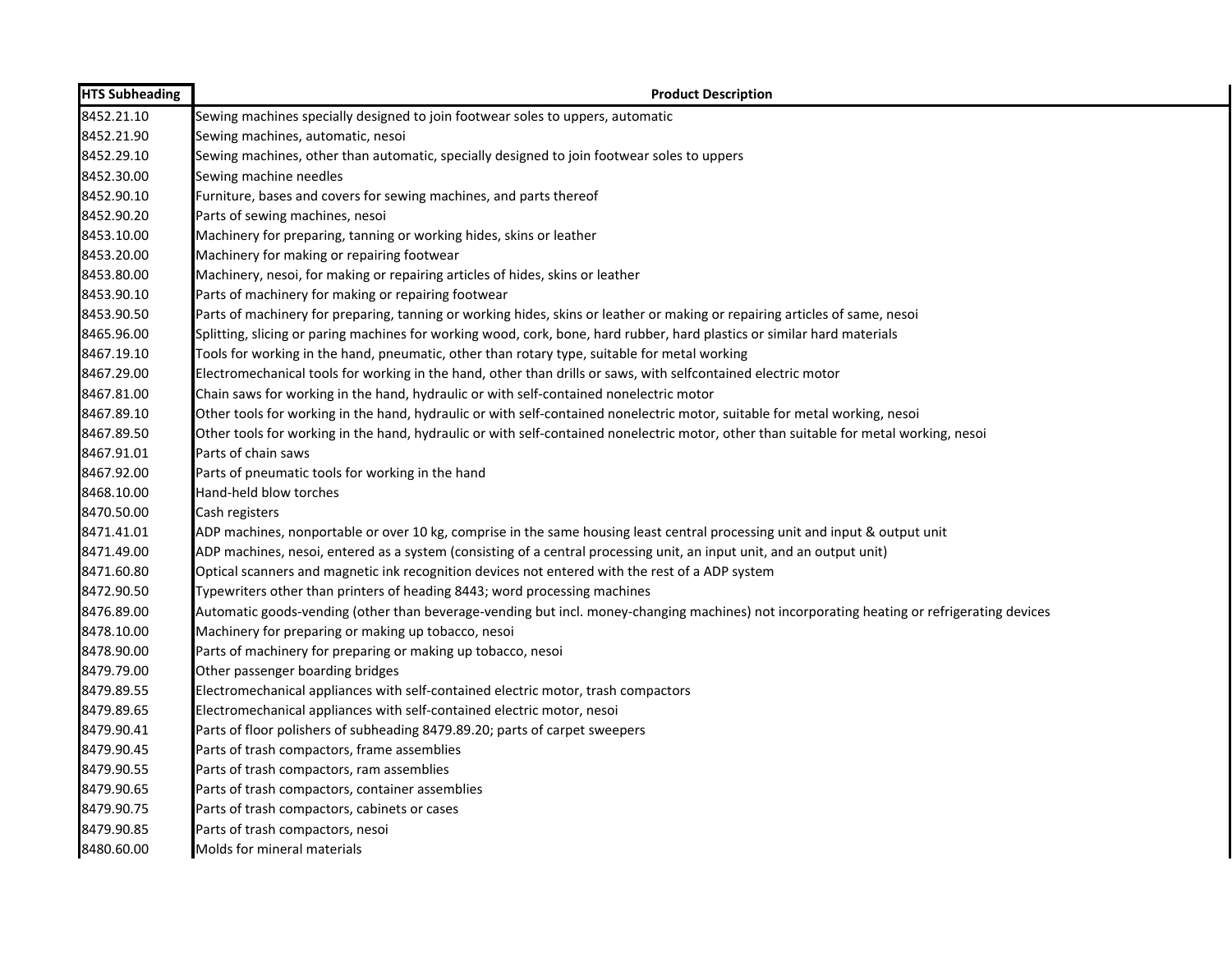| <b>HTS Subheading</b> | <b>Product Description</b>                                                                                                           |
|-----------------------|--------------------------------------------------------------------------------------------------------------------------------------|
| 8481.90.10            | Parts of hand operated and check appliances for pipes, boiler shells, tanks, vats or the like, of copper                             |
| 8481.90.30            | Parts of hand operated and check appliances for pipes, boiler shells, tanks, vats or the like, of iron or steel                      |
| 8481.90.50            | Parts of hand operated and check appliances for pipes, boiler shells, tanks, vats or the like, other than of copper or iron or steel |
| 8504.10.00            | Ballasts for discharge lamps or tubes                                                                                                |
| 8507.30.80            | Nickel-cadmium storage batteries, other than of a kind used as the primary source of power for electric vehicles                     |
| 8507.60.00            | Lithium-ion batteries                                                                                                                |
| 8507.90.40            | Parts of lead-acid storage batteries, including separators therefor                                                                  |
| 8510.10.00            | Shavers, with self-contained electric motor                                                                                          |
| 8512.10.20            | Electrical lighting equipment of a kind used on bicycles                                                                             |
| 8512.10.40            | Electrical visual signaling equipment of a kind used on bicycles                                                                     |
| 8516.10.00            | Electric instantaneous or storage water heaters and immersion heaters                                                                |
| 8516.33.00            | Electrothermic hand drying apparatus                                                                                                 |
| 8516.71.00            | Electrothermic coffee or tea makers, for domestic purposes                                                                           |
| 8517.11.00            | Line telephone sets with cordless handsets                                                                                           |
| 8517.61.00            | Base stations                                                                                                                        |
| 8517.70.00            | Parts of products in heading 8517                                                                                                    |
| 8518.10.80            | Microphones and stands therefor, nesoi                                                                                               |
| 8518.21.00            | Single loudspeakers mounted in their enclosures                                                                                      |
| 8518.22.00            | Multiple loudspeakers mounted in the same enclosure                                                                                  |
| 8518.29.80            | Loudspeakers nesoi, not mounted in their enclosures, nesoi                                                                           |
| 8518.30.10            | Line telephone handsets                                                                                                              |
| 8519.20.00            | Sound recording or reproducing apparatus operated by coins, bank notes, bank cards, tokens or other means of payment                 |
| 8519.30.10            | Turntables with automatic record changing mechanism                                                                                  |
| 8519.81.10            | <b>Transcribing machines</b>                                                                                                         |
| 8519.89.10            | Record players, other than coin- or token-operated, without loudspeaker                                                              |
| 8519.89.30            | Sound recording and reproducing apparatus, nesoi                                                                                     |
| 8521.10.30            | Color, cartridge or cassette magnetic tape-type video players                                                                        |
| 8521.10.60            | Color, cartridge or cassette magnetic tape-type video recording and reproducing apparatus, nesoi                                     |
| 8521.10.90            | Magnetic tape-type video recording or reproducing apparatus, other than color, cartridge or cassette type                            |
| 8521.90.00            | Video recording or reproducing apparatus, other than magnetic tape-type                                                              |
| 8523.29.10            | Unrecorded magnetic media                                                                                                            |
| 8523.29.20            | Pre-recorded magnetic tapes for reproducing phenomena other than sound or image                                                      |
| 8523.29.30            | Pre-recorded magnetic tapes, of a width not exceeding 4 mm, of news sound recording relating to current events                       |
| 8523.29.40            | Pre-recorded magnetic tapes, of a width not exceeding 4 mm, nesoi                                                                    |
| 8523.29.50            | Pre-recorded magnetic video tape recordings of a width exceeding 4 mm but not exceeding 6.5 mm                                       |
| 8523.29.60            | Pre-recorded magnetic tapes of a width exceeding 4 mm but not exceeding 6.5 mm, nesoi                                                |
| 8523.29.70            | Pre-recorded magnetic video tape recordings of a width exceeding 6.5 mm                                                              |
| 8523.29.80            | Pre-recorded magnetic tapes of a width exceeding 6.5 mm, nesoi                                                                       |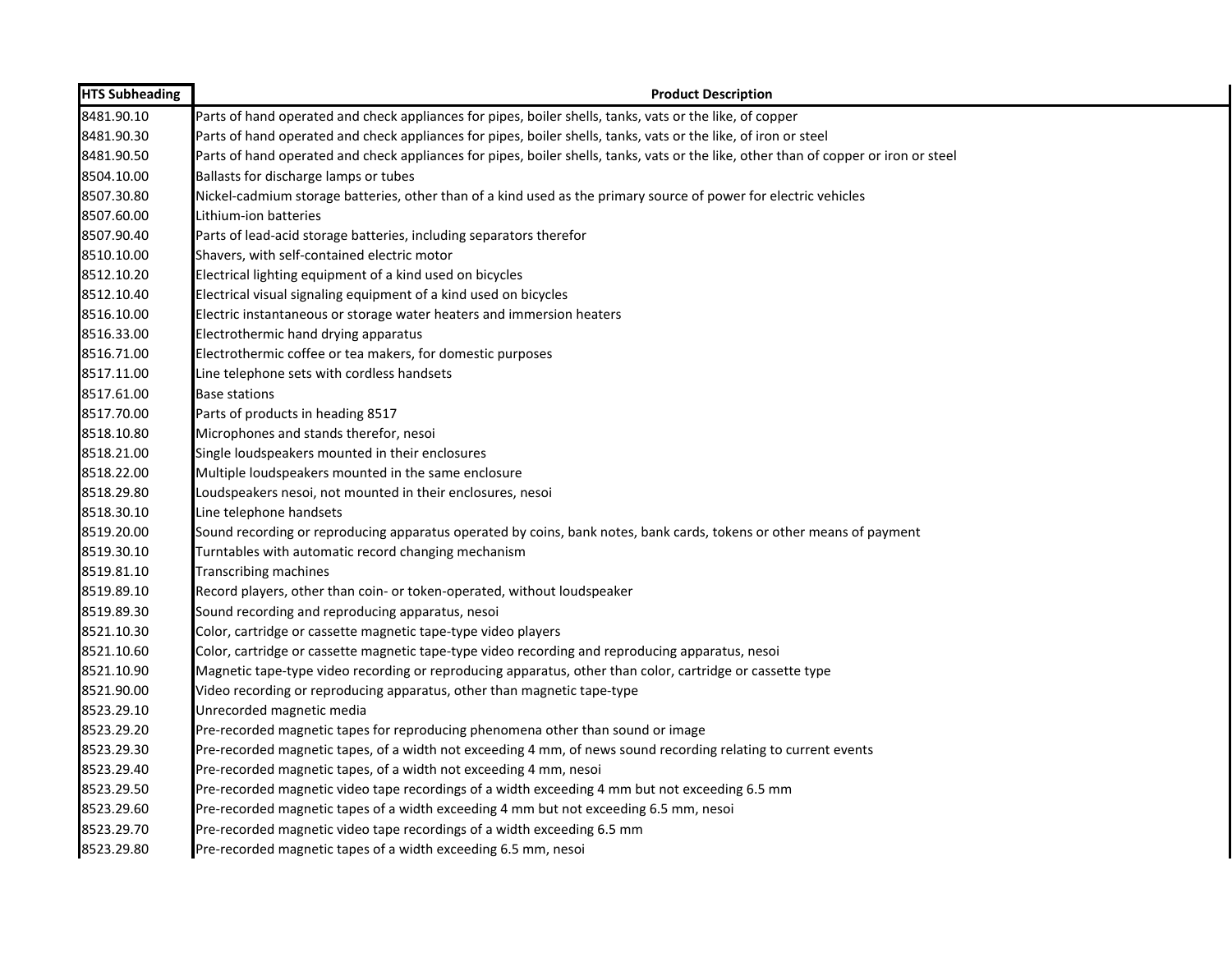| <b>HTS Subheading</b> | <b>Product Description</b>                                                                                                                   |
|-----------------------|----------------------------------------------------------------------------------------------------------------------------------------------|
| 8523.29.90            | Pre-recorded magnetic media other than tape, nesoi                                                                                           |
| 8523.41.00            | Unrecorded optical media                                                                                                                     |
| 8523.49.20            | Recorded optical media, for reproducing phenomena other than sound or image                                                                  |
| 8523.49.30            | Recorded optical media, for reproducing sound only                                                                                           |
| 8523.49.50            | Recorded optical media, nesoi                                                                                                                |
| 8523.51.00            | Semiconductor media, solid state non-volatile storage devices                                                                                |
| 8523.80.10            | Phonograph records                                                                                                                           |
| 8523.80.20            | Discs, tapes, solid-state non-volatile storage devices, smart cards and other media for the recording of sound or of other phenomena, whet   |
| 8525.80.40            | Digital still image video cameras                                                                                                            |
| 8527.91.50            | Radiobroadcast receiver combinations incorporating tape recorders, nesoi                                                                     |
| 8527.91.60            | Radiobroadcast receivers combined with sound recording or reproducing apparatus, nesoi                                                       |
| 8528.49.05            | Incomplete or unfinished color video monitors, presented w/o a display device, incorp. VCR or player                                         |
| 8528.49.10            | Incomplete or unfinished color video monitors, presented w/o a display device, not incorp. VCR or player                                     |
| 8528.49.25            | Non-high definition color video monitors, nonprojection type, w/CRT, video display diagonal not over 34.29 cm, not incorp. VCR or player     |
| 8528.49.30            | Non-high definition color video monitors, nonprojection, w/CRT, video display diag. ov 34.29 cm but n/ov 35.56 cm, not incorp. VCR or player |
| 8528.49.40            | Non-high definition color video monitors, nonprojection type, w/CRT, video display diagonal over 35.56 cm, not incorporating VCR or player   |
| 8528.49.50            | Non-high definition color video monitors, projection type, with cathode-ray tube, not incorporating VCR or player                            |
| 8528.49.65            | High definition color video monitors, nonprojection type, with cathode-ray tube, not incorporating VCR or player                             |
| 8528.49.70            | High definition color video monitors, projection type, with cathode-ray tube, incorporating VCR or player                                    |
| 8528.49.75            | High definition color video monitors, projection type, with cathode-ray tube, not incorporating VCR or player                                |
| 8528.59.15            | Color video monitors w/flat panel screen, video display diagonal n/ov 34.29 cm, incorporate VCR or player                                    |
| 8528.59.23            | Color video monitors w/flat panel screen, video display diagonal > 34.29 cm, incorporating VCR or player, not subject US note 13             |
| 8528.59.25            | Color video monitors w/flat panel screen, video display diagonal n/ov 34.29 cm, not incorporate VCR or player                                |
| 8528.59.33            | Color video monitors w/flat panel screen, video display diagonal > 34.29 cm, not with VCR/player, not subj US note 13                        |
| 8528.59.35            | Color video monitors nesoi, with video display diagonal not over 34.29 cm, incorporating VCR or player                                       |
| 8528.59.50            | Color video monitors nesoi, with video display diagonal over 34.29 cm, not incorporating VCR or player                                       |
| 8528.59.60            | Black and white or other monochrome video monitors, other                                                                                    |
| 8528.62.00            | Projectors capable of directly connecting to and designed for use with an automatic data processing machine of heading 8471                  |
| 8528.69.15            | Non-high definition color video projectors, with a cathode-ray tube, incorporating VCR or player                                             |
| 8528.69.25            | High definition color video projectors, with a cathode-ray tube, incorporating VCR or player                                                 |
| 8528.69.45            | Color video projectors w/flat panel screen, video display diagonal not over 34.29 cm, not incorporating VCR or player                        |
| 8528.69.50            | Color video projectors w/flat panel screen, video display diagonal over 34.29 cm, not incorporating VCR or player                            |
| 8528.69.55            | Color video projectors nesoi, incorporating video recording or reproducing apparatus                                                         |
| 8528.69.60            | Color video projectors nesoi, not incorporating a video recording or reproducing apparatus                                                   |
| 8528.69.70            | Black and white or other monochrome video projectors                                                                                         |
| 8528.71.10            | Reception apparatus for television, not designed to incorporate a video display or screen, incorporating video recording or reproducing appa |
| 8528.71.20            | TV reception set top boxes with a communication function, nesoi                                                                              |
| 8528.71.30            | TV reception printed circuit assemblies incorporating a tuner, of a kind used with ADP machines of heading 8471, nesoi                       |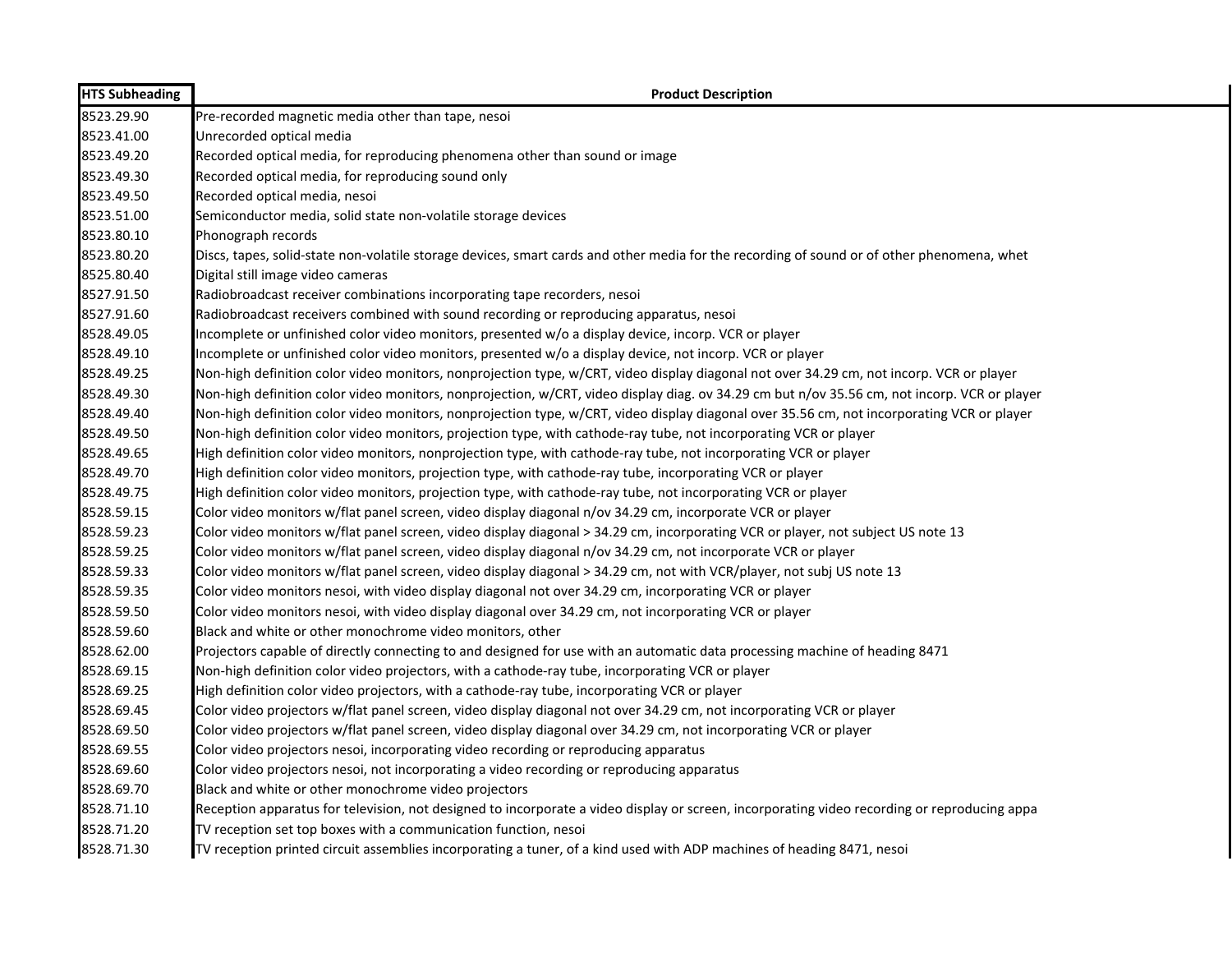| <b>HTS Subheading</b> | <b>Product Description</b>                                                                                                                    |
|-----------------------|-----------------------------------------------------------------------------------------------------------------------------------------------|
| 8528.71.40            | TV reception apparatus, not designed to incorp. video display or screen, not incorp. video recording/reproducing apparatus, color             |
| 8528.71.45            | TV reception apparatus, not designed to incorp. video display or screen, not incorp. video recording/reproducing apparatus, monochrome        |
| 8528.72.08            | Incomplete or unfinished color tv reception apparatus, presented w/o a display device, n/incorp. VCR or player                                |
| 8528.72.32            | Non-high definition color television reception apparatus, nonprojection, w/CRT, video display diag. ov 35.56 cm, not incorp. a VCR or player  |
| 8528.72.48            | High definition color television reception apparatus, nonprojection, with cathode-ray tube, not incorporating a VCR or player                 |
| 8528.72.52            | High definition color television reception apparatus, projection type, with cathode-ray tube, incorporating a VCR or player                   |
| 8528.72.56            | High definition color television reception apparatus, projection type, with cathode-ray tube, not incorporating a VCR or player               |
| 8528.72.62            | Color television reception apparatus w/flat panel screen, video display diagonal n/ov 34.29 cm, incorporating a VCR or player                 |
| 8528.72.64            | Color television reception apparatus w/flat panel screen, video display diagonal over 34.29 cm, incorporating a VCR or player                 |
| 8528.72.68            | Color television reception apparatus w/flat panel screen, video display diagonal n/o 34.29 cm, not incorporating a VCR or player              |
| 8528.72.72            | Color television reception apparatus w/flat panel screen, video display diagonal over 34.29 cm, not incorporating a VCR or player             |
| 8528.72.76            | Color television reception apparatus nesoi, video display diagonal not over 34.29 cm, incorporating a VCR or player                           |
| 8528.72.80            | Color television reception apparatus nesoi, video display diagonal over 34.29 cm, incorporating a VCR or player                               |
| 8528.72.84            | Color television reception apparatus nesoi, video display diagonal not over 34.29 cm, not incorporating a VCR or player                       |
| 8528.72.97            | Color television reception apparatus nesoi, video display diagonal over 34.29 cm, not incorporating a VCR or player, nesoi                    |
| 8529.90.13            | Printed circuit assemblies for television apparatus, nesoi                                                                                    |
| 8531.80.90            | Electric sound or visual signaling apparatus, nesoi                                                                                           |
| 8536.90.60            | Battery clamps used in motor vehicles of headings 8702, 8703, 8704, or 8711                                                                   |
| 8539.29.20            | Electrical filament lamps, voltage not exceeding 100 V, having glass envelopes n/o 6.35 mm in diameter, suitable in surgical instruments      |
| 8539.29.30            | Electrical filament lamps nesoi, designed for a voltage not exceeding 100 V, excluding ultraviolet and infrared lamps                         |
| 8539.29.40            | Electrical filament lamps, designed for a voltage exceeding 100 V, of a power exceeding 200 W                                                 |
| 8543.70.89            | Portable battery operated electronic readers for recording text, still images or audio files                                                  |
| 8548.10.05            | Spent primary cells, spent primary batteries and spent electric storage batteries, entered for recovery of lead                               |
| 8548.10.15            | Spent primary cells, spent primary batteries and spent electric storage batteries, not entered for recovery of lead                           |
| 8548.10.25            | Waste and scrap of primary cells, primary batteries and electric storage batteries, entered for recovery of lead                              |
| 8548.10.35            | Waste and scrap of primary cells, primary batteries and electric storage batteries, not entered for recovery of lead                          |
| 8703.10.10            | Motor vehicles specially designed for traveling on snow                                                                                       |
| 8703.10.50            | Golf carts and similar motor vehicles                                                                                                         |
| 8710.00.00            | Tanks & other armored fighting vehicles, motorized, whether or not fitted with weapons, and parts of such vehicles                            |
| 8711.20.00            | Motorcycles (incl. mopeds) and cycles, fitted w/recip. internal-combustion piston engine w/capacity o/50 but n/o 250 cc                       |
| 8711.30.00            | Motorcycles (incl. mopeds) and cycles, fitted w/recip. internal-combustion piston engine w/capacity o/250 but n/o 500 cc                      |
| 8711.40.30            | Motorcycles (incl. mopeds) and cycles, fitted w/recip. internal-combustion piston engine w/capacity o/500 cc but n/o 700 cc                   |
| 8711.40.60            | Motorcycles (incl. mopeds) and cycles, fitted w/recip. internal-combustion piston engine w/capacity o/700 cc but n/o 800 cc                   |
| 8714.10.00            | Pts. & access, for motorcycles (including mopeds)                                                                                             |
| 8714.99.10            | Pts. & access, for bicycles & o/cycles, click twist grips and click stick levers                                                              |
| 8714.99.50            | Pts. & access, for bicycles & o/cycles, derailleurs and parts thereof                                                                         |
| 8714.99.60            | Pts. & accs. for bicycles & o/cycl., trigger & twist grip cntrls for 3-spd hubs, alum, handlebar stems >\$2.15 ea, & stem rotor assys. & pts. |
| 8714.99.80            | Pts. & access, nesoi, for bicycles and other cycles of heading 8712                                                                           |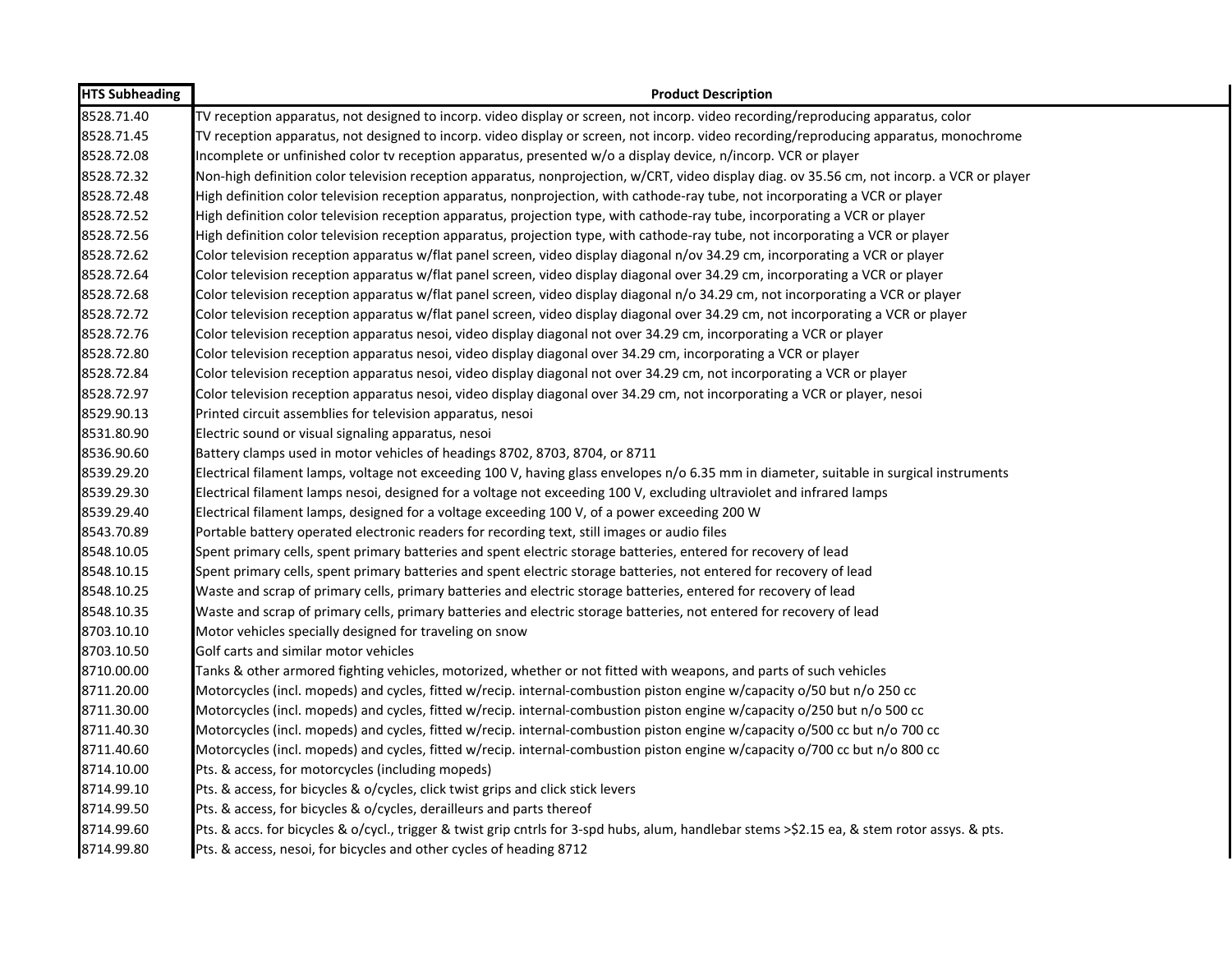| <b>HTS Subheading</b> | <b>Product Description</b>                                                                                                                  |
|-----------------------|---------------------------------------------------------------------------------------------------------------------------------------------|
| 8801.00.00            | Balloons, dirigibles and non-powered aircraft, gliders and hang gliders                                                                     |
| 8906.10.00            | Warships                                                                                                                                    |
| 8907.90.00            | Floating structures nesoi (for example, rafts, other than inflatable rafts, tanks, cofferdams, landing stages, buoys and beacons)           |
| 9001.30.00            | <b>Contact lenses</b>                                                                                                                       |
| 9001.40.00            | Spectacle lenses of glass, unmounted                                                                                                        |
| 9001.50.00            | Spectacle lenses of materials other than glass, unmounted                                                                                   |
| 9003.11.00            | Frames and mountings, of plastics, for spectacles, goggles or the like                                                                      |
| 9003.19.00            | Frames and mountings, other than of plastics, for spectacles, goggles or the like                                                           |
| 9003.90.00            | Parts of frames and mountings for spectacles, goggles or the like                                                                           |
| 9004.10.00            | Sunglasses, corrective, protective or other                                                                                                 |
| 9004.90.00            | Spectacles, goggles and the like, corrective, protective or other, other than sunglasses                                                    |
| 9005.10.00            | <b>Binoculars</b>                                                                                                                           |
| 9005.80.60            | Monoculars and astronomical instruments other than binoculars and optical telescopes but not including instruments for radio-astronomy      |
| 9005.90.40            | Parts and accessories, for binoculars, monoculars, optical telescopes, or astronomical instruments, incorp. good or 9001 or 9002            |
| 9005.90.80            | Parts and accessories, including mountings, for binoculars, monoculars, other optical telescopes, and other astronomical instruments, nesoi |
| 9006.40.40            | Fixed focus instant print cameras                                                                                                           |
| 9006.51.00            | Cameras with through-the-lens viewfinder, for roll film of a width not exceeding 35 mm, not cinematographic                                 |
| 9006.52.10            | Fixed focus, hand held, 110 cameras                                                                                                         |
| 9006.52.30            | Fixed focus, hand held cameras, other than 110 cameras, for roll film of a width less than 35 mm, not cinematographic                       |
| 9006.52.50            | Fixed focus cameras nesoi, for roll film of a width less than 35 mm, not cinematographic                                                    |
| 9006.52.60            | Cameras, other than fixed focus, nesoi, for roll film of a width less than 35 mm, valued not over \$10 each, not cinematographic            |
| 9006.52.91            | Cameras, other than fixed focus, nesoi, for roll film of a width less than 35 mm, valued over \$10 each, not cinematographic                |
| 9006.53.01            | Cameras nesoi, for roll film of a width of 35 mm, not cinematographic                                                                       |
| 9006.59.20            | Cameras of a kind used for preparing printing plates or cylinders                                                                           |
| 9006.59.40            | Fixed focus cameras, nesoi, not cinematographic                                                                                             |
| 9006.59.91            | Photographic cameras, other than fixed focus, valued over \$10 each, nesoi                                                                  |
| 9006.61.00            | Photographic discharge lamp (electronic) flashlight apparatus                                                                               |
| 9006.91.00            | Parts and accessories for photographic cameras, not cinematographic                                                                         |
| 9006.99.00            | Parts and accessories for photographic flashlight apparatus and flashbulbs                                                                  |
| 9007.91.40            | Parts for cinematographic cameras                                                                                                           |
| 9007.91.80            | Accessories for cinematographic cameras                                                                                                     |
| 9008.50.20            | Microfilm, microfiche or other microform readers, capable of producing copies                                                               |
| 9008.50.30            | Microfilm, microfiche or other microform readers, other than those capable of producing copies                                              |
| 9013.10.10            | Telescopic sights for rifles not designed for use with infrared light                                                                       |
| 9013.10.50            | Other telescopic sights for arms other than rifles; periscopes                                                                              |
| 9013.80.90            | Liquid crystal devices nesoi, and optical appliances and instruments, nesoi                                                                 |
| 9013.90.20            | Parts and accessories of telescopic sights for rifles                                                                                       |
| 9014.10.60            | Gyroscopic directing finding compasses, other than electrical                                                                               |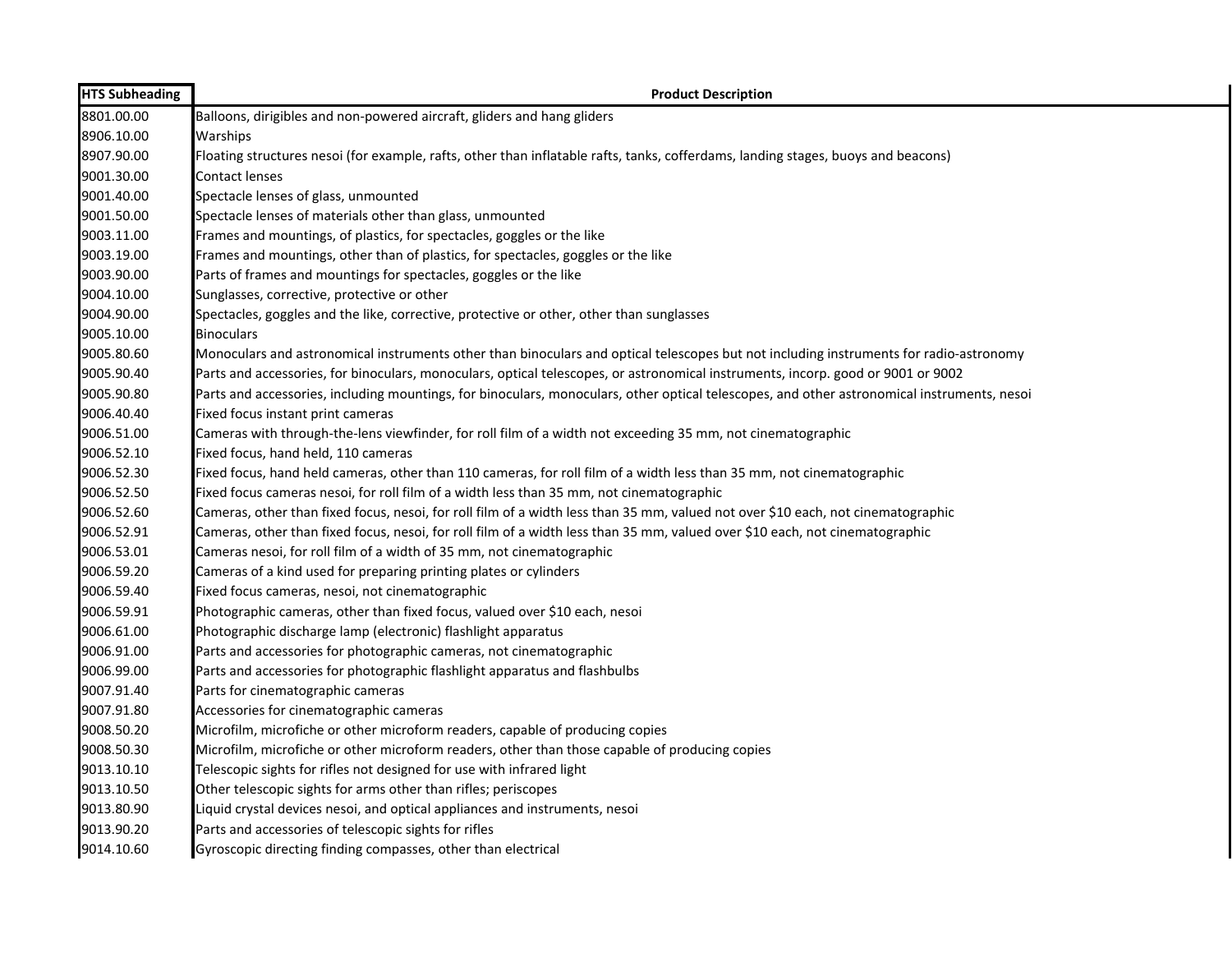| <b>HTS Subheading</b> | <b>Product Description</b>                                                                                                                                |
|-----------------------|-----------------------------------------------------------------------------------------------------------------------------------------------------------|
| 9023.00.00            | Instruments, apparatus and models, designed for demonstrational purposes, unsuitable for other uses, and parts and accessories thereof                    |
| 9025.80.15            | Nonelectrical barometers, not combined with other instruments                                                                                             |
| 9025.80.35            | Hygrometers and psychrometers, non-electrical, non-recording                                                                                              |
| 9025.80.40            | Thermographs, barographs, hygrographs and other recording instruments, other than electrical                                                              |
| 9025.80.50            | Combinations of thermometers, barometers and similar temperature and atmosphere measuring and recording instruments, nonelectrical                        |
| 9026.10.40            | Flow meters, other than electrical, for measuring or checking the flow of liquids                                                                         |
| 9026.10.60            | Instruments and apparatus for measuring or checking the level of liquids, other than flow meters, non-electrical                                          |
| 9026.20.80            | Instruments and apparatus, other than electrical, for measuring or checking the pressure of liquids or gases                                              |
| 9026.80.60            | Nonelectrical instruments and apparatus for measuring or checking variables of liquids or gases, nesoi                                                    |
| 9027.90.20            | Microtomes                                                                                                                                                |
| 9029.90.60            | Parts and accessories of stroboscopes                                                                                                                     |
| 9101.11.40            | Wrist watches with cases of or clad with precious metal, electrically operated, with mechanical display only, with 0-1 jewel in mvmt                      |
| 9101.11.80            | Wrist watches with cases of or clad with precious metal, electrically operated, with mechanical display only, w/more than 1 jewel in mvmt                 |
| 9101.19.20            | Wrist watches with cases of or clad with precious metal, electrically operated, with optoelectronic display only                                          |
| 9101.19.40            | Wrist watches with cases of or clad with precious metal, electrically operated, with both opto-electronic and mechanical displays, 0-1 jewel              |
| 9101.19.80            | Wrist watches with cases of or clad with precious metal, electrically operated, w/both optoelectronic & mechanical displays, over 1 jewel                 |
| 9101.21.10            | Straps/bands/bracelets of tex. mat. or base metal, whether or not gold- or silver-plated entered with wrist watches of subheading 9101.21.50              |
| 9101.21.30            | Straps, bands or bracelets, nesoi, entered with wrist watches of subheading 9101.21.50 and classifiable therewith                                         |
| 9101.21.50            | Wrist watches with cases of or clad with precious metal, not electrically operated, with automatic winding, with over 17 jewels in mvmt                   |
| 9101.21.80            | Wrist watches with cases of or clad with precious metal, not electrically operated, with automatic winding, $\langle n/YZ \rangle$ jewels or less in mvmt |
| 9101.29.10            | Wrist watches with cases of or clad with precious metal, not electrically operated, not automatic winding, with 0-1 jewel in mvmt                         |
| 9101.29.20            | Wrist watches with cases of or clad with precious metal, not electrically operated, not automatic winding, with 2-7 jewels in mvmt                        |
| 9101.29.30            | Wrist watches with cases of or clad with precious metal, not electrically operated, n/auto winding, 8-17 jewels, mvmt n/o \$15 & n/o 15.2 mm              |
| 9101.29.40            | Wrist watches with cases of or clad with precious metal, not electrically operated, n/auto winding, 8-17 jewels, mvmt n/o \$15 & ov 15.2 mm               |
| 9101.29.50            | Wrist watches with cases of or clad with precious metal, not electrically operated, not automatic winding, 8-17 jewels, movement over \$15                |
| 9101.29.70            | Straps/bands/bracelets of tex. mat. or base metal, whether or not gold- or silver-plated entered with wrist watches of subheading 9101.29.90              |
| 9101.29.80            | Straps, bands or bracelets, nesoi, entered with wrist watches of subheading 9101.29.90 and classifiable therewith                                         |
| 9101.29.90            | Wrist watches with cases of or clad with precious metal, not electrically operated, not automatic winding, w/over 17 jewels in the mvmt                   |
| 9101.91.20            | Watches (excl. wrist watches) with cases of or clad with precious metal, electrically operated, with opto-electronic display only                         |
| 9101.91.80            | Watches (excl. wrist watches) with cases of or clad with precious metal, electrically operated, over 1 jewel in mvmt, n/optoelec. display                 |
| 9101.99.20            | Watches (excl. wrist watches) with cases of or clad with precious metal, not electrically operated, with 0-7 jewels in the mvmt                           |
| 9101.99.60            | Watches (excl. wrist watches) with cases of or clad with precious metal, not electrically operated, w/8-17 jewels in mvmt, mvmt over \$15 ea              |
| 9101.99.80            | Watches (excl. wrist watches) with cases of or clad with precious metal, not electrically operated, with over 17 jewels in the mvmt                       |
| 9102.11.10            | Wrist watches nesoi, electrically operated, mechanical display only, 0-1 jewel, gold/silver-plated case, band of textile mat. or base metal               |
| 9102.11.25            | Wrist watches nesoi, electrically operated, mechanical display only, 0-1 jewel, case nesoi, with band of textile material or base metal                   |
| 9102.11.30            | Wrist watches nesoi, electrically operated, mechanical display only, 0-1 jewel, gold- or silver-plated case, with band of material nesoi                  |
| 9102.11.45            | Wrist watches nesoi, electrically operated, mechanical display only, 0-1 jewel, case nesoi, with band of material nesoi                                   |
| 9102.11.50            | Wrist watches nesoi, electrically operated, mechanical display only, over 1 jewel, gold/silver-plated case, band of textile or base metal                 |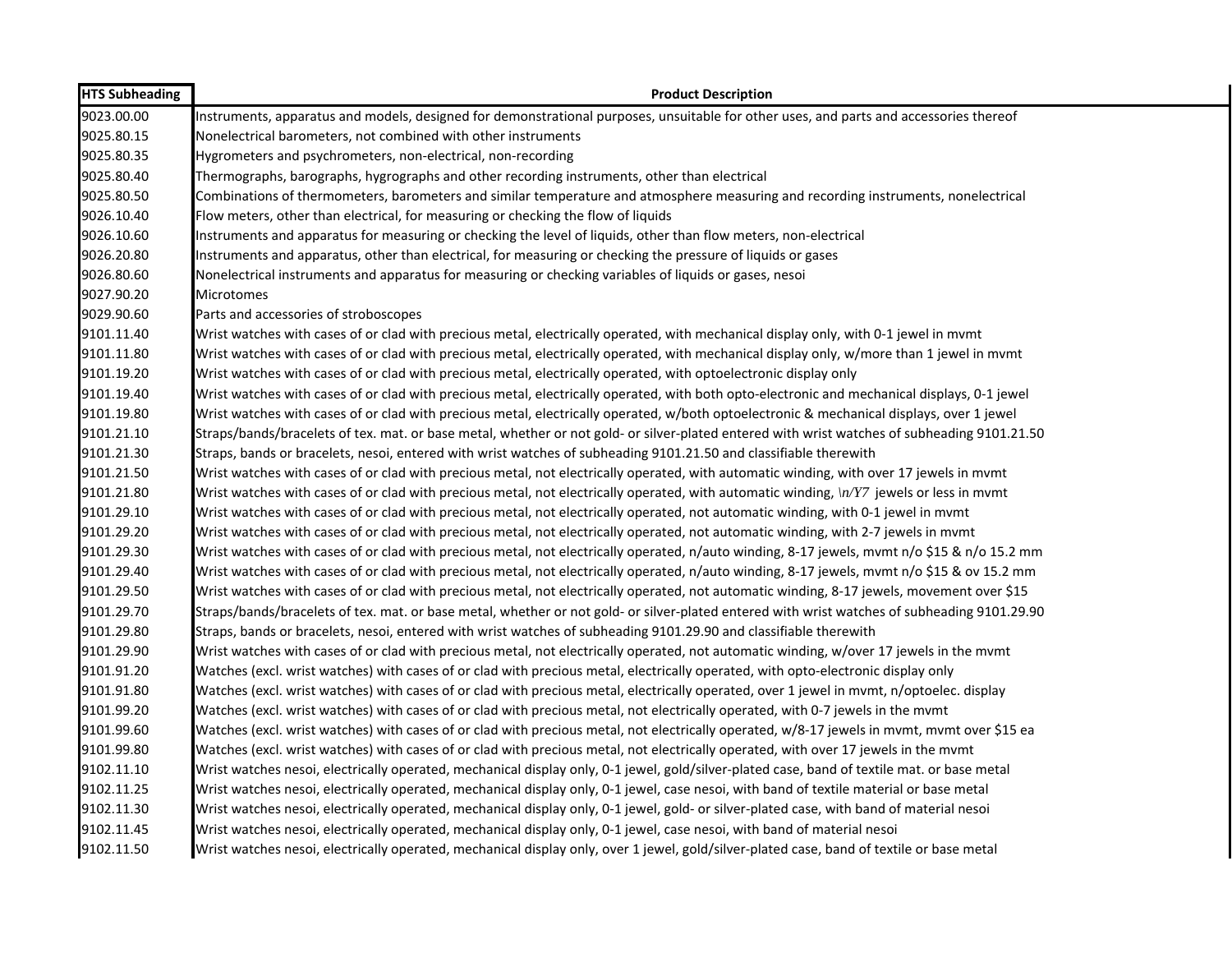| <b>HTS Subheading</b> | <b>Product Description</b>                                                                                                                    |
|-----------------------|-----------------------------------------------------------------------------------------------------------------------------------------------|
| 9102.11.65            | Wrist watches nesoi, electrically operated, mechanical display only, over 1 jewel, case nesoi, with band of textile material or base metal    |
| 9102.11.70            | Wrist watches nesoi, electrically operated, mechanical display only, over 1 jewel, gold- or silver-case, with band of material nesoi          |
| 9102.11.95            | Wrist watches nesoi, electrically operated, mechanical display only, over 1 jewel, case nesoi, with band of material nesoi                    |
| 9102.12.80            | Wrist watches nesoi, electrically operated, with opto-electronic display only                                                                 |
| 9102.19.20            | Wrist watches nesoi, electrically operated, w/both optoelectronic & mechanical displays, 0-1 jewel, band of textile material or base metal    |
| 9102.19.40            | Wrist watches nesoi, electrically operated, w/both optoelectronic & mechanical displays, 0-1 jewel, band of material nesoi                    |
| 9102.19.60            | Wrist watches nesoi, electrically operated, w/both optoelectronic & mechanical displays, over 1 jewel, band of textile mat. or base metal     |
| 9102.19.80            | Wrist watches nesoi, electrically operated, w/both optoelectronic & mechanical displays, over 1 jewel, band of material nesoi                 |
| 9102.21.10            | Wrist watches nesoi, automatic winding, 0-1 jewel, watch band of textile material or base metal                                               |
| 9102.21.25            | Wrist watches nesoi, automatic winding, 0-1 jewel, watch band not of textile material or base metal                                           |
| 9102.21.30            | Wrist watches nesoi, automatic winding, 2-17 jewels, watch band of textile material or base metal                                             |
| 9102.21.50            | Wrist watches nesoi, automatic winding, 2-17 jewels, watch band not of textile material or base metal                                         |
| 9102.21.70            | Wrist watches nesoi, automatic winding, over 17 jewels, watch band of textile material or base metal                                          |
| 9102.21.90            | Wrist watches nesoi, automatic winding, over 17 jewels, watch band not of textile material or base metal                                      |
| 9102.29.02            | Straps/bands/bracelets of tex. mat. or base metal, whether or not gold- or silver-plated entered with wrist watches of subheading 9102.29.04  |
| 9102.29.04            | Wrist watches nesoi, not electrically operated, not autowind, 0-1 jewel, entered with straps/bands/bracelet of tex. mat. or base metal        |
| 9102.29.10            | Wrist watches nesoi, not electrically operated, not automatic winding, 0-1 jewel, with strap/band/bracelet of material nesoi                  |
| 9102.29.20            | Wrist watches nesoi, not electrically operated, not automatic winding, 2-7 jewels, with strap/band/bracelet of material nesoi                 |
| 9102.29.25            | Wrist watches nesoi, not electrically operated, n/autowind, 8-17 jewels, mvmt n/o \$15 & n/o 15.2 mm, band of textile material or base metal  |
| 9102.29.30            | Wrist watches nesoi, not electrically operated, not automatic winding, 8-17 jewels, movement n/o \$15 & n/o 15.2 mm, band of material nesoi   |
| 9102.29.35            | Wrist watches nesoi, not electrically operated, n/autowinding, 8-17 jewel, mvmt n/o \$15 & ov 15.2 mm, band of textile material or base metal |
| 9102.29.40            | Wrist watches nesoi, not electrically operated, n/autowinding, 8-17 jewel, mvmt n/o \$15 & over 15.2 mm, with band of material nesoi          |
| 9102.29.45            | Wrist watches nesoi, not electrically operated, not auto winding, 8-17 jewels, movement over \$15 each, with band of textiles or base metal   |
| 9102.29.50            | Wrist watches nesoi, not electrically operated, not auto winding, 8-17 jewels, mymt over \$15 each, with band of material nesoi               |
| 9102.29.55            | Wrist watches nesoi, not electrically operated, not automatic winding, over 17 jewels in the mvmt, with band of textiles or base metal        |
| 9102.29.60            | Wrist watches nesoi, not electrically operated, not automatic winding, over 17 jewels in the movement, with band of material nesoi            |
| 9102.91.20            | Watches (excl. wrist watches) nesoi, electrically operated, with opto-electronic display only                                                 |
| 9102.91.40            | Watches (excl. wrist watches) nesoi, electrically operated, with 0-1 jewel in the movement                                                    |
| 9102.91.80            | Watches (excl. wrist watches) nesoi, electrically operated, with over 1 jewel in the movement                                                 |
| 9102.99.20            | Watches (excl. wrist watches) nesoi, not electrically operated, with 0-7 jewels in the movement                                               |
| 9102.99.40            | Watches (excl. wrist watches) nesoi, not electrically operated, with 8-17 jewels in movement, movement valued not over \$15 each              |
| 9102.99.60            | Watches (excl. wrist watches) nesoi, not electrically operated, with 8-17 jewels in movement, movement valued over \$15 each                  |
| 9102.99.80            | Watches (excl. wrist watches) nesoi, not electrically operated, having over 17 jewels in the movement                                         |
| 9103.10.80            | Clocks with watch movements, excluding clocks of heading 9104, electrically operated, with over 1 jewel in the movement                       |
| 9103.90.00            | Clocks with watch movements, excluding clocks of heading 9104, not electrically operated                                                      |
| 9104.00.60            | Instrument panel clocks for vehicles, air/spacecraft or vessels, w/clock or watch movement < 50 mm wide, nonelectric                          |
| 9105.19.10            | Alarm clocks nesoi, not electrically operated, movement measuring not over 50 mm, not designed to operate over 47 hrs without rewinding       |
| 9105.19.20            | Alarm clocks nesoi, not electrically operated, movement measuring n/o 50 mm, designed to operate over 47 hrs w/o rewinding, with 0-1 jewel    |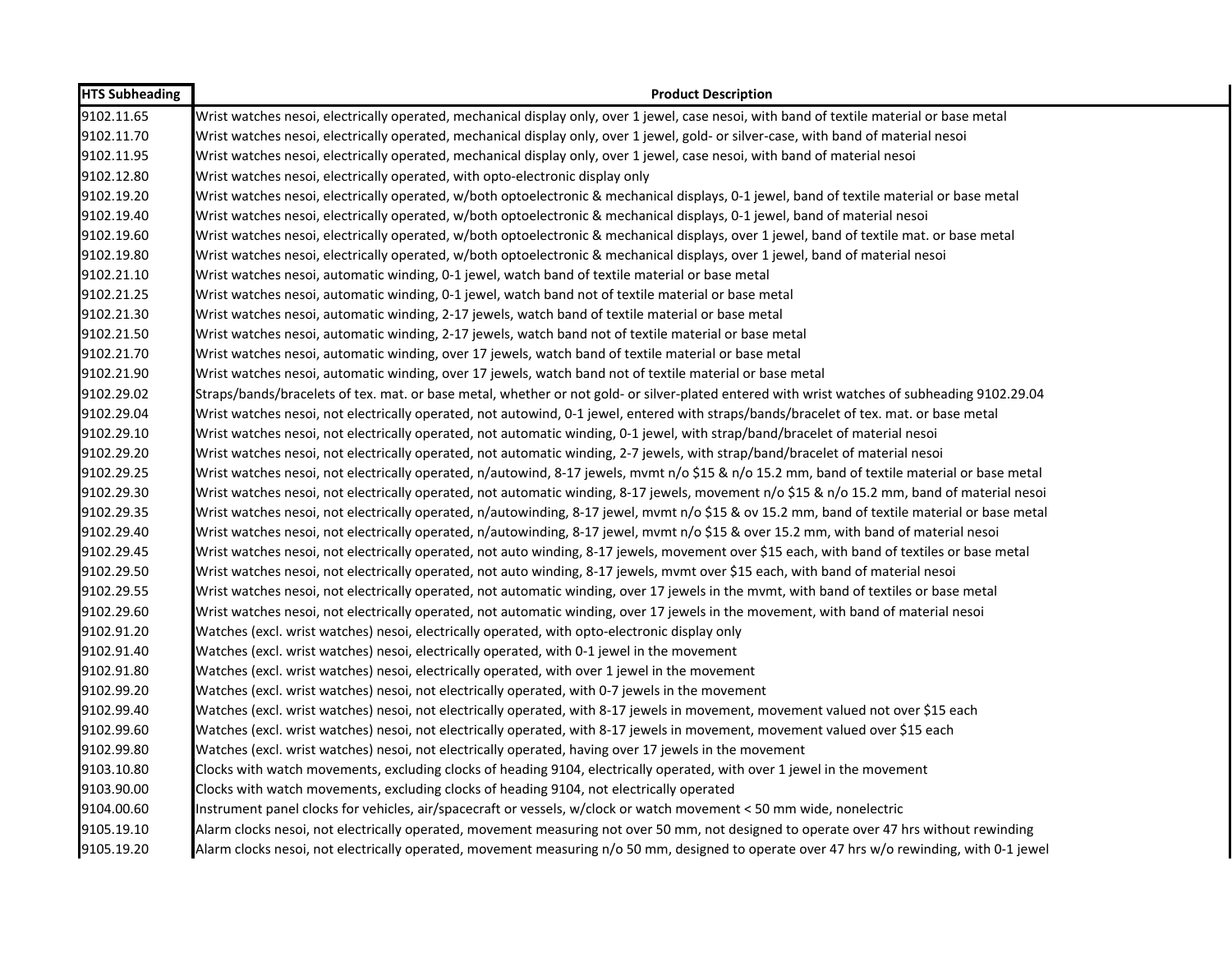| <b>HTS Subheading</b> | <b>Product Description</b>                                                                                                                   |
|-----------------------|----------------------------------------------------------------------------------------------------------------------------------------------|
| 9105.19.30            | Alarm clocks nesoi, not electrically operated, movement measuring n/o 50 mm, designed to operate over 47 hrs w/o rewinding, over 1 jewel     |
| 9105.19.50            | Alarm clocks nesoi, not electrically operated, movement measuring over 50 mm in width or diameter, valued over \$5 each                      |
| 9105.29.10            | Wall clocks nesoi, not electrically operated, mvmt measuring n/o 50 mm, not designed or constr. to operate over 47 hrs without rewinding     |
| 9105.29.20            | Wall clocks nesoi, not electrically operated, mvmt measuring n/o 50 mm, 0-1 jewel, constructed/designed to operate over 47 hrs w/o rewinding |
| 9105.29.30            | Wall clocks nesoi, not electrically operated, mvmt measuring n/o 50 mm, ov 1 jewel, constructed/designed to operate ov 47 hrs w/o rewinding  |
| 9105.29.50            | Wall clocks nesoi, not electrically operated, movement measuring over 50 mm in width or diameter, valued over \$5 each                       |
| 9105.99.10            | Standard marine chronometers nesoi, having spring-detent escapements                                                                         |
| 9105.99.20            | Clocks nesoi, not electrically operated, mvmt not over 50 mm in width or diameter, not designed to operate for over 47 hrs without rewinding |
| 9105.99.30            | Clocks nesoi, not electrically operated, mvmt not over 50 mm in width or diameter, 0-1 jewel, designed to operate ov 47 hrs w/o rewinding    |
| 9105.99.40            | Clocks nesoi, not electrically operated, mvmt not over 50 mm in width or diameter, over 1 jewel, designed to operate ov 47 hrs w/o rewinding |
| 9105.99.60            | Clocks nesoi, not electrically operated, movement measuring over 50 mm in width or diameter, valued over \$5 each                            |
| 9108.11.40            | Watch movements, complete and assembled, electrically operated, with mechanical display or device to incorporate such display, 0-1 jewel     |
| 9108.11.80            | Watch movements, complete and assembled, electrically operated, with mechanical display or device to incorporate such display, over 1 jewel  |
| 9108.19.40            | Watch movements, complete and assembled, electrically operated, w/both optoelectronic & mechanical displays, having 0-1 jewels               |
| 9108.19.80            | Watch movements, complete and assembled, electrically operated, w/both optoelectronic & mechanical displays, having over 1 jewel             |
| 9108.20.40            | Watch movements, complete and assembled, with automatic winding, over 17 jewels                                                              |
| 9108.20.80            | Watch movements, complete and assembled, with automatic winding, 17 jewels or less                                                           |
| 9108.90.10            | Watch movements, complete and assembled, not electrically operated or automatic winding, measuring 33.8 mm or less, none or only 1 jewel     |
| 9108.90.20            | Watch movements, complete and assembled, not electrically operated or automatic winding, measuring over 33.8 mm, none or only 1 jewel        |
| 9108.90.30            | Watch movements, complete and assembled, not electrically operated or automatic winding, measuring 33.8 mm or less, over 1 but n/o 7 jewels  |
| 9108.90.40            | Watch movements, complete and assembled, not electrically operated or automatic winding, measuring over 33.8 mm, ov 1 but not over 7 jewels  |
| 9108.90.50            | Watch movements, complete and assembled, nesoi, measuring not over 15.2 mm, over 7 but n/o 17 jewels, valued not over \$15 each              |
| 9108.90.60            | Watch movements, complete and assembled, nesoi, measuring over 15.2 mm but not over 33.8 mm, over 7 but n/o 17 jewels, valued n/o \$15 each  |
| 9108.90.70            | Watch movements, complete and assembled, nesoi, measuring 33.8 mm or less, over 7 but not over 17 jewels, valued over \$15 each              |
| 9108.90.85            | Watch movements, complete and assembled, nesoi, measuring over 33.8 mm, over 7 but not over 17 jewels, valued over \$15 each                 |
| 9108.90.90            | Watch movements, complete and assembled, not electrically operated or automatic winding, measuring 33.8 mm or less, over 17 jewels           |
| 9108.90.95            | Watch movements, complete and assembled, not electrically operated or automatic winding, measuring over 33.8 mm, over 17 jewels              |
| 9109.10.20            | Alarm clock movements, complete and assembled, electrically operated, with display nesoi, measuring not over 50 mm in width or diameter      |
| 9109.10.40            | Alarm clock movements, complete and assembled, electrically operated, with display nesoi, measuring over 50 mm, valued over \$5 each         |
| 9109.10.50            | Clock movements nesoi, complete and assembled, electrically operated, with opto-electronic display only                                      |
| 9109.10.80            | Clock movements nesoi, complete and assembled, electrically operated, with display nesoi, measuring over 50 mm, valued over \$5 each         |
| 9109.90.20            | Clock movements, complete and assembled, not electrically operated, measuring not over 50 mm in width or diameter                            |
| 9109.90.60            | Clock movements, complete and assembled, not electrically operated, measuring over 50 mm in width or diameter, valued over \$5 each          |
| 9110.11.00            | Complete watch movements, unassembled or partly assembled (movement sets)                                                                    |
| 9110.12.00            | Incomplete watch movements, assembled                                                                                                        |
| 9110.19.00            | Rough watch movements                                                                                                                        |
| 9110.90.20            | Complete clock movements, unassembled or partly assembled (movement sets)                                                                    |
| 9110.90.40            | Incomplete clock movements consisting of 2 or more pieces or parts fastened or joined together                                               |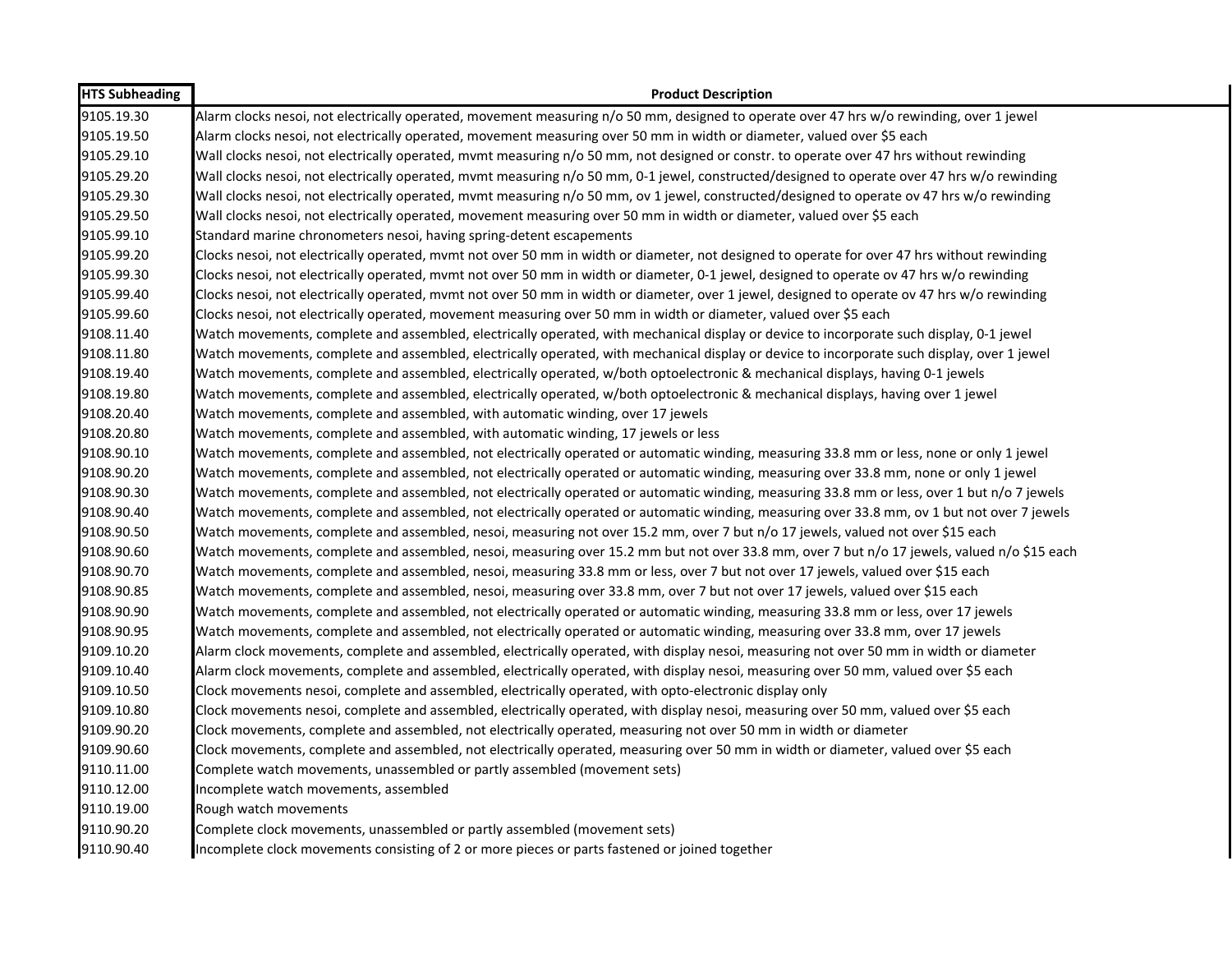| <b>HTS Subheading</b> | <b>Product Description</b>                                                                                                                 |
|-----------------------|--------------------------------------------------------------------------------------------------------------------------------------------|
| 9110.90.60            | Incomplete clock movements, nesoi                                                                                                          |
| 9111.10.00            | Watch cases of precious metal or of metal clad with precious metal                                                                         |
| 9111.20.20            | Watch cases of gold- or silver-plated base metal                                                                                           |
| 9111.20.40            | Watch cases of base metal not gold- or silver-plated                                                                                       |
| 9111.80.00            | Watch cases, not of precious metal, of metal clad with precious metal or of base metal                                                     |
| 9111.90.40            | Parts of watch cases, of precious metal or of metal clad with precious metal                                                               |
| 9111.90.50            | Bezels, backs and centers, of watch cases, not of precious metal or of metal clad with precious metal                                      |
| 9111.90.70            | Parts of watch cases, other than bezels, backs and centers, not of precious metal or of metal clad with precious metal                     |
| 9112.20.40            | Clock cases and cases of a similar type for other goods of chapter 91, of metal                                                            |
| 9112.20.80            | Clock cases and cases of a similar type for other goods of chapter 91, other than cases of metal                                           |
| 9112.90.00            | Parts of clock cases and cases of a similar type for other goods of chapter 91                                                             |
| 9113.10.00            | Watch straps, watch bands and watch bracelets, of precious metal or of metal clad with precious metal, and parts thereof                   |
| 9113.20.60            | Parts of watch bracelet of base metal, whether or not gold- or silver-plated, valued not over \$12 per dozen                               |
| 9113.20.90            | Parts of watch bracelets of base metal, whether or not gold- or silver-plated, valued over \$12 per dozen                                  |
| 9113.90.80            | Watch straps, watch bands and watch bracelets, other than of precious metal, base metal or textile material, and parts thereof             |
| 9114.10.40            | Springs, including hair-springs, for watches                                                                                               |
| 9114.10.80            | Springs, including hair-springs, for clocks                                                                                                |
| 9114.30.40            | Dials for watches and clocks, not exceeding 50 mm in width                                                                                 |
| 9114.30.80            | Dials for watches and clocks, exceeding 50 mm in width                                                                                     |
| 9114.40.20            | Watch movement bottom or pillar plates or their equivalent                                                                                 |
| 9114.40.40            | Any plate, or set of plates, suitable for assembling thereon a clock movement                                                              |
| 9114.40.60            | Plates and bridges for watches, nesoi                                                                                                      |
| 9114.40.80            | Plates and bridges for clocks, nesoi                                                                                                       |
| 9114.90.10            | Jewels for watch or clock movements                                                                                                        |
| 9114.90.15            | Assemblies and subassemblies for watch movements consisting of 2 or more pieces or parts fastened or joined inseparably together           |
| 9114.90.40            | Watch parts, nesoi                                                                                                                         |
| 9114.90.50            | Clock parts, nesoi                                                                                                                         |
| 9201.10.00            | Upright pianos                                                                                                                             |
| 9201.20.00            | <b>Grand pianos</b>                                                                                                                        |
| 9201.90.00            | Keybd string, musical instru., o/than w/elect. sound or ampl., pianos (incl. player pianos) nesoi; harpsichords & oth keybd string, instr. |
| 9202.90.20            | String musical instruments, o/than w/elect. sound or ampl., guitars, valued not over \$100 each (excluding the value of the case)          |
| 9202.90.40            | String musical instruments, o/than w/elect. sound or ampl., guitars, valued over \$100 each (excluding the value of the case)              |
| 9205.10.00            | Wind musical instruments, o/than w/elect. sound or ampl., brass-wind instruments                                                           |
| 9205.90.12            | Keyboard musical instruments, o/than w/elect. sound or ampl., pipe organs                                                                  |
| 9205.90.14            | Keyboard musical instruments, o/than w/elect. sound or ampl., harmoniums and similar keyboard instruments with free metal reeds            |
| 9205.90.15            | Piano accordions, o/than w/elect. sound or ampl.                                                                                           |
| 9205.90.18            | Accordions (o/than piano accordions) and similar instruments, o/than w/elect. sound or ampl.                                               |
| 9205.90.19            | Mouth organs                                                                                                                               |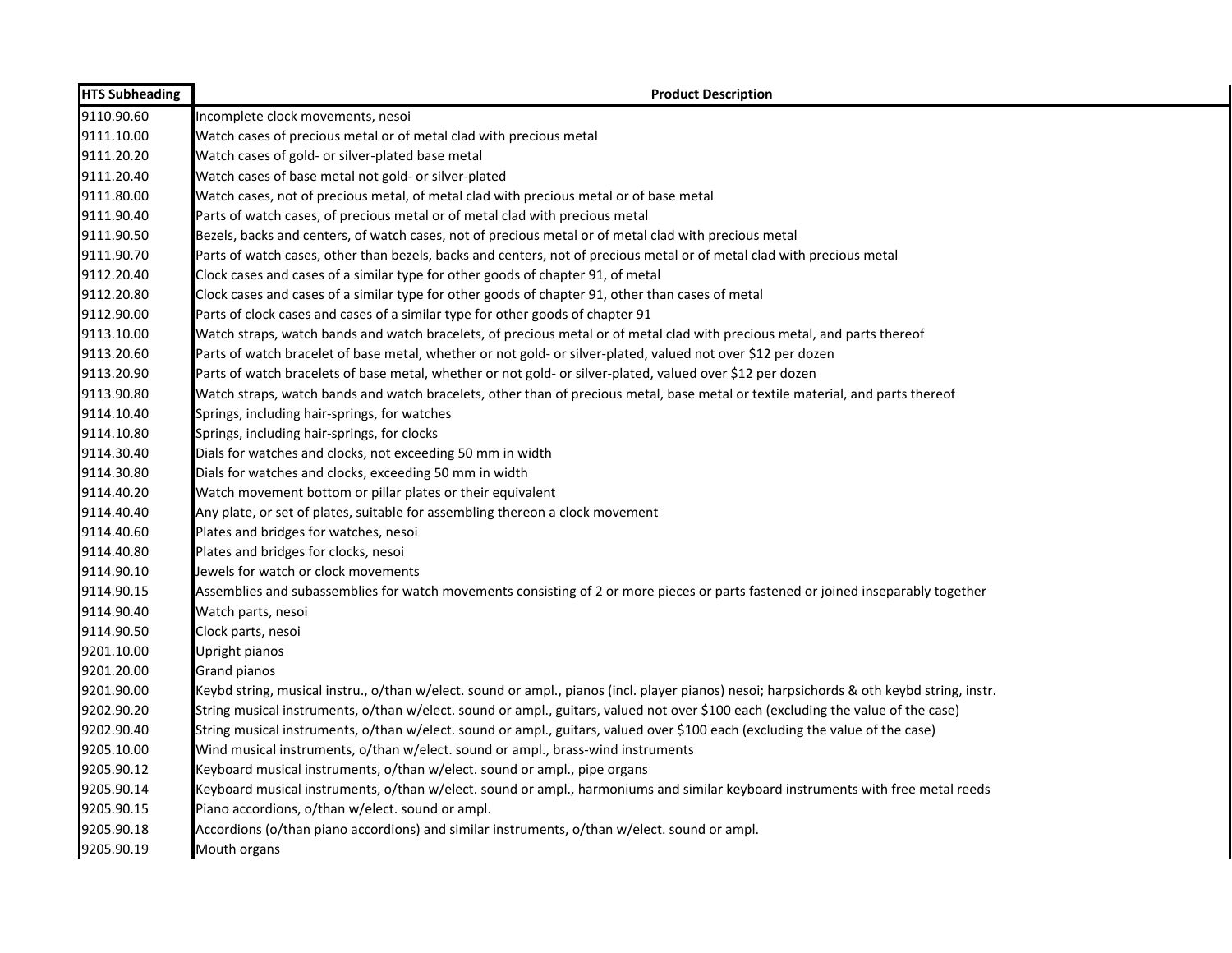| <b>HTS Subheading</b> | <b>Product Description</b>                                                                                                                |
|-----------------------|-------------------------------------------------------------------------------------------------------------------------------------------|
| 9205.90.20            | Wind musical instruments, o/than w/elect. sound or ampl., bagpipes                                                                        |
| 9205.90.40            | Wind musical instruments, o/than w/elect. sound or ampl., woodwind instruments (o/than bagpipes)                                          |
| 9205.90.60            | Wind musical instruments (o/than brass-wind or woodwind) nesoi, o/than w/elect. sound or ampl.                                            |
| 9206.00.20            | Percussion musical instruments, o/than w/elect. sound or ampl., drums                                                                     |
| 9206.00.40            | Percussion musical instruments, o/than w/elect. sound or ampl., cymbals                                                                   |
| 9206.00.60            | Percussion musical instruments, o/than w/elect. sound or ampl., sets of tuned bells known as chimes, peals or carillons                   |
| 9206.00.80            | Percussion musical instruments (o/than drums, cymbals, chimes, peals or carillons) nesoi (e.g., xylophones, castanets, maracas)           |
| 9207.10.00            | Keyboard musical instruments (o/than accordions), the sound of which is produced, or must be amplified, electrically                      |
| 9207.90.00            | Musical instruments (o/than keyboard except accordions) nesoi, the sound of which is produced, or must be amplified, electrically         |
| 9208.90.00            | Musical instruments nesoi in chapter 92; decoy calls; whistles, and o/mouth-blown sound signaling instruments                             |
| 9209.30.00            | Strings for musical instruments                                                                                                           |
| 9209.91.40            | Tuning pins for pianos                                                                                                                    |
| 9209.91.80            | Parts & access, for pianos (o/than tuning pins and strings) nesoi                                                                         |
| 9209.92.40            | Tuning pins for stringed musical instruments of heading 9202                                                                              |
| 9209.92.60            | Bows, parts of bows, bow hair, chin rests and other parts and accessories for stringed musical instru. of 9202                            |
| 9209.92.80            | Parts & access, nesoi, for stringed musical instruments of heading 9202                                                                   |
| 9209.94.80            | Parts & access, nesoi, for the musical instruments w/elect. sound or ampl. of heading 9207 nesoi                                          |
| 9209.99.05            | Metronomes, tuning forks and pitch pipes of all kinds                                                                                     |
| 9209.99.10            | Mutes nesoi; pedals, dampers & spurs for drums; pedals & holders for cymbals; music holders nesoi; collapsible music instru stands, nesoi |
| 9209.99.16            | Parts & access, nesoi, for pipe organs                                                                                                    |
| 9209.99.18            | Parts & access, nesoi, for harmoniums and similar keyboard instruments with free metal reeds of heading 9203, nesoi                       |
| 9209.99.20            | Parts & access, nesoi, for bagpipes                                                                                                       |
| 9209.99.40            | Parts & access, nesoi, for woodwind and brass-wind musical instruments                                                                    |
| 9209.99.61            | Parts for music boxes                                                                                                                     |
| 9209.99.80            | Parts & access, nesoi, for musical instruments, nesoi                                                                                     |
| 9301.10.00            | Artillery weapons (for example, guns, howitzers, and mortars)                                                                             |
| 9301.20.00            | Rocket launchers; flame-throwers; grenade launchers; torpedo tubes and similar projectors                                                 |
| 9301.90.30            | Rifles, military                                                                                                                          |
| 9301.90.60            | Shotguns, military                                                                                                                        |
| 9301.90.90            | Military weapons, nesoi                                                                                                                   |
| 9302.00.00            | Revolvers and pistols (o/than of heading 9303 or 9304)                                                                                    |
| 9303.10.00            | Muzzle-loading firearms                                                                                                                   |
| 9303.20.00            | Shotguns (incl. comb, shotgun-rifles), for sport, hunting or target-shooting                                                              |
| 9303.30.40            | Rifles (o/than muzzle-loading), for sport, hunting or target-shootings, valued o/\$25 but n/or \$50 each                                  |
| 9303.30.80            | Rifles (o/than muzzle-loading), for sport, hunting or target-shooting rifles, valued at \$25 and under or o/\$50 each                     |
| 9303.90.40            | Revolvers and pistols, designed to fire only blank cartridges or blank ammunition                                                         |
| 9303.90.80            | Firearms and similar devices that operate by the firing of an explosive charge, nesoi                                                     |
| 9304.00.20            | Rifles that eject missiles by release of compressed air or gas, or by the release of a spring mechanism or rubber held under tension      |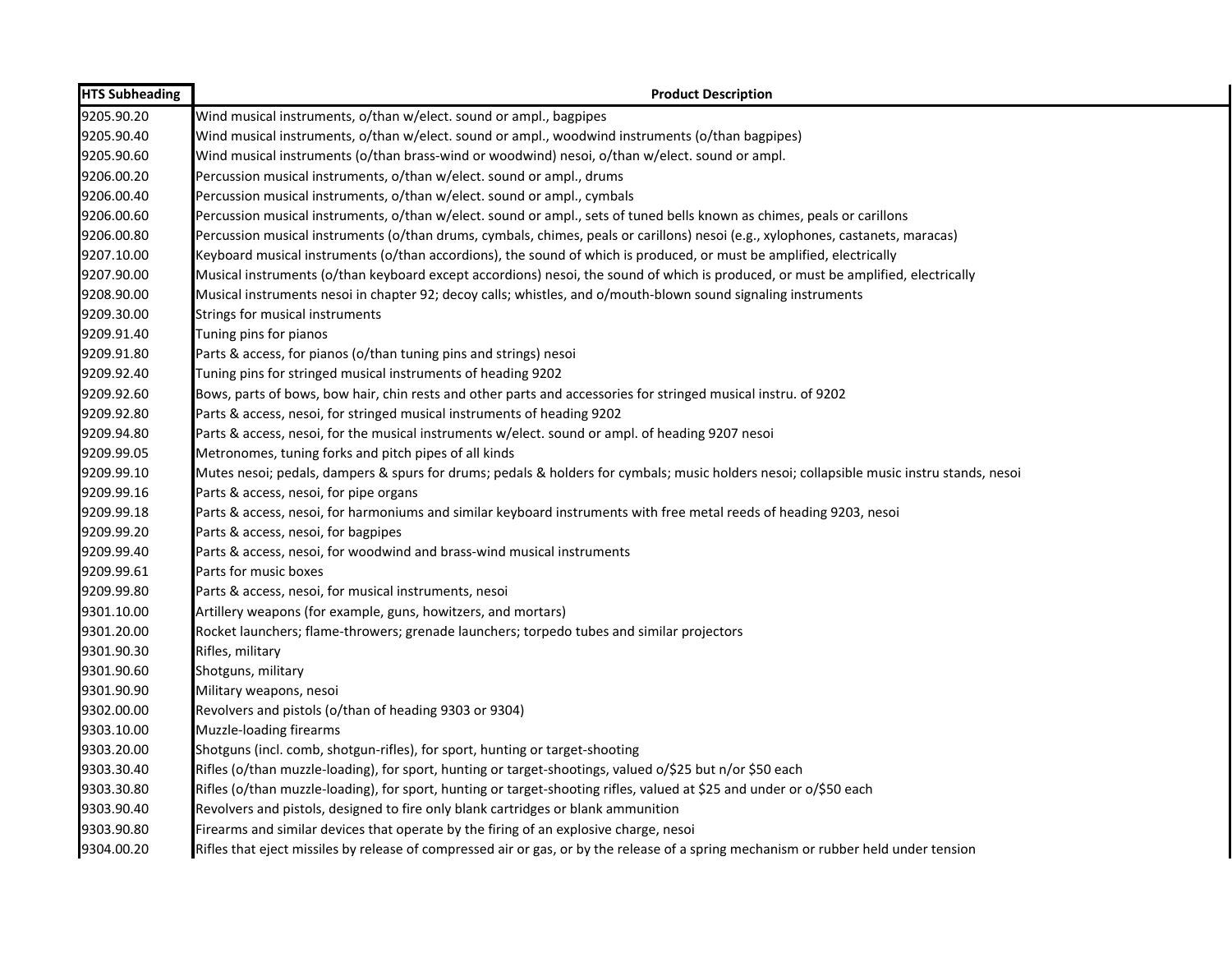| <b>HTS Subheading</b> | <b>Product Description</b>                                                                                                               |
|-----------------------|------------------------------------------------------------------------------------------------------------------------------------------|
| 9304.00.40            | Pistols & other guns (o/than rifles) that eject missiles by release of comp, air or gas, a spring mechanism or rubber held under tension |
| 9304.00.60            | Arms (o/than those of heading 9307) nesoi                                                                                                |
| 9305.10.20            | Parts and accessories nesoi, for revolvers or pistols of heading 9302                                                                    |
| 9305.10.40            | Parts and accessories nesoi, for revolvers or pistols designed to fire only blank cartridges or blank ammunition                         |
| 9305.10.60            | Parts and accessories nesoi, for muzzle-loading revolvers and pistols                                                                    |
| 9305.10.80            | Parts and accessories nesoi, for revolvers or pistols nesoi                                                                              |
| 9305.20.05            | Stocks, for rifles of heading 9303                                                                                                       |
| 9305.20.80            | Other parts and accessories of shotguns or rifles of heading 9303                                                                        |
| 9305.91.10            | Parts and accessories for military rifles of heading 9301                                                                                |
| 9305.91.20            | Parts and accessories for military shotguns of heading 9301                                                                              |
| 9305.91.30            | Parts and accessories for military weapons (other than rifles and shotguns) of heading 9301                                              |
| 9305.99.50            | Parts and accessories for articles of subheading 9304.00.20 or 9304.00.40                                                                |
| 9305.99.60            | Parts and accessories for articles of headings 9301 to 9304, nesoi                                                                       |
| 9306.21.00            | Cartridges, for shotguns                                                                                                                 |
| 9306.29.00            | Parts of cartridges for shotguns; air gun pellets                                                                                        |
| 9306.30.41            | Cartridges nesoi and empty cartridge shells                                                                                              |
| 9306.30.80            | Parts of cartridges nesoi                                                                                                                |
| 9306.90.00            | Bombs, grenades, torpedoes, mines, missiles and similar munitions of war and pts thereof; other ammunition projectiles & pts. thereof    |
| 9307.00.00            | Swords, cutlasses, bayonets, lances and similar arms, parts thereof and scabbards and sheaths therefor                                   |
| 9401.10.40            | Seats, of a kind used for aircraft, leather upholstered                                                                                  |
| 9401.10.80            | Seats, of a kind used for aircraft (o/than leather upholstered)                                                                          |
| 9401.90.10            | Parts of seats nesoi, for seats of a kind used for motor vehicles                                                                        |
| 9401.90.15            | Parts of seats nesoi, for bent-wood seats                                                                                                |
| 9401.90.25            | Parts of seats (o/than of 9402) nesoi, of cane, osier, bamboo or similar materials                                                       |
| 9404.90.10            | Pillows, cushions and similar furnishings, of cotton                                                                                     |
| 9404.90.20            | Pillows, cushions and similar furnishings, other than of cotton                                                                          |
| 9504.20.20            | Balls, for billiards                                                                                                                     |
| 9504.20.40            | Chalk, for billiards                                                                                                                     |
| 9504.20.80            | Articles nesoi and parts and accessories, for billiards                                                                                  |
| 9504.30.00            | Coin- or token-operated games for arcade, table or parlor (o/than bowling alley equipment) nesoi and parts and accessories thereof       |
| 9504.90.90            | Articles nesoi for arcade, table or parlor games & parts & access.; automatic bowling alley equipment & parts and accessories thereof    |
| 9505.10.10            | Arts, for Christmas festivities, ornaments of glass                                                                                      |
| 9506.11.20            | Skis, cross-country snow-skis                                                                                                            |
| 9506.11.40            | Skis, snow-skis (o/than cross-country)                                                                                                   |
| 9506.11.60            | Parts and accessories (o/than poles) for snow-skis                                                                                       |
| 9506.12.40            | Bindings and parts & accessories thereof, for cross-country snow skis                                                                    |
| 9506.12.80            | Bindings and parts & accessories thereof, for snow-skis (o/than cross-country)                                                           |
| 9506.19.40            | Cross country snow-ski equipment nesoi, and parts & accessories thereof nesoi                                                            |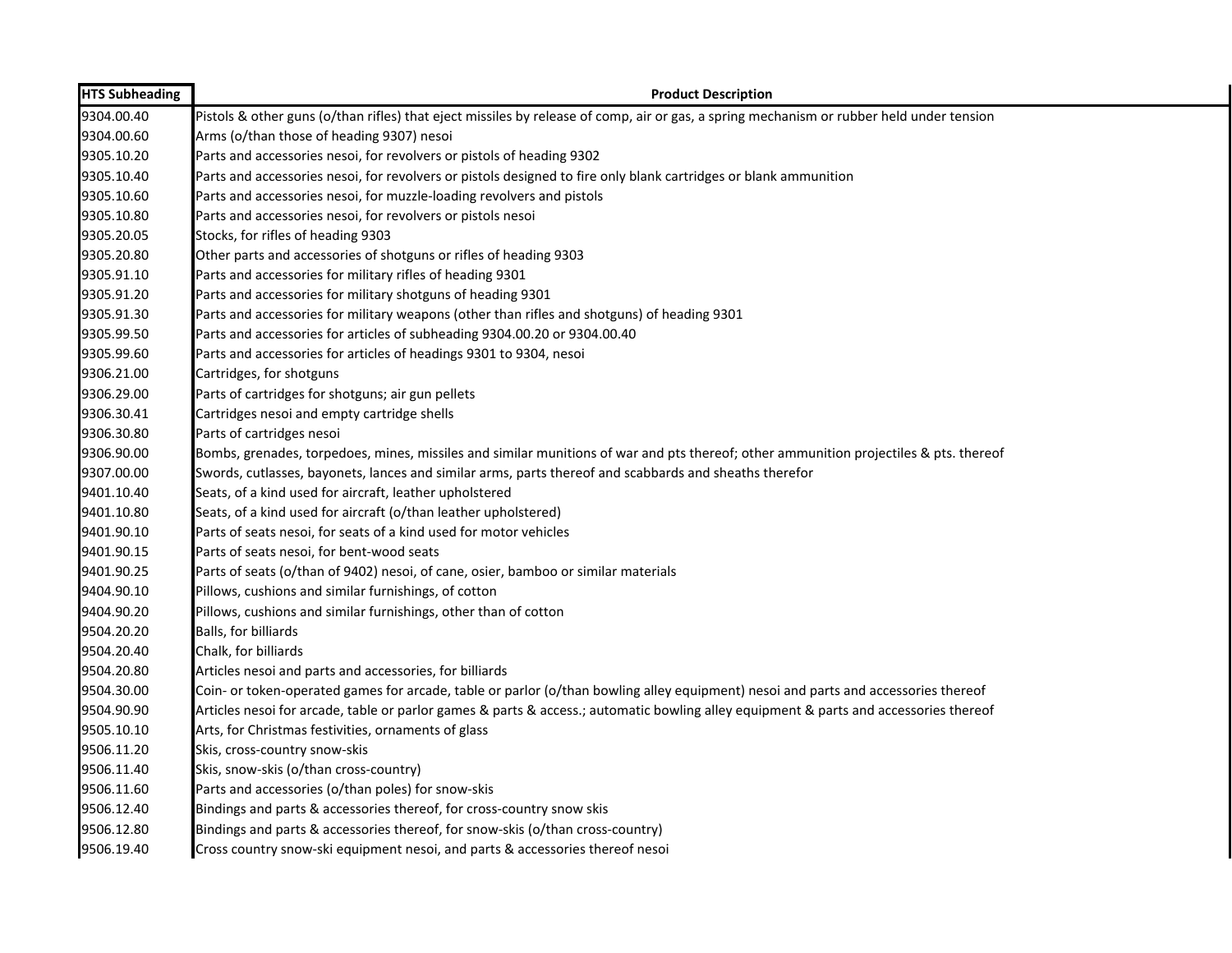| <b>HTS Subheading</b> | <b>Product Description</b>                                                                                                                   |
|-----------------------|----------------------------------------------------------------------------------------------------------------------------------------------|
| 9506.19.80            | Snow-ski (o/than cross country) equipment nesoi, and parts & accessories thereof nesoi                                                       |
| 9506.21.40            | Sailboards                                                                                                                                   |
| 9506.21.80            | Parts and accessories for sailboards                                                                                                         |
| 9506.29.00            | Water-skis, surf boards, and other water sport equipment (o/than sailboards) and parts & accessories thereof nesoi                           |
| 9506.31.00            | Golf clubs, complete                                                                                                                         |
| 9506.32.00            | <b>Golf balls</b>                                                                                                                            |
| 9506.39.00            | Golf equipment (o/than golf footwear) nesoi and parts & accessories thereof                                                                  |
| 9506.51.60            | Parts and accessories for lawn-tennis rackets                                                                                                |
| 9506.59.80            | Rackets for games (o/than for lawn-tennis or badminton) and parts & accessories thereof                                                      |
| 9506.61.00            | Lawn-tennis balls                                                                                                                            |
| 9506.62.40            | Inflatable footballs and soccer balls                                                                                                        |
| 9506.62.80            | Inflatable balls (o/than footballs and soccer balls) nesoi                                                                                   |
| 9506.69.20            | <b>Baseballs and softballs</b>                                                                                                               |
| 9506.69.40            | Noninflatable hollow balls nesoi, w/diameter of 19 cm or less                                                                                |
| 9506.69.60            | Noninflatable balls nesoi                                                                                                                    |
| 9506.70.40            | Ice skates w/footwear permanently attached                                                                                                   |
| 9506.70.60            | Skates (o/than roller or ice) nesoi and parts & access, thereof (incl. parts and accessories for ice skates w/perm. attach, footwear)        |
| 9506.91.00            | Arts, and equip, for general physical exercise, gymnastics or athletics and parts & accessories thereof                                      |
| 9506.99.05            | Archery articles and equipment, and parts & accessories thereof                                                                              |
| 9506.99.20            | Football, soccer and polo articles and equipment (o/than balls), and parts & accessories thereof                                             |
| 9506.99.25            | Ice-hockey and field-hockey articles and equipment (o/than balls and skates), and parts & accessories thereof                                |
| 9506.99.28            | Lacrosse sticks                                                                                                                              |
| 9506.99.30            | Lawn-tennis articles and equipment (o/than balls and rackets), and parts & accessories thereof                                               |
| 9506.99.35            | Skeet targets                                                                                                                                |
| 9506.99.40            | Toboggans; bobsleds and luges of a kind used in international competition                                                                    |
| 9506.99.45            | Sleds and bobsleds (o/than bobsleds & luges for inti, competition) and parts & accessories for toboggans, sleds, bobsled, luges and the like |
| 9506.99.55            | Swimming pools and wading pools and parts & accessories thereof                                                                              |
| 9506.99.60            | Athletic and sports articles and equipment nesoi, and parts & accessories thereof nesoi                                                      |
| 9507.20.40            | Fish hooks, snelled                                                                                                                          |
| 9507.20.80            | Fish hooks, not snelled                                                                                                                      |
| 9507.30.60            | Fishing reels, valued over \$8.45 each                                                                                                       |
| 9507.30.80            | Parts and accessories for fishing reels                                                                                                      |
| 9507.90.20            | Fishing line, put up and packaged for retail sale                                                                                            |
| 9507.90.40            | Fishing casts or leaders                                                                                                                     |
| 9507.90.70            | Artificial baits and flies                                                                                                                   |
| 9508.10.00            | Traveling circuses and traveling menageries; parts and accessories thereof                                                                   |
| 9508.90.00            | Merry-go-rounds, boat-swings, shooting galleries and other fairground amusements; traveling theaters; parts and accessories thereof          |
| 9601.10.00            | Ivory, worked and articles thereof                                                                                                           |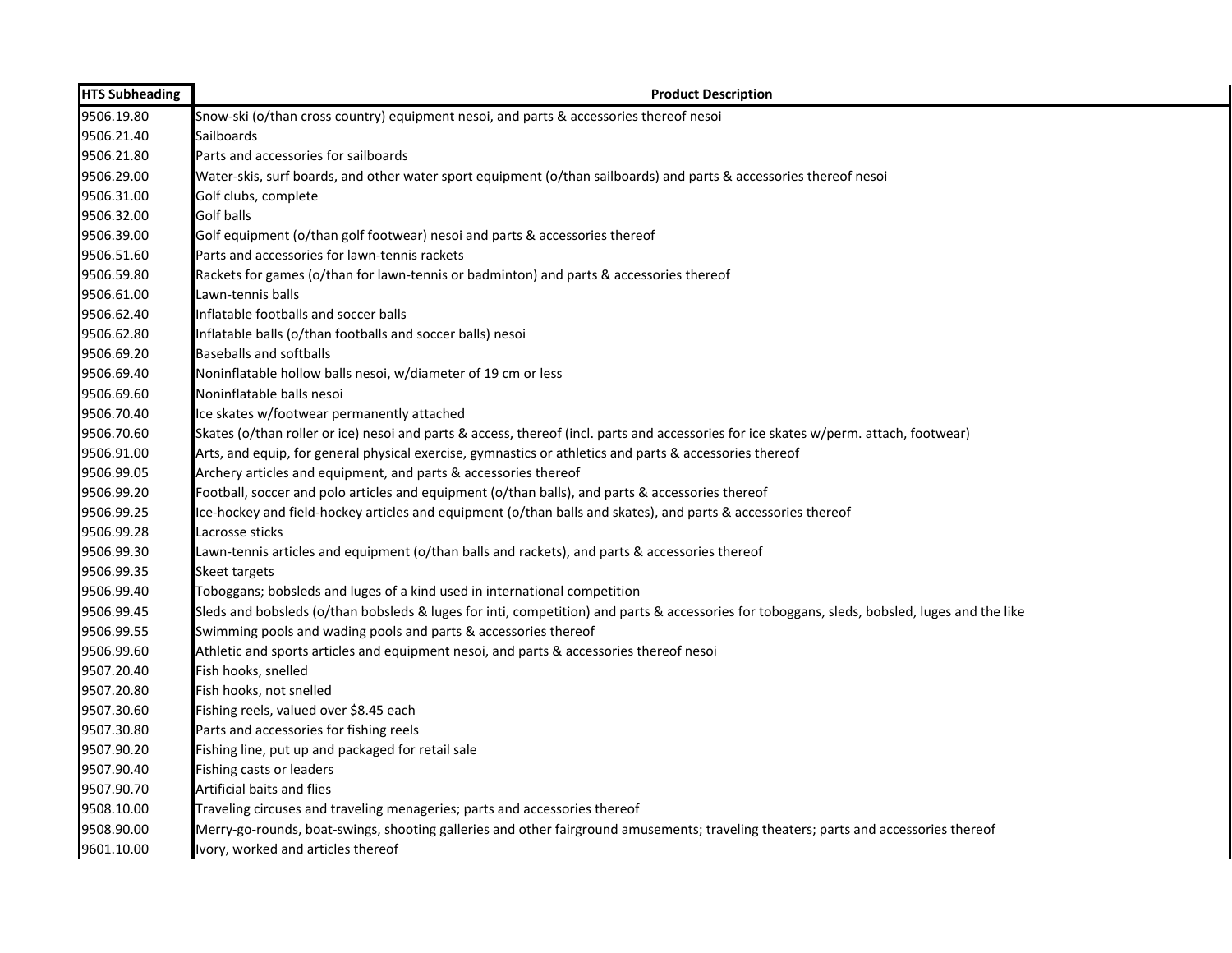| <b>HTS Subheading</b> | <b>Product Description</b>                                                                                                                |
|-----------------------|-------------------------------------------------------------------------------------------------------------------------------------------|
| 9601.90.20            | Shell, worked and articles thereof                                                                                                        |
| 9601.90.40            | Coral, cut but not set, and cameos, suitable for use in jewelry                                                                           |
| 9601.90.60            | Bone, horn, hoof, whalebone, quill, or any combination thereof, worked and articles thereof                                               |
| 9601.90.80            | Carving materials of animal parts, worked and articles thereof, nesoi                                                                     |
| 9602.00.10            | Unhardened gelatin, worked and articles thereof                                                                                           |
| 9602.00.40            | Wax, molded or carved articles                                                                                                            |
| 9602.00.50            | Vegetable, mineral or gum materials, worked and articles of these materials                                                               |
| 9603.10.15            | Whiskbrooms, wholly or pt. of broom corn, n/o \$0.96 each, >first 61,655 dz in calendar year classif. In 9603.10.05-9603.10.35            |
| 9603.10.35            | Whiskbrooms, wholly or pt. of broom corn, over \$0.96 each                                                                                |
| 9603.10.40            | Brooms (o/than whiskbrooms), wholly or in part broom corn, val. n/o 96 cents ea, first 121478 dz in calendar yr, class, in 9603.10        |
| 9603.10.50            | Brooms (o/than whiskbrooms), wholly or in part broom corn, val. n/o 96 cents ea, in excess of 121478 dz in calendar yr., class in 9603.10 |
| 9603.10.60            | Brooms (o/than whiskbrooms), wholly or in part broom corn, val. ov 96 cents each                                                          |
| 9603.10.90            | Brooms & brushes of twigs or vegetable materials (o/than broom corn) bound together, w/ or w/o handles                                    |
| 9603.21.00            | Toothbrushes, including dental-plate brushes                                                                                              |
| 9603.30.20            | Artists' brushes, writing brushes and similar brushes for the application of cosmetics, valued n/o 5 cents each                           |
| 9603.30.40            | Artists' brushes, writing brushes and similar brushes for the application of cosmetics, valued o/5 cents but n/o 10 cents each            |
| 9603.50.00            | Brushes, constituting parts of machines, appliances or vehicles, nesoi                                                                    |
| 9603.90.40            | Feather dusters                                                                                                                           |
| 9603.90.80            | Brooms & brushes nesoi, mops, hand-operated mechanical floor sweepers, squeegees and similar articles, nesoi                              |
| 9604.00.00            | Hand sieves and hand riddles                                                                                                              |
| 9608.10.00            | Pens, w/ball point                                                                                                                        |
| 9608.20.00            | Pens and markers, w/felt tip or other porous-tip                                                                                          |
| 9608.30.00            | Pens, fountain, stylograph and other pens, nesoi                                                                                          |
| 9608.40.40            | Pencils, propelling or sliding, w/mechanical action for extending, or for extending and retracting, the lead                              |
| 9608.40.80            | Pencils, propelling or sliding pencils, not w/mechanical action for extending, or for extending and retracting, the lead                  |
| 9608.50.00            | Sets of pens, mechanical pencils, etc. from two or more subheadings 9608.10 - 9608.40                                                     |
| 9608.60.00            | Refills for ball point pens, comprising the ball point and ink reservoir                                                                  |
| 9608.91.00            | Pen nibs and nib points                                                                                                                   |
| 9608.99.20            | Refill cartridges for pens (o/than ball point pens)                                                                                       |
| 9608.99.30            | Balls for ball point pens                                                                                                                 |
| 9608.99.40            | Parts, of pens, mechanical pencils, etc. provided for in 9608.10, 9608.31, and 9608.39 (o/than balls for ball point pens)                 |
| 9608.99.60            | Duplicating stylos, pen-holders, pencil-holders and similar holders & pts. thereof, and parts of pens, mech.pencils, etc. of 9608 nesoi   |
| 9609.10.00            | Pencils & crayons, with leads encased in a rigid sheath                                                                                   |
| 9609.20.20            | Pencil leads, black or colored, n/o 1.5 mm in maximum cross-sectional dimension                                                           |
| 9609.20.40            | Pencil leads, black or colored, o/l.5 mm in maximum cross-sectional dimension                                                             |
| 9609.90.40            | Tailors' chalks                                                                                                                           |
| 9609.90.80            | Pencils & crayons (o/than in rigid sheath), pastels, drawing charcoals and writing or drawing chalks, nesoi                               |
| 9611.00.00            | Date, sealing or numbering stamps and the like, designed for operating in the hand; handoperated composing sticks and hand printing sets  |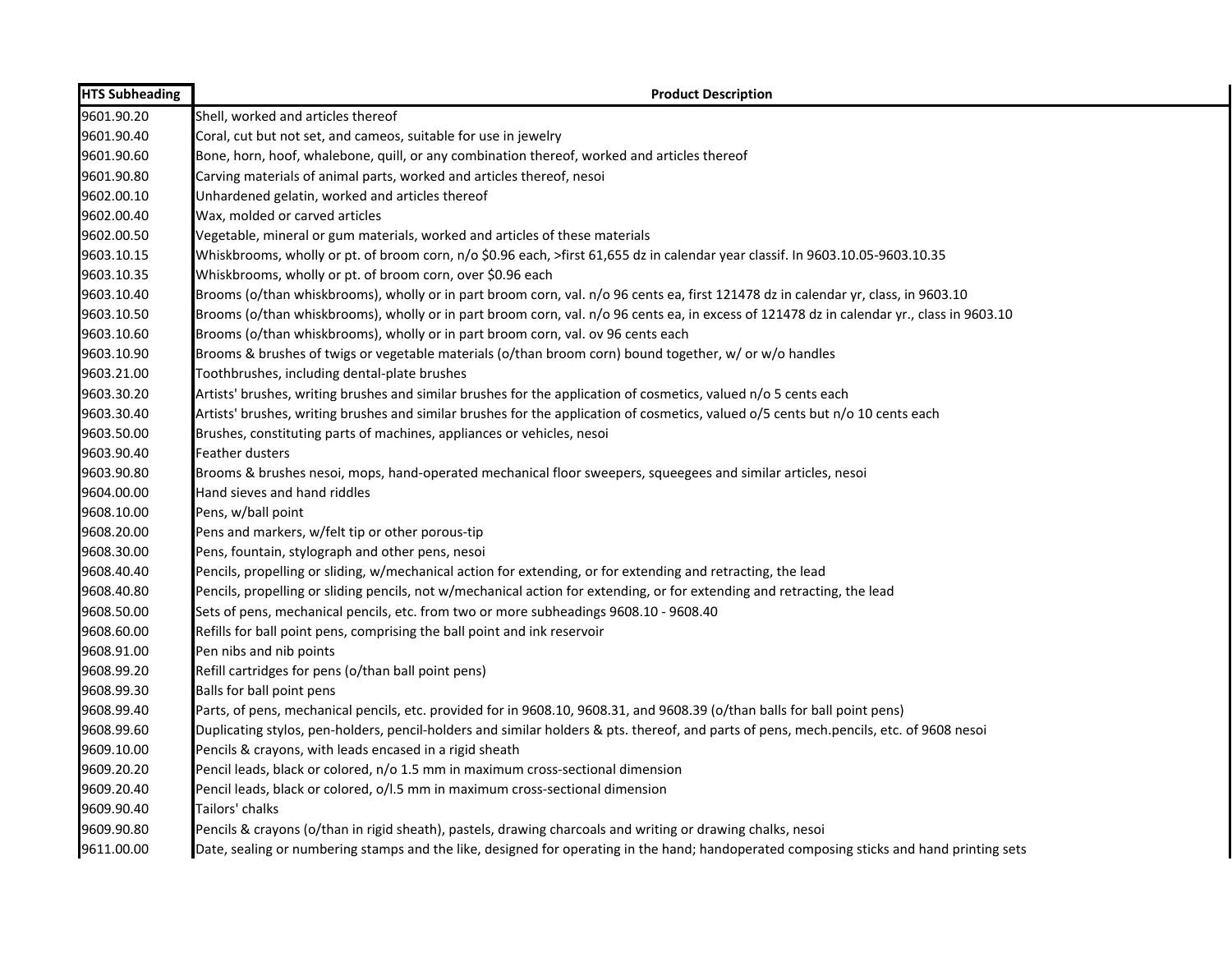| <b>HTS Subheading</b> | <b>Product Description</b>                                                                                                                   |
|-----------------------|----------------------------------------------------------------------------------------------------------------------------------------------|
| 9612.10.10            | Ribbons, inked or otherwise prepared, less than 30 mm wide, put up in plastic/metal cart., of a kind used in typewriters, ADP or other mach. |
| 9612.10.90            | Ribbons, inked or otherwise prepared (whether or not on spools) nesoi, for typewriters and similar uses                                      |
| 9612.20.00            | Ink pads (whether or not inked and with or without boxes)                                                                                    |
| 9613.10.00            | Cigarette lighters and similar lighters, gas fueled, not refillable, for the pocket                                                          |
| 9613.80.10            | Cigarette lighters and similar lighters, for the table                                                                                       |
| 9613.80.20            | Cigarette lighters and similar lighters (other than pocket or table), electrical                                                             |
| 9613.80.40            | Cigarette lighters & similar lighters (o/than pocket or table), n/elect., of prec.metal (o/than silver), precious/semiprec. stones, or comb. |
| 9613.80.80            | Cigarette lighters & similar lighters (o/than pocket or table), n/elect., nesoi, valued over \$5/dozen pieces                                |
| 9613.90.40            | Parts for electrical cigarette lighters and similar lighters                                                                                 |
| 9613.90.80            | Parts for nonelectrical cigarette lighters and similar lighters                                                                              |
| 9614.00.21            | Roughly shaped blocks of wood or root, for the manufacture of smoking pipes                                                                  |
| 9614.00.25            | Smoking pipes (o/than roughly shaped blocks of wood or root for the manufacture of smoking pipes) and pipe bowls of wood or root             |
| 9614.00.26            | Smoking pipes and bowls, wholly of clay, and other smoking pipes w/bowls wholly of clay                                                      |
| 9614.00.98            | Cigar or cigarette holders o/than of metal; parts o/than of metal for smoking pipes & bowls or for cigar or cigarette holders                |
| 9616.10.00            | Scent sprayers and similar toilet sprayers, and mounts and heads therefor                                                                    |
| 9617.00.40            | Vacuum flasks and vessels, complete with cases, w/capacity o/2 liters                                                                        |
| 9618.00.00            | Tailors' dummies and other mannequins; automatons and other animated displays used for shop window dressing                                  |
| 9619.00.05            | Sanitary napkins and tampons, diapers and diaper liners and similar sanitary articles, of plastics                                           |
| 9619.00.11            | Sanitary napkins and tampons, diapers and diaper liners and similar sanitary articles, of paper pulp                                         |
| 9619.00.15            | Sanitary napkins and tampons, diapers and diaper liners and similar sanitary articles, other than of paper pulp                              |
| 9619.00.21            | Sanitary towels and tampons, diapers and diaper liners for babies and similar sanitary articles, of wadding of cotton                        |
| 9619.00.25            | Sanitary towels and tampons, diapers and diaper liners for babies & similar sanitary articles, of wadding of other textile materials, nesoi  |
| 9619.00.33            | Babies' diapers nesoi, of cotton, not knitted or crocheted                                                                                   |
| 9619.00.43            | Babies' diapers, not knitted or crocheted, nesoi, of artificial fibers                                                                       |
| 9619.00.48            | Babies' diapers, of textile mats(except wool, cotton or mmf), cont under 70% by wt of silk or silk waste, not k/c                            |
| 9619.00.64            | Other sanitary garments nesoi, knitted or crocheted, of man-made fibers                                                                      |
| 9619.00.71            | Other sanitary garments nesoi, not knitted or crocheted, of cotton                                                                           |
| 9619.00.74            | Other sanitary garments nesoi, not knitted or crocheted, of man-made fibers                                                                  |
| 9619.00.78            | Men's or boys' other sanitary garments, nesoi, of tex mat(except wool, cotton or mmf), cont under 70% by wt of silk, not k/c                 |
| 9619.00.90            | Other sanitary included articles of textile materials, nesoi                                                                                 |
| 9701.10.00            | Paintings, drawings (o/than of 4906) and pastels, executed entirely by hand, whether or not framed                                           |
| 9701.90.00            | Collages and similar decorative plaques, executed entirely by hand, whether or not framed                                                    |
| 9702.00.00            | Original engravings, prints and lithographs, whether or not framed                                                                           |
| 9703.00.00            | Original sculptures and statuary, in any material                                                                                            |
| 9704.00.00            | Postage or revenue stamps, stamp-postmarks, first-day covers, postal stationery, and the like, used or unused, other than heading 4907       |
| 9705.00.00            | Collections and collectors' pieces of zoological, botanical, mineralogical, anatomical, historical, archaeological etc. interest             |
| 9706.00.00            | Antiques of an age exceeding one hundred years                                                                                               |